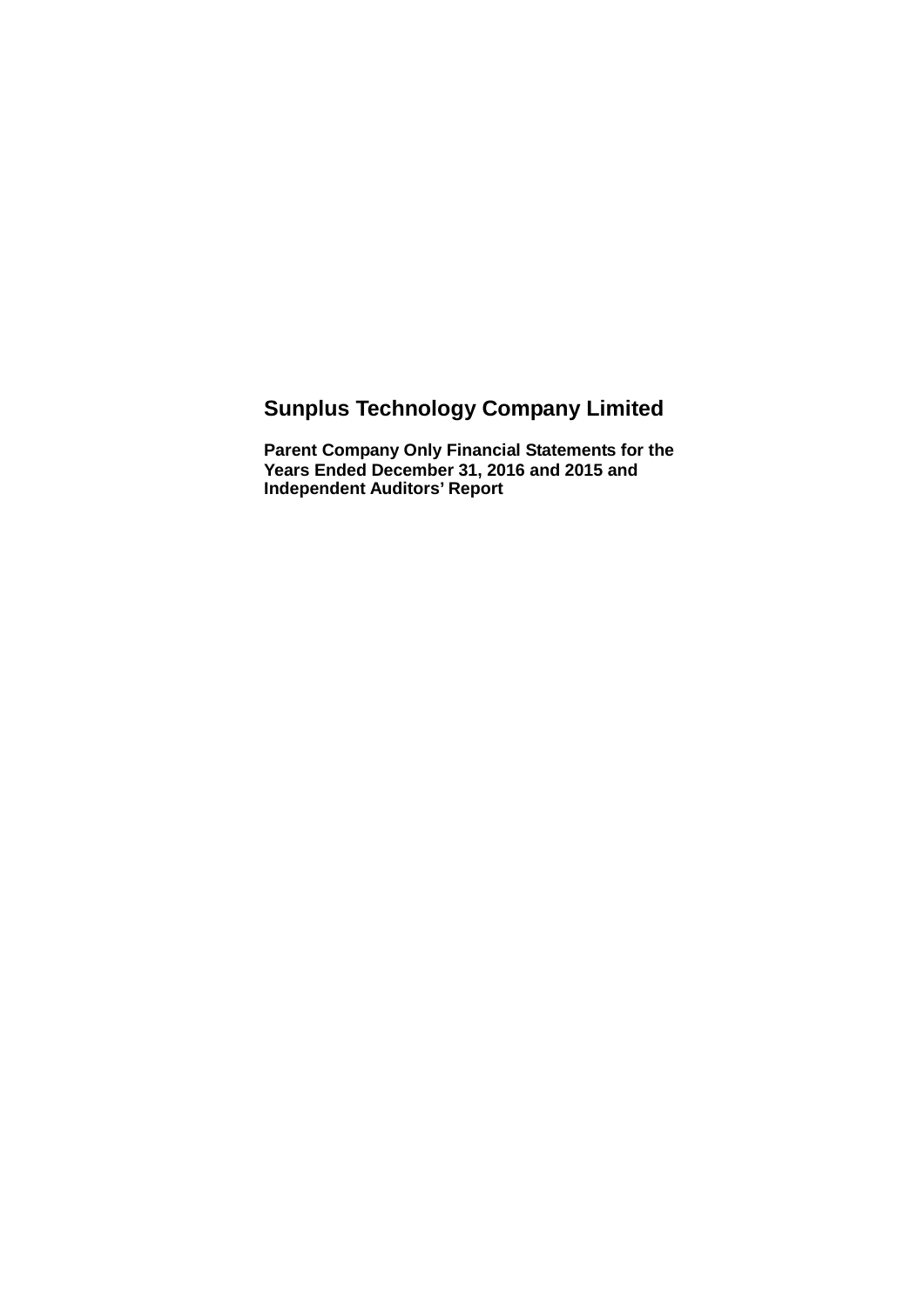## **INDEPENDENT AUDITORS' REPORT**

The Board of Directors and Shareholders Sunplus Technology Company Limited

## **Opinion**

We have audited the accompanying parent company only financial statements of Sunplus Technology Company Limited (the "Company"), which comprise the parent company only balance sheets as of December 31, 2016 and 2015, and the parent company only statements of comprehensive income, changes in equity and cash flows for the years then ended, and the notes to the parent company only financial statements, including a summary of significant accounting policies.

In our opinion, the accompanying parent company only financial statements present fairly, in all material respects, the parent company only financial position of the Corporation as of December 31, 2016 and 2015, and the parent company only financial performance and the parent company only cash flows for the years then ended in accordance with the Regulations Governing the Preparation of Financial Reports by Securities Issuers.

## **Basis for Opinion**

We conducted our audits in accordance with the Regulations Governing Auditing and Attestation of Financial Statements by Certified Public Accountants and auditing standards generally accepted in the Republic of China. Our responsibilities under those standards are further described in the Auditors' Responsibilities for the Audit of the Parent Company Only Financial Statements section of our report. We are independent of the Corporation in accordance with The Norm of Professional Ethics for Certified Public Accountant of the Republic of China, and we have fulfilled our other ethical responsibilities in accordance with these requirements. We believe that the audit evidence we have obtained is sufficient and appropriate to provide a basis for our opinion.

## **Key Audit Matters**

Key audit matters are those matters that, in our professional judgment, were of most significance in our audit of the parent company only financial statements for the year ended December 31, 2016. These matters were addressed in the context of our audit of the parent company only financial statements as a whole, and in forming our opinion thereon, and we do not provide a separate opinion on these matters.

## Revenue recognition

1. Integrated circuit chip sales accounted for 94% of the Company's total revenue and was material. For a detailed explanation of revenue, refer to Note 22 of the accompanying parent company only financial statements.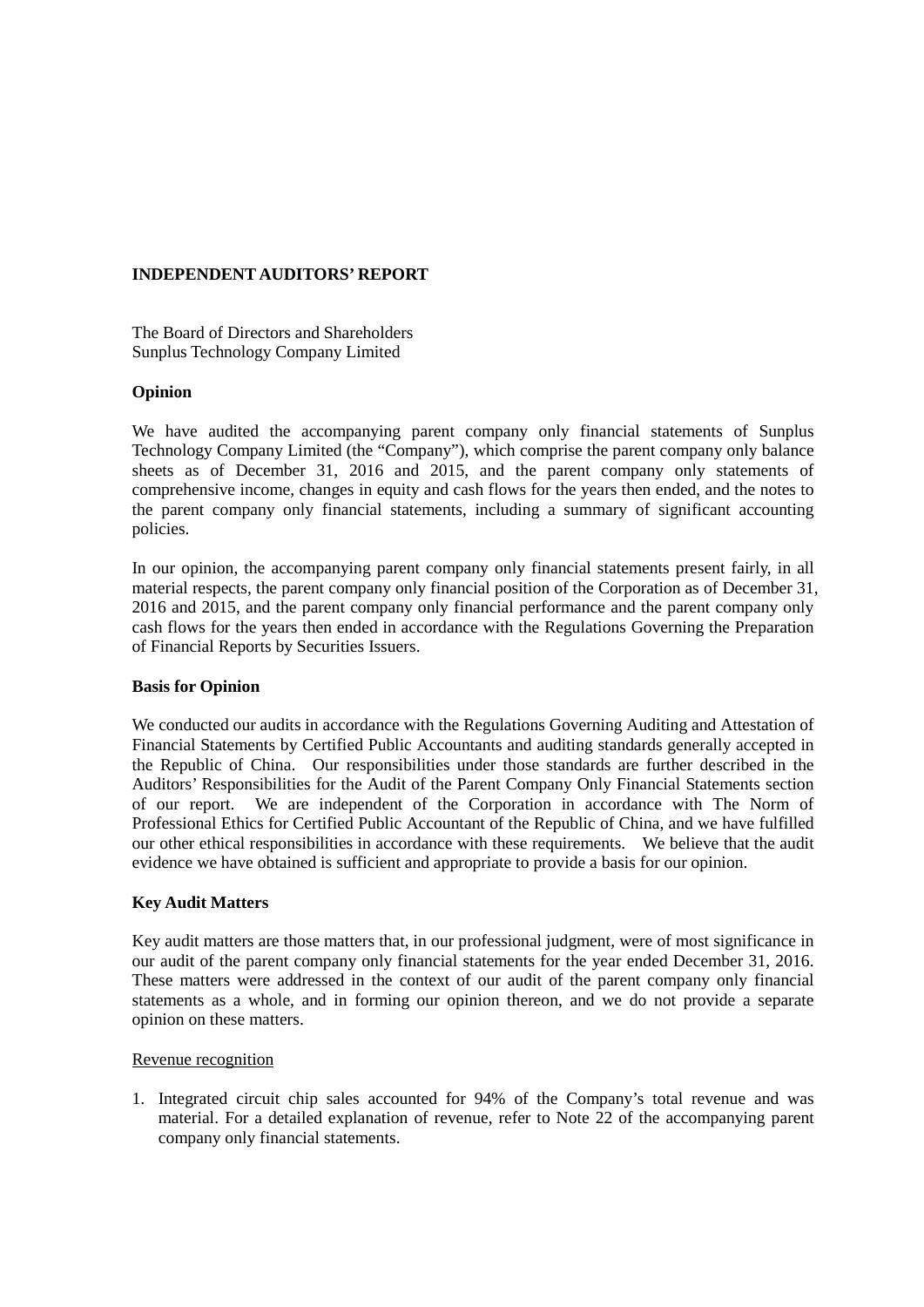- 2. When the business department receives orders from customers, they will key sales orders into the system, and the system will automatically check the client's credit limits. The system will accept an order if the order amount is within the client's approved credit limit. For orders exceeding the respective client's approved credit limit, the system will earmark the order and disallow the business department from proceeding to shipment. The system will freeze the shipment application if there are any account receivables which are more than one month overdue, or if there are any account receivables which are within one month overdue and, furthermore, the account receivables exceed 10% of the client's approved credit limit. The business department must fill in the credit limit release form, which must be signed by the competent manager and finally released by the accounting department. After ensuring that the product in question is available for shipment, the warehousing department will proceed with packaging based on the product list from the business department, and then hand it over to the quality management department to proceed with inspection and the sign off. Following confirmation and verification by the quality management department, the goods will be shipped. The warehousing and transportation department will enter the execute order form into the system. The system will record the account receivable and revenue, and then automatically transfer into ledger.
- 3. Since the aforementioned process contains many manual steps, risk exists surrounding the authenticity of sales revenue.
- 4. We evaluated the variations in the approved credit limits of the Company's clients and the use of credit limit release orders. Based on sales accounts, we evaluated clients for whom a credit limit release order was used or for whom there was any variation on the approved credit limit during that year. We performed the following sampling and verification procedures to confirm the reality of revenue:
	- 1) Inspecting clients who had variations on their approved credit limits and confirming whether there was proper reason for the change and whether the competent supervisor for those clients used the appropriate credit limit release order.
	- 2) Inspecting the sales to clients to obtain the original orders, and confirming whether the sales orders which had been key into system were approved by the competent supervisor.
	- 3) Inspecting the electronic orders for sales, comparing the Government Uniform Invoice and the commercial invoice to check the consistency of names and quantities of the sales orders, and inspecting the detailed accounts of shipment to verify that shipment occurred after acquiring approval by the competent supervisor.
	- 4) Verifying whether the price on the Government Uniform Invoice and the commercial invoice are consistent with the signed delivery order list and export declaration, and inspecting the terms of trades to make sure the rights, obligations, and risk has been truly transferred.
	- 5) Verifying the amounts of accounts receivable, certificates of remittance and counterparty are consistent with the recorded amount and counterparty and had been approved by the competent supervisor.

## **Responsibilities of Management and Those Charged with Governance for the Parent Company Only Financial Statements**

Management is responsible for the preparation and fair presentation of the parent company only financial statements in accordance with the Regulations Governing the Preparation of Financial Reports by Securities Issuers, and for such internal control as management determines is necessary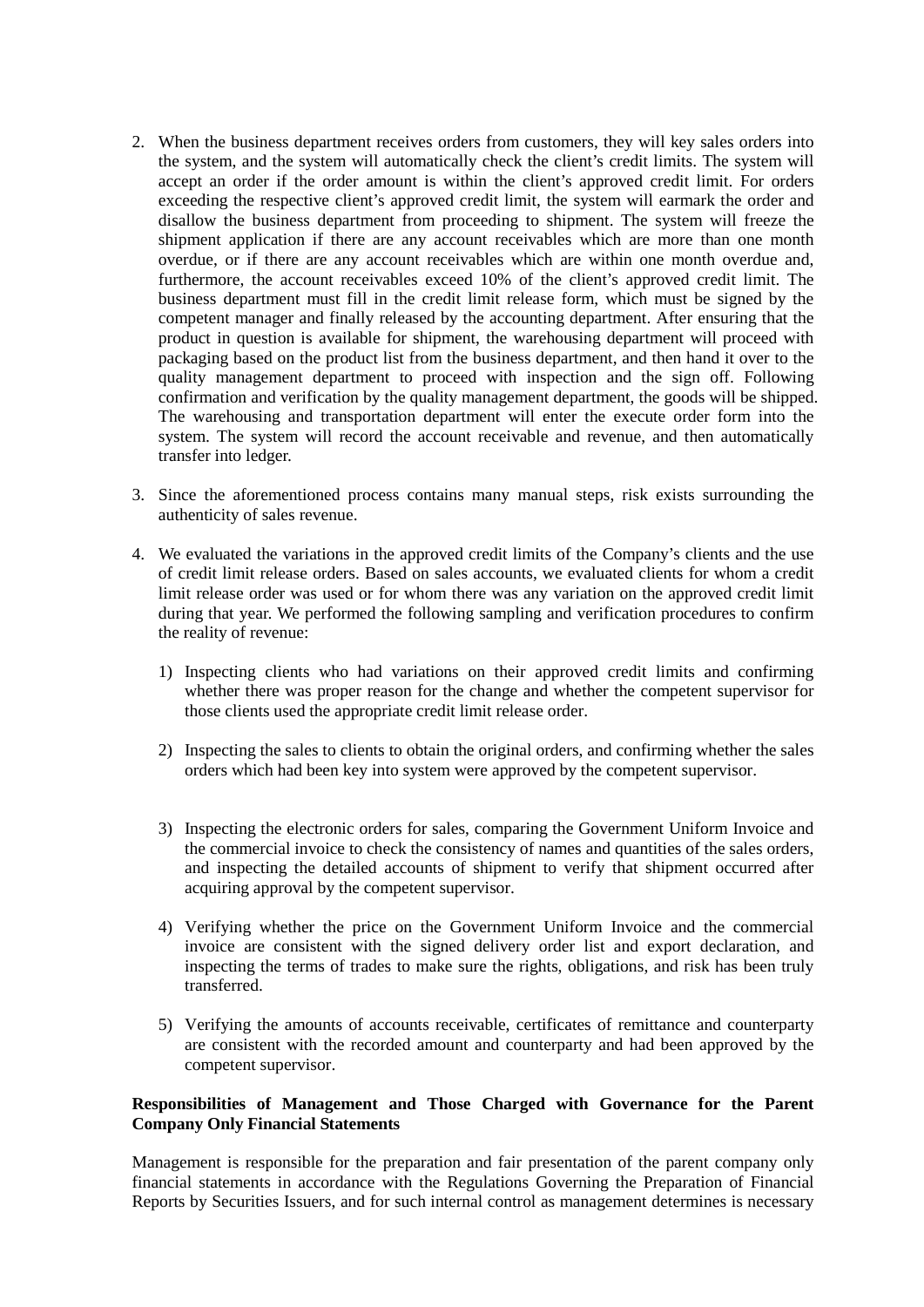to enable the preparation of parent company only financial statements that are free from material misstatement, whether due to fraud or error.

In preparing the parent company only financial statements, management is responsible for assessing the Corporation's ability to continue as a going concern, disclosing, as applicable, matters related to going concern and using the going concern basis of accounting unless management either intends to liquidate the Corporation or to cease operations, or has no realistic alternative but to do so.

Those charged with governance, including the audit committee, are responsible for overseeing the Corporation's financial reporting process.

## **Auditors' Responsibilities for the Audit of the Parent Company Only Financial Statements**

Our objectives are to obtain reasonable assurance about whether the parent company only financial statements as a whole are free from material misstatement, whether due to fraud or error, and to issue an auditors' report that includes our opinion. Reasonable assurance is a high level of assurance, but is not a guarantee that an audit conducted in accordance with the auditing standards generally accepted in the Republic of China will always detect a material misstatement when it exists. Misstatements can arise from fraud or error and are considered material if, individually or in the aggregate, they could reasonably be expected to influence the economic decisions of users taken on the basis of these parent company only financial statements.

As part of an audit in accordance with the auditing standards generally accepted in the Republic of China, we exercise professional judgment and maintain professional skepticism throughout the audit. We also:

- 1. Identify and assess the risks of material misstatement of the parent company only financial statements, whether due to fraud or error, design and perform audit procedures responsive to those risks, and obtain audit evidence that is sufficient and appropriate to provide a basis for our opinion. The risk of not detecting a material misstatement resulting from fraud is higher than for one resulting from error, as fraud may involve collusion, forgery, intentional omissions, misrepresentations, or the override of internal control.
- 2. Obtain an understanding of internal control relevant to the audit in order to design audit procedures that are appropriate in the circumstances, but not for the purpose of expressing an opinion on the effectiveness of the Corporation's internal control.
- 3. Evaluate the appropriateness of accounting policies used and the reasonableness of accounting estimates and related disclosures made by management.
- 4. Conclude on the appropriateness of management's use of the going concern basis of accounting and, based on the audit evidence obtained, whether a material uncertainty exists related to events or conditions that may cast significant doubt on the Corporation's ability to continue as a going concern. If we conclude that a material uncertainty exists, we are required to draw attention in our auditors' report to the related disclosures in the parent company only financial statements or, if such disclosures are inadequate, to modify our opinion. Our conclusions are based on the audit evidence obtained up to the date of our auditors' report. However, future events or conditions may cause the Corporation to cease to continue as a going concern.
- 5. Evaluate the overall presentation, structure and content of the parent company only financial statements, including the disclosures, and whether the parent company only financial statements represent the underlying transactions and events in a manner that achieves fair presentation.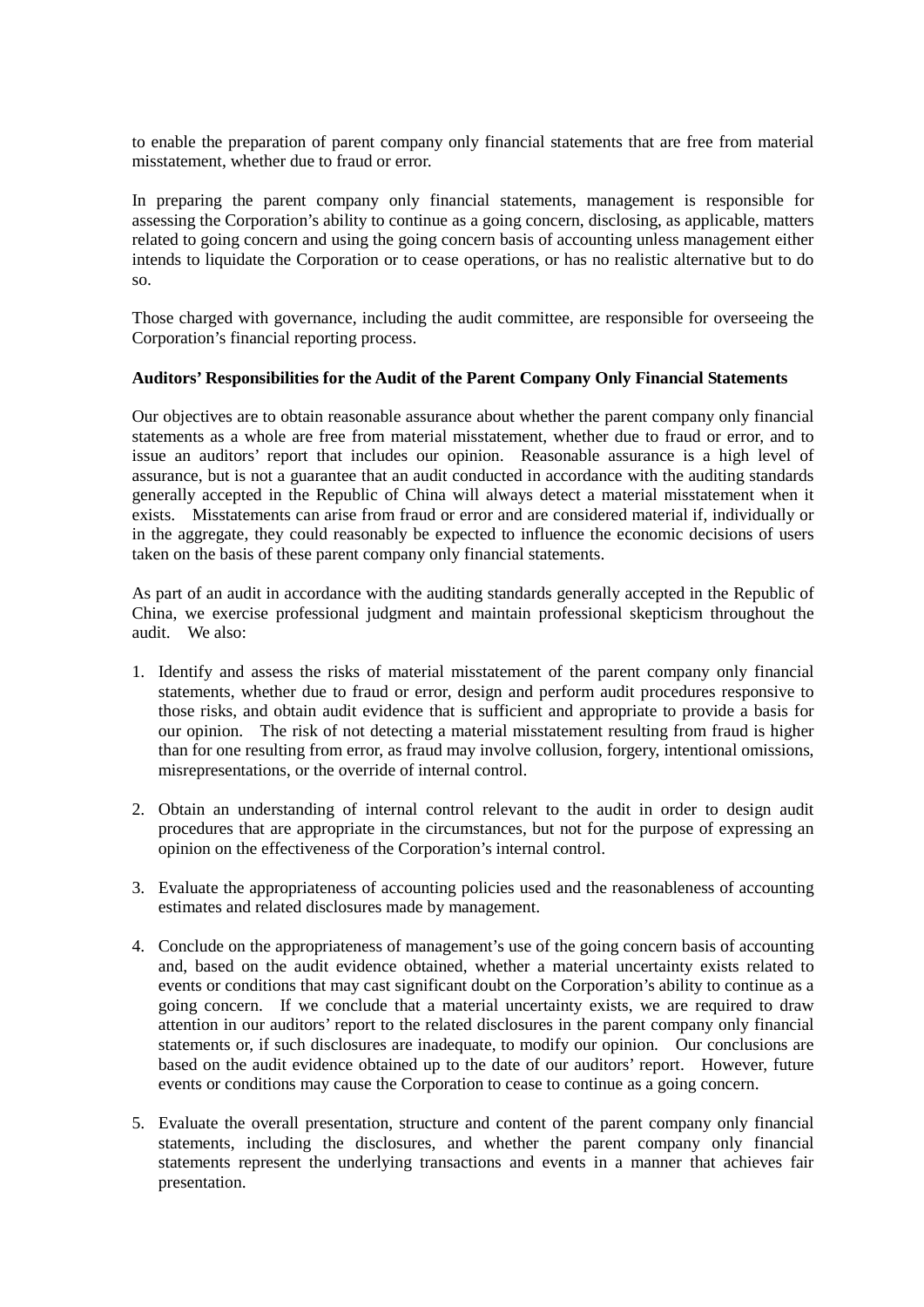6. Obtain sufficient appropriate audit evidence regarding the financial information of the entities or business activities within the Corporation to express an opinion on the parent company only financial statements. We are responsible for the direction, supervision and performance of the audit. We remain solely responsible for our audit opinion.

We communicate with those charged with governance regarding, among other matters, the planned scope and timing of the audit and significant audit findings, including any significant deficiencies in internal control that we identify during our audit.

We also provide those charged with governance with a statement that we have complied with relevant ethical requirements regarding independence, and to communicate with them all relationships and other matters that may reasonably be thought to bear on our independence, and where applicable, related safeguards.

From the matters communicated with those charged with governance, we determine those matters that were of most significance in the audit of the parent company only financial statements for the year ended December 31, 2016 and are therefore the key audit matters. We describe these matters in our auditors' report unless law or regulation precludes public disclosure about the matter or when, in extremely rare circumstances, we determine that a matter should not be communicated in our report because the adverse consequences of doing so would reasonably be expected to outweigh the public interest benefits of such communication.

The engagement partners on the audit resulting in this independent auditors' report are Cheng-Chih Lin and Shu-Chien Huang.

Deloitte & Touche Taipei, Taiwan Republic of China

March 15, 2017

#### *Notice to Readers*

*The accompanying financial statements are intended only to present the parent company only financial position, financial performance and cash flows in accordance with accounting principles and practices generally accepted in the Republic of China and not those of any other jurisdictions. The standards, procedures and practices to audit such parent company only financial statements are those generally applied in the Republic of China.* 

For the convenience of readers, the independent auditors' report and the accompanying parent *company only financial statements have been translated into English from the original Chinese version prepared and used in the Republic of China. If there is any conflict between the English version and the original Chinese version or any difference in the interpretation of the two versions, the Chinese-language independent auditors' report and the parent company only financial statements shall prevail.*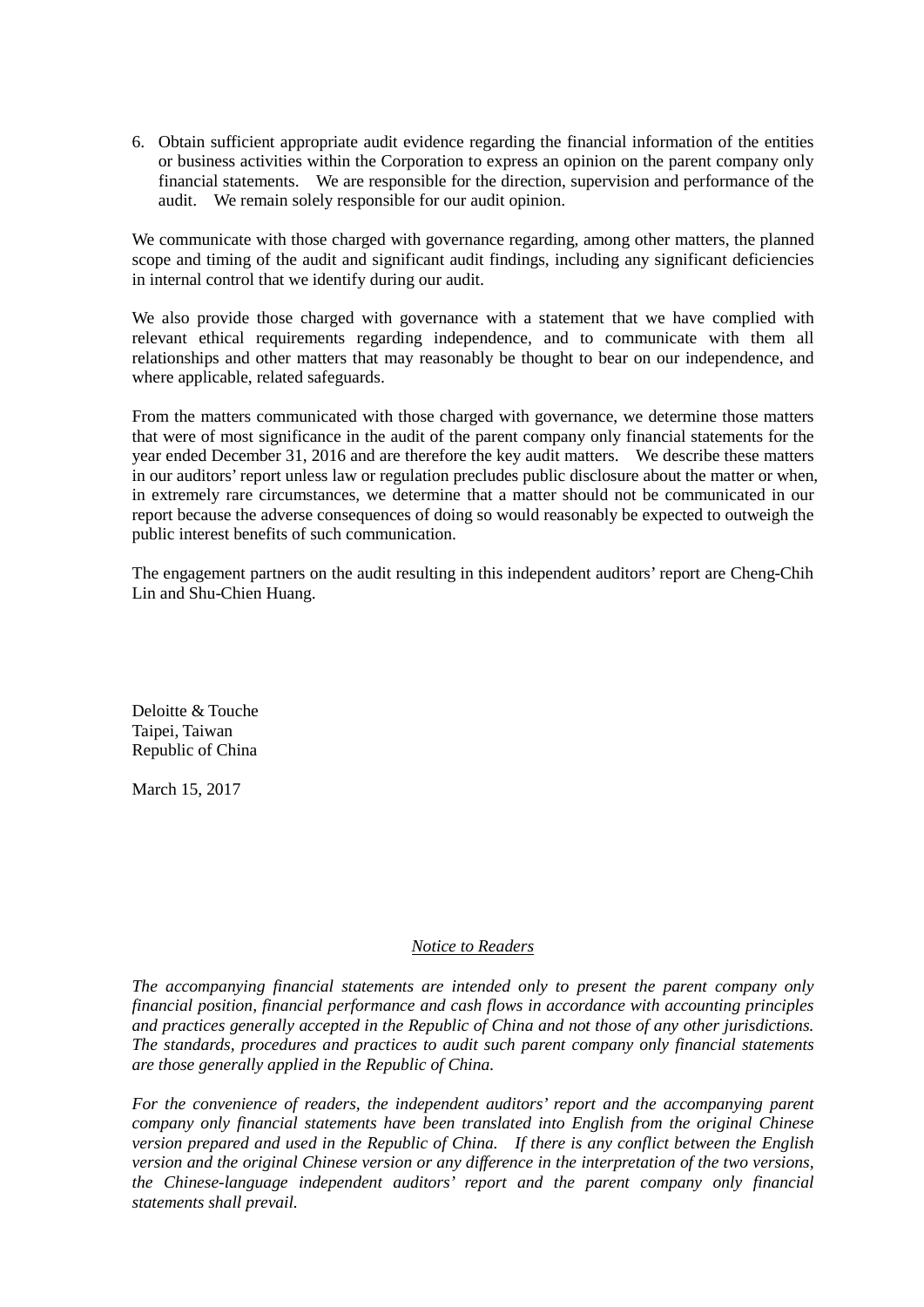#### **PARENT COMPANY ONLY BALANCE SHEETS DECEMBER 31, 2016 AND 2015**

#### **(In Thousands of New Taiwan Dollars, Except Par Value)**

|                                                                   | 2016          |                            | 2015         |                |                                                                | 2016                    |                          | 2015          |                |
|-------------------------------------------------------------------|---------------|----------------------------|--------------|----------------|----------------------------------------------------------------|-------------------------|--------------------------|---------------|----------------|
| <b>ASSETS</b>                                                     | <b>Amount</b> | $\frac{0}{0}$              | Amount       | $\frac{0}{0}$  | <b>LIABILITIES AND EQUITY</b>                                  | Amount                  | $\frac{0}{0}$            | <b>Amount</b> | $\frac{0}{0}$  |
| <b>CURRENT ASSETS</b>                                             |               |                            |              |                | <b>CURRENT LIABILITIES</b>                                     |                         |                          |               |                |
| Cash and cash equivalents (Notes 4 and 6)                         | \$1,957,745   | 19                         | \$1,809,365  | 16             | Short-term bank borrowings (Note 16)                           | 37,500<br>$\mathcal{S}$ | $\overline{\phantom{a}}$ |               |                |
| Available-for-sale financial assets - current (Notes 4 and 7)     | 531,277       | 5                          | 436,970      | $\overline{4}$ | Trade payables (Note 17)                                       | 144,804                 |                          | 120,424       |                |
| Trade receivables, net (Notes 4, 5, 9 and 31)                     | 350,206       | $\mathfrak{Z}$             | 543,156      | 5              | Current tax liabilities (Notes 4 and 24)                       |                         | $\overline{\phantom{a}}$ | 297           |                |
| Other receivables (Note 31)                                       | 36,134        | $\overline{\phantom{a}}$   | 13,419       |                | Provisions - current (Notes 4 and 18)                          | 9,154                   | $\overline{\phantom{a}}$ | 9,319         |                |
| Inventories (Notes 4, 5 and 10)                                   | 257,230       | $\mathfrak{Z}$             | 445,353      | $\overline{4}$ | Current portion of long-term bank loans (Notes 4, 16 and 32)   | 416,665                 | $\overline{4}$           | 457,500       |                |
| Other current assets (Note 15)                                    | 134,805       | $\overline{\phantom{0}}$ 1 | 24,852       |                | Other current liabilities (Notes 19 and 31)                    | 290,800                 | $\overline{\mathbf{3}}$  | 249,444       |                |
| Total current assets                                              | 3,267,397     | $-31$                      | 3,273,115    | $-29$          | Total current liabilities                                      | 898,923                 | 8                        | 836,984       |                |
| NONCURRENT ASSETS                                                 |               |                            |              |                | NONCURRENT LIABILITIES                                         |                         |                          |               |                |
| Available-for-sale financial assets - noncurrent (Notes 4 and 7)  | 773,289       | $\overline{7}$             | 1,295,103    | 11             | Long-term bank loans, net of current portion (Notes 16 and 32) | 529,167                 | 5                        | 899,582       |                |
| Financial assets carried at cost (Notes 4 and 8)                  | 300,623       | $\mathfrak{Z}$             | 219,574      | 2              | Net defined benefit liabilities (Notes 4 and 20)               | 9,005                   | $\overline{\phantom{a}}$ | 7,174         |                |
| Investments accounted for using the equity method (Notes 4, 5 and |               |                            |              |                | Guarantee deposits                                             | 62,681                  |                          | 90,839        |                |
| 12)                                                               | 5,375,436     | 51                         | 5,747,927    | 51             | Other noncurrent liabilities, net of current portion (Note 19) |                         |                          | 450           |                |
| Property, plant and equipment (Notes 4, 5, 13, 31 and 32)         | 722,145       | $7\phantom{.0}$            | 744,937      | 6              |                                                                |                         |                          |               |                |
| Intangible assets (Notes 4, 5 and 14)                             | 68,497        |                            | 67,742       |                | Total noncurrent liabilities                                   | 600,853                 | 6                        | 998,045       |                |
| Deferred tax assets (Notes 4, 5 and 24)                           | 2,485         | $\overline{\phantom{a}}$   | 2,485        |                |                                                                |                         |                          |               |                |
| Other noncurrent assets (Notes 15, 28 and 32)                     | 14,158        | $\sim$ $-$                 | 14,158       | $\sim$ $-$     | Total liabilities                                              | 1,499,776               | 14                       | 1,835,029     | <sup>16</sup>  |
| Total noncurrent assets                                           | 7,256,633     | 69                         | 8,091,926    | $-71$          | EQUITY ATTRIBUTABLE TO OWNERS OF THE COMPANY                   |                         |                          |               |                |
|                                                                   |               |                            |              |                | Share capital (Notes 4 and 21)                                 |                         |                          |               |                |
|                                                                   |               |                            |              |                | Common shares                                                  | 5,919,949               | 56                       | 5,919,949     | 52             |
|                                                                   |               |                            |              |                | Capital surplus                                                | 911,110                 | 9                        | 897,317       | 8              |
|                                                                   |               |                            |              |                | Retained earnings                                              |                         |                          |               |                |
|                                                                   |               |                            |              |                | Legal reserve                                                  | 1,890,531               | 18                       | 1,831,596     | 16             |
|                                                                   |               |                            |              |                | Special reserve                                                | 21,927                  | $\sim$                   | 17,833        |                |
|                                                                   |               |                            |              |                | Retained earnings                                              | 99,738                  |                          | 595,226       | 6              |
|                                                                   |               |                            |              |                | Other equity                                                   | 244,400                 | 2                        | 331,492       | $\overline{3}$ |
|                                                                   |               |                            |              |                | Treasury shares                                                | (63, 401)               | $\overline{\phantom{a}}$ | (63, 401)     | (1)            |
|                                                                   |               |                            |              |                | Total equity                                                   | 9,024,254               | 86                       | 9,530,012     |                |
| <b>TOTAL</b>                                                      | \$10,524,030  | $-100$                     | \$11,365,041 | $-100$         | <b>TOTAL</b>                                                   | \$10,524,030            | 100                      | \$11,365,041  | 100            |

|                                                                | 2016          |                | 2015          |                |  |
|----------------------------------------------------------------|---------------|----------------|---------------|----------------|--|
| <b>ABILITIES AND EQUITY</b>                                    | <b>Amount</b> | $\frac{0}{0}$  | <b>Amount</b> | $\frac{0}{0}$  |  |
| <b>JRRENT LIABILITIES</b>                                      |               |                |               |                |  |
| Short-term bank borrowings (Note 16)                           | \$<br>37,500  |                | \$            |                |  |
| Trade payables (Note 17)                                       | 144,804       | 1              | 120,424       | 1              |  |
| Current tax liabilities (Notes 4 and 24)                       |               |                | 297           |                |  |
| Provisions - current (Notes 4 and 18)                          | 9,154         |                | 9,319         |                |  |
| Current portion of long-term bank loans (Notes 4, 16 and 32)   | 416,665       | $\overline{4}$ | 457,500       | 4              |  |
| Other current liabilities (Notes 19 and 31)                    | 290,800       | 3              | 249,444       | $\overline{2}$ |  |
| Total current liabilities                                      | 898,923       | 8              | 836,984       | $\overline{7}$ |  |
| <b><i>ONCURRENT LIABILITIES</i></b>                            |               |                |               |                |  |
| Long-term bank loans, net of current portion (Notes 16 and 32) | 529,167       | 5              | 899,582       | 8              |  |
| Net defined benefit liabilities (Notes 4 and 20)               | 9,005         |                | 7,174         |                |  |
| Guarantee deposits                                             | 62,681        | 1              | 90,839        | 1              |  |
| Other noncurrent liabilities, net of current portion (Note 19) |               |                | 450           |                |  |
| Total noncurrent liabilities                                   | 600,853       | 6              | 998,045       | $\overline{9}$ |  |
| <b>Total liabilities</b>                                       | 1,499,776     | 14             | 1,835,029     | 16             |  |
| QUITY ATTRIBUTABLE TO OWNERS OF THE COMPANY                    |               |                |               |                |  |
| Share capital (Notes 4 and 21)                                 |               |                |               |                |  |
| Common shares                                                  | 5,919,949     | 56             | 5,919,949     | 52             |  |
| Capital surplus                                                | 911,110       | 9              | 897,317       | 8              |  |
| Retained earnings                                              |               |                |               |                |  |
| Legal reserve                                                  | 1,890,531     | 18             | 1,831,596     | 16             |  |
| Special reserve                                                | 21,927        |                | 17,833        |                |  |
| Retained earnings                                              | 99,738        | 1              | 595,226       | 6              |  |
| Other equity                                                   | 244,400       | 2              | 331,492       | 3              |  |
| Treasury shares                                                | (63, 401)     |                | (63, 401)     | (1)            |  |
| Total equity                                                   | 9,024,254     | 86             | 9,530,012     | 84             |  |
| <b>)TAL</b>                                                    | \$10,524,030  | 100            | \$11,365,041  | 100            |  |
|                                                                |               |                |               |                |  |

The accompanying notes are an integral part of the parent company only financial statements.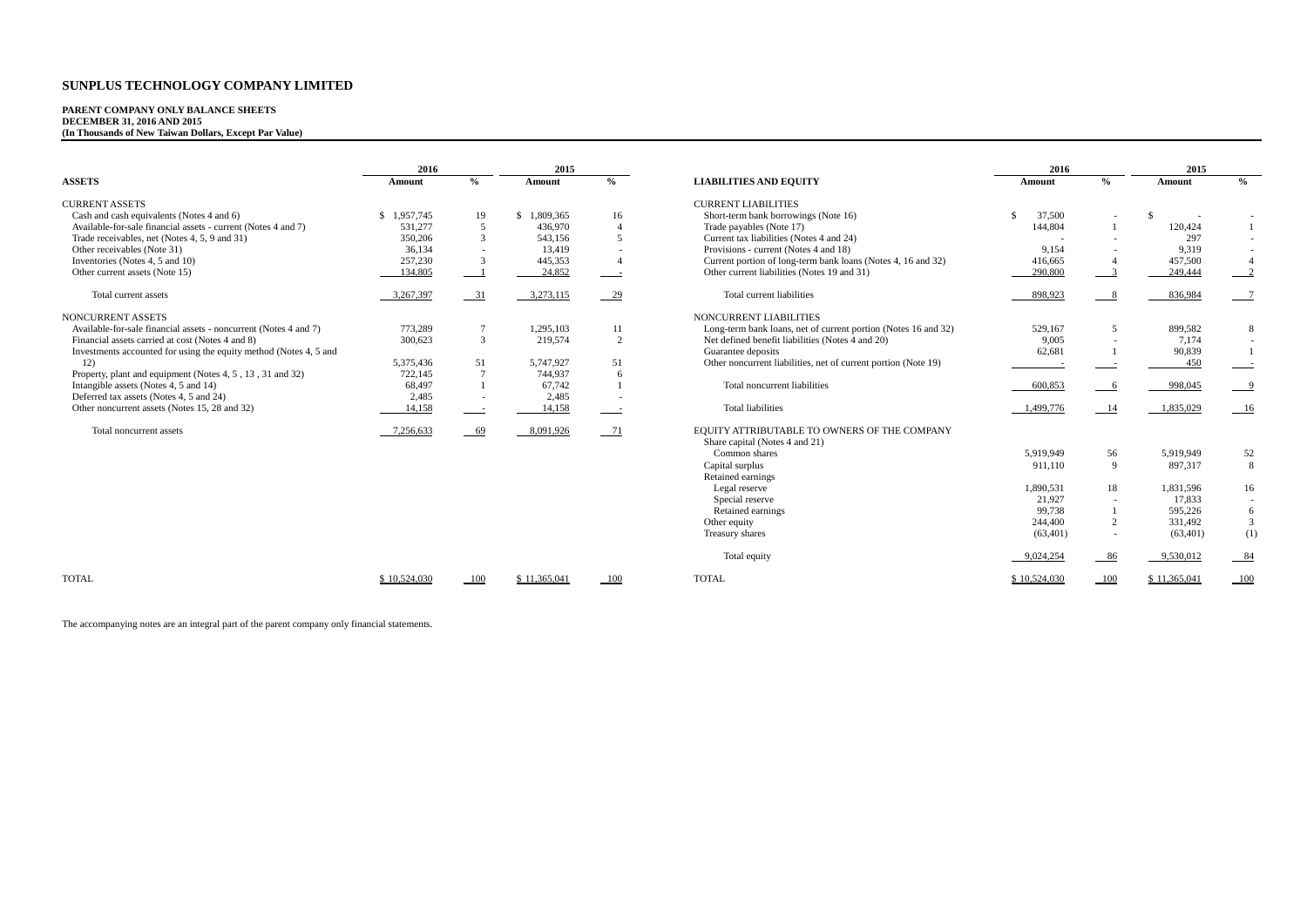## **PARENT COMPANY ONLY STATEMENTS OF COMPREHENSIVE INCOME YEARS ENDED DECEMBER 31, 2016 AND 2015 (In Thousands of New Taiwan Dollars, Except Earnings Per Share)**

|                                                                                                                                                         | 2016                                    |                            | 2015                                    |                             |  |
|---------------------------------------------------------------------------------------------------------------------------------------------------------|-----------------------------------------|----------------------------|-----------------------------------------|-----------------------------|--|
|                                                                                                                                                         | <b>Amount</b>                           | $\frac{0}{0}$              | Amount                                  | $\frac{0}{0}$               |  |
| NET OPERATING REVENUE (Notes 4, 22 and 31)                                                                                                              | \$1,904,224                             | 100                        | \$2,671,392                             | 100                         |  |
| OPERATING COSTS (Notes 10, 20 and 23)                                                                                                                   | 1,136,511                               | 60                         | 1,660,185                               | 62                          |  |
| <b>GROSS PROFIT</b>                                                                                                                                     | 767,713                                 | 40                         | 1,011,207                               | 38                          |  |
| OPERATING EXPENSES (Notes 20, 23 and 31)<br>Selling and marketing<br>General and administrative<br>Research and development<br>Total operating expenses | 57,111<br>271,729<br>518,039<br>846,879 | 3<br>14<br>27<br>44        | 66,060<br>211,475<br>565,676<br>843,211 | 3<br>8<br>21<br>32          |  |
| (LOSS) INCOME FROM OPERATIONS                                                                                                                           | (79, 166)                               | (4)                        | 167,996                                 | 6                           |  |
| NONOPERATING INCOME AND EXPENSE (Notes<br>4, 23, 26 and 31)<br>Other income                                                                             | 50,086                                  | 3                          | 65,392                                  | 3                           |  |
| Other gains and losses<br>Finance costs<br>Share of profit (loss) of associates and joint ventures                                                      | 48,150<br>(20, 592)<br>122,598          | $\overline{2}$<br>(1)<br>6 | 89,543<br>(24, 254)<br>322,823          | $\overline{3}$<br>(1)<br>12 |  |
| Total nonoperating income and expenses                                                                                                                  | 200,242                                 | 10                         | 453,504                                 | 17                          |  |
| PROFIT BEFORE INCOME TAX                                                                                                                                | 121,076                                 | 6                          | 621,500                                 | 23                          |  |
| <b>INCOME TAX EXPENSE</b> (Notes 4 and 24)                                                                                                              | 889                                     |                            | 4,307                                   |                             |  |
| NET PROFIT FROM CONTINUING OPEARATIONS                                                                                                                  | 120,187                                 | 6                          | 617,193                                 | 23                          |  |
| NET LOSS FROM DISCONTINUED<br><b>OPEARATIONS</b> (Note 11)                                                                                              |                                         |                            | (27, 845)                               | (1)                         |  |
| NET PROFIT OF THE PERIOD                                                                                                                                | 120,187                                 | 6                          | 589,348                                 | 22                          |  |
| OTHER COMPREHENSIVE INCOME                                                                                                                              |                                         |                            |                                         |                             |  |

Item that will not be reclassified subsequently to profit or loss

(Continued)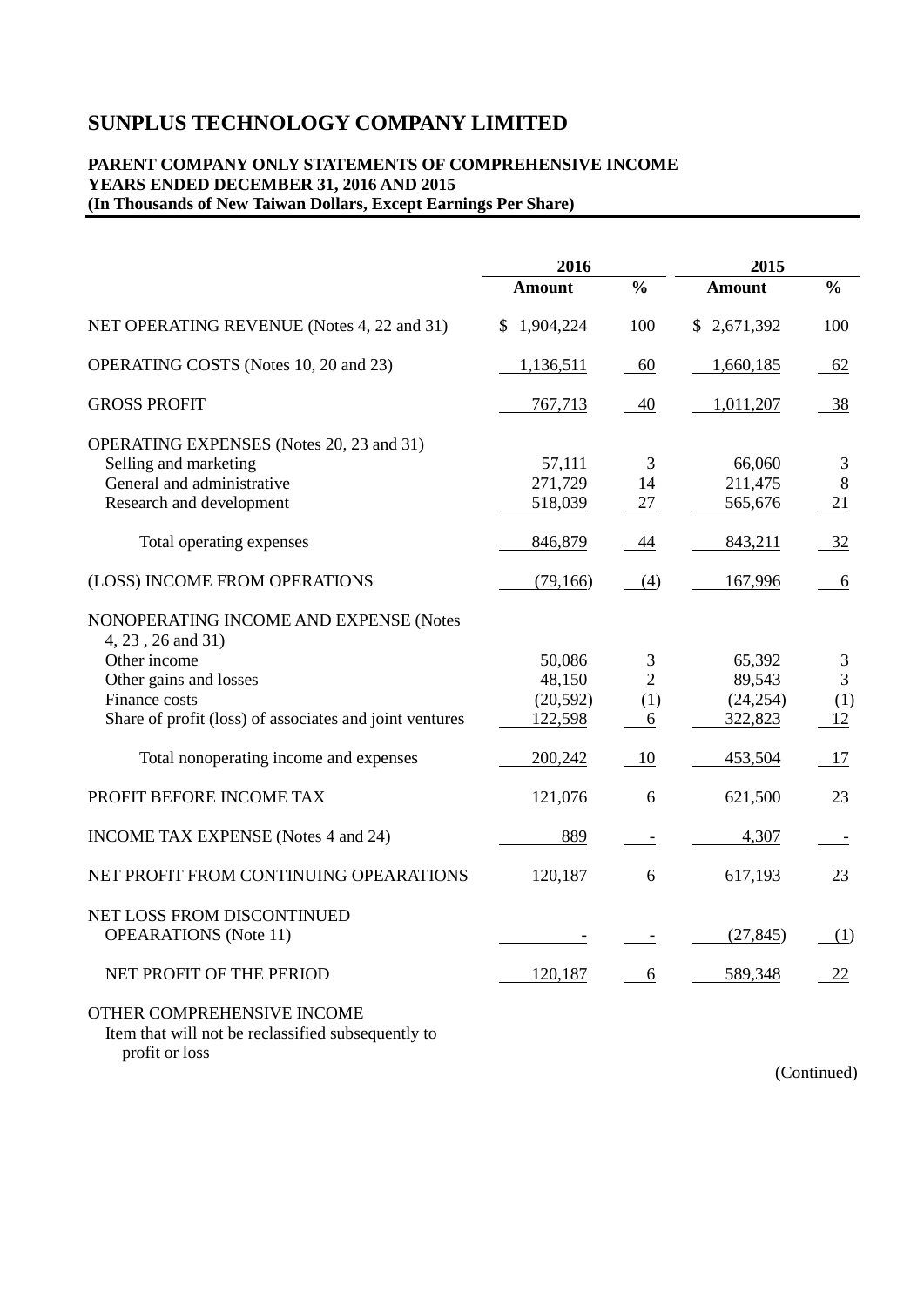## **PARENT COMPANY ONLY STATEMENTS OF COMPREHENSIVE INCOME YEARS ENDED DECEMBER 31, 2016 AND 2015 (In Thousands of New Taiwan Dollars, Except Earnings Per Share)**

|                                                                                                                                                                      | 2016                    |               | 2015          |               |  |  |
|----------------------------------------------------------------------------------------------------------------------------------------------------------------------|-------------------------|---------------|---------------|---------------|--|--|
|                                                                                                                                                                      | <b>Amount</b>           | $\frac{0}{0}$ | <b>Amount</b> | $\frac{0}{0}$ |  |  |
| Remeasurement of defined benefit plans (Notes 4,<br>20 and 21)                                                                                                       | (3,886)                 |               | (434)         |               |  |  |
| Share of other comprehensive income of<br>associates and joint ventures accounted for<br>using equity method<br>Item that may be reclassified Subsequently to profit | (2,632)                 |               | (1,312)       |               |  |  |
| or loss                                                                                                                                                              |                         |               |               |               |  |  |
| Exchange differences on translating foreign<br>operations<br>Unrealized gain on available-for-sale financial                                                         | (5,231)                 | (1)           | 10,204        |               |  |  |
| assets<br>Share of other comprehensive (loss) income of                                                                                                              | 111,333                 | 6             | 71,619        | 3             |  |  |
| associates and joint ventures accounted for<br>using equity method                                                                                                   | (193, 194)              | (10)          | (60, 222)     | (2)           |  |  |
| Other comprehensive (loss) income for the year,<br>net of income tax                                                                                                 | (93,610)                | (5)           | 19,855        |               |  |  |
| TOTAL COMPREHENSIVE INCOME FOR THE<br><b>YEAR</b>                                                                                                                    | $\frac{1}{2}$<br>26,577 |               | 609,203       | 23            |  |  |
| EARNINGS PER SHARE (New Taiwan dollars, Note<br>25)                                                                                                                  |                         |               |               |               |  |  |
| From continuing and discontinued operations                                                                                                                          |                         |               |               |               |  |  |
| <b>Basic</b>                                                                                                                                                         | $\mathcal{S}$<br>0.20   |               | 1.00          |               |  |  |
| Diluted                                                                                                                                                              | 0.20                    |               | 1.00          |               |  |  |
| From continuing operations                                                                                                                                           |                         |               | 1.05          |               |  |  |
| <b>Basic</b><br>Diluted                                                                                                                                              | 0.20<br>0.20            |               | 1.05          |               |  |  |

The accompanying notes are an integral part of the parent company only financial statements. (Concluded)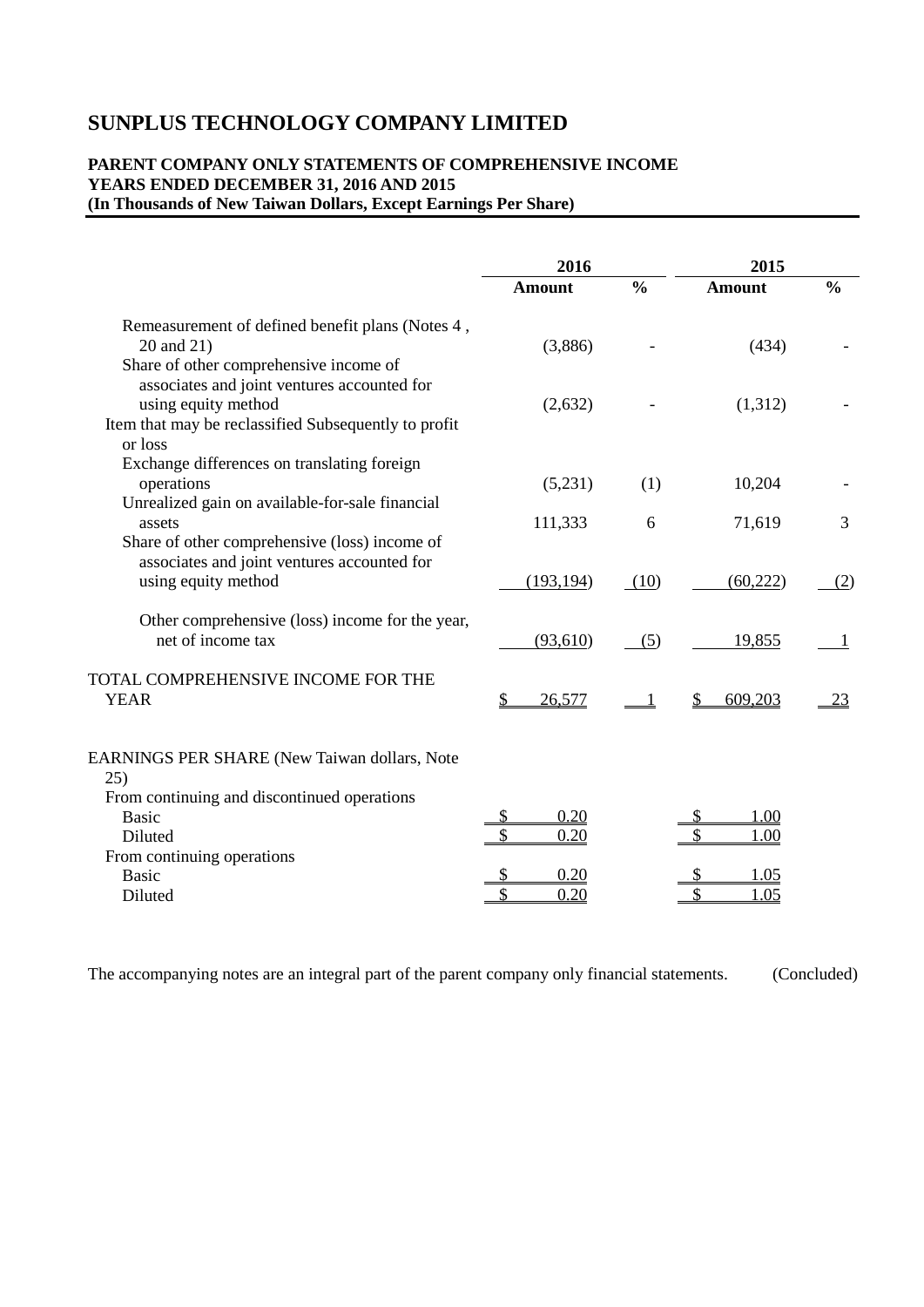#### **PARENT COMPANY ONLY STATEMENTS OF CHANGES IN EQUITY YEARS ENDED DECEMBER 31, 2016 AND 2015 (In Thousands of New Taiwan Dollars)**

|                                                                                |                                                                                                |                   |                                            |                      |                                                              |                                                                |                                                                                         | Other Equity (Notes 4 and 21)                                                        |                                            |                     |
|--------------------------------------------------------------------------------|------------------------------------------------------------------------------------------------|-------------------|--------------------------------------------|----------------------|--------------------------------------------------------------|----------------------------------------------------------------|-----------------------------------------------------------------------------------------|--------------------------------------------------------------------------------------|--------------------------------------------|---------------------|
|                                                                                | <b>Share Capital Issued and</b><br><b>Outstanding (Note 21)</b><br><b>Share</b><br>(Thousands) | Amount            | <b>Capital Surplus</b><br>(Notes 4 and 21) | <b>Legal Reserve</b> | <b>Retained Earnings (Note 21)</b><br><b>Special Reserve</b> | Unappropriated<br><b>Earnings</b><br>(Accumulated<br>Deficits) | <b>Exchange</b><br>Differences on<br><b>Translating</b><br>Foreign<br><b>Operations</b> | <b>Unrealized</b><br>Gain (Loss) on<br>Available-for-sale<br><b>Financial Assets</b> | <b>Treasury Shares</b><br>(Notes 4 and 21) | <b>Total Equity</b> |
| BALANCE, JANUARY 1, 2015                                                       | 591,995                                                                                        | 5,919,949<br>- \$ | 936,051<br>$\mathcal{S}$                   | 1,790,538<br>- S     | 22,639<br>$\mathcal{S}$                                      | 408,610<br>\$                                                  | 128,258<br>- \$                                                                         | 181,674<br>- \$                                                                      | (63, 401)<br>$\mathbb{S}$                  | 9,324,318<br>-\$    |
| Appropriation of the 2014 earnings                                             |                                                                                                |                   |                                            |                      |                                                              |                                                                |                                                                                         |                                                                                      |                                            |                     |
| Legal reserve                                                                  |                                                                                                |                   |                                            | 41,058               | $\overline{\phantom{a}}$                                     | (41,058)                                                       |                                                                                         |                                                                                      |                                            | $\sim$              |
| Special reserve<br>Cash dividends for common shares                            |                                                                                                |                   |                                            |                      | (4,806)                                                      | 4,806<br>(355, 198)                                            |                                                                                         |                                                                                      |                                            | (355, 198)          |
|                                                                                |                                                                                                |                   |                                            |                      |                                                              |                                                                |                                                                                         |                                                                                      |                                            |                     |
| Changes in capital surplus from investments in associates and joint            |                                                                                                |                   |                                            |                      |                                                              |                                                                |                                                                                         |                                                                                      |                                            |                     |
| ventures accounted for by the equity method                                    |                                                                                                |                   |                                            |                      |                                                              | (753)                                                          |                                                                                         |                                                                                      |                                            | (753)               |
| Disposal of investment accounted for using the equity method                   |                                                                                                |                   | (40, 863)                                  |                      |                                                              |                                                                |                                                                                         | (41)                                                                                 |                                            | (40, 904)           |
| Difference between stock price and book value from disposal of                 |                                                                                                |                   |                                            |                      |                                                              |                                                                |                                                                                         |                                                                                      |                                            |                     |
| subsidiaries                                                                   |                                                                                                |                   |                                            |                      |                                                              | (8,783)                                                        |                                                                                         |                                                                                      |                                            | (8,783)             |
| Changes of equity of subsidiaries                                              |                                                                                                |                   | (7)                                        |                      |                                                              |                                                                |                                                                                         |                                                                                      |                                            | (7)                 |
| Net profit for the year ended December 31, 2015                                |                                                                                                |                   |                                            |                      |                                                              | 589,348                                                        |                                                                                         |                                                                                      |                                            | 589,348             |
| Other comprehensive income for the year ended December 31, 2015, net           |                                                                                                |                   |                                            |                      |                                                              |                                                                |                                                                                         |                                                                                      |                                            |                     |
| of income tax                                                                  |                                                                                                |                   |                                            |                      |                                                              | (1,746)                                                        | (30,749)                                                                                | 52,350                                                                               |                                            | 19,855              |
| Total comprehensive income for the year ended December 31, 2015                |                                                                                                |                   |                                            |                      |                                                              | 587,602                                                        | (30,749)                                                                                | 52,350                                                                               |                                            | 609,203             |
| Adjustment of capital surplus for the company's                                |                                                                                                |                   |                                            |                      |                                                              |                                                                |                                                                                         |                                                                                      |                                            |                     |
| Cash dividends received by subsidiaries                                        |                                                                                                |                   | 2,136                                      |                      |                                                              |                                                                |                                                                                         |                                                                                      |                                            | 2,136               |
| BALANCE, DECEMBER 31, 2015                                                     | 591,995                                                                                        | 5,919,949         | 897,317                                    | 1,831,596            | 17,833                                                       | 595,226                                                        | 97,509                                                                                  | 233,983                                                                              | (63, 401)                                  | 9,530,012           |
| Appropriation of the 2015 earnings                                             |                                                                                                |                   |                                            |                      |                                                              |                                                                |                                                                                         |                                                                                      |                                            |                     |
| Legal reserve                                                                  |                                                                                                |                   |                                            | 58,935               | $\sim$                                                       | (58, 935)                                                      |                                                                                         |                                                                                      |                                            |                     |
| Special reserve<br>Cash dividends for common shares                            |                                                                                                |                   |                                            |                      | $\overline{\phantom{a}}$<br>4,094                            | (526, 875)<br>(4,094)                                          |                                                                                         |                                                                                      |                                            | (526, 875)          |
|                                                                                |                                                                                                |                   |                                            |                      |                                                              |                                                                |                                                                                         |                                                                                      |                                            |                     |
| Difference between stock price and book value from disposal of<br>subsidiaries |                                                                                                |                   | 10,625                                     |                      |                                                              |                                                                |                                                                                         |                                                                                      |                                            | 10,625              |
|                                                                                |                                                                                                |                   |                                            |                      |                                                              |                                                                |                                                                                         |                                                                                      |                                            |                     |
| Changes of equity of subsidiaries                                              |                                                                                                |                   |                                            |                      |                                                              | (19,253)                                                       |                                                                                         |                                                                                      |                                            | (19,253)            |
| Net profit for the year ended December 31, 2016                                |                                                                                                |                   |                                            |                      |                                                              | 120,187                                                        |                                                                                         |                                                                                      |                                            | 120,187             |
| Other comprehensive income for the year ended December 31, 2016, net           |                                                                                                |                   |                                            |                      |                                                              |                                                                |                                                                                         |                                                                                      |                                            |                     |
| of income tax                                                                  |                                                                                                |                   |                                            |                      |                                                              | (6,518)                                                        | (159, 571)                                                                              | 72,479                                                                               |                                            | (93,610)            |
| Total comprehensive income for the year ended December 31, 2016                |                                                                                                |                   |                                            |                      |                                                              | 113,669                                                        | (159, 571)                                                                              | 72,479                                                                               |                                            | 26,577              |
| Disposal of treasury shares                                                    |                                                                                                |                   | 3,168                                      |                      |                                                              |                                                                |                                                                                         |                                                                                      |                                            | 3,168               |
| BALANCE, DECEMBER 31, 2016                                                     | 591,995                                                                                        | 5,919,949         | 911,110                                    | 1.890.531            | 21,927                                                       | 99,738                                                         | (62,062)                                                                                | 306,462                                                                              | (63, 401)                                  | 9,024,254           |

The accompanying notes are an integral part of the parent company only financial statements.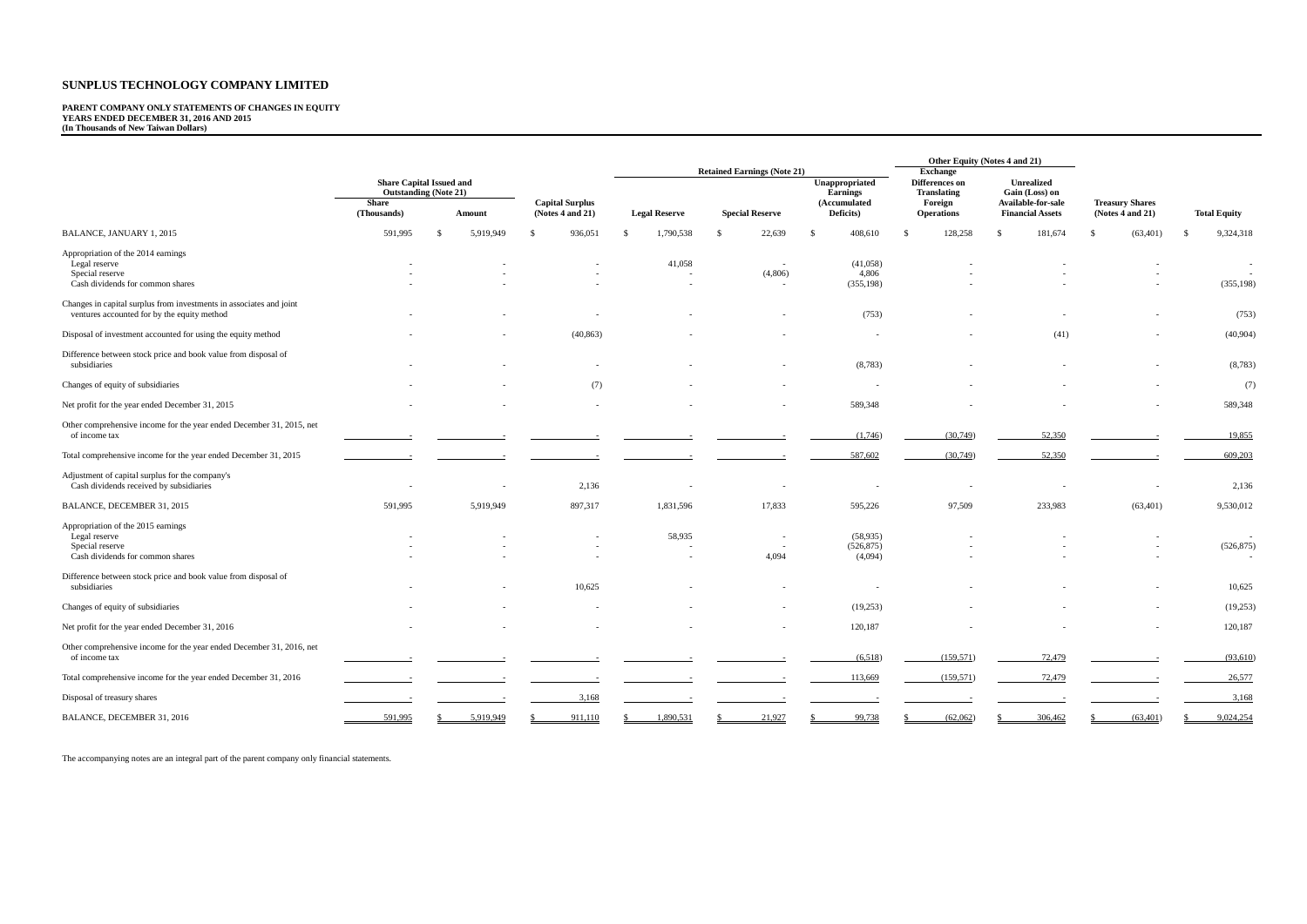## **PARENT COMPANY ONLY STATEMENTS OF CASH FLOWS YEARS ENDED DECEMBER 31, 2016 AND 2015 (In Thousands of New Taiwan Dollars)**

|                                                                        | 2016          | 2015          |
|------------------------------------------------------------------------|---------------|---------------|
| CASH FLOWS FROM OPERATING ACTIVITIES                                   |               |               |
| Cash generated from operations                                         |               |               |
| Income before income tax from continuing operations                    | \$<br>121,076 | \$<br>621,500 |
| Income before income tax from discontinued operations                  |               | (27, 845)     |
| Income before income tax                                               | 121,076       | 593,655       |
| Adjustments for:                                                       |               |               |
| Depreciation expenses                                                  | 70,570        | 81,752        |
| Amortization expenses                                                  | 29,140        | 31,731        |
| Impairment losses recognized on receivables                            | 75,134        |               |
| Financial costs                                                        | 20,592        | 24,254        |
| Interest income                                                        | (5,983)       | (10, 599)     |
| Dividend income                                                        | (14,715)      | (18,255)      |
| Share of associates and joint ventures accounted for using equity      |               |               |
| method                                                                 | (122, 598)    | (287, 550)    |
| Gain on disposal of property, plant and equipment                      |               | (7,266)       |
| Gain on disposal of intangible assets                                  |               | (279,900)     |
| Gain on disposal of available-for-sale financial assets                | (108,956)     | (33,590)      |
| Loss (gain) on disposal of investment accounted for using the          |               |               |
| equity method                                                          | 414           | (889, 145)    |
| Impairment loss recognized on financial assets                         | 94,268        | 892,443       |
| Impairment loss recognized non-financial assets                        |               | 94,123        |
| Realized gain on the transactions with associates and joint            |               |               |
| ventures                                                               | (827)         | (1,248)       |
| Net gain on foreign currency exchange                                  | (5,728)       | (3,375)       |
| Changes in operating assets and liabilities:                           |               |               |
| Decrease in trade receivables                                          | 120,876       | 250,483       |
| (Increase) decrease in other receivables                               | (11,788)      | 20,991        |
| Decrease in inventories                                                | 188,123       | 268,206       |
| (Increase) decrease in other current assets                            | (44, 387)     | 29,896        |
| Increase (decrease) in trade payables                                  | 24,380        | (216, 128)    |
| Decrease in provisions                                                 | (165)         | (6,850)       |
| Increase (decrease) in other current liabilities                       | 35,467        | (65,181)      |
| Decrease in defined benefit liabilities                                | (2,055)       | (13, 122)     |
|                                                                        | 462,838       | 455,325       |
| Interest received                                                      | 5,974         | 10,625        |
| Dividend received                                                      | 332,908       | 147,451       |
| Interest paid                                                          | (20, 838)     | (23,991)      |
| Income tax paid                                                        | (1,251)       | (3,377)       |
| Net cash generated from operating activities                           | 779,631       | 586,033       |
| CASH FLOWS FROM INVESTING ACTIVITIES                                   |               |               |
| Purchase of available-for-sale financial assets                        | (167,029)     | (135,000)     |
| Proceeds of the sale of available-for-sale financial assets            | 731,634       | 229,225       |
| Proceeds from capital reduction of available-for-sale financial assets |               | 124,894       |
|                                                                        |               | (Continued)   |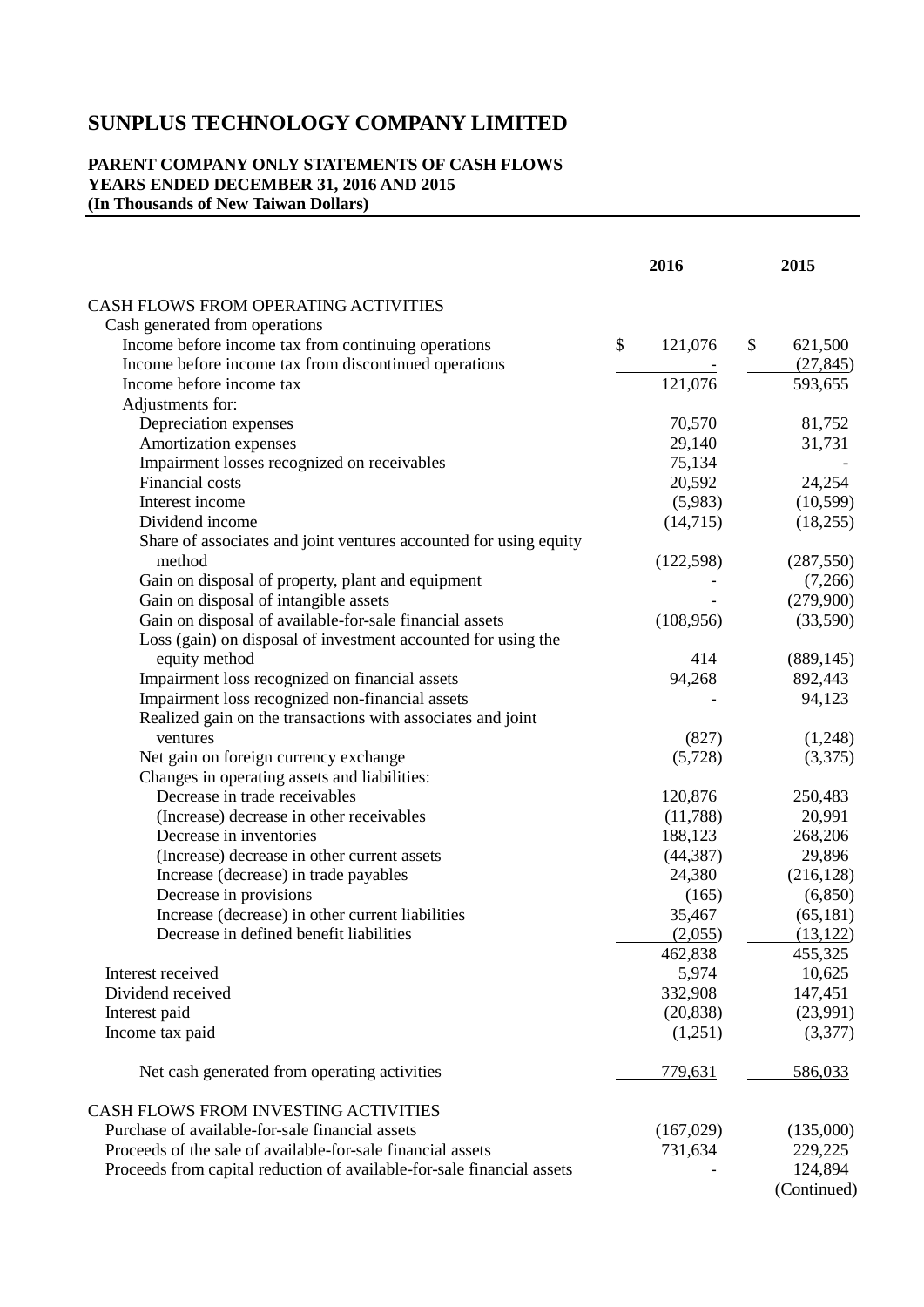## **PARENT COMPANY ONLY STATEMENTS OF CASH FLOWS YEARS ENDED DECEMBER 31, 2016 AND 2015 (In Thousands of New Taiwan Dollars)**

|                                                                       | 2016       | 2015       |
|-----------------------------------------------------------------------|------------|------------|
| Capital return to the Company on financial assets carried at cost     | 1,423      | 1,200      |
| Purchase of investments accounted for using the equity method         | (31,695)   | (56, 256)  |
| Capital return to the Company-liquidation of joint ventures           | 13,583     |            |
| Proceeds from capital reduction of associates accounted for by equity |            |            |
| method                                                                |            | 35,269     |
| Payments for property, plant and equipment                            | (54, 797)  | (50, 126)  |
| Proceeds of the disposal of property, plant and equipment             | 40         | 10,096     |
| Payments for intangible assets                                        | (28, 483)  | (11, 329)  |
| Proceeds of the disposal of intangible assets                         |            | 299,904    |
| Purchase of financial assets measured at cost                         | (105,000)  | (295,000)  |
| Increase in pledged time deposits                                     | (64,500)   |            |
| (Increase) decrease in other assets - noncurrent                      |            | 71         |
| Net cash generated from investing activities                          | 295,176    | 152,948    |
| CASH FLOWS FROM FINANCING ACTIVITIES                                  |            |            |
| (Repayments) proceeds of short-term borrowings                        | 37,500     | (100,000)  |
| Proceeds of long-term borrowings                                      | 200,000    | 700,000    |
| Repayments of long-term borrowings                                    | (611, 250) | (394, 306) |
| Proceeds of guarantee deposits received                               | 12,132     |            |
| Refund of guarantee deposits received                                 | (37, 934)  |            |
| Dividends paid to owners of the Company                               | (526, 875) | (355, 198) |
| Net cash used in financing activities                                 | (926, 427) | (149, 504) |
| NET INCREASE IN CASH AND CASH EQUIVALENTS                             | 148,380    | 589,477    |
| CASH AND CASH EQUIVALENTS AT THE BEGINNING OF THE<br><b>YEAR</b>      | 1,809,365  | 1,219,888  |
| CASH AND CASH EQUIVALENTS AT THE END OF THE YEAR                      | 1,957,745  | 1,809,365  |
|                                                                       |            |            |

The accompanying notes are an integral part of the parent company only financial statements. (Concluded)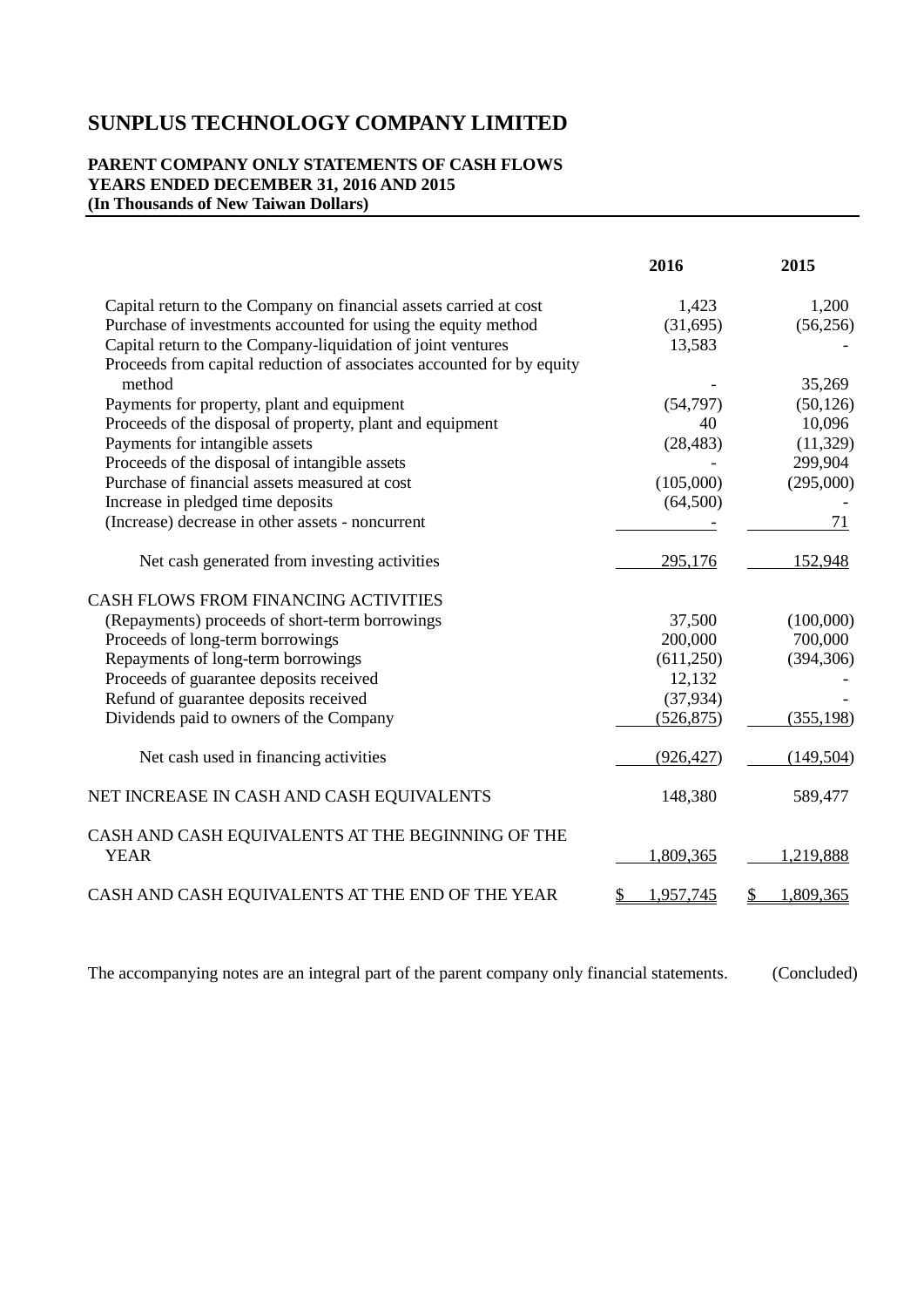## **NOTES TO PARENT COMPANY ONLY FINANCIAL STATEMENTS YEARS ENDED DECEMBER 31, 2016 AND 2015 (In Thousands of New Taiwan Dollars, Unless Stated Otherwise)**

### **1. GENERAL INFORMATION**

Sunplus Technology Company Limited ("Sunplus" or the "Company") was established in August 1990. It researches, develops, designs, tests and sells high quality, high value-added consumer integrated circuits (ICs). Its products are based on core technologies in such areas as multimedia audio/video, single-chip microcontrollers and digital signal processors. These technologies are used to develop hundreds of products including various ICs: liquid crystal display, microcontroller, multimedia, voice/music, and application-specific devices. Sunplus' shares have been listed on the Taiwan Stock Exchange since January 2000. Some of its shares have been issued in the form of global depositary receipts (GDRs), which have been listed on the London Stock Exchange since March 2001 (refer to Note 21).

The parent financial statements are presented in the Company's functional currency, the New Taiwan dollar.

## **2. APPROVAL OF FINANCIAL STATEMENTS**

The parent company only financial statements were approved by the board of directors and authorized for issue on March 15, 2017.

#### **3. APPLICATION OF NEW, AMENDED AND REVISED STANDARDS AND INTERPRETATIONS**

a. Amendments to the Regulations Governing the Preparation of Financial Reports by Securities Issuers and the International Financial Reporting Standards (IFRS), International Accounting Standards (IAS), Interpretations of IFRS (IFRIC), and Interpretations of IAS (SIC) endorsed by the FSC for application starting from 2017.

Rule No. 1050050021 and Rule No. 1050026834 issued by the FSC stipulated that starting January 1, 2017, the Corporation should apply the amendments to the Regulations Governing the Preparation of Financial Reports by Securities Issuers and the IFRS, IAS, IFRIC and SIC (collectively, the "IFRSs") issued by the IASB and endorsed by the FSC for application starting from 2017.

|                                                                   | <b>Effective Date</b>             |
|-------------------------------------------------------------------|-----------------------------------|
| <b>New, Amended or Revised Standards and Interpretations</b>      | <b>Announced by IASB (Note 1)</b> |
|                                                                   |                                   |
| Annual Improvements to IFRSs 2010-2012 Cycle                      | July 1, 2014 (Note 2)             |
| Annual Improvements to IFRSs 2011-2013 Cycle                      | July 1, 2014                      |
| Annual Improvements to IFRSs 2012-2014 Cycle                      | January 1, 2016 (Note 3)          |
| Amendments to IFRS 10, IFRS 12 and IAS 28" Investment Entities:   | January 1, 2016                   |
| Applying the Consolidation Exception"                             |                                   |
| Amendment to IFRS 11 "Accounting for Acquisitions of Interests in | January 1, 2016                   |
| Joint Operations"                                                 |                                   |
| <b>IFRS 14 "Regulatory Deferral Accounts"</b>                     | January 1, 2016                   |
| Amendment to IAS 1 "Disclosure Initiative"                        | January 1, 2016                   |
| Amendments to IAS 16 and IAS 38 "Clarification of Acceptable      | January 1, 2016                   |
| Methods of Depreciation and Amortization"                         |                                   |
| Amendments to IAS 16 and IAS 41 "Agriculture: Bearer Plants"      | January 1, 2016                   |
|                                                                   | $(\bigcap_{i=1}^n A_i)$           |

(Continued)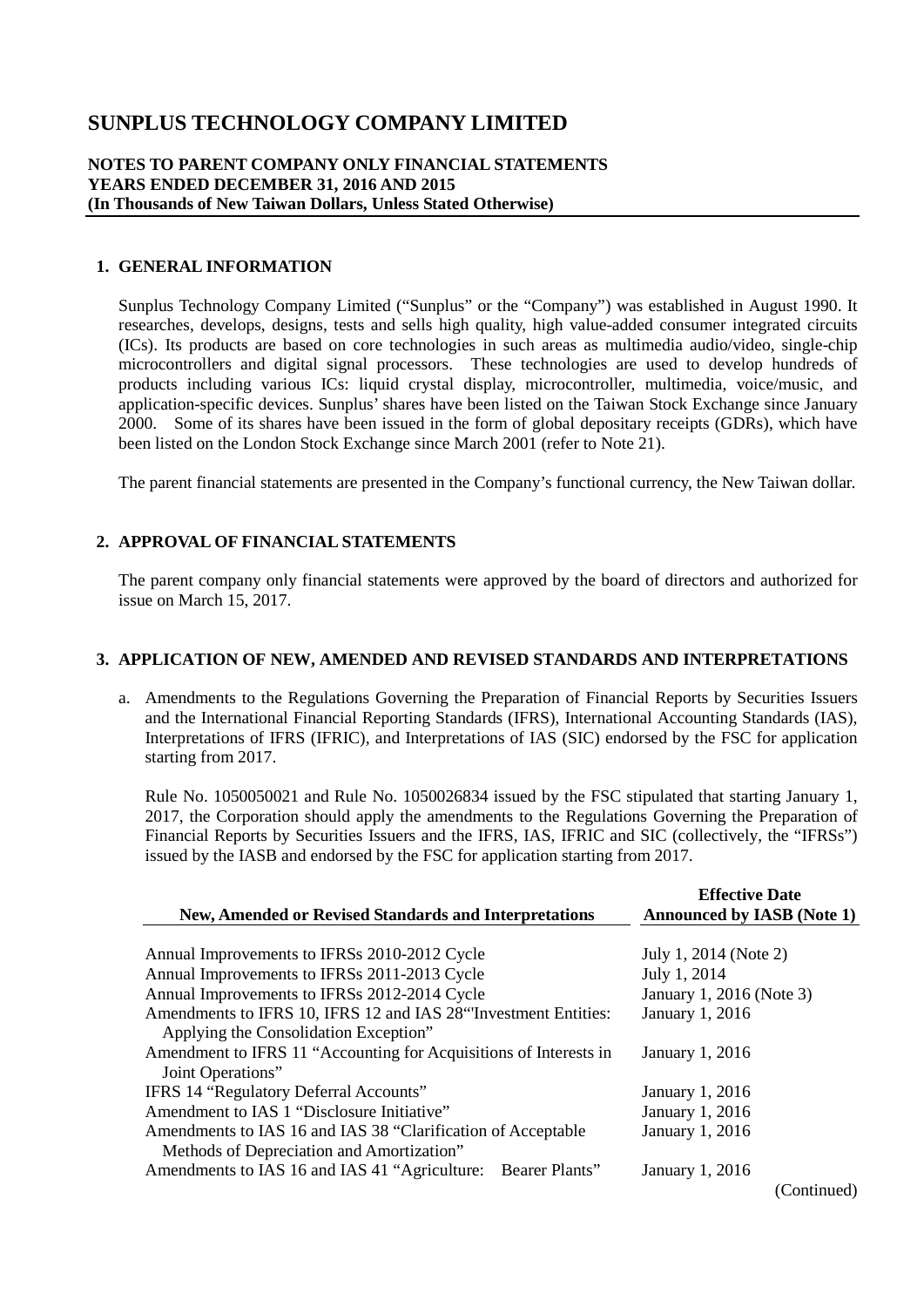| <b>New, Amended or Revised Standards and Interpretations</b>                                                           | <b>Effective Date</b><br><b>Announced by IASB (Note 1)</b> |
|------------------------------------------------------------------------------------------------------------------------|------------------------------------------------------------|
| Amendment to IAS 19 "Defined Benefit Plans:<br>Employee<br>Contributions"                                              | July 1, 2014                                               |
| Amendment to IAS 27 "Equity Method in Separate Financial<br>Statements"                                                | January 1, 2016                                            |
| Amendment to IAS 36 "Impairment of Assets: Recoverable Amount January 1, 2014<br>Disclosures for Non-financial Assets" |                                                            |
| Amendment to IAS 39 "Novation of Derivatives and Continuation of<br>Hedge Accounting"                                  | January 1, 2014                                            |
| IFRIC 21 "Levies"                                                                                                      | January 1, 2014<br>(Concluded)                             |

- Note 1: Unless stated otherwise, the above new or amended IFRSs are effective for annual periods beginning on or after their respective effective dates.
- Note 2: The amendment to IFRS 2 applies to share-based payment transactions with grant date on or after July 1, 2014; the amendment to IFRS 3 applies to business combinations with acquisition date on or after July 1, 2014; the amendment to IFRS 13 is effective immediately; the remaining amendments are effective for annual periods beginning on or after July 1, 2014.
- Note 3: The amendment to IFRS 5 is applied prospectively to changes in a method of disposal that occur in annual periods beginning on or after January 1, 2016; the remaining amendments are effective for annual periods beginning on or after January 1, 2016.

The initial application in 2017 of the above IFRSs and related amendments to the Regulations Governing the Preparation of Financial Reports by Securities Issuers would not have any material impact on the Corporation's accounting policies, except for the following:

1) Amendment to IAS 36 "Recoverable Amount Disclosures for Non-financial Assets"

The amendment clarifies that the recoverable amount of an asset or a cash-generating unit is disclosed only when an impairment loss on the asset has been recognized or reversed during the period. Furthermore, if the recoverable amount of an item of property, plant and equipment for which impairment loss has been recognized or reversed is fair value less costs of disposal, the Group is required to disclose the fair value hierarchy. If the fair value measurements are categorized within Level 2 or Level 3, the valuation technique and key assumptions used to measure the fair value are disclosed. The discount rate used is disclosed if such fair value less costs of disposal is measured by using present value technique. The amendment will be applied retrospectively.

2) Annual Improvements to IFRSs: 2010-2012 Cycle

Several standards, including IFRS 2 "Share-based Payment", IFRS 3 "Business Combinations" and IFRS 8 "Operating Segments", were amended in this annual improvement.

The amended IFRS 2 changes the definitions of "vesting condition" and "market condition" and adds definitions for "performance condition" and "service condition". The amendment clarifies that a performance target can be based on the operations (i.e. a non-market condition) of the Group or another entity in the same group or the market price of the equity instruments of the Group or another entity in the same group (i.e. a market condition); that a performance target can relate either to the performance of the Group as a whole or to some part of it (e.g. a division); and that the period for achieving a performance condition must not extend beyond the end of the related service period.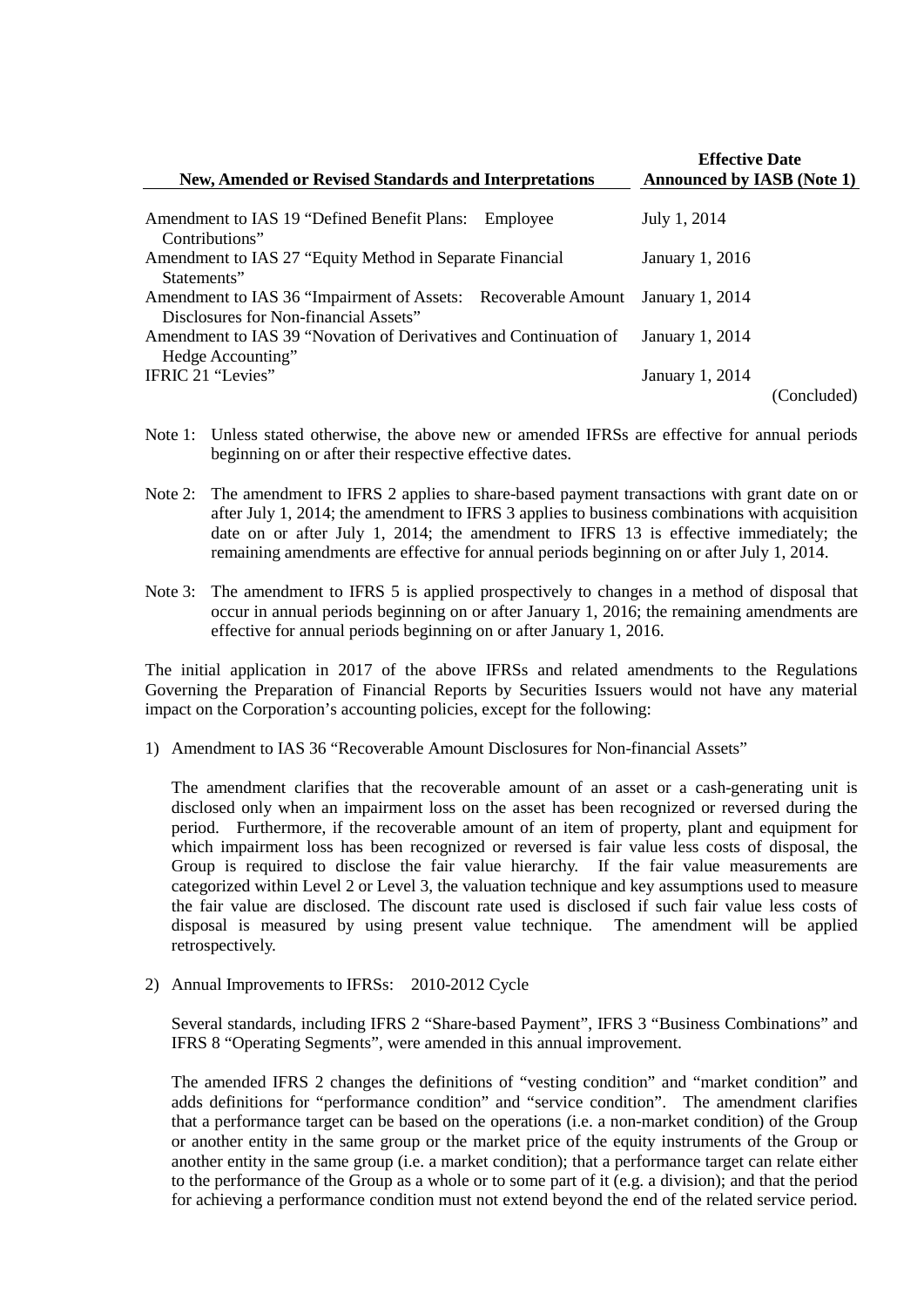In addition, a share market index target is not a performance condition because it not only reflects the performance of the Group, but also of other entities outside the Group. The share-based payment arrangements with market conditions, non-market conditions or non-vesting conditions will be accounted for differently, and the aforementioned amendment will be applied prospectively to those share-based payments granted on or after January 1, 2017.

IFRS 3 was amended to clarify that contingent consideration should be measured at fair value, irrespective of whether the contingent consideration is a financial instrument within the scope of IFRS 9 or IAS 39. Changes in fair value should be recognized in profit or loss. The amendment will be applied prospectively to business combination with acquisition date on or after January 1, 2017.

The amended IFRS 8 requires the Group to disclose the judgments made by management in applying the aggregation criteria to operating segments, including a description of the operating segments aggregated and the economic indicators assessed in determining whether the operating segments have "similar economic characteristics". The amendment also clarifies that a reconciliation of the total of the reportable segments' assets to the entity's assets should only be provided if the segments' assets are regularly provided to the chief operating decision-maker. The judgements made in applying aggregation criteria should be disclosed retrospectively upon initial application of the amendment in 2017.

When the amended IFRS 13 becomes effective in 2017, the short-term receivables and payables with no stated interest rate will be measured at their invoice amounts without discounting, if the effect of not discounting is immaterial.

IAS 24 was amended to clarify that a management entity providing key management personnel services to the Group is a related party of the Group. Consequently, the Group is required to disclose as related party transactions the amounts incurred for the service paid or payable to the management entity for the provision of key management personnel services. However, disclosure of the components of such compensation is not required.

3) Annual Improvements to IFRSs: 2011-2013 Cycle

Several standards, including IFRS 3, IFRS 13 and IAS 40 "Investment Property", were amended in this annual improvement.

The scope in IFRS 13 of the portfolio exception for measuring the fair value of a group of financial assets and financial liabilities on a net basis was amended to clarify that it includes all contracts that are within the scope of, and accounted for in accordance with, IAS 39 or IFRS 9, even those contracts do not meet the definitions of financial assets or financial liabilities within IAS 32.

4) Amendments to IAS 16 and IAS 38 "Clarification of Acceptable Methods of Depreciation and Amortization"

The entity should use appropriate depreciation and amortization method to reflect the pattern in which the future economic benefits of the property, plant and equipment and intangible asset are expected to be consumed by the entity.

The amended IAS 16 "Property, Plant and Equipment" requires that a depreciation method that is based on revenue that is generated by an activity that includes the use of an asset is not appropriate. The amended standard does not provide any exception from this requirement.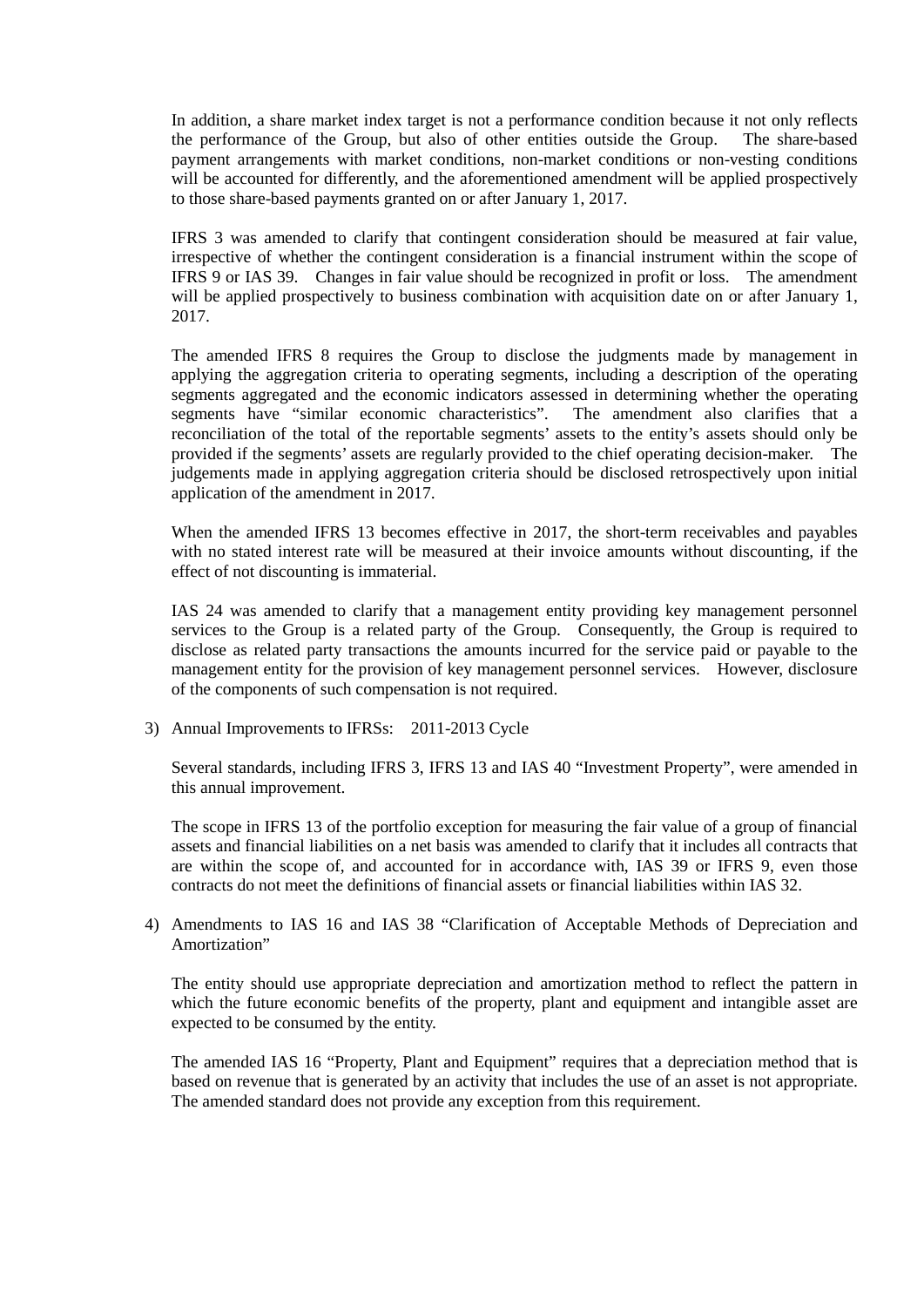The amended IAS 38 "Intangible Assets" requires that there is a rebuttable presumption that an amortization method that is based on revenue that is generated by an activity that includes the use of an intangible asset is not appropriate. This presumption can be overcome only in the following limited circumstances:

- a) In which the intangible asset is expressed as a measure of revenue (for example, the contract that specifies the entity's use of the intangible asset will expire upon achievement of a revenue threshold); or
- b) When it can be demonstrated that revenue and the consumption of the economic benefits of the intangible asset are highly correlated.

An entity should apply the aforementioned amendments prospectively for annual periods beginning on or after the effective date.

5) Annual Improvements to IFRSs: 2012-2014 Cycle

Several standards, including IFRS 5 "Non-current assets held for sale and discontinued operations", IFRS 7, IAS 19 and IAS 34, were amended in this annual improvement.

IAS 19 was amended to clarify that the depth of the market for high quality corporate bonds used to estimate discount rate for post-employment benefits should be assessed by the market of the corporate bonds denominated in the same currency as the benefits to be paid, i.e. assessed at currency level (instead of country or regional level). The amendment will be applied from January 1, 2016, and any adjustment arising from the initial application of the amendment will be recognized in net defined benefit liabilities, deferred tax asset and retained earnings.

6) Amendments to the Regulations Governing the Preparation of Financial Reports by Securities Issuers

The amendments include additions of several accounting items and requirements for disclosures of impairment of non-financial assets as a consequence of the IFRSs endorsed by the FSC for application starting from 2017. In addition, as a result of the post implementation review of IFRSs in Taiwan, the amendments also include emphasis on certain recognition and measurement considerations and add requirements for disclosures of related party transactions and goodwill.

The amendments stipulate that other companies or institutions of which the chairman of the board of directors or president serves as the chairman of the board of directors or the president, or is the spouse or second immediate family of the chairman of the board of directors or president of the Group are deemed to have a substantive related party relationship, unless it can be demonstrated that no control, joint control, or significant influence exists. Furthermore, the amendments require the disclosure of the names of the related parties and the relationship with whom the Group has significant transaction. If the transaction or balance with a specific related party is 10% or more of the Group's respective total transaction or balance, such transaction should be separately disclosed by the name of each related party.

The amendments also require additional disclosure if there is a significant difference between the actual operation after business combination and the expected benefit on acquisition date.

The disclosures of related party transactions and impairment of goodwill will be enhanced when the above amendments are retrospectively applied in 2017.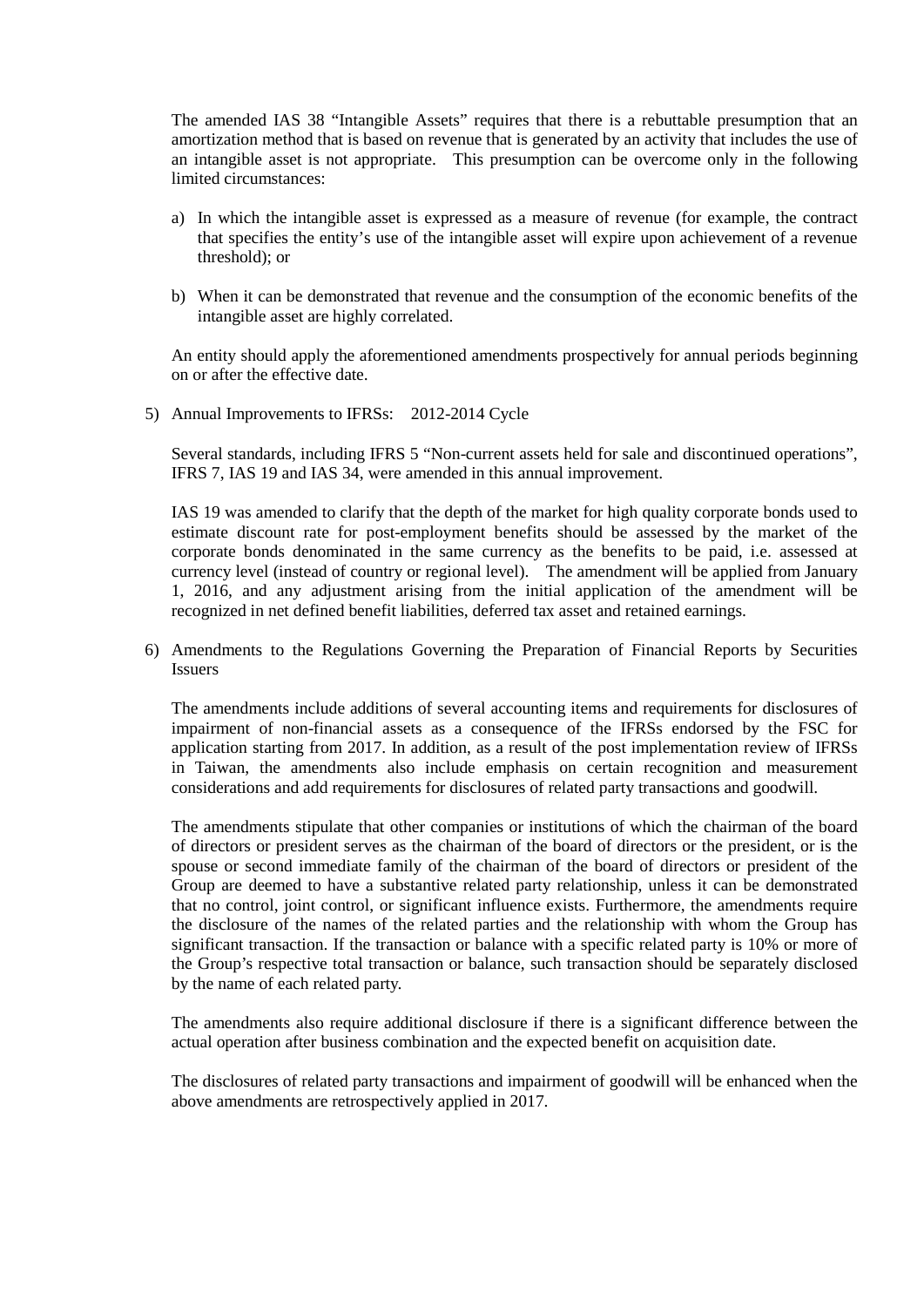Except for the above impacts, as of the date the consolidated financial statements were authorized for issue, the Group continues assessing other possible impacts that application of the aforementioned amendments and the related amendments to the Regulations Governing the Preparation of Financial Reports by Securities Issuers will have on the Group's financial position and financial performance, and will disclose these other impacts when the assessment is completed.

b. New IFRSs in issue but not yet endorsed by FSC

The Group has not applied the following IFRSs issued by the IASB but not yet endorsed by the FSC.

The FSC announced that amendments to IFRS 4 (only the overlay approach can be applied), IFRS 9 and IFRS 15 will take effect starting January 1, 2018. As of the date the parent company only financial statements were authorized for issue, the FSC has not announced the effective dates of other new IFRSs.

|                                                                  | <b>Effective Date</b>             |
|------------------------------------------------------------------|-----------------------------------|
| <b>New, Amended or Revised Standards and Interpretations</b>     | <b>Announced by IASB (Note 1)</b> |
|                                                                  |                                   |
| Annual Improvements to IFRSs 2014-2016 Cycle                     | Note 2                            |
| Amendment to IFRS 2 "Classification and Measurement of           | January 1, 2018                   |
| <b>Share-based Payment Transactions"</b>                         |                                   |
| <b>IFRS 9 "Financial Instruments"</b>                            | January 1, 2018                   |
| Amendments to IFRS 4 "Applying IFRS 9 Financial Instruments with | January 1, 2018                   |
| <b>IFRS 4 Insurance Contracts</b> "                              |                                   |
| Amendments to IFRS 9 and IFRS 7 "Mandatory Effective Date of     | <b>January 1, 2018</b>            |
| <b>IFRS 9 and Transition Disclosures"</b>                        |                                   |
| Amendments to IFRS 10 and IAS 28 "Sale or Contribution of Assets | To be determined by IASB          |
| between an Investor and its Associate or Joint Venture"          |                                   |
| <b>IFRS 15 "Revenue from Contracts with Customers"</b>           | <b>January 1, 2018</b>            |
| Amendments to IFRS 15 "Clarifications to IFRS15 Revenue from     | January 1, 2018                   |
| Contracts with Customers"                                        |                                   |
| IFRS 16 "Leases"                                                 | <b>January 1, 2019</b>            |
| Amendment to IAS 7 "Disclosure Initiative"                       | January 1, 2017                   |
| Amendments to IAS 12 "Recognition of Deferred Tax Assets for     | January 1, 2017                   |
| Unrealized Losses"                                               |                                   |
| Amendments to IAS 40 "Transfers of Investment Property"          | <b>January 1, 2018</b>            |
| <b>IFRIC 22 "Foreign Currency Transactions and Advance</b>       | January 1, 2018                   |
| Consideration"                                                   |                                   |

Note 1: Unless stated otherwise, the above New IFRSs are effective for annual periods beginning on or after their respective effective dates.

Note 2: The amendment to IFRS 12 is retrospectively applied for annual periods beginning on or after January 1, 2017; the amendment to IAS 28 is retrospectively applied for annual periods beginning on or after January 1, 2018.

The initial application of the above New IFRSs, whenever applied, would not have any material impact on the Group's accounting policies, except for the following:

1) IFRS 9 "Financial Instruments"

#### Recognition and measurement of financial assets

With regards to financial assets, all recognized financial assets that are within the scope of IAS 39 "Financial Instruments: Recognition and Measurement" are subsequently measured at amortized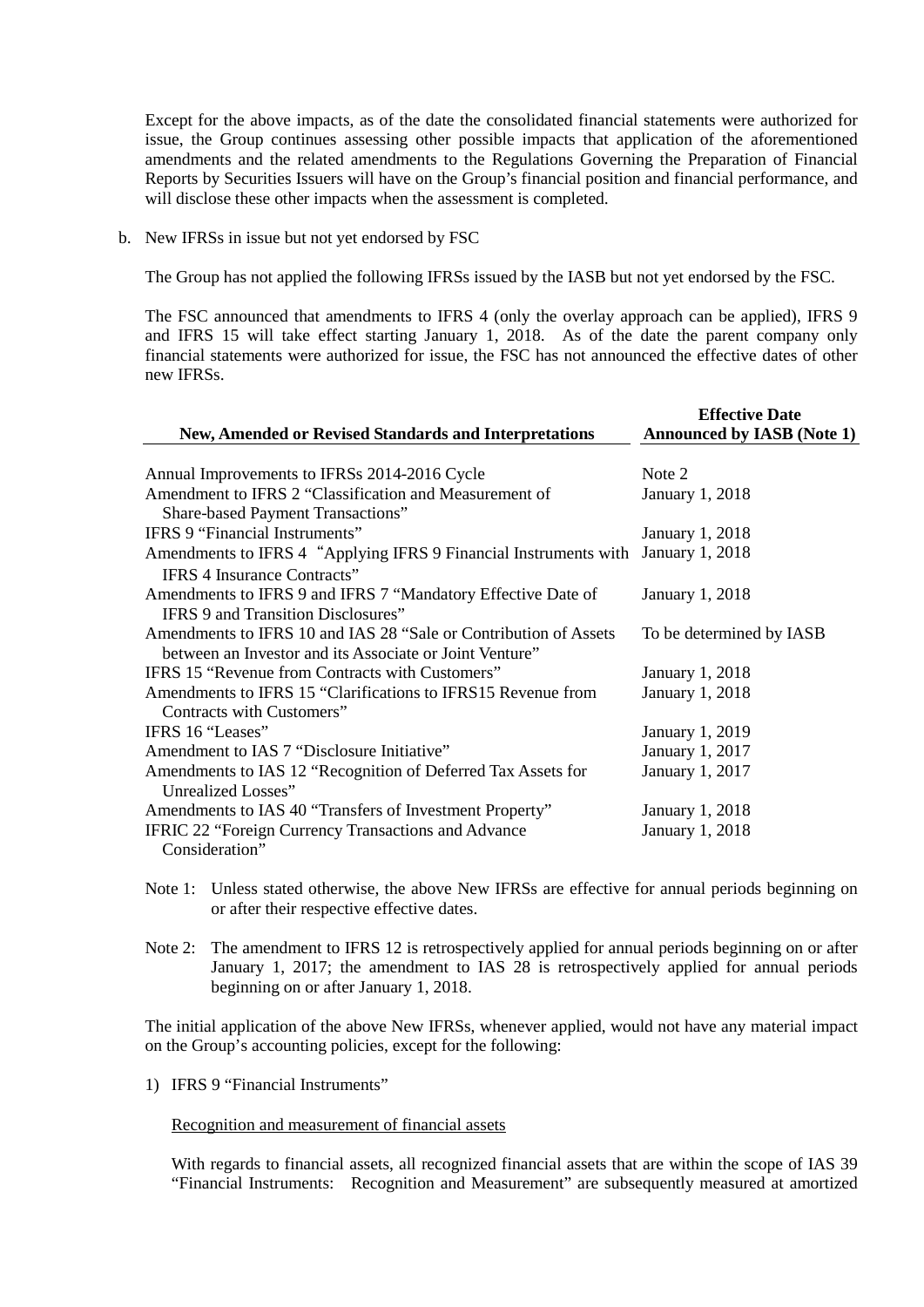cost or fair value. Under IFRS 9, the requirement for the classification of financial assets is stated below.

For the Group's debt instruments that have contractual cash flows that are solely payments of principal and interest on the principal amount outstanding, their classification and measurement are as follows:

- a) For debt instruments, if they are held within a business model whose objective is to collect the contractual cash flows, the financial assets are measured at amortized cost and are assessed for impairment continuously with impairment loss recognized in profit or loss, if any. Interest revenue is recognized in profit or loss by using the effective interest method;
- b) For debt instruments, if they are held within a business model whose objective is achieved by both the collecting of contractual cash flows and the selling of financial assets, the financial assets are measured at fair value through other comprehensive income (FVTOCI) and are assessed for impairment. Interest revenue is recognized in profit or loss by using the effective interest method, and other gain or loss shall be recognized in other comprehensive income, except for impairment gains or losses and foreign exchange gains and losses. When the debt instruments are derecognized or reclassified, the cumulative gain or loss previously recognized in other comprehensive income is reclassified from equity to profit or loss.

Except for above, all other financial assets are measured at fair value through profit or loss. However, the Group may make an irrevocable election to present subsequent changes in the fair value of an equity investment (that is not held for trading) in other comprehensive income, with only dividend income generally recognized in profit or loss. No subsequent impairment assessment is required, and the cumulative gain or loss previously recognized in other comprehensive income cannot be reclassified from equity to profit or loss.

## The impairment of financial assets

IFRS 9 requires that impairment loss on financial assets is recognized by using the "Expected Credit Losses Model". The credit loss allowance is required for financial assets measured at amortized cost, financial assets mandatorily measured at FVTOCI, lease receivables, contract assets arising from IFRS 15 "Revenue from Contracts with Customers", certain written loan commitments and financial guarantee contracts. A loss allowance for the 12-month expected credit losses is required for a financial asset if its credit risk has not increased significantly since initial recognition. A loss allowance for full lifetime expected credit losses is required for a financial asset if its credit risk has increased significantly since initial recognition and is not low. However, a loss allowance for full lifetime expected credit losses is required for trade receivables that do not constitute a financing transaction.

For purchased or originated credit-impaired financial assets, the Group takes into account the expected credit losses on initial recognition in calculating the credit-adjusted effective interest rate. Subsequently, any changes in expected losses are recognized as a loss allowance with a corresponding gain or loss recognized in profit or loss.

## Transition

Financial instruments that have been derecognized prior to the effective date of IFRS 9 cannot be reversed to apply IFRS 9 when it becomes effective. Under IFRS 9, the requirements for classification, measurement and impairment of financial assets are applied retrospectively with the difference between the previous carrying amount and the carrying amount at the date of initial application recognized in the current period and restatement of prior periods is not required. The requirements for general hedge accounting shall be applied prospectively and the accounting for hedging options shall be applied retrospectively.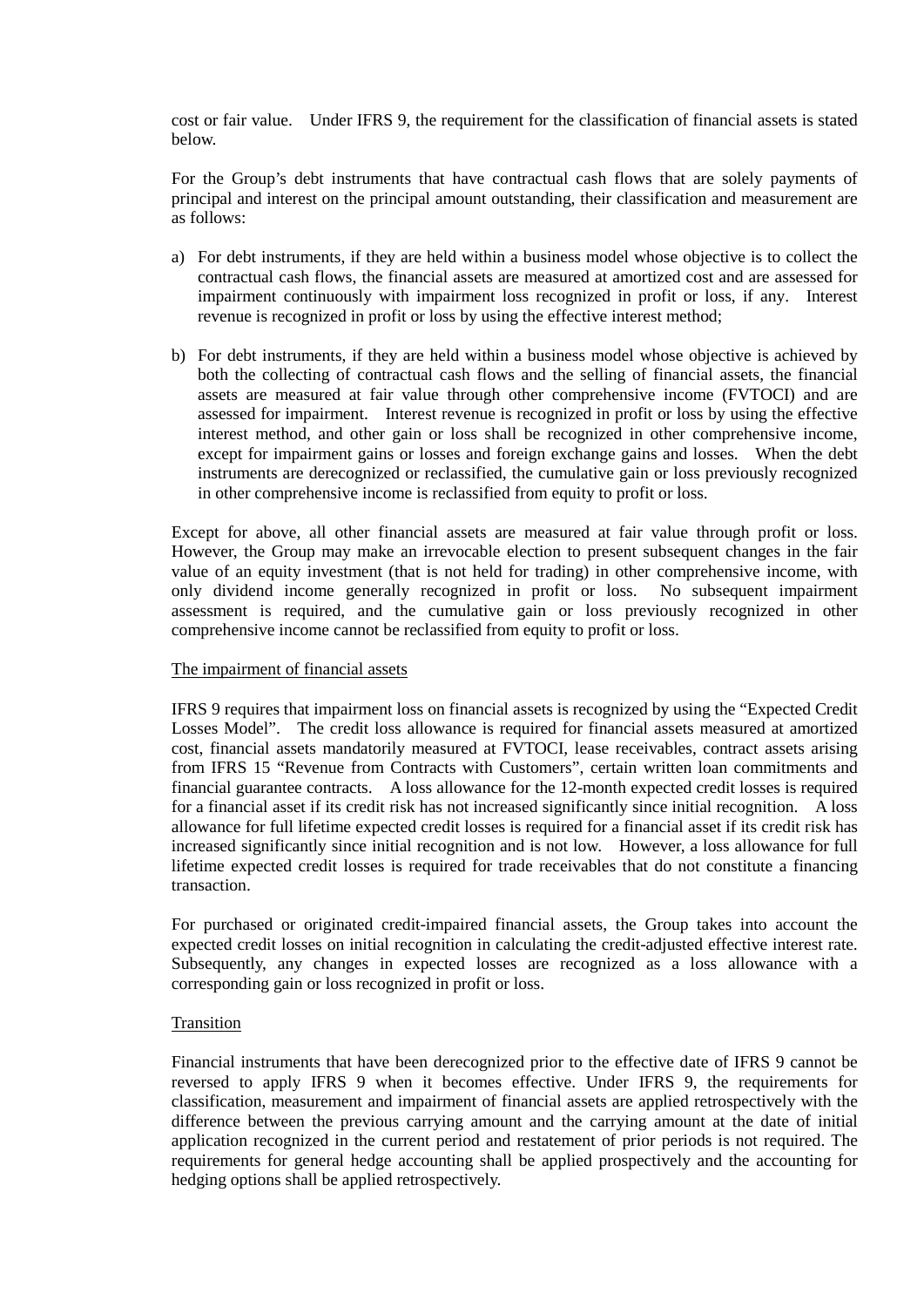2) IFRS 15 "Revenue from Contracts with Customers" and related amendment

IFRS 15 establishes principles for recognizing revenue that apply to all contracts with customers, and will supersede IAS 18 "Revenue", IAS 11 "Construction Contracts" and a number of revenue-related interpretations.

When applying IFRS 15, an entity shall recognize revenue by applying the following steps:

- Identify the contract with the customer;
- Identify the performance obligations in the contract;
- Determine the transaction price;
- Allocate the transaction price to the performance obligations in the contract; and
- Recognize revenue when the entity satisfies a performance obligation.

In identifying performance obligations, IFRS 15 and related amendment require that a good or service is distinct if it is capable of being distinct and the promise to transfer it is distinct within the context of the contract.

When IFRS 15 and related amendment are effective, an entity may elect to apply this Standard either retrospectively to each prior reporting period presented or retrospectively with the cumulative effect of initially applying this Standard recognized at the date of initial application.

3) IFRS 16 "Leases"

IFRS 16 sets out the accounting standards for leases that will supersede IAS 17 and a number of related interpretations.

Under IFRS 16, if the Group is a lessee, it shall recognize right-of-use assets and lease liabilities for all leases on the consolidated balance sheets except for low-value and short-term leases. The Group may elect to apply the accounting method similar to the accounting for operating lease under IAS 17 to the low-value and short-term leases. On the consolidated statements of comprehensive income, the Group should present the depreciation expense charged on the right-of-use asset separately from interest expense accrued on the lease liability; interest is computed by using effective interest method. On the consolidated statements of cash flows, cash payments for the principal portion of the lease liability are classified within financing activities; cash payments for interest portion are classified within operating activities.

The application of IFRS 16 is not expected to have a material impact on the accounting of the Group as lessor.

When IFRS 16 becomes effective, the Group may elect to apply this Standard either retrospectively to each prior reporting period presented or retrospectively with the cumulative effect of the initial application of this Standard recognized at the date of initial application.

## 4) Amendments to IAS 12 "Recognition of Deferred Tax Assets for Unrealized Losses"

The amendment clarifies that the difference between the carrying amount of the debt instrument measured at fair value and its tax base gives rise to a temporary difference, even though there are unrealized losses on that asset, irrespective of whether the Group expects to recover the carrying amount of the debt instrument by sale or by holding it and collecting contractual cash flows.

In addition, in determining whether to recognize a deferred tax asset, the Group should assess a deductible temporary difference in combination with all of its other deductible temporary differences, unless the tax law restricts the utilization of losses as deduction against income of a specific type, in which case, a deductible temporary difference is assessed in combination only with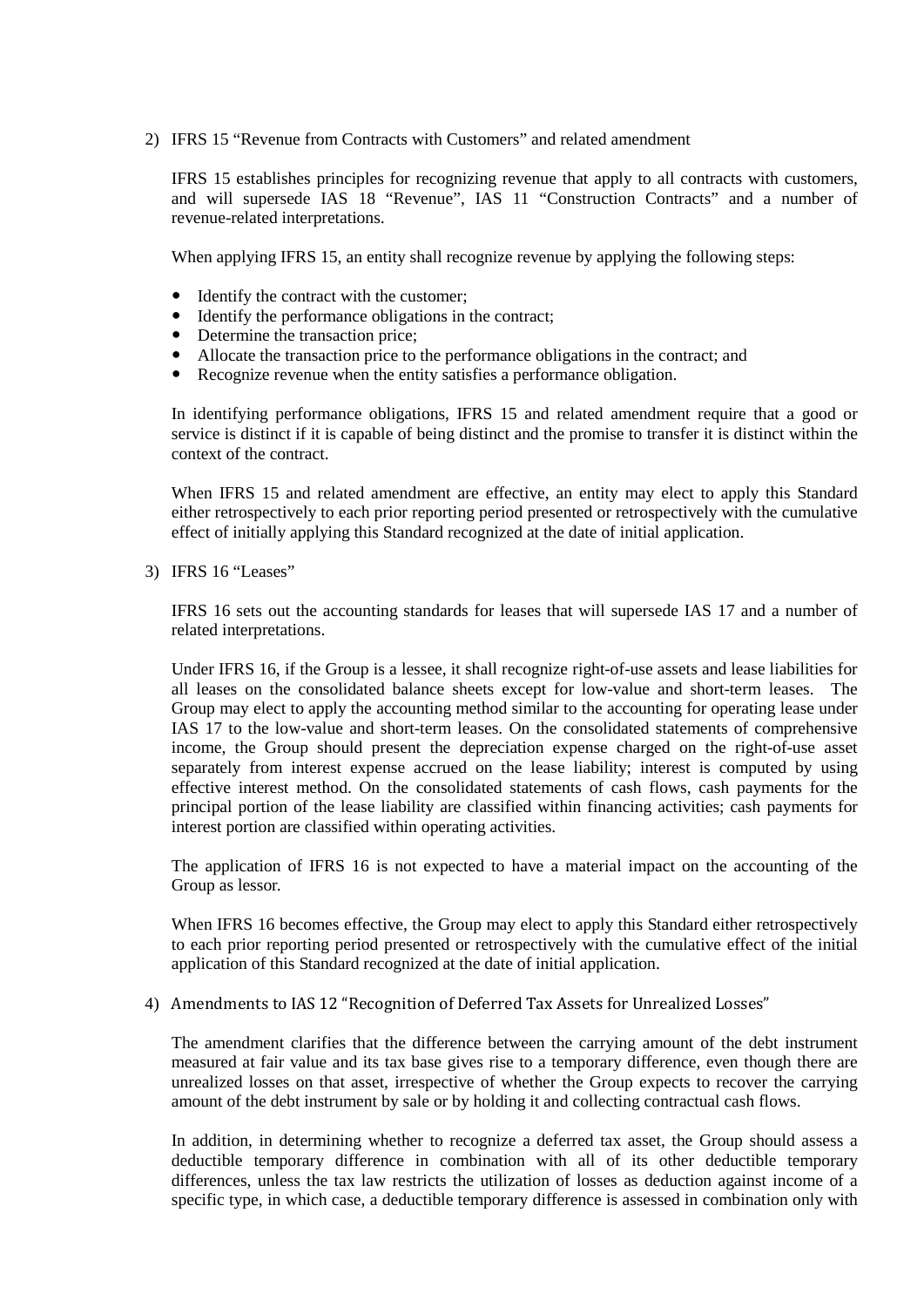other deductible temporary differences of the appropriate type. The amendment also stipulates that, when determining whether to recognize a deferred tax asset, the estimate of probable future taxable profit may include some of the Group's assets for more than their carrying amount if there is sufficient evidence that it is probable that the Group will achieve the higher amount, and that the estimate for future taxable profit should exclude tax deductions resulting from the reversal of deductible temporary differences.

5) Annual Improvements to IFRSs 2014-2016 Cycle

Several standards, including IFRS 12 "Disclosure of Interests in Other Entities" and IAS 28 "Investments in Associates and Joint Ventures," were amended in this annual improvement.

6) IFRIC 22 "Foreign Currency Transactions and Advance Consideration"

IAS 21 stipulated that a foreign currency transaction shall be recorded on initial recognition in the functional currency by applying to the foreign currency amount the spot exchange rate between the functional currency and the foreign currency at the date of the transaction. IFRIC 22 further explains that the date of the transaction is the date on which an entity recognizes a non-monetary asset or non-monetary liability from payment or receipt of advance consideration. If there are multiple payments or receipts in advance, the entity shall determine the date of the transaction for each payment or receipt of advance consideration.

The Group shall apply IFRIC 22 either retrospectively or prospectively to all assets, expenses and income in the scope of the Interpretation initially recognized on or after (a) the beginning of the reporting period in which the entity first applies IFRIC 22, or (b) the beginning of a prior reporting period presented as comparative information in the financial statements of the reporting period in which the entity first applies IFRIC 22.

Except for the above impact, as of the date the consolidated financial statements were authorized for issue, the Group is continuously assessing the possible impact that the application of other standards and interpretations will have on the Group's financial position and financial performance, and will disclose the relevant impact when the assessment is completed.

## **4. SUMMARY OF SIGNIFICANT ACCOUNTING POLICIES**

a. Statement of Compliance

The accompanying parent company only financial statements have been prepared in accordance with the Regulations Governing the Preparation of Financial Reports by Securities Issuers, or other regulations and IFRSs as endorsed by the FSC.

b. Basis for Preparation

The Company financial statements have been prepared on the historical cost basis except for financial instruments that are measured at fair values.

The fair value measurements are grouped into Levels 1 to 3 based on the degree to which the fair value measurement inputs are observable and the significance of the inputs to the fair value measurement in its entirety, which are described as follows:

- 1) Level 1 inputs are quoted prices (unadjusted) in active markets for identical assets or liabilities;
- 2) Level 2 inputs are inputs other than quoted prices included within Level 1 that are observable for the asset or liability, either directly (i.e. as prices) or indirectly (i.e. derived from prices); and
- 3) Level 3 inputs are unobservable inputs for the asset or liability.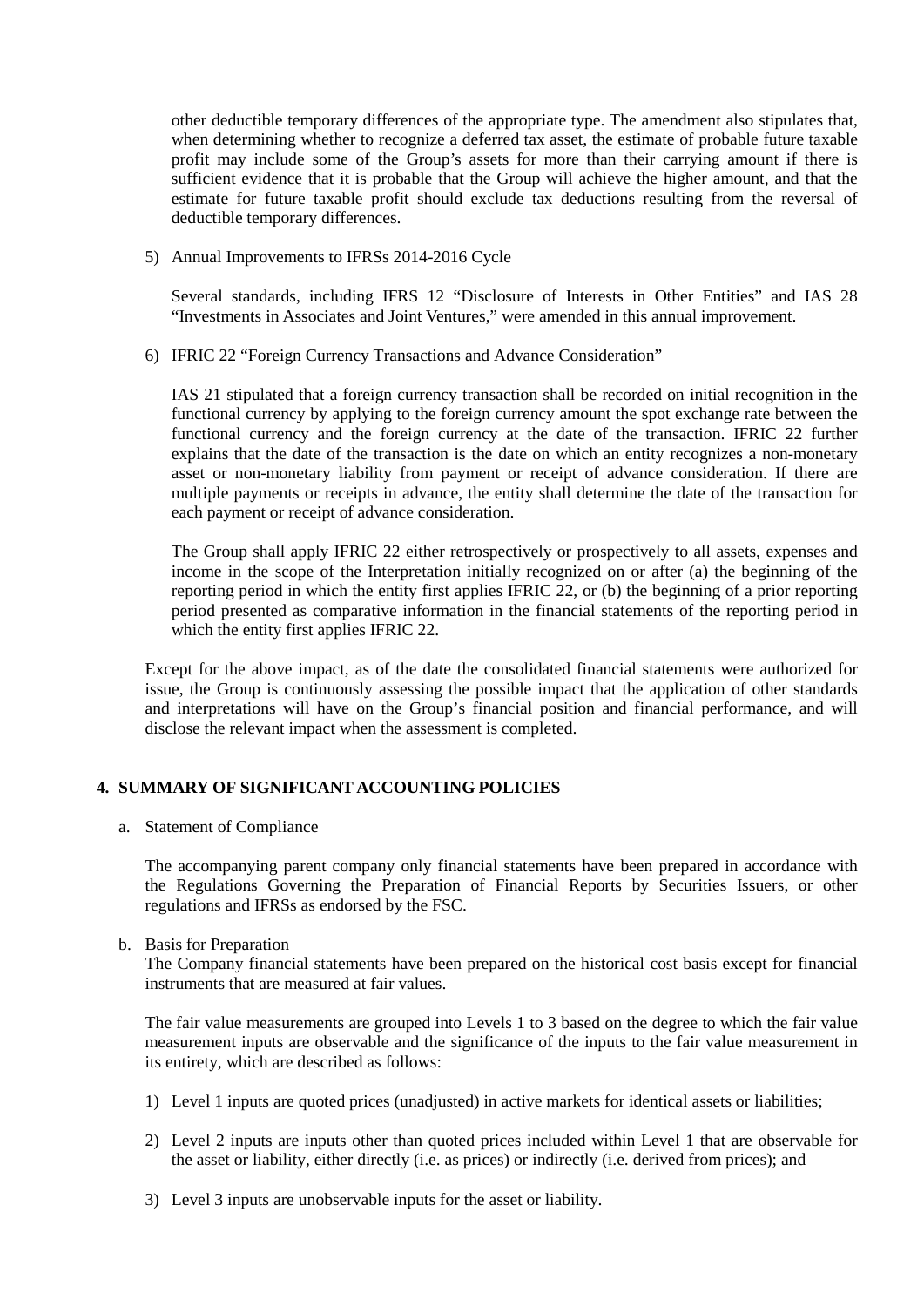c. Classification of current and noncurrent assets and liabilities

Current assets include:

- 1) Assets held primarily for the purpose of trading;
- 2) Assets expected to be realized within twelve months after the reporting period; and
- 3) Cash and cash equivalents unless the asset is restricted from being exchanged or used to settle a

Current liabilities include:

- 1) Liabilities held primarily for the purpose of trading;
- 2) Liabilities due to be settled within twelve months after the reporting period, even if an agreement to refinance, or to reschedule payments, on a long-term basis is completed after the reporting period and before the consolidated financial statements are authorized for issue; and
- 3) Liabilities for which the Company does not have an unconditional right to defer settlement for at least twelve months after the reporting period. Terms of a liability that could, at the option of the counterparty, result in its settlement by the issue of equity instruments do not affect its classification.

Assets and liabilities that are not classified as current are classified as non-current.

The Company engages in the construction business, which has an operating cycle of over one year, the normal operating cycle applies when considering the classification of the Company's construction-related assets and liabilities.

d. Foreign currencies

In preparing the financial statements of the Company, transactions in currencies other than the Company's functional currency (foreign currencies) are recognized at the rates of exchange prevailing at the dates of the transactions.

At the end of each reporting period, monetary items denominated in foreign currencies are retranslated at the rates prevailing at that date. Exchange differences on monetary items arising from settlement or translation are recognized in profit or loss in the period.

Nonmonetary items measured at fair value that are denominated in foreign currencies are retranslated at the rates prevailing at the date when the fair value was determined. Exchange differences arising on the retranslation of nonmonetary items are included in profit or loss for the period except for exchange differences arising from the retranslation of nonmonetary items in respect of which gains and losses are recognized directly in other comprehensive income, in which case, the exchange differences are also recognized directly in other comprehensive income.

Nonmonetary items that are measured at historical cost in a foreign currency are not retranslated.

For the purposes of presenting parent company only financial statements, the assets and liabilities of the Company's foreign operations (including of the subsidiaries, associates, joint ventures or branches operations in other countries or currencies used different with the Company) are translated into New Taiwan dollars using exchange rates prevailing at the end of each reporting period. Income and expense items are translated at the average exchange rates for the period. Exchange differences arising are recognized in other comprehensive income.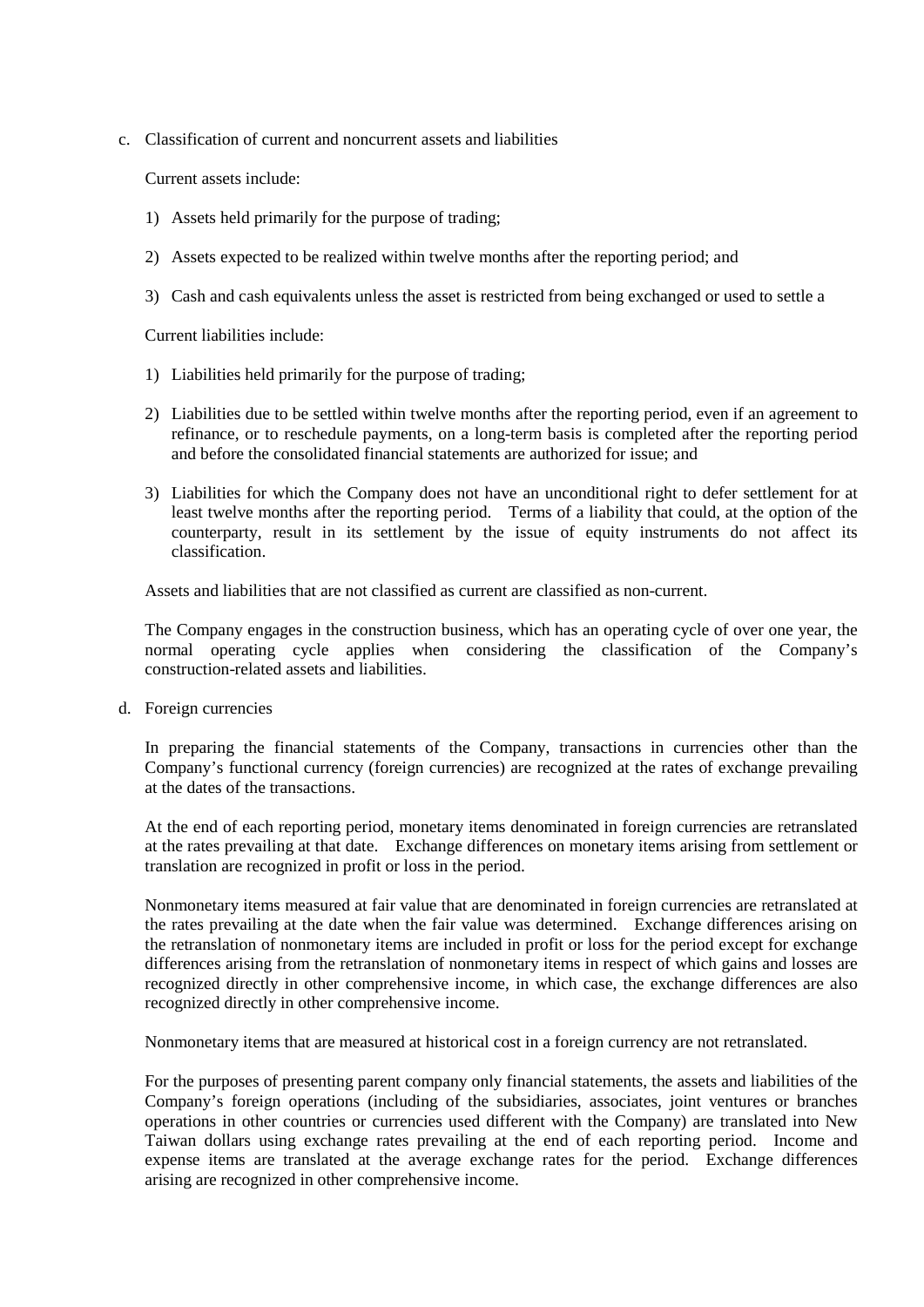#### e. Inventories

Inventory write-downs are made by item, except where it may be appropriate to group similar or related items. Net realizable value is the estimated selling price of inventories less all estimated costs of completion and costs necessary to make the sale. Inventories are recorded at weighted-average cost on the balance sheet date.

### f. Investments Accounted for Using Equity Method

#### 1) Investment in subsidiaries

Subsidiaries are the entities controlled by the Company.

Under the equity method, the investment is initially recognized at cost and the carrying amount is increased or decreased to recognize the Company's share of the profit or loss and other comprehensive income of the subsidiary after the date of acquisition. Besides, the Company also recognizes the Company's share of the change in other equity of the subsidiary.

Changes in the Company's ownership interests in subsidiaries that do not result in the Company's loss of control over the subsidiaries are accounted for as equity transactions. Any difference between the carrying amounts of the investment and the fair value of the consideration paid or received is recognized directly in equity.

When the Company's share of losses of a subsidiary equals or exceeds its interest in that subsidiary (which includes any carrying amount of the investment in subsidiary accounted for by the equity method and long-term interests that, in substance, form part of the Company's net investment in the subsidiary), the Company continues recognizing its share of further losses.

The acquisition cost in excess of the acquisition-date fair value of the identifiable net assets acquired is recognized as goodwill. Goodwill is not amortized. The acquisition-date fair value of the net identifiable assets acquired in excess of the acquisition cost is recognized immediately in profit or loss.

When testing for impairment, the cash-generating unit is determined based on the financial statements as a whole by comparing its recoverable amount with its carrying amount. If the recoverable amount of the asset subsequently increases, the reversal of the impairment loss is recognized as a gain, but the increased carrying amount of an asset after a reversal of an impairment loss shall not exceed the carrying amount that would have been determined (net of amortization or depreciation) had no impairment loss been recognized on the asset in prior years. An impairment loss recognized for goodwill shall not be reversed in a subsequent period.

When the Company ceases to have control over a subsidiary, any retained investment is measured at fair value at that date and the difference between the previous carrying amount of the subsidiary attributable to the retained interest and its fair value is included in the determination of the gain or loss. Furthermore, the Company accounts for all amounts previously recognized in other comprehensive income in relation to that subsidiary on the same basis as would be required if the Company had directly disposed of the related assets or liabilities.

Profits and losses from downstream transactions with a subsidiary are eliminated in full. Profits and losses from upstream with subsidiary and side stream transactions between subsidiaries are recognized in the Company's financial statements only to the extent of interests in the subsidiary that are not related to the Company.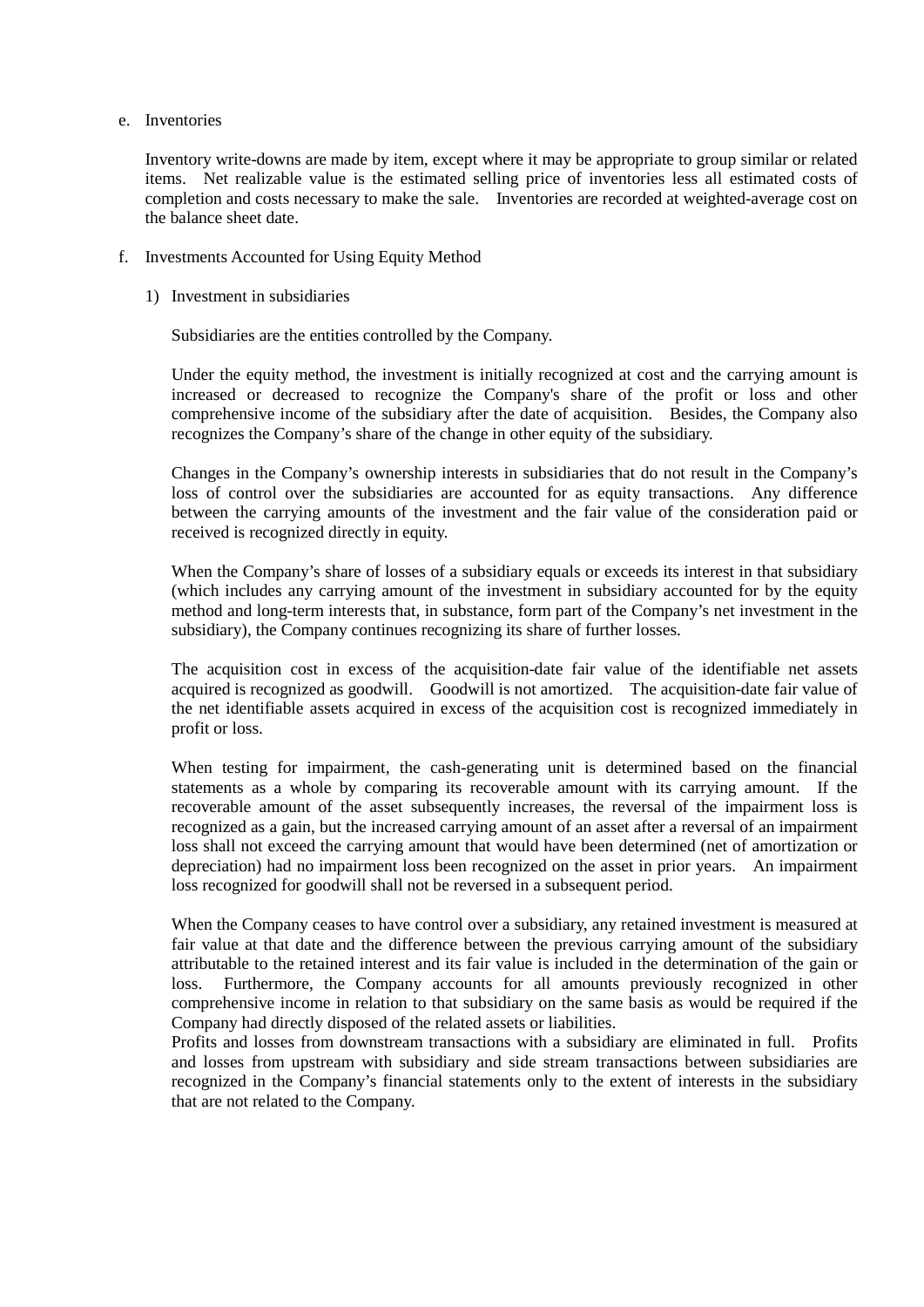2) Investments in associates and jointly controlled entities

An associate is an entity over which the Company has significant influence and that is neither a subsidiary nor an interest in a joint venture. Joint venture arrangements that involve the establishment of a separate entity in which ventures have joint control over the economic activity of the entity are referred to as jointly controlled entities.

The results and assets and liabilities of associates and jointly controlled entities are incorporated in these consolidated financial statements using the equity method of accounting. Under the equity method, an investment in an associate and jointly controlled entity is initially recognized at cost and adjusted thereafter to recognize the Company's share of the profit or loss and other comprehensive income of the associate and jointly controlled entity. The Company also recognizes the changes in the Company's share of equity of associates and jointly controlled entity.

When the Company subscribes for additional new shares of the associate and jointly controlled entity at a percentage different from its existing ownership percentage, the resulting carrying amount of the investment differs from the amount of the Company's proportionate interest in the associate and jointly controlled entity. The Company records such a difference as an adjustment to investments with the corresponding amount charged or credited to capital surplus. If the Company's ownership interest is reduced due to the additional subscription of the new shares of associate and jointly controlled entity, the proportionate amount of the gains or losses previously recognized in other comprehensive income in relation to that associate and jointly controlled entity is reclassified to profit or loss on the same basis as would be required if the investee had directly disposed of the related assets or liabilities. When the adjustment should be debited to capital surplus, but the capital surplus recognized from investments accounted for by the equity method is insufficient, the shortage is debited to retained earnings.

When the Company's share of losses of an associate and jointly controlled entity equals or exceeds its interest in that associate and jointly controlled entity (which includes any carrying amount of the investment accounted for by the equity method and long-term interests that, in substance, form part of the Company's net investment in the associate and jointly controlled entity), the Company discontinues recognizing its share of further losses. Additional losses and liabilities are recognized only to the extent that the Company has incurred legal obligations, or constructive obligations, or made payments on behalf of that associate and jointly controlled entity.

Any excess of the cost of acquisition over the Company's share of the net fair value of the identifiable assets and liabilities of an associate and jointly controlled entity recognized at the date of acquisition is recognized as goodwill, which is included within the carrying amount of the investment and is not amortized. Any excess of the Company's share of the net fair value of the identifiable assets and liabilities over the cost of acquisition, after reassessment, is recognized immediately in profit or loss.

The entire carrying amount of the investment (including goodwill) is tested for impairment as a single asset by comparing its recoverable amount with its carrying amount. Any impairment loss recognized forms part of the carrying amount of the investment. Any reversal of that impairment loss is recognized to the extent that the recoverable amount of the investment subsequently increases.

The Company discontinues the use of the equity method from the date on which it ceases to have significant influence and joint control. Any retained investment is measured at fair value at that date and the fair value is regarded as its fair value on initial recognition as a financial asset. The difference between the previous carrying amount of the associate (and the jointly controlled entity attributable to the retained interest and its fair value is included in the determination of the gain or loss on disposal of the associate and the jointly controlled entity. The Group accounts for all amounts previously recognized in other comprehensive income in relation to that associate and the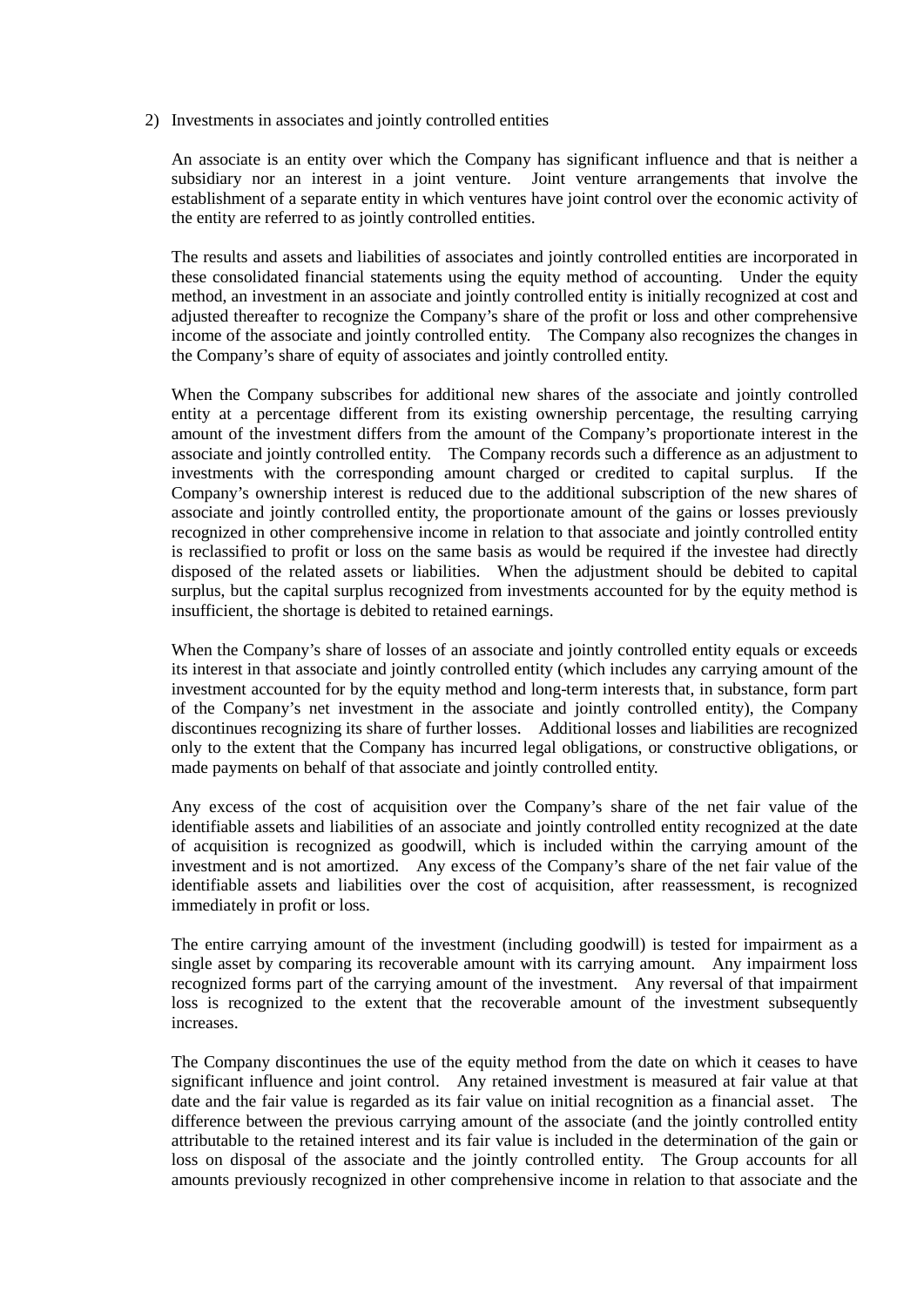jointly controlled entity on the same basis as would be required if that associate had directly disposed of the related assets or liabilities.

When a Company entity transacts with its associate (and jointly controlled entity, profits and losses resulting from the transactions with the associate are recognized in the Company' consolidated financial statements only to the extent of interests in the associate and the jointly controlled entity that are not related to the Company.

g. Property, plant and equipment

Property, plant and equipment are stated at cost, less subsequent accumulated depreciation and subsequent accumulated impairment loss.

Depreciation is recognized using the straight-line method. Each significant part is depreciated separately. The estimated useful lives, residual values and depreciation method are reviewed at the end of each reporting period, with the effect of any changes in estimate accounted for on a prospective basis.

Any gain or loss arising on the disposal or retirement of an item of property, plant and equipment is determined as the difference between the sales proceeds and the carrying amount of the asset and is recognized in profit or loss.

h. Intangible assets

Intangible assets with finite useful lives that are acquired separately are initially measured at cost and subsequently measured at cost less accumulated amortization and accumulated impairment loss. Amortization is recognized on a straight-line basis. The estimated useful life, residual value, and amortization method are reviewed at the end of each reporting period, with the effect of any changes in estimate accounted for on a prospective basis. The residual value of an intangible asset with a finite useful life shall be assumed to be zero unless the Company expects to dispose of the intangible asset before the end of its economic life. Intangible assets with indefinite useful lives that are acquired separately are measured at cost less accumulated impairment loss.

Gains or losses arising from derecognition of an intangible asset, measured as the difference between the net disposal proceeds and the carrying amount of the asset, and are recognized in profit or loss when the asset is derecognized.

i. Impairment of tangible and intangible assets other than goodwill

At the end of each reporting period, the Company reviews the carrying amounts of its tangible and intangible assets, excluding goodwill, to determine whether there is any indication that those assets have suffered an impairment loss. If any such indication exists, the recoverable amount of the asset is estimated in order to determine the extent of the impairment loss. When it is not possible to estimate the recoverable amount of an individual asset, the Company estimates the recoverable amount of the cash-generating unit to which the asset belongs.

Intangible assets with indefinite useful lives and intangible assets not yet available for use are tested for impairment at least annually, and whenever there is an indication that the asset may be impaired.

Recoverable amount is the higher of fair value less costs to sell and value in use. If the recoverable amount of an asset or cash-generating unit is estimated to be less than its carrying amount, the carrying amount of the asset or cash-generating unit is reduced to its recoverable amount.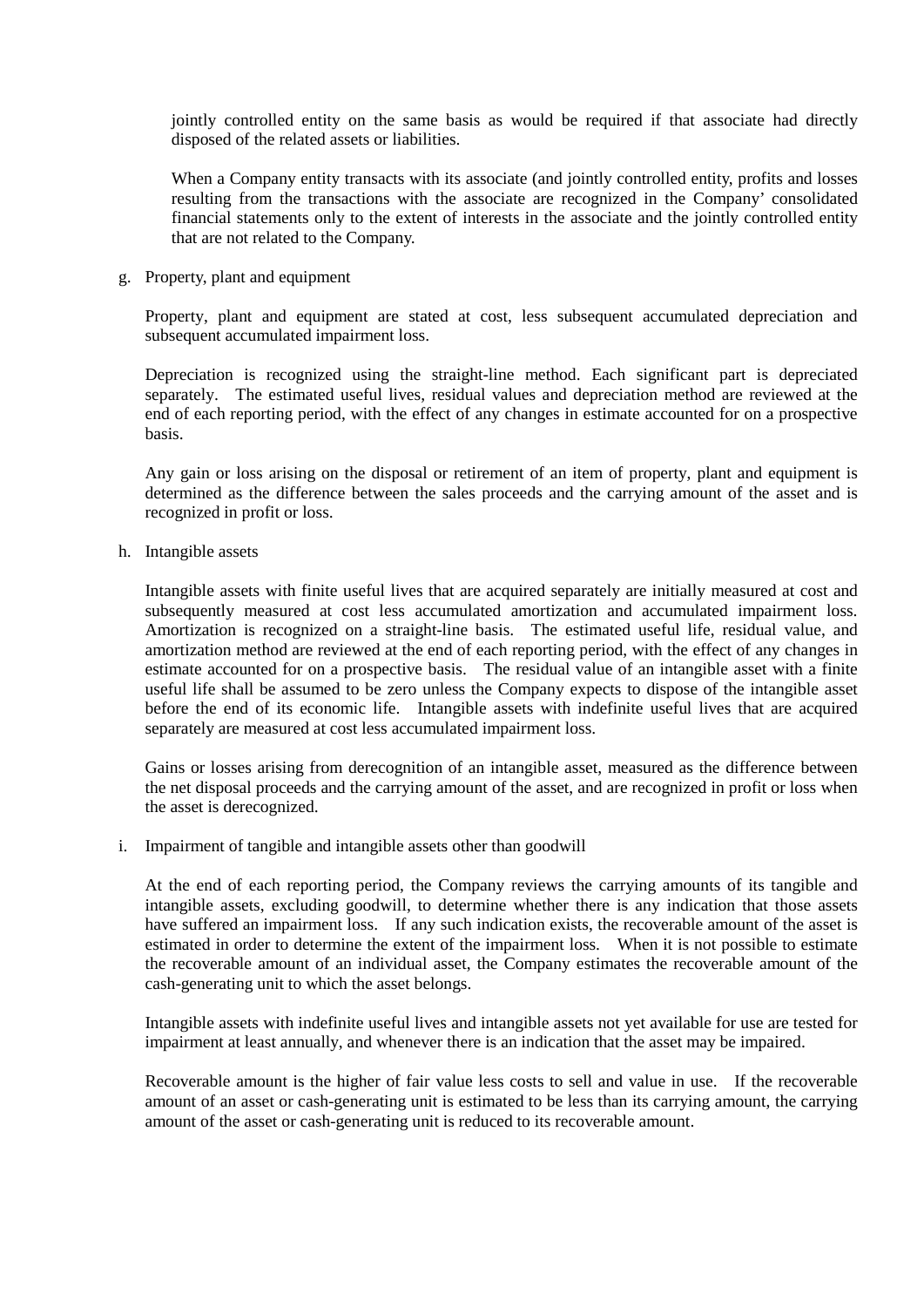When an impairment loss is subsequently reversed, the carrying amount of the asset or cash-generating unit is increased to the revised estimate of its recoverable amount, but only to the extent of the carrying amount that would have been determined had no impairment loss been recognized for the asset or cash-generating unit in prior years. A reversal of an impairment loss is recognized in profit or loss.

j. Financial instruments

Financial assets and financial liabilities are recognized when a group entity becomes a party to the contractual provisions of the instruments.

Financial assets and financial liabilities are initially measured at fair value. Transaction costs that are directly attributable to the acquisition or issue of financial assets and financial liabilities (other than financial assets and financial liabilities at fair value through profit or loss) are added to or deducted from the fair value of the financial assets or financial liabilities, as appropriate, on initial recognition. Transaction costs directly attributable to the acquisition of financial assets or financial liabilities at fair value through profit or loss are recognized immediately in profit or loss.

1) Financial assets

All regular way purchases or sales of financial assets are recognized and derecognized on a trade date basis.

a) Measurement category

Financial assets are classified into the following categories: Available-for-sale financial assets, and loans and receivables.

i. Available-for-sale financial assets

Available-for-sale financial assets are non-derivatives that are either designated as available-for-sale or are not classified as loans and receivables, held-to-maturity investments or financial assets at fair value through profit or loss.

Available-for-sale financial assets are measured at fair value. Changes in the carrying amount of available-for-sale monetary financial assets relating to changes in foreign currency exchange rates, interest income calculated using the effective interest method and dividends on available-for-sale equity investments are recognized in profit or loss. Other changes in the carrying amount of available-for-sale financial assets are recognized in other comprehensive income and will be reclassified to profit or loss when the investment is disposed of or is determined to be impaired.

Dividends on available-for-sale equity instruments are recognized in profit or loss when the Company's right to receive the dividends is established.

Available-for-sale equity investments that do not have a quoted market price in an active market and whose fair value cannot be reliably measured and derivatives that are linked to and must be settled by delivery of such unquoted equity investments are measured at cost less any identified impairment loss at the end of each reporting period and are presented in a separate line item as financial assets carried at cost. If, in a subsequent period, the fair value of the financial assets can be reliably measured, the financial assets are remeasured at fair value. The difference between carrying amount and fair value is recognized in profit or loss or other comprehensive income on financial assets. Any impairment losses are recognized in profit and loss.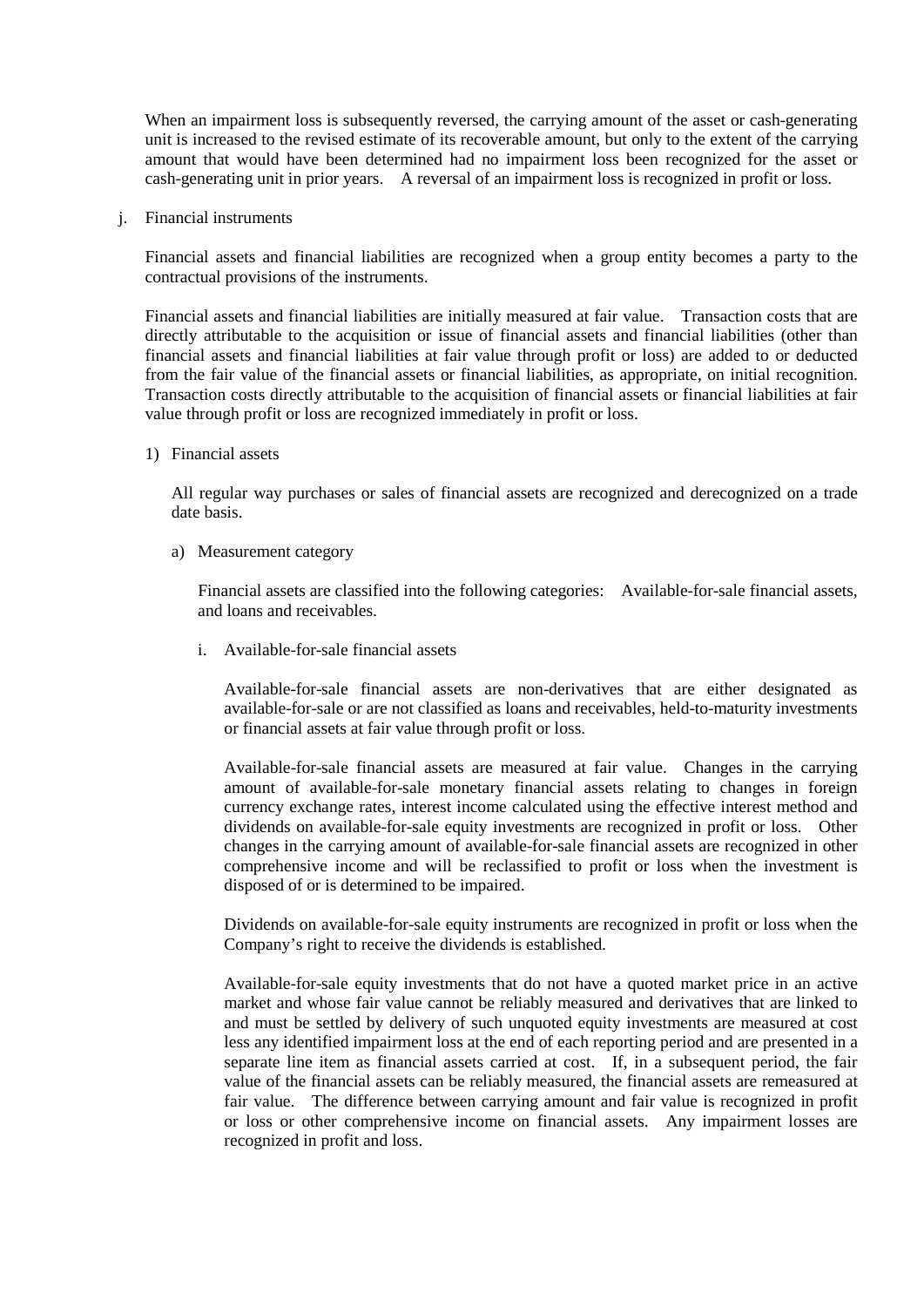#### ii. Loans and receivables

Loans and receivables (including notes and trade receivables, other receivables, cash and cash equivalent, debt investments with no active market, and other receivables) are measured at amortized cost using the effective interest method, less any impairment, except for short-term receivables when the effect of discounting is immaterial.

Cash equivalent includes time deposits and bonds with repurchase agreements with original maturities from the date of acquisition, highly liquid, readily convertible to a known amount of cash and be subject to an insignificant risk of changes in value. These cash equivalents are held for the purpose of meeting short-term cash commitments.

b) Impairment of financial assets

Financial assets, other than those at fair value through profit or loss, are assessed for indicators of impairment at the end of each reporting period. Financial assets are considered to be impaired when there is objective evidence that, as a result of one or more events that occurred after the initial recognition of the financial asset, the estimated future cash flows of the investment have been affected.

For financial assets carried at amortized cost, such as trade receivables and other receivables, assets are assessed for impairment on a collective basis even if they were assessed not to be impaired individually. Objective evidence of impairment for a portfolio of receivables could include the Company's past experience of collecting payments, an increase in the number of delayed payments in the portfolio past the average credit period, as well as observable changes in national or local economic conditions that correlate with default on receivables.

For financial assets carried at amortized cost, the amount of the impairment loss recognized is the difference between the asset's carrying amount and the present value of estimated future cash flows, discounted at the financial asset's original effective interest rate.

For financial assets measured at amortized cost, if, in a subsequent period, the amount of the impairment loss decreases and the decrease can be related objectively to an event occurring after the impairment was recognized, the previously recognized impairment loss is reversed through profit or loss to the extent that the carrying amount of the investment at the date the impairment is reversed does not exceed what the amortized cost would have been had the impairment not been recognized.

For available-for-sale equity investments, a significant or prolonged decline in the fair value of the security below its cost is considered to be objective evidence of impairment.

For all other financial assets, objective evidence of impairment could include significant financial difficulty of the issuer or counterparty, breach of contract, such as a default or delinquency in interest or principal payments, it becoming probable that the borrower will enter bankruptcy or financial re-organization, or the disappearance of an active market for that financial asset because of financial difficulties.

When an available-for-sale financial asset is considered to be impaired, cumulative gains or losses previously recognized in other comprehensive income are reclassified to profit or loss in the period.

In respect of available-for-sale equity securities, impairment loss previously recognized in profit or loss are not reversed through profit or loss. Any increase in fair value subsequent to an impairment loss is recognized in other comprehensive income. In respect of available-for-sale debt securities, the impairment loss is subsequently reversed through profit or loss if an increase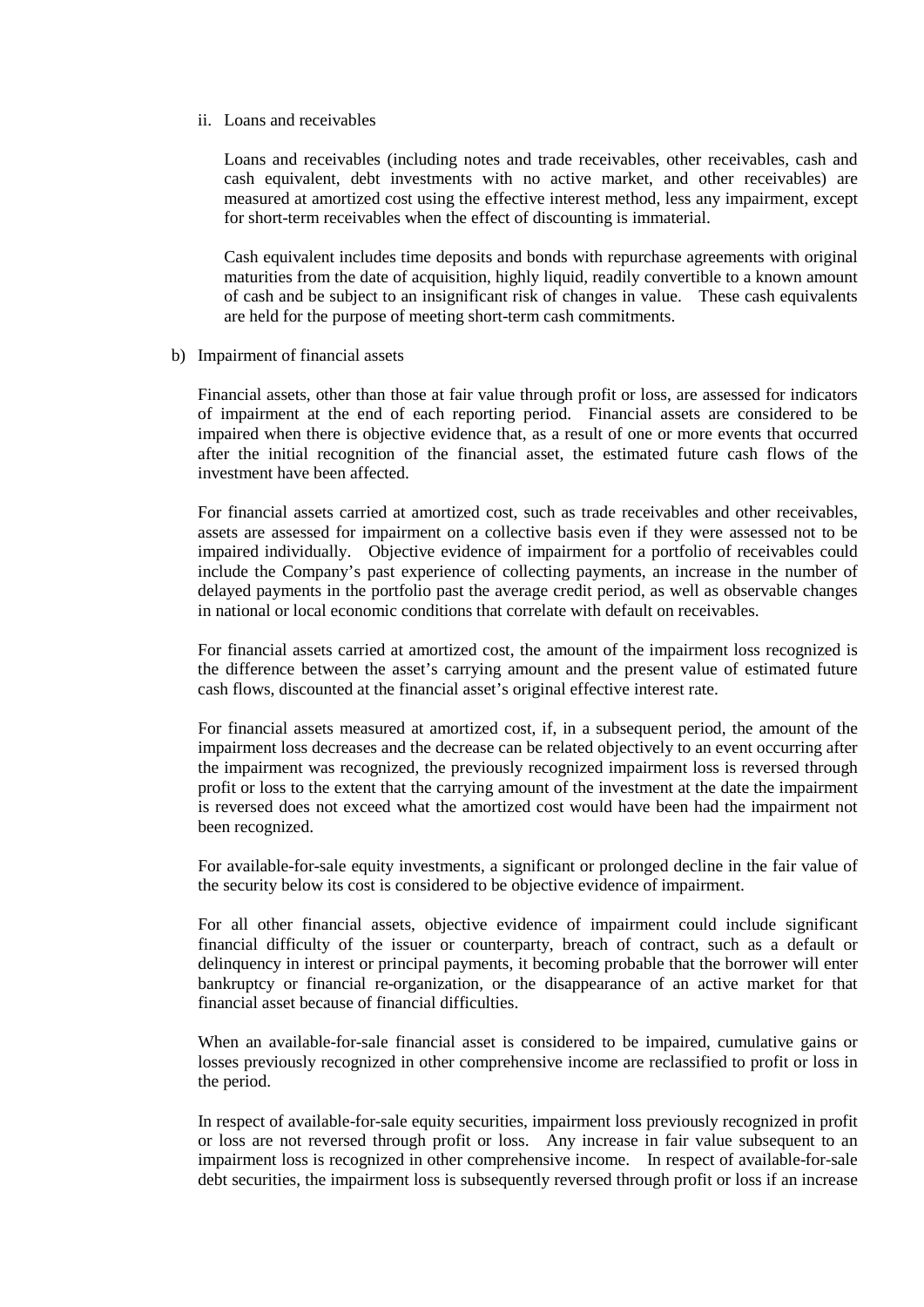in the fair value of the investment can be objectively related to an event occurring after the recognition of the impairment loss.

For financial assets that are carried at cost, the amount of the impairment loss is measured as the difference between the asset's carrying amount and the present value of the estimated future cash flows discounted at the current market rate of return for a similar financial asset. Such impairment loss will not be reversed in subsequent periods.

The carrying amount of the financial asset is reduced by the impairment loss directly for all financial assets with the exception of trade receivables and other receivables, where the carrying amount is reduced through the use of an allowance account. When a trade receivable and other receivables are considered uncollectible, it is written off against the allowance account. Subsequent recoveries of amounts previously written off are credited against the allowance account. Changes in the carrying amount of the allowance account are recognized in profit or loss except for uncollectible trade receivables that are written off against the allowance account.

c) Derecognition of financial assets

The Company derecognizes a financial asset only when the contractual rights to the cash flows from the asset expire, or when it transfers the financial asset and substantially all the risks and rewards of ownership of the asset to another party.

On derecognition of a financial asset in its entirety, the difference between the asset's carrying amount and the sum of the consideration received and receivable and the cumulative gain or loss that had been recognized in other comprehensive income is recognized in profit or loss.

2) Equity instruments and financial liabilities

Debt and equity instruments issued by a Company entity are classified as either financial liabilities or as equity in accordance with the substance of the contractual arrangements and the definitions of a financial liability and an equity instrument.

a) Equity instruments

Equity instruments issued by Company are recognized at the proceeds received, net of direct issue costs.

Repurchase of the Company's own equity instruments is recognized in and deducted directly from equity. No gain or loss is recognized in profit or loss on the purchase, sale, issue or cancellation of the Company's own equity instruments.

- b) Financial liabilities
	- i Subsequent measurement

All the financial liabilities are measured at amortized cost using the effective interest method:

ii Derecognition of financial liabilities

The difference between the carrying amount of the financial liability derecognized and the consideration paid, including any non-cash assets transferred or liabilities assumed, is recognized in profit or loss.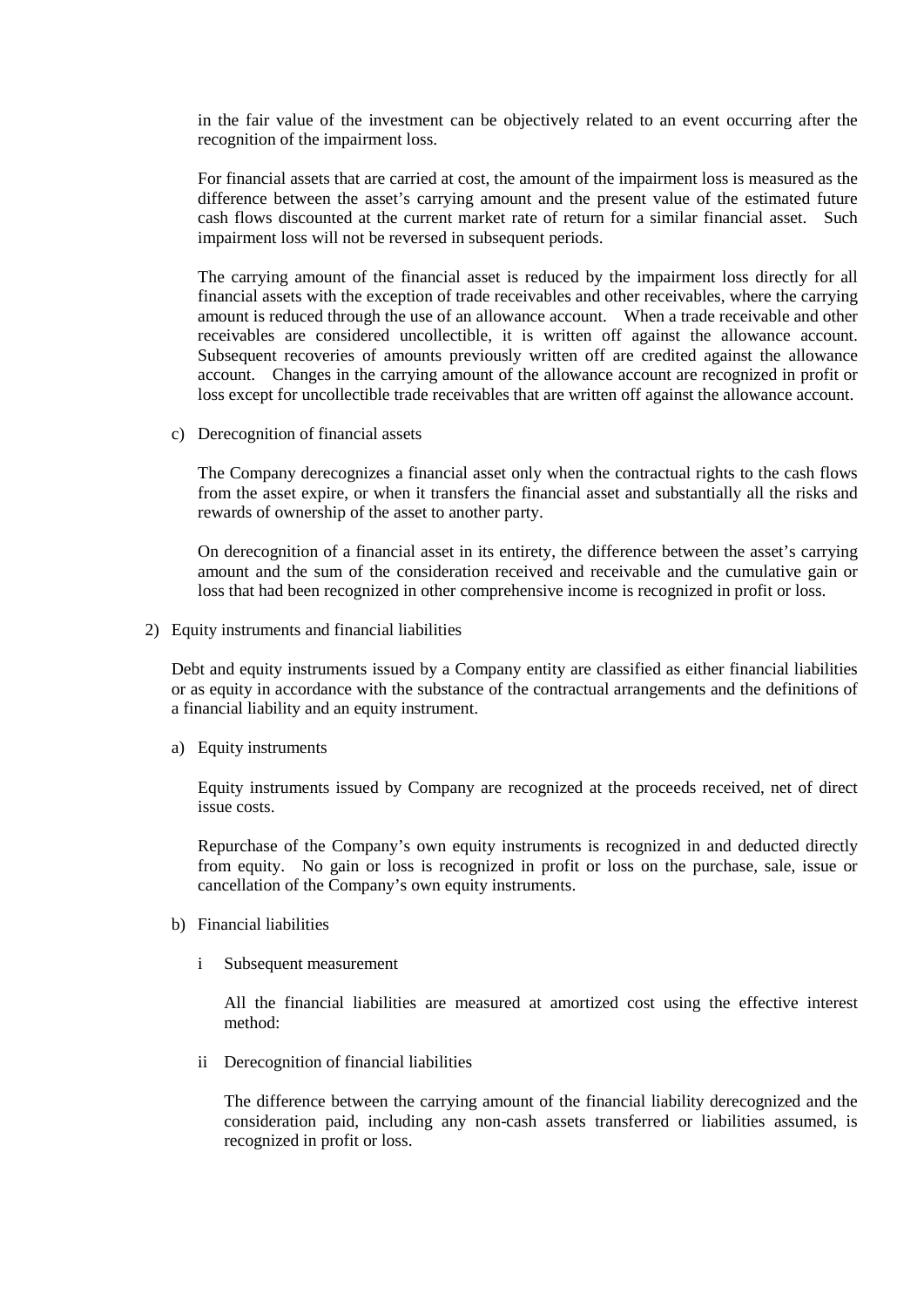### k. Provisions

Provisions, including those arising from the contractual obligation specified in the service concession arrangement to maintain or restore the infrastructure before it is handed over to the grantor, are measured at the best estimate of the consideration required to settle the present obligation at the end of the reporting period, taking into account the risks and uncertainties surrounding the obligation. When a provision is measured using the cash flows estimated to settle the present obligation, its carrying amount is the present value of those cash flows (where the effect of the time value of money is material).

l. Revenue recognition

Revenue is measured at the fair value of the consideration received or receivable. Revenue is reduced for estimated customer returns, rebates and other similar allowances. Sales returns are recognized at the time of sale provided the seller can reliably estimate future returns and recognizes a liability for returns based on previous experience and other relevant factors.

#### Sale of goods

Revenue from the sale of goods is recognized when the goods are delivered and titles have passed, at which time all the following conditions are satisfied:

- 1) The Company has transferred to the buyer the significant risks and rewards of ownership of the goods;
- 2) The Company retains neither continuing managerial involvement to the degree usually associated with ownership nor effective control over the goods sold;
- 3) The amount of revenue can be measured reliably;
- 4) It is probable that the economic benefits associated with the transaction will flow to the Company; and
- 5) The costs incurred or to be incurred in respect of the transaction can be measured reliably.

The Company does not recognize sales revenue on materials delivered to subcontractors because this delivery does not involve a transfer of risks and rewards of materials ownership.

#### Dividend and interest income

Dividend income from investments is recognized when the shareholder's right to receive payment has been established provided that it is probable that the economic benefits will flow to the Company and the amount of income can be measured reliably.

Interest income from a financial asset is recognized when it is probable that the economic benefits will flow to the Company and the amount of income can be measured reliably. Interest income is accrued on a time basis, by reference to the principal outstanding and at the effective interest rate applicable.

m. Leasing

Leases are classified as finance leases whenever the terms of the lease transfer substantially all the risks and rewards of ownership to the lessee. All other leases are classified as operating leases.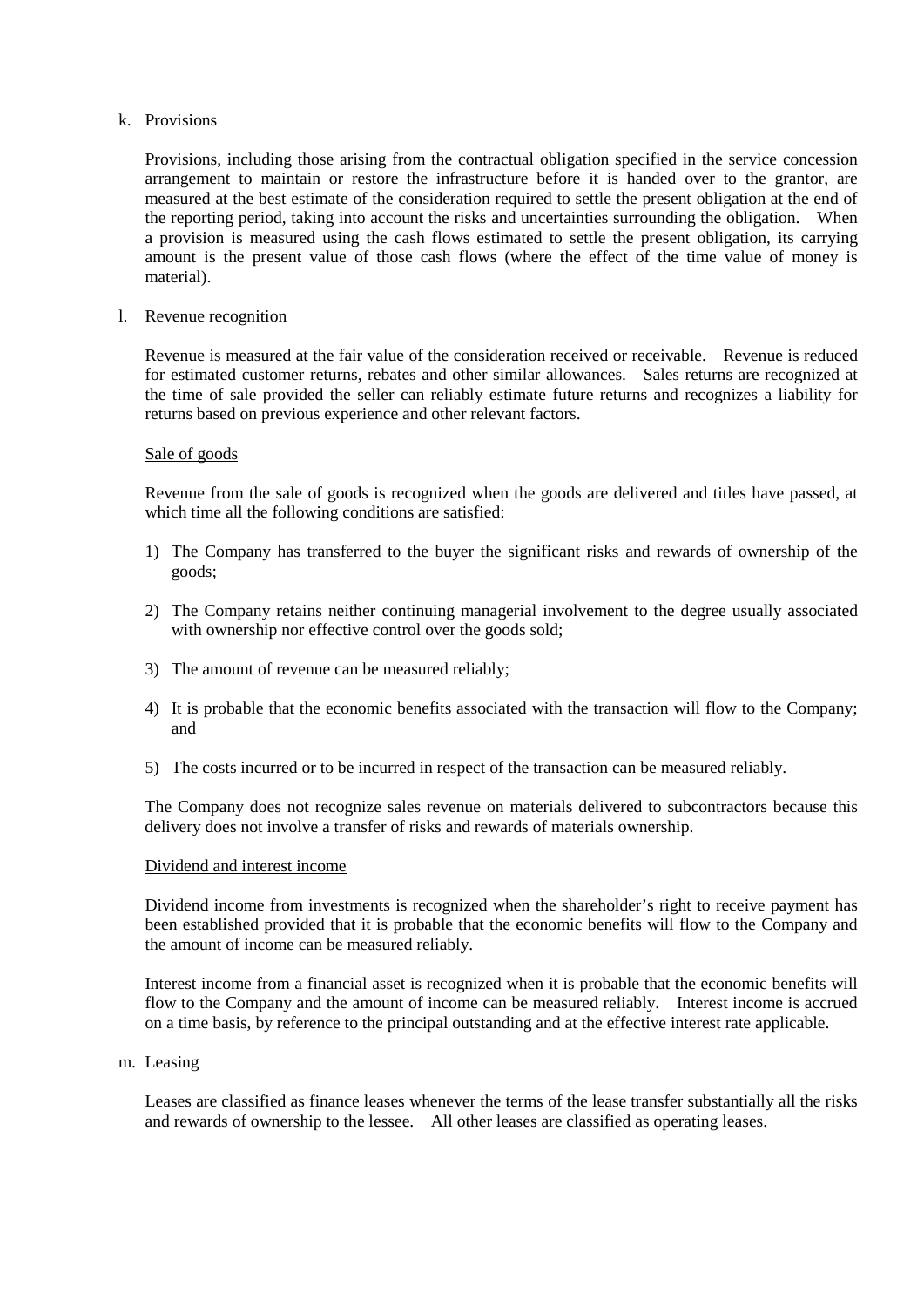1) The Company as lessor

Rental income from operating leases is recognized on a straight-line basis over the term of the relevant lease.

2) The Company as lessee

Contingent rents arising under operating leases are recognized as an expense in the year in which they are incurred.

n. Government grants

Government grants are not recognized until there is reasonable assurance that the Company will comply with the conditions attached to them and that the grants will be received.

Government grants are recognized in profit or loss on a systematic basis over the periods in which the Company recognizes as expenses the related costs for which the grants are intended to compensate. Specifically, government grants whose primary condition is that the Company should purchase, construct or otherwise acquire noncurrent assets are recognized as a deduction from the carrying amount of the relevant asset and recognized in profit or loss over the useful lives of the related assets.

- o. Employee benefits
	- 1) Short-term employee benefits

Liabilities recognized in respect of short-term employee benefits are measured at the undiscounted amount of the benefits expected to be paid in exchange for the related service.

2) Retirement benefits

Payments to defined contribution retirement benefit plans are recognized as an expense when employees have rendered service entitling them to the contributions.

Defined benefit costs (including service cost, net interest and remeasurement) under the defined benefit retirement benefit plans are determined using the projected unit credit method. Service cost (including current service cost, past service cost) and net interest on the net defined benefit liability (asset) are recognized as employee benefits expense in the period they occur, or when the plan amendment or curtailment occurs. Remeasurement, comprising actuarial gains and losses, and the return on plan assets (excluding interest), is recognized in other comprehensive income in the period in which it occurs. Remeasurement recognized in other comprehensive income is reflected immediately in retained earnings and will not be reclassified to profit or loss.

Net defined benefit liability (asset) represents the actual deficit (surplus) in the Group's defined benefit plan. Any surplus resulting from this calculation is limited to the present value of any refunds from the plans or reductions in future contributions to the plans.

p. Taxation

Income tax expense represents the sum of the tax currently payable and deferred tax.

1) Current tax

According to the Income Tax Law, an additional tax at 10% of inappropriate earnings is provided for as income tax in the year the shareholders approve to retain the earnings.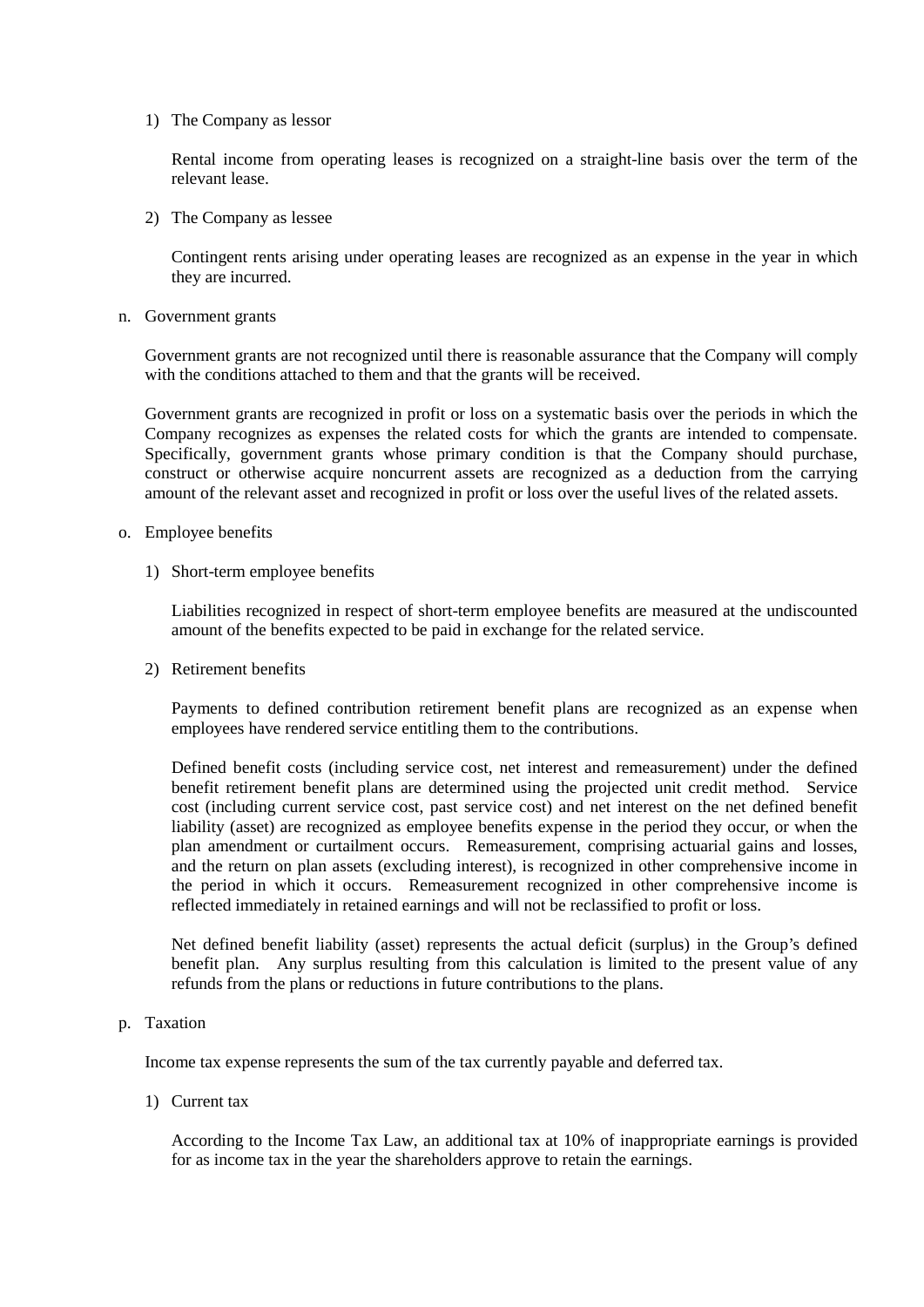Adjustments of prior years' tax liabilities are added to or deducted from the current year's tax provision.

2) Deferred tax

Deferred tax is recognized on temporary differences between the carrying amounts of assets and liabilities and the corresponding tax bases used in the computation of taxable profit. Deferred tax liabilities are generally recognized for all taxable temporary differences. Deferred tax assets are generally recognized for all deductible temporary differences, unused loss carry forward and unused tax credits for purchases of machinery, equipment and technology, research and development expenditures, and personnel training expenditures to the extent that it is probable that taxable profits will be available against which those deductible temporary differences can be utilized. Such deferred tax assets and liabilities are not recognized if the temporary difference arises from goodwill or from the initial recognition (other than in a business combination) of other assets and liabilities in a transaction that affects neither the taxable profit nor the accounting profit.

Deferred tax liabilities are recognized for taxable temporary differences associated with investments in subsidiaries and associates, and interests in joint ventures, except where the Company is able to control the reversal of the temporary difference and it is probable that the temporary difference will not reverse in the foreseeable future. Deferred tax assets arising from deductible temporary differences associated with such investments and interests are only recognized to the extent that it is probable that there will be sufficient taxable profits against which to utilize the benefits of the temporary differences and they are expected to reverse in the foreseeable future.

The carrying amount of deferred tax assets is reviewed at the end of each reporting period and reduced to the extent that it is no longer probable that sufficient taxable profits will be available to allow all or part of the asset to be recovered. A previously unrecognized deferred tax asset is also reviewed at the end of each reporting period and recognized to the to the extent that it has become probable that future taxable profit will allow the deferred tax asset to be recovered.

Deferred tax liabilities and assets are measured at the tax rates that are expected to apply in the period in which the liability is settled or the asset realized, based on tax rates (and tax laws) that have been enacted or substantively enacted by the end of the reporting period. The measurement of deferred tax liabilities and assets reflects the tax consequences that would follow from the manner in which The Company expects, at the end of the reporting period, to recover or settle the carrying amount of its assets and liabilities.

3) Current and deferred tax for the period

Current and deferred tax are recognized in profit or loss, except when they relate to items that are recognized in other comprehensive income or directly in equity, in which case, the current and deferred tax are also recognized in other comprehensive income or directly in equity respectively. Where current tax or deferred tax arises from the initial accounting for a business combination, the tax effect is included in the accounting for the business combination.

## **5. CRITICAL ACCOUNTING JUDGMENTS AND KEY SOURCES OF ESTIMATION UNCERTAINTY**

In application of the Company's accounting policies, management is required to make judgments, estimates and assumptions about the carrying amounts of assets and liabilities that are not readily apparent from other sources. The estimates and associated assumptions are based on historical experience and other factors that are considered relevant. Actual results may differ from these estimates.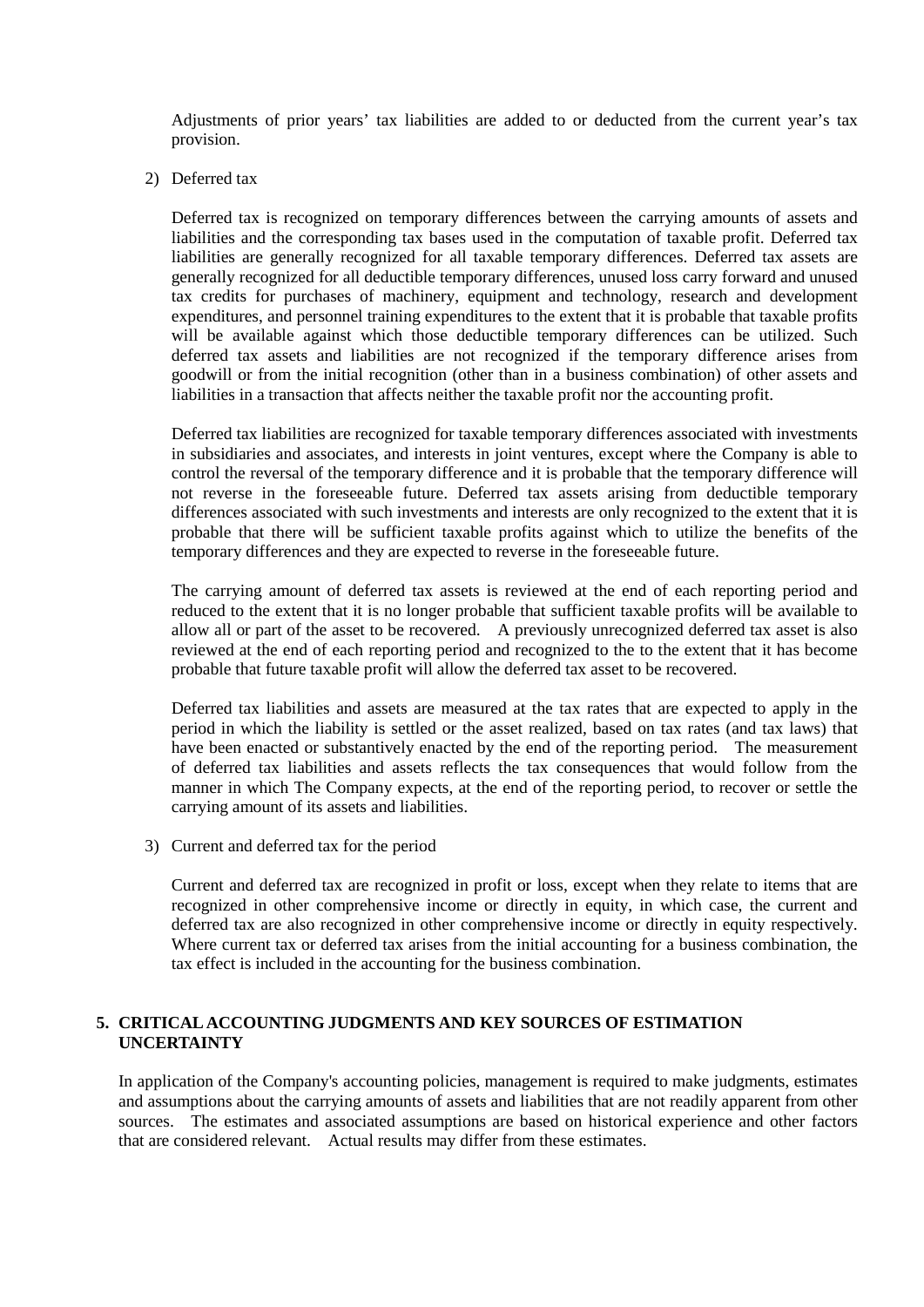The estimates and underlying assumptions are reviewed on an ongoing basis. Revisions to accounting estimates are recognized in the period in which the estimate is revised if the revision affects only that period or in the period of the revision and future periods if the revision affects both current and future periods.

a. Estimated impairment of tangible assets and intangible assets (excluding goodwill)

The Company relies on subjective judgments and depends on industry usage patterns and related characteristics to determine cash flows, asset useful lives, and future revenues and expenses. Any change in the operating environment and corporate strategy may cause significant impairment loss.

For the year ended December 31, 2016 and 2015, the Company recognized impairment losses on intangible assets of \$0 and \$94,123 thousand, respectively.

b. Estimated impairment of trade receivables

When there is objective evidence of impairment loss, the Company takes into consideration the estimation of future cash flows. The amount of the impairment loss is measured as the difference between the asset's carrying amount and the present value of estimated future cash flows (excluding future credit losses that have not been incurred) discounted at the financial asset's original effective interest rate. Where the actual future cash flows are less than expected, a material impairment loss may arise.

As of December 31, 2016 and 2015, the carrying amount of trade receivables was \$350,206 thousand and \$543,156 thousand, respectively (after deducting allowance of \$76,699 thousand and \$1,565 thousand, respectively).

c. Income taxes

As of December 31, 2016 and 2015, no deferred tax asset has been recognized on tax losses of \$3,481,553 thousand and \$2,655,834 thousand, respectively, due to the unpredictability of future profit streams. The realizability of the deferred tax asset mainly depends on whether sufficient future profits or taxable temporary differences will be available. In cases where the actual future profits generated are less than expected, a material reversal of deferred tax assets may arise, which would be recognized in profit or loss for the period in which such a reversal takes place.

d. Write-down of inventory

Net realizable value of inventory is the estimated selling price in the ordinary course of business less the estimated costs of completion and the estimated costs necessary to make the sale. The estimation of net realizable value was based on current market conditions and the historical experience of selling products of a similar nature. Changes in market conditions may have a material impact on the estimation of net realizable value.

e. Impairment of investment in the associate

The Company immediately recognizes impairment loss on its net investment in the associate when there is any indication that the investment may be impaired and the carrying amount may not be recoverable. The Company's management evaluates the impairment based on the estimated future cash flow expected to be generated by the associate, including growth rate of sale and capacity of production facilities estimated by the associate's management. The Company also takes into consideration the market conditions and industry development to evaluate the appropriateness of assumptions.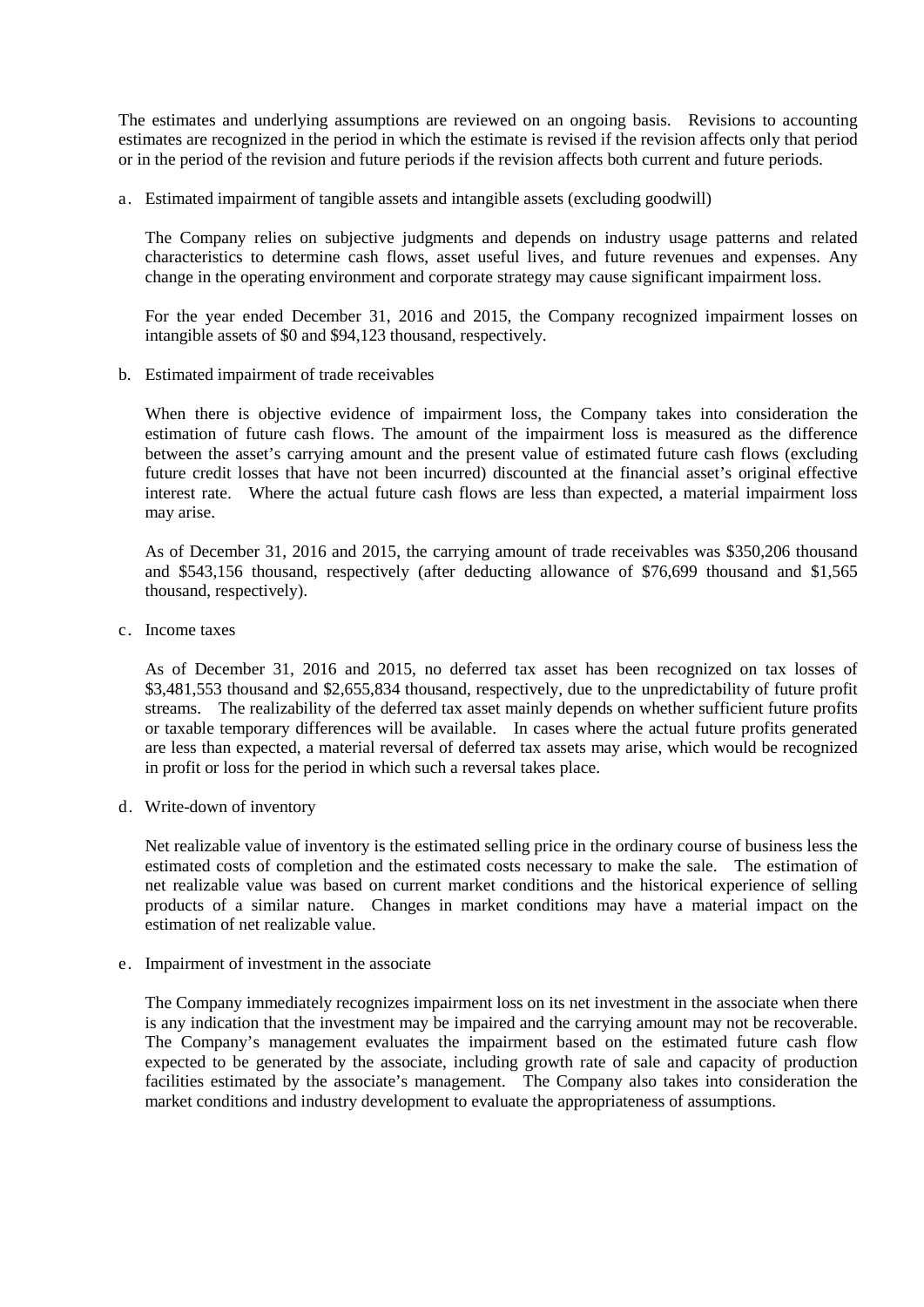## **6. CASH AND CASH EQUIVALENTS**

|                                                                                            | December 31 |                             |   |                             |  |
|--------------------------------------------------------------------------------------------|-------------|-----------------------------|---|-----------------------------|--|
|                                                                                            |             | 2016                        |   | 2015                        |  |
| Cash on hand<br>Checking accounts and demand deposits<br>Cash equivalent deposits in banks | \$          | 418<br>804,827<br>1,152,500 | S | 457<br>739,458<br>1,069,450 |  |
|                                                                                            |             | 1.957.745                   |   | 1,809,365                   |  |

The market rate intervals of cash in bank and bank overdrafts at the end of the reporting period were as follows:

|              | December 31       |              |  |
|--------------|-------------------|--------------|--|
|              | 2016              | 2015         |  |
| Bank balance | $0.01\% - 0.63\%$ | $0.05\%$ -4% |  |

## **7. AVAILABLE-FOR-SALE FINANCIAL ASSETS**

|                                   | December 31              |                            |
|-----------------------------------|--------------------------|----------------------------|
|                                   | 2016                     | 2015                       |
| Domestic investments              |                          |                            |
| - Mutual funds<br>- Quoted shares | \$<br>531,277<br>773,289 | \$<br>436,970<br>1,295,103 |
|                                   | 1,304,566<br>\$.         | 1,732,073<br>\$.           |
| Current<br>Noncurrent             | \$<br>531,277<br>773,289 | \$<br>436,970<br>1,295,103 |
|                                   | 1,304,566                | .732.073                   |

For the year ended December 31, 2016 and 2015, the Company recognized impairment losses of \$71,740 and \$809,661, respectively.

## **8. FINANCIAL ASSETS MEASURED AT COST**

|                                  | December 31                               |               |
|----------------------------------|-------------------------------------------|---------------|
|                                  | 2016                                      | 2015          |
| Domestic unlisted common shares  | \$300,623                                 | \$219,574     |
| Classified as available for sale | \$300,623                                 | 219,574       |
| Current<br>Noncurrent            | \$<br>$\overline{\phantom{a}}$<br>300,623 | \$<br>219,574 |
|                                  | \$300,623                                 | 219,574       |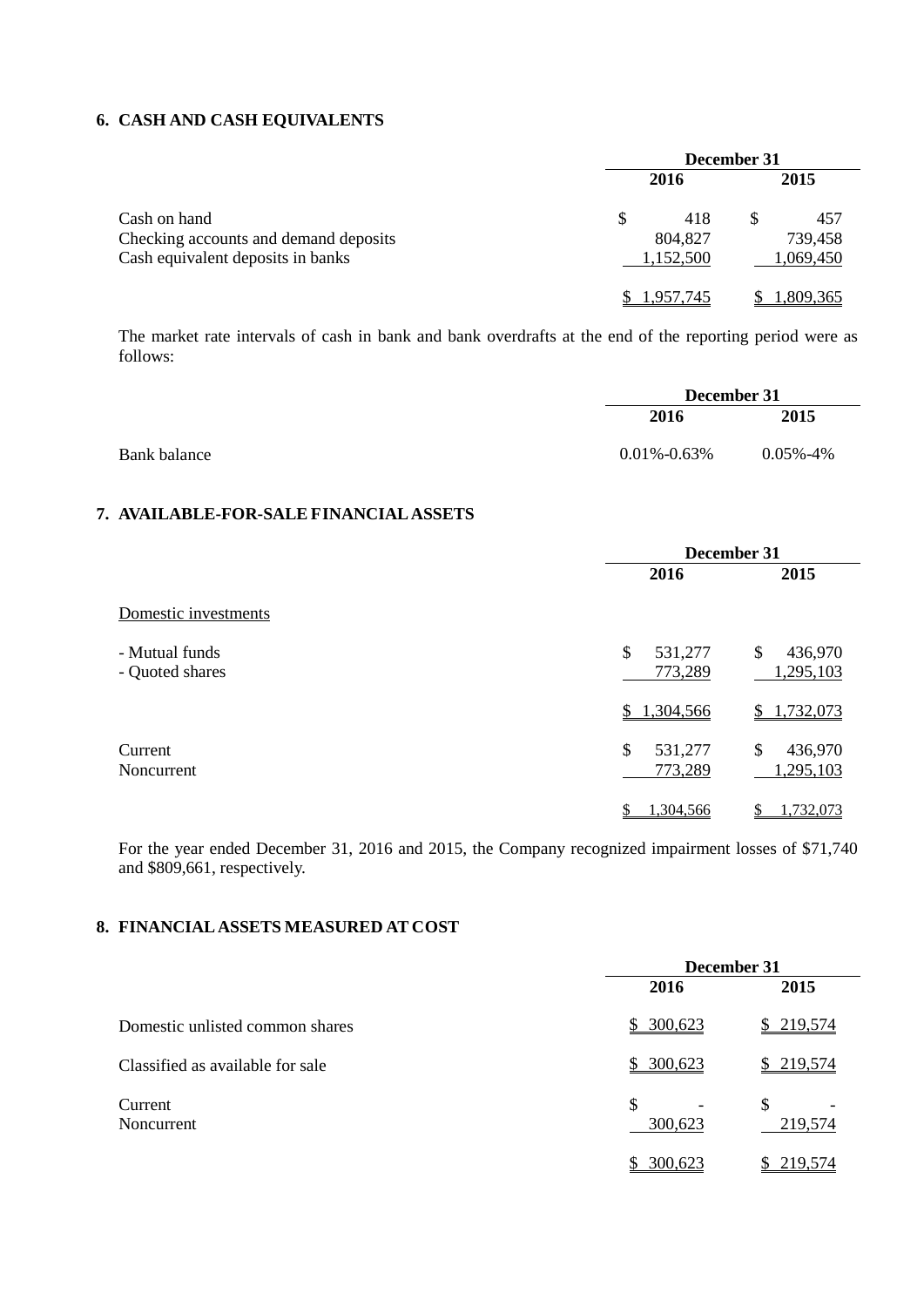Management believed that the above unlisted equity investments held by the Company, whose fair value cannot be reliably measured due to the range of reasonable fair value estimates was so significant; therefore they were measured at cost less impairment at the end of reporting period.

The Company believed that the above financial asset carried at cost had impairment losses of \$22,528 and \$82,782 as of December 31, 2016 and 2015, respectively.

## **9. ACCOUNTS RECEIVABLE, NET**

|                                 | December 31 |           |
|---------------------------------|-------------|-----------|
|                                 | 2016        | 2015      |
| Accounts receivable             | \$424,590   | \$537,356 |
| Receivable from related parties | 2,315       | 7,365     |
| Allowance for doubtful accounts | (76.699)    | (1, 565)  |
|                                 | 350,206     | 543.156   |

#### Accounts receivable

The average credit period on sales of goods was 30 to 60 days without interest. In determining the recoverability of a trade receivable, the Company considered any change in the credit quality of the trade receivable since the date credit was initially granted to the end of the reporting period. Allowance for impairment loss were recognized against trade receivables based on estimated irrecoverable amounts determined by reference to past default experience of the counterparties and an analysis of their current financial position.

Of the trade receivables balance (see the aging analysis below) that are past due at the end of the reporting period, the Company had not recognized an allowance for impairment for notes and trade receivables amounting to \$29,034 thousand and \$121,854 thousand as of December 31, 2016 and 2015, respectively, because there had been no significant change in credit quality and the amounts were still considered recoverable. The Company did not hold any collateral or other credit enhancements over these balances nor did it have a legal right to make offsets against any amounts owed by the Company to the counter-party. As of March 15, 2017, of the above trade receivables that were past due but not impaired as of December 31, 2016, the Group had received \$0 thousand.

The aging of receivables was as follows:

|                    | December 31 |               |
|--------------------|-------------|---------------|
|                    | 2016        | 2015          |
| $0-60$ days        | \$282,096   | 392,240<br>S. |
| 61-90 days         | 38,688      | 95,480        |
| 91-120 days        | 388         | 55,278        |
| 121-360 days       | 104,168     | 1,723         |
| More than 360 days | 1,565       |               |
| Total              | \$426,905   | 544,721       |

The above aging schedule was based on the invoice date.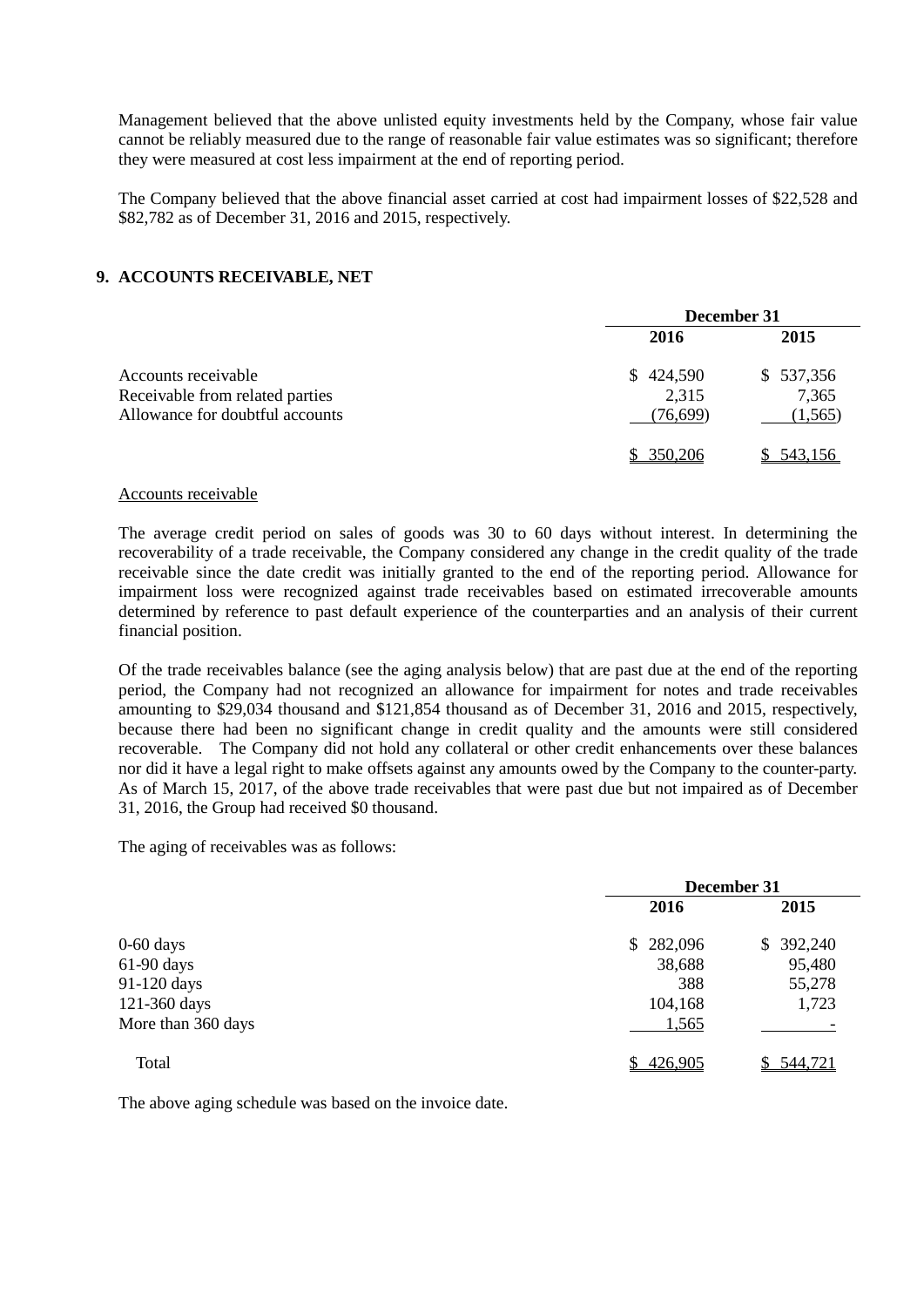The aging of the receivables that are past due but not impaired was as follows:

|                                        |                                         | December 31 |  |
|----------------------------------------|-----------------------------------------|-------------|--|
|                                        | 2016                                    | 2015        |  |
| Less than 60 days<br>More than 90 days | S<br>$\overline{\phantom{a}}$<br>29,034 | \$121,854   |  |
| Total                                  | 29,034                                  | 121,854     |  |

The above aging schedule was based on the past-due date from end of credit term.

Movements of the allowance for impairment loss recognized on notes receivable and trade receivables were as follows:

|                                                                       | <b>Individually</b><br><b>Impaired</b> | <b>Collectively</b><br><b>Impaired</b> | <b>Total</b> |
|-----------------------------------------------------------------------|----------------------------------------|----------------------------------------|--------------|
| Balance at December 31, 2015                                          | 1,565                                  |                                        | <u>1,565</u> |
| Balance at January 1, 2016<br>Impairment losses recognized on<br>Add: | 1,565<br>\$.                           | \$                                     | 1,565        |
| receivable                                                            | 75,134                                 |                                        | 75,134       |
| Balance at December 31, 2016                                          | 76,699                                 |                                        | 76,699       |

## **10. INVENTORIES**

|                  | December 31 |           |
|------------------|-------------|-----------|
|                  | 2016        | 2015      |
| Finished goods   | \$100,741   | \$143,735 |
| Work in progress | 145,971     | 282,580   |
| Raw materials    | 10,518      | 19,038    |
|                  | \$257,230   | 445,353   |

The costs of inventories recognized as cost of goods sold for the years ended December 31, 2016 and 2015 were \$1,136,511 thousand and \$1,660,185 thousand, respectively.

The costs of inventories recognized as costs of goods sold for the years ended December 31, 2105 and 2014 were as follows:

|                                                |               | <b>Years Ended December 31</b> |  |
|------------------------------------------------|---------------|--------------------------------|--|
|                                                | 2016          | 2015                           |  |
| Inventory increment<br>Income from scrap sales | 68,198<br>287 | \$136,169<br>210               |  |
|                                                | 68,485        | 36,379                         |  |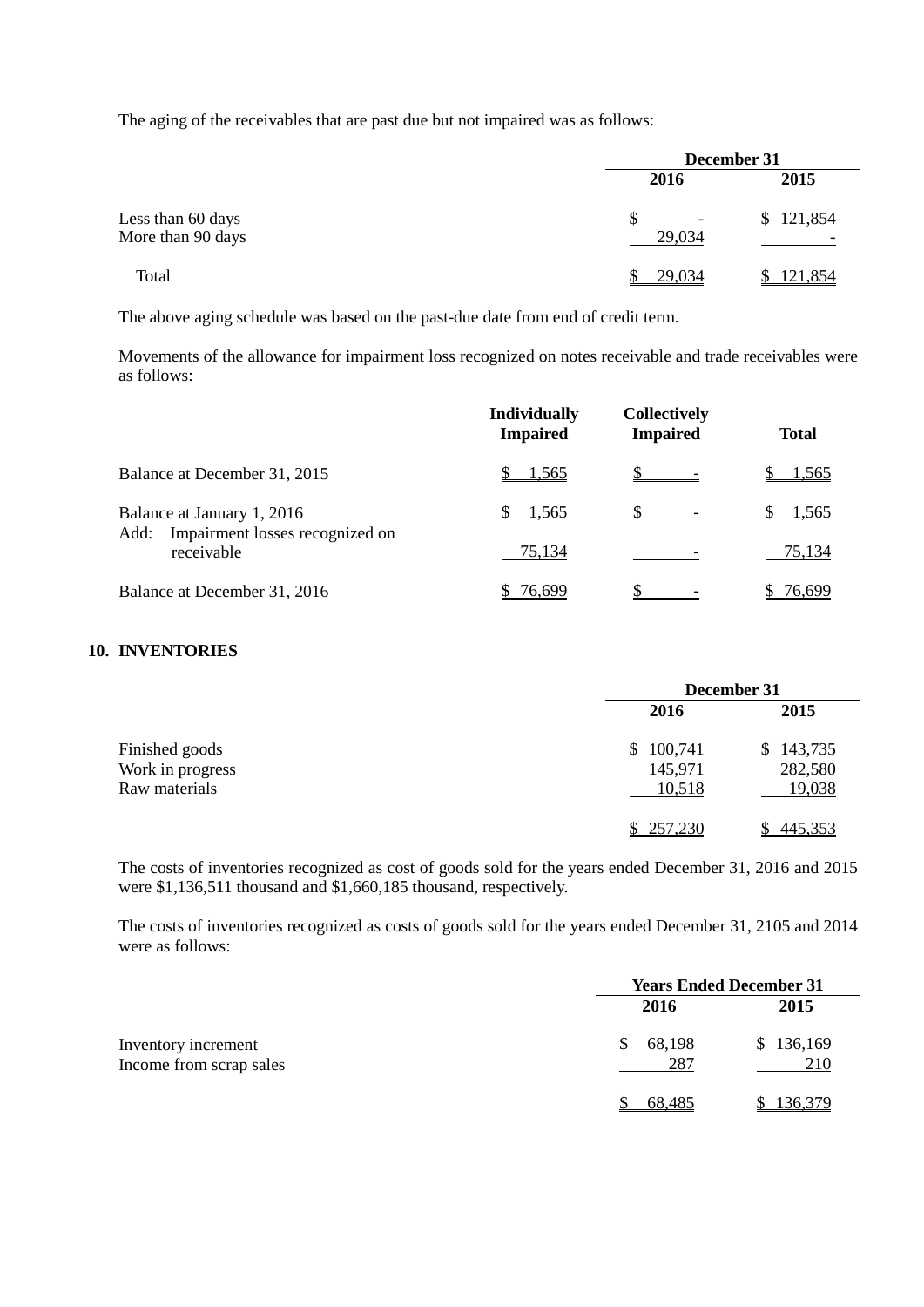## **11. NON-CURRENT ASSETS AND DISPOSAL GROUPS CLASSIFIED AS HELD FOR SALE**

a. Discontinued operations

On January 20, 2015, the Company's board of directors entered into an agreement to sell the STB (set-top box) product center to Availink, Inc. This sale was completed in March 2015.

Refer to Note 27 for loss on disposal calculations.

Loss from discontinued operations was as follows:

|                                                    | <b>For the Year</b><br><b>Ended</b><br>December 31,<br>2015 |
|----------------------------------------------------|-------------------------------------------------------------|
| Net loss for the period                            | \$ (315,011)<br><u>287,166</u>                              |
| Gains on disposal (see Note 27)                    |                                                             |
|                                                    | (27, 845)<br>\$_                                            |
| Segment revenue and cash flow results:             |                                                             |
|                                                    | <b>For the Year</b><br><b>Ended</b><br>December 31,         |
|                                                    | 2015                                                        |
| Operating revenue                                  | \$<br>96,100                                                |
| Operating costs                                    | (230,623)                                                   |
| Gross loss                                         | (134, 523)                                                  |
| Selling and marketing expenses                     | (1,982)                                                     |
| General and administrative expenses                | (4,302)                                                     |
| Research and development expenses                  | (44,808)                                                    |
| Loss from operations                               | (185, 615)                                                  |
| Other loss                                         | (94, 123)                                                   |
| Share of profit of associates                      | (35,273)                                                    |
| Loss before tax                                    | (315,011)                                                   |
| Income tax expense                                 |                                                             |
| Net loss for the period                            | \$ (315,011)                                                |
| Loss from discontinued operations attributable to: |                                                             |
| Owners of the Company                              | \$ (315,011)                                                |
| Non-controlling interest                           |                                                             |
|                                                    | \$ (315,011)                                                |
| Net cash used in operating activities              | (48,216)                                                    |
| Net cash outflows                                  | (48,216)                                                    |

There was no tax expense or benefit related to the loss on discontinued operations.

The carrying amounts of assets and liabilities of the STB product center at the date of disposal are disclosed in Note 27.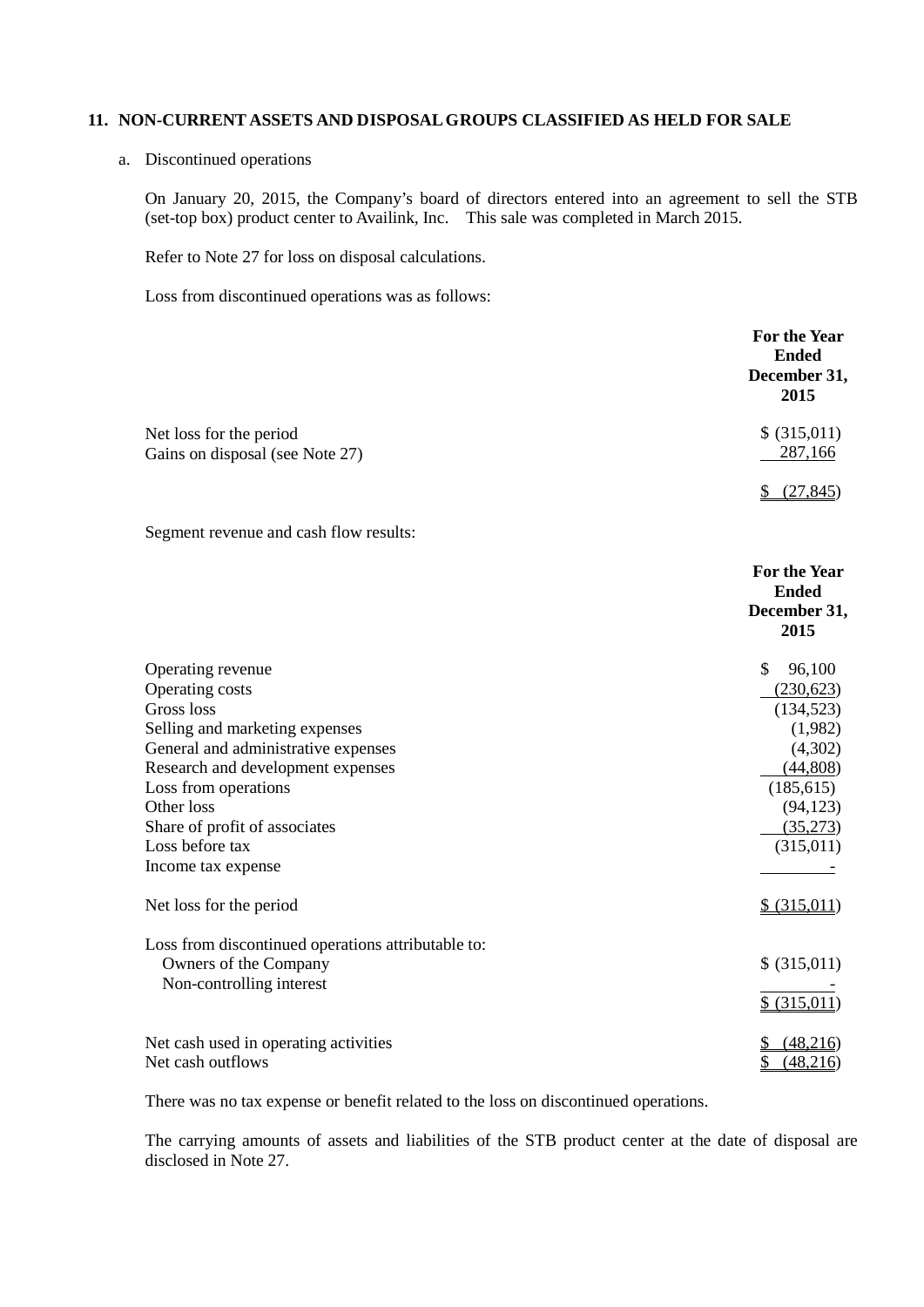## **12. INVESTMENTS ACCOUNTED FOR USING THE EQUITY METHOD**

|                                            | December 31  |             |
|--------------------------------------------|--------------|-------------|
|                                            | 2016         | 2015        |
| Investments in subsidiaries                | \$ 5,051,524 | \$5,395,609 |
| Investments in associates                  | 323,912      | 339,023     |
| Investments in jointly controlled entities |              | 13,295      |
|                                            | 5,375,436    | 5.747.927   |

#### a. Investments in subsidiaries

|                                                                                                            | December 31   |               |
|------------------------------------------------------------------------------------------------------------|---------------|---------------|
|                                                                                                            | 2016          | 2015          |
| Listed companies                                                                                           |               |               |
| Generalplus Technology Corp.                                                                               | \$<br>731,737 | \$<br>722,586 |
| Non-listed Company                                                                                         |               |               |
| Ventureplus Group Inc.                                                                                     | 1,456,206     | 1,699,981     |
| Sunplus Venture Capital Co., Ltd.                                                                          | 846,259       | 814,205       |
| Lin Shih Investment Co., Ltd.                                                                              | 794,315       | 897,803       |
| <b>Sunplus Innovation Technology</b>                                                                       | 524,574       | 515,144       |
| <b>Rusell Holdings Limited</b>                                                                             | 288,020       | 291,435       |
| iCatch Technology Inc.                                                                                     | 197,578       | 245,948       |
| <b>Sunext Technology</b>                                                                                   | 116,471       | 108,058       |
| Sunplus mMedia Inc.                                                                                        | 45,130        | 48,981        |
| Sunplus mMobile Inc.                                                                                       | 30,440        | 32,373        |
| Wei-Young Investment Inc.                                                                                  | 16,517        | 14,783        |
| <b>Sunplus Management Consulting</b>                                                                       | 4,011         | 4,061         |
| Magic Sky Limited                                                                                          | 221           | 251           |
| Sunplus Technology (H.K.)                                                                                  | 45            |               |
|                                                                                                            | 5,051,524     | 5,395,609     |
| Credit balances on the carrying values of long-term investments<br>(recorded as other current liabilities) |               |               |
| Award Glory Ltd.                                                                                           | \$<br>11,236  | \$            |
| Sunplus Technology (H.K.)                                                                                  |               | 140           |
|                                                                                                            | \$<br>11,236  | \$<br>140     |

Except for Global Techplus Capital Inc., which was liquidated in September 2013, and Sunplus Management Consulting, the investments accounted for using equity method and the share of profit or loss and other comprehensive income of those investments for the years ended December 31, 2016 and 2015 were based on the subsidiaries' financial statements audited by the Company's auditors for the same reporting periods as those of the Company. Refer to Note 34 for the detail list of investments in subsidiaries.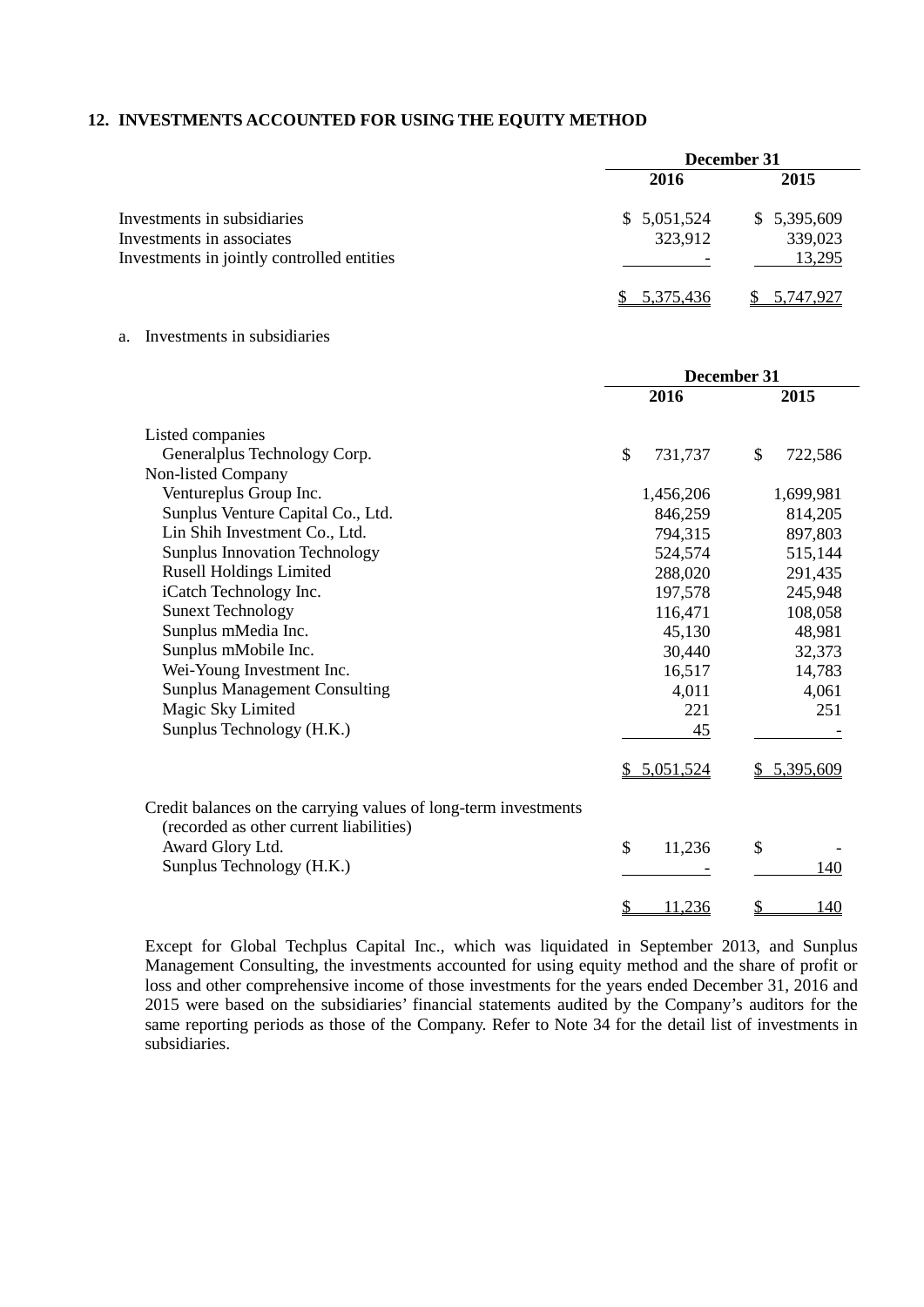The percentage subsidiaries' ownerships and voting right held by the Company:

|                                                                 |      | December 31 |  |
|-----------------------------------------------------------------|------|-------------|--|
|                                                                 | 2016 | 2015        |  |
| Listed companies                                                |      |             |  |
| Generalplus Technology Corp.                                    | 34%  | 34%         |  |
| Non-listed Company                                              |      |             |  |
| Ventureplus Group Inc.                                          | 100% | 100%        |  |
| Lin Shih Investment Co., Ltd.                                   | 100% | 100%        |  |
| Sunplus Venture Capital Co., Ltd.                               | 100% | 100%        |  |
| <b>Sunplus Innovation Technology</b>                            | 61%  | 62%         |  |
| <b>Rusell Holdings Limited</b>                                  | 100% | 100%        |  |
| iCatch Technology Inc.                                          | 38%  | 38%         |  |
| <b>Sunext Technology</b>                                        | 61%  | 61%         |  |
| Sunplus mMedia Inc.                                             | 87%  | 87%         |  |
| Sunplus Core (S2-TEK INC.)                                      | 100% | 100%        |  |
| Wei-Young Investment Inc.                                       | 100% | 100%        |  |
| <b>Sunplus Management Consulting</b>                            | 100% | 100%        |  |
| Magic Sky Limited                                               | 100% | 100%        |  |
| Sunplus Technology (H.K.)                                       | 100% |             |  |
| Credit balances on the carrying values of long-term investments |      |             |  |
| (recorded as other current liabilities)                         |      |             |  |
| Sunplus Technology (H.K.)                                       |      | 100%        |  |
| Award Glory Ltd.                                                | 100% |             |  |
|                                                                 |      |             |  |

#### b. Investments in associates

|                       |         | December 31 |  |
|-----------------------|---------|-------------|--|
|                       | 2016    | 2015        |  |
| Listed companies      |         |             |  |
| Global View Co., Ltd. | 323,912 | 339,023     |  |

As the end of the reporting period, the proportion of ownership and voting rights in associates held by the Company were as follows:

|                          | December 31 |      |
|--------------------------|-------------|------|
| <b>Name of Associate</b> | 2016        | 2015 |
| Global View Co., Ltd.    | 13%         | 13%  |

In their meeting on September 30, 2014, the shareholders of Orise Technology ("Orise") approved the merger of Orise and FocalTech-Systems ("FocalTech") Technology, with FocalTech as the survivor entity, and the merger and share transfer will take effect on January 2, 2015. Orise will issue new common shares, and FocalTech swapped 1 common share for 4.8 common shares of Orise. After the merger, the Group had a gain of \$889,145 thousand, but the Group's equity interest in Orise decreased from 34% to 12%, resulting in the Group's losing significant influence on Orise. Thus, the Group reclassified its investment in Orise to available-for-sale financial asset. Orise was renamed FocalTech Systems in January 2015.

In their meeting on June 17, 2014, the board of directors of Global View Co., Ltd. ("Global") elected a Company director as a board member. The Company thus considered that it acquired significant influence in Global and reclassified its holding of Global shares from available-for-sale financial assets to an investment in an associate.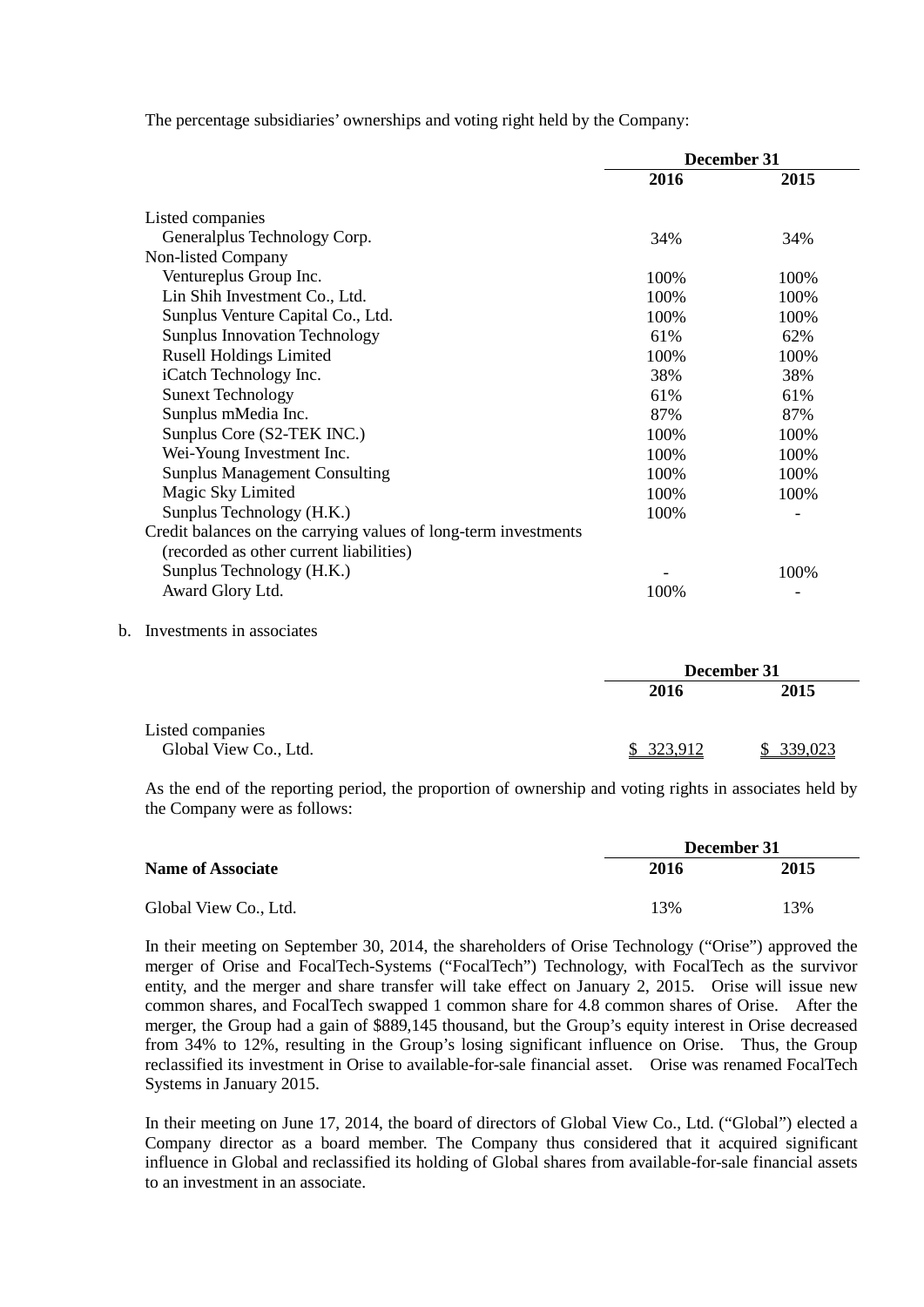The fair values of publicly traded investments accounted for using the equity method, which were based on the closing prices of those investments at the balance sheet date, are summarized as follows:

|                       | December 31 |           |
|-----------------------|-------------|-----------|
|                       | 2016        | 2015      |
| Global View Co., Ltd. | \$311,896   | \$252,233 |

The summarized financial information of the Company's associates is set out below:

|                                                               |          | December 31                    |
|---------------------------------------------------------------|----------|--------------------------------|
|                                                               | 2016     | 2015                           |
| Total assets                                                  | .640,940 | .678.504                       |
| <b>Total liabilities</b>                                      | 132,352  | 54,232                         |
|                                                               |          | <b>Years Ended December 31</b> |
|                                                               | 2016     | 2015                           |
| Revenue                                                       | 219,613  | 27,550                         |
| Profit for the period                                         | 69,013   | (16, 446)                      |
| Comprehensive income                                          | 153,633  | 106,589                        |
| Share of profits (loss) of associates accounted for using the |          |                                |
| equity method                                                 | 20,068   | 18,145                         |

The amounts of share of profits of associates are based on the associates' financial statements audited by the auditors.

c. Investments in jointly controlled entities

The Company signed an investment agreement with Silicon Integrated Systems Corp. on December 19, 2012. Both sides agreed to increase capital in Sunplus Core Inc. (renamed S2-Tek Inc. since March 11, 2013), which researches, develops, designs, and sells TV integrated circuits (ICs). The investment agreement was registered on January 21, 2013.

The Company had 99.98% equity in Sunplus Core Inc. before the investment agreement, but when the Company later subscribed for Sunplus Core Inc.'s additional new shares at a percentage different from its existing ownership percentage, the Company's equity decreased to 51.25%. When Sunplus Core Inc. changed its name to S2-Tek Inc. on January 21, 2013, a new investment agreement was made, which stated that the Company no longer had control over S2-Tek Inc. The Company continued to recognize this investment by the equity method.

Due to the market price competition and the resignation of R&D personnel, S2-Tek Inc. could not develop new products. Thus, in their meeting on January 25, 2016, the shareholders approved a resolution to shut down the business of this investee.

SZ-Tech Inc. was liquidated on May 3, 2016. The Company recognized \$414 thousand in loss on disposal of the investment according to the estimated amount of surplus properties distributed less the book value of the investment.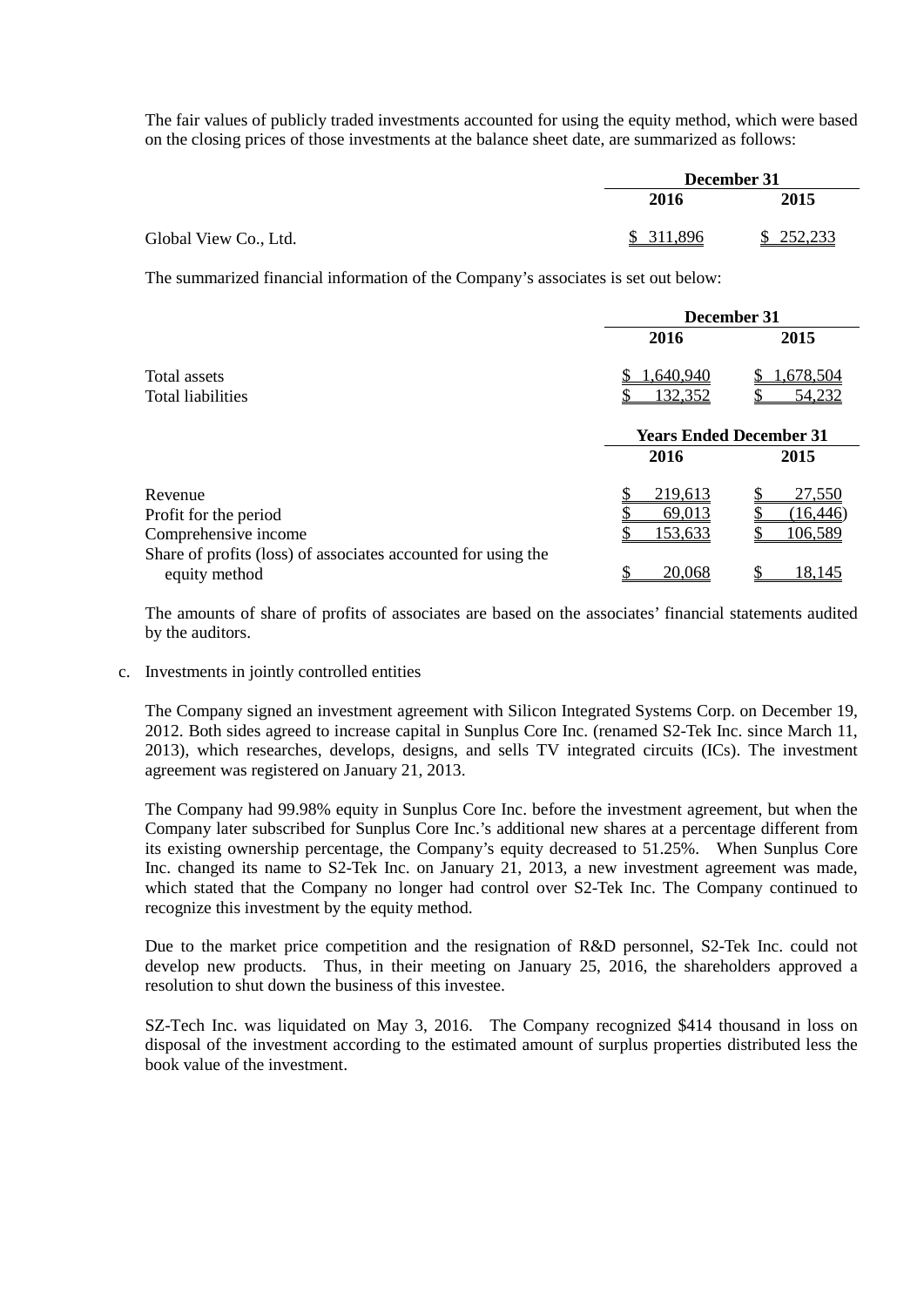|                                            | December 31    |        |  |  |  |  |  |
|--------------------------------------------|----------------|--------|--|--|--|--|--|
| Company                                    | 2016           | 2015   |  |  |  |  |  |
| Jointly controlled entities<br>S2-Tek Inc. | $\overline{a}$ | 13,295 |  |  |  |  |  |
|                                            |                |        |  |  |  |  |  |

The interests in the jointly controlled entities which were accounted for using the equity method are summarized as follows:

|                                                 | December 31,<br>2015                       |
|-------------------------------------------------|--------------------------------------------|
| Current assets<br>Noncurrent assets             | 938,782                                    |
| Current liabilities                             | 353,473                                    |
| Noncurrent liabilities                          |                                            |
|                                                 | <b>Years Ended</b><br>December 31,<br>2015 |
| Sales                                           | 1,039,015                                  |
| Costs of sales                                  | 779,526                                    |
| Operating expenses                              | 278,128                                    |
| Nonoperating income and expenses                | 478,977                                    |
| Income tax expense                              |                                            |
| Share of profit or loss of joint ventures       | 10,469                                     |
| Share of comprehensive income of joint ventures | <u>10,469</u>                              |

# **13. PROPERTY, PLANT AND EQUIPMENT**

|                                                                                         | <b>Year Ended December 31, 2015</b> |                                         |    |                                      |    |                                   |    |                                          |    |                                         |     |                                               |  |
|-----------------------------------------------------------------------------------------|-------------------------------------|-----------------------------------------|----|--------------------------------------|----|-----------------------------------|----|------------------------------------------|----|-----------------------------------------|-----|-----------------------------------------------|--|
|                                                                                         |                                     | <b>Buildings</b>                        |    | <b>Auxiliary</b><br>Equipment        |    | <b>Machinery</b> and<br>Equipment |    | <b>Testing</b><br>Equipment              |    | <b>Furniture and</b><br><b>Fixtures</b> |     | Total                                         |  |
| Cost                                                                                    |                                     |                                         |    |                                      |    |                                   |    |                                          |    |                                         |     |                                               |  |
| Balance, beginning of year<br><b>Additions</b><br>Disposals<br>Balance, end of year     | \$                                  | 973,804<br>(4,599)<br>969,205           | \$ | 54,484<br>4,817<br>(5,379)<br>53,922 | \$ | 11,119<br>627<br>(9,272)<br>2,474 | \$ | 142,666<br>44,511<br>(50,615)<br>136,562 | \$ | 25,705<br>4,466<br>(6,321)<br>23,850    | \$. | 1,207,778<br>54,421<br>(76, 186)<br>1,186,013 |  |
| Accumulated depreciation and<br>Impairment                                              |                                     |                                         |    |                                      |    |                                   |    |                                          |    |                                         |     |                                               |  |
| Balance, beginning of year<br>Depreciation expense<br>Disposals<br>Balance, end of year |                                     | 268,064<br>20,034<br>(4,599)<br>283,499 |    | 36,426<br>5,115<br>(5,379)<br>36,162 |    | 9.994<br>758<br>(9,272)<br>1,480  |    | 110,103<br>50.731<br>(47,709)<br>113,125 |    | 8,093<br>5,114<br>(6, 397)<br>6,810     |     | 432,680<br>81,752<br>(73, 356)<br>441,076     |  |
| Net, end of year                                                                        |                                     | 685,706                                 |    | 17,760                               |    | 994                               |    | 23,437                                   |    | 17,040                                  |     | 744,937                                       |  |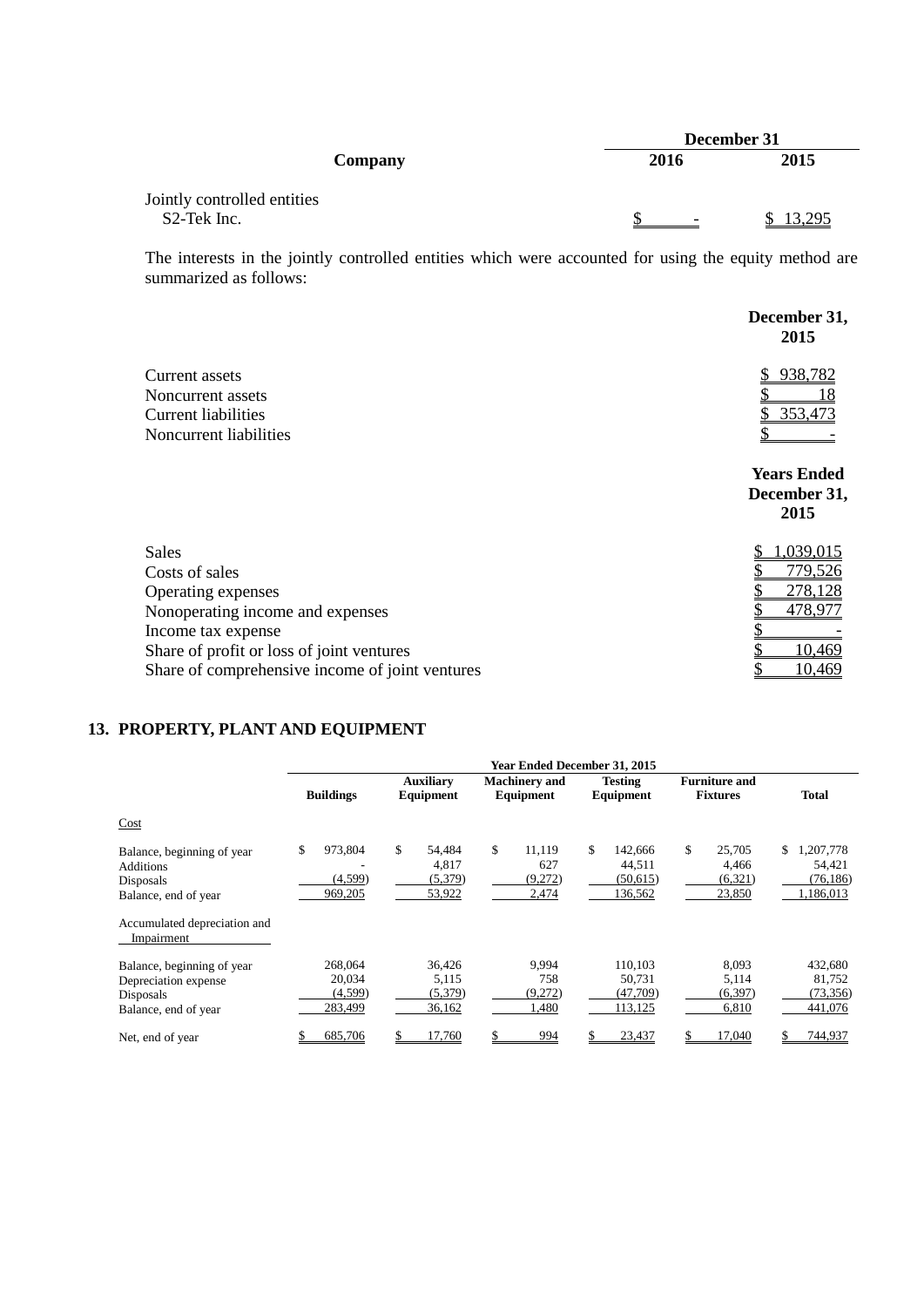|                                                                                                                     | <b>Year Ended December 31, 2016</b> |                              |                               |                                        |                                   |                                |                             |                                         |                                         |                                    |    |                                               |
|---------------------------------------------------------------------------------------------------------------------|-------------------------------------|------------------------------|-------------------------------|----------------------------------------|-----------------------------------|--------------------------------|-----------------------------|-----------------------------------------|-----------------------------------------|------------------------------------|----|-----------------------------------------------|
|                                                                                                                     | <b>Buildings</b>                    |                              | <b>Auxiliarv</b><br>Equipment |                                        | <b>Machinery</b> and<br>Equipment |                                | <b>Testing</b><br>Equipment |                                         | <b>Furniture and</b><br><b>Fixtures</b> |                                    |    | <b>Total</b>                                  |
| Cost                                                                                                                |                                     |                              |                               |                                        |                                   |                                |                             |                                         |                                         |                                    |    |                                               |
| Balance, beginning of year<br><b>Additions</b><br>Disposals<br>Balance, end of year<br>Accumulated depreciation and | \$                                  | 969,205<br>969,205           | \$                            | 53,922<br>4,890<br>(11, 491)<br>47,321 | \$                                | 2,474<br>(1,306)<br>1,168      | \$                          | 136,562<br>38,477<br>(3,767)<br>171,272 | \$                                      | 23,850<br>4,451<br>(750)<br>27,551 | \$ | 1,186,013<br>47,818<br>(17, 314)<br>1,216,517 |
| Impairment<br>Balance, beginning of year<br>Depreciation expense<br>Disposals<br>Balance, end of year               |                                     | 283,499<br>19,721<br>303,220 |                               | 36,162<br>4,862<br>(11, 491)<br>29,533 |                                   | 1.480<br>396<br>(1,306)<br>570 |                             | 113,125<br>40.106<br>(3,727)<br>149,504 |                                         | 6,810<br>5,485<br>(750)<br>11,545  |    | 441,076<br>70,570<br>(17, 274)<br>494,372     |
| Net, end of year                                                                                                    |                                     | 665,985                      |                               | 17,788                                 |                                   | 598                            |                             | 21,768                                  |                                         | 16,006                             |    | 722,145                                       |

The above items of property, plant and equipment were depreciated on a straight-line basis over the following estimated useful lives:

| <b>Buildings</b>        | 35-56 years  |
|-------------------------|--------------|
| Auxiliary equipment     | $4-11$ years |
| Machinery and equipment | 4 years      |
| Testing equipment       | 1-5 years    |
| Furniture and fixtures  | 3-5 years    |

Refer to Note 32 for the carrying amounts of property, plant and equipment that had been pledged by the Company to secure borrowings.

# **14. INTANGIBLE ASSETS**

|                                                                                    | <b>Year Ended December 31, 2015</b>            |                                            |                           |                                                          |  |  |  |  |  |
|------------------------------------------------------------------------------------|------------------------------------------------|--------------------------------------------|---------------------------|----------------------------------------------------------|--|--|--|--|--|
|                                                                                    | <b>Technology</b><br><b>License Fees</b>       | <b>Software</b>                            | <b>Patents</b>            | <b>Total</b>                                             |  |  |  |  |  |
| Cost                                                                               |                                                |                                            |                           |                                                          |  |  |  |  |  |
| Balance at January 1<br><b>Additions</b><br>Decrease<br>Balance at December 31     | \$<br>318,068<br>9,518<br>(116,305)<br>211,281 | \$<br>22,833<br>3,451<br>(3,261)<br>23,023 | \$<br>97,099<br>97,099    | \$<br>438,000<br>12,969<br>(119, 566)<br>331,403         |  |  |  |  |  |
| Accumulated amortization                                                           |                                                |                                            |                           |                                                          |  |  |  |  |  |
| Balance at January 1<br>Amortization expense<br>Decrease<br>Balance at December 31 | 149,446<br>18,704<br>(96, 826)<br>71,324       | 7,527<br>7,632<br>(2,736)<br>12,423        | 63,383<br>5,395<br>68,778 | 220,356<br>31,731<br>(99, 562)<br>152,525<br>(Continued) |  |  |  |  |  |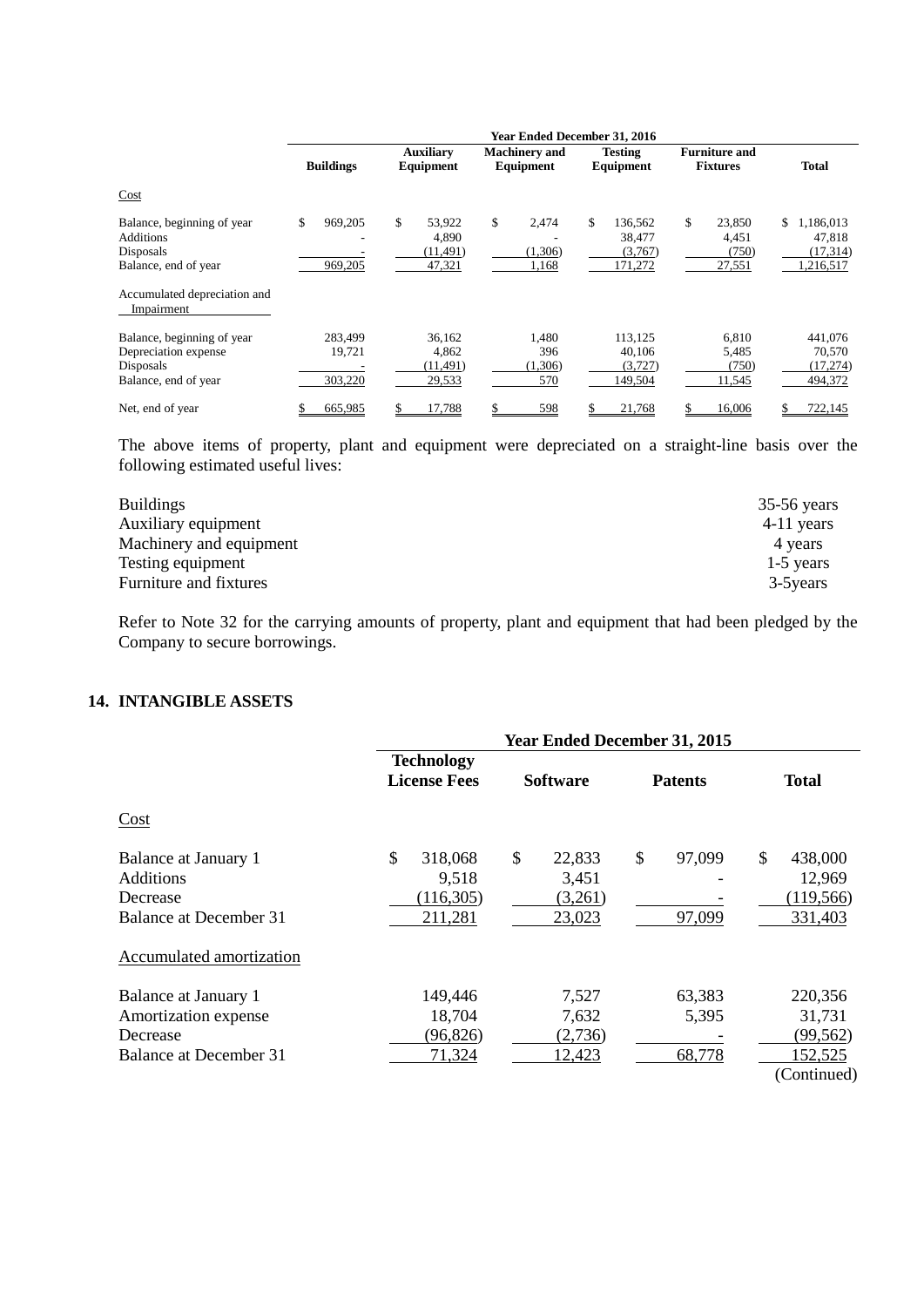|                                                                    | <b>Year Ended December 31, 2015</b> |                                          |                 |                          |                |        |              |                             |
|--------------------------------------------------------------------|-------------------------------------|------------------------------------------|-----------------|--------------------------|----------------|--------|--------------|-----------------------------|
|                                                                    |                                     | <b>Technology</b><br><b>License Fees</b> | <b>Software</b> |                          | <b>Patents</b> |        | <b>Total</b> |                             |
| Accumulated deficit                                                |                                     |                                          |                 |                          |                |        |              |                             |
| Balance at January 1<br><b>Additions</b><br>Balance at December 31 | \$                                  | 17,013<br>94,123<br>111,136              | \$              | $\overline{\phantom{a}}$ | \$             |        | S            | 17,013<br>94,123<br>111,136 |
| Carrying amounts at December 31,<br>2015                           |                                     | 28,821                                   |                 | 10,600                   |                | 28,321 |              | 67,742<br>(Concluded)       |

|                                          | <b>Year Ended December 31, 2016</b>      |         |    |                 |    |                |              |         |  |
|------------------------------------------|------------------------------------------|---------|----|-----------------|----|----------------|--------------|---------|--|
|                                          | <b>Technology</b><br><b>License Fees</b> |         |    | <b>Software</b> |    | <b>Patents</b> | <b>Total</b> |         |  |
| Cost                                     |                                          |         |    |                 |    |                |              |         |  |
| Balance at January 1                     | \$                                       | 211,281 | \$ | 23,023          | \$ | 97,099         | \$           | 331,403 |  |
| <b>Additions</b>                         |                                          | 24,166  |    | 5,729           |    |                |              | 29,895  |  |
| Decrease                                 |                                          |         |    | (8,993)         |    |                |              | (8,993) |  |
| <b>Balance at December 31</b>            |                                          | 235,447 |    | 19,759          |    | 97,099         |              | 352,305 |  |
| Accumulated amortization                 |                                          |         |    |                 |    |                |              |         |  |
| <b>Balance at January 1</b>              |                                          | 71,324  |    | 12,423          |    | 68,778         |              | 152,525 |  |
| Amortization expense                     |                                          | 15,105  |    | 8,640           |    | 5,395          |              | 29,140  |  |
| Decrease                                 |                                          |         |    | (8,993)         |    |                |              | (8,993) |  |
| <b>Balance at December 31</b>            |                                          | 86,429  |    | 12,070          |    | 74,173         |              | 172,672 |  |
| <b>Accumulated deficit</b>               |                                          |         |    |                 |    |                |              |         |  |
| Balance at January 1                     |                                          | 111,136 |    |                 |    |                |              | 111,136 |  |
| <b>Additions</b>                         |                                          |         |    |                 |    |                |              |         |  |
| <b>Balance at December 31</b>            |                                          | 111,136 |    |                 |    |                |              | 111,136 |  |
| Carrying amounts at December 31,<br>2016 |                                          | 37,882  | \$ | 7,689           |    | 22,926         |              | 68,497  |  |

Intangible assets consisted of fees paid to Oak Technology ("Oak") for the Group to use Oak's technology on light storage solutions to develop SOC DVD/VCD (system on a chip digital compact disk/video compact disk) players.

The company recognized impairment loss on above intangible assets \$0 and \$94,123 thousand as of December 31, 2016 and 2015 respectively.

These intangible assets were depreciated on a straight-line basis at the following rates per annum:

| Technology license fees | $1-10$ years |
|-------------------------|--------------|
| Software                | $1-5$ years  |
| Patents                 | 18 years     |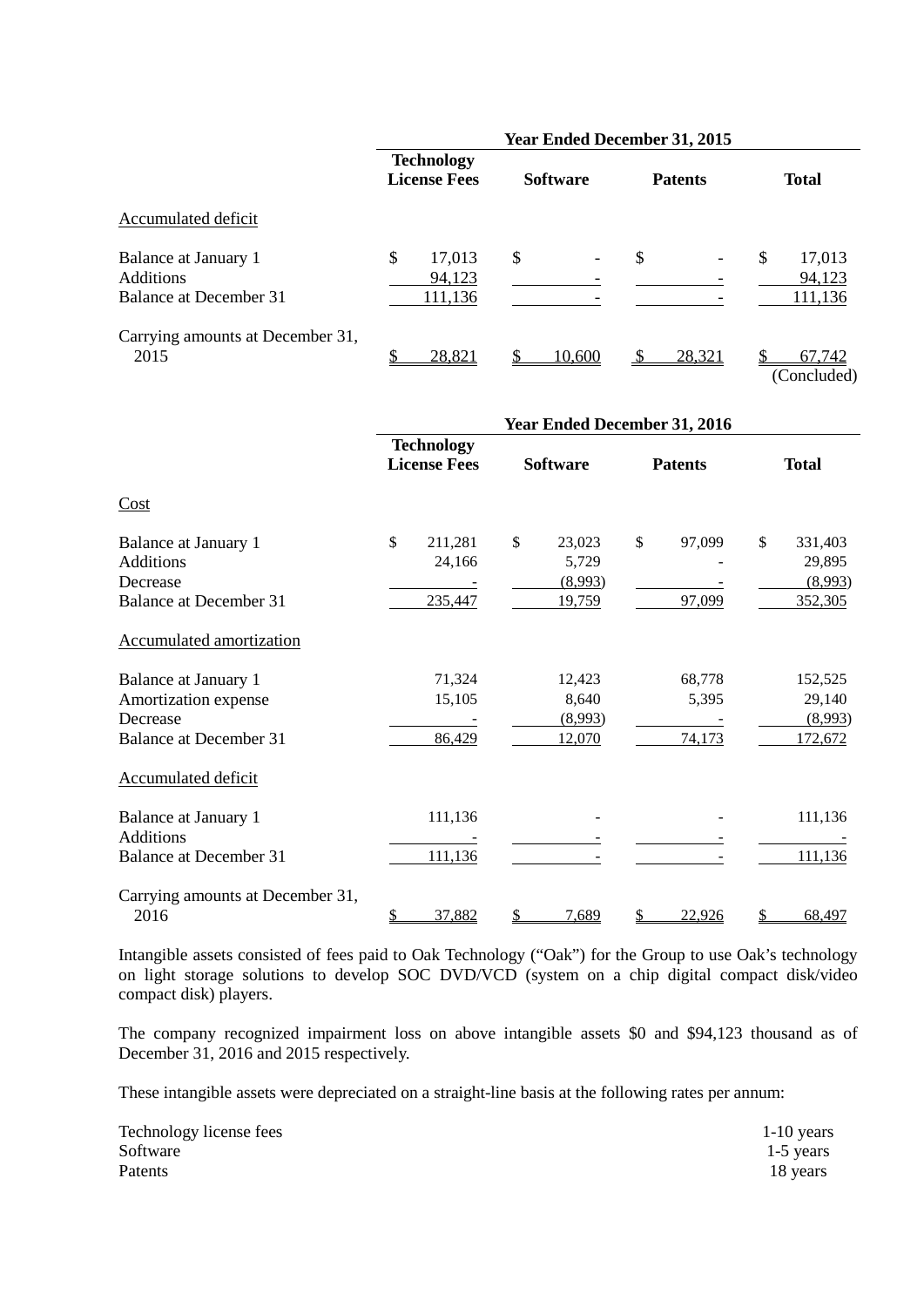# **15. OTHER ASSETS**

|                                        | December 31   |              |  |  |  |
|----------------------------------------|---------------|--------------|--|--|--|
|                                        | 2016          | 2015         |  |  |  |
| Pledged time deposits                  | \$<br>70,600  | \$<br>6,100  |  |  |  |
| Prepayment for technical authorization | 35,683        |              |  |  |  |
| Prepayment for EDA                     | 22,615        | 15,569       |  |  |  |
| Golf club passports                    | 7,800         | 7,800        |  |  |  |
| Prepayment for royalties               | 5,990         | 7,004        |  |  |  |
| Refundable deposits                    | 258           | 258          |  |  |  |
| Other                                  | 6,017         | 2,279        |  |  |  |
|                                        | 148,963<br>S. | 39,010       |  |  |  |
| Current                                | \$<br>134,805 | \$<br>24,852 |  |  |  |
| <b>Noncurrent</b>                      | 14,158        | 14,158       |  |  |  |
|                                        | 148,963<br>\$ | 39,010       |  |  |  |

#### **16. LOANS**

a. Short-term borrowings

|                      |        | December 31 |  |
|----------------------|--------|-------------|--|
|                      | 2016   | 2015        |  |
| Unsecured borrowings |        |             |  |
| Bank loans           | 37,500 |             |  |

The weighted average effective interest rate on the bank loans as of December 31, 2016 was 1.10%.

# b. Long-term borrowings

The borrowings of the Company were as follows:

|                                   | December 31   |             |
|-----------------------------------|---------------|-------------|
|                                   | 2016          | 2015        |
| Loans on credit                   | \$<br>868,056 | \$1,123,750 |
| Secured borrowings                | 77,776        | 233,332     |
|                                   | 945,832       | 1,357,082   |
| Less: Current portion             | 416,665       | 457,500     |
| Long-term borrowings - noncurrent | 529.167       | 899,582     |

Under the loan contracts, the Company provided shares of Focal Tech Technology Co., Ltd. as collaterals for the above loans (Note 32).

The effective rate borrowings as of December 31 2016 and 2015 were 1.545%-1.850%, and 1.705%-1.920%.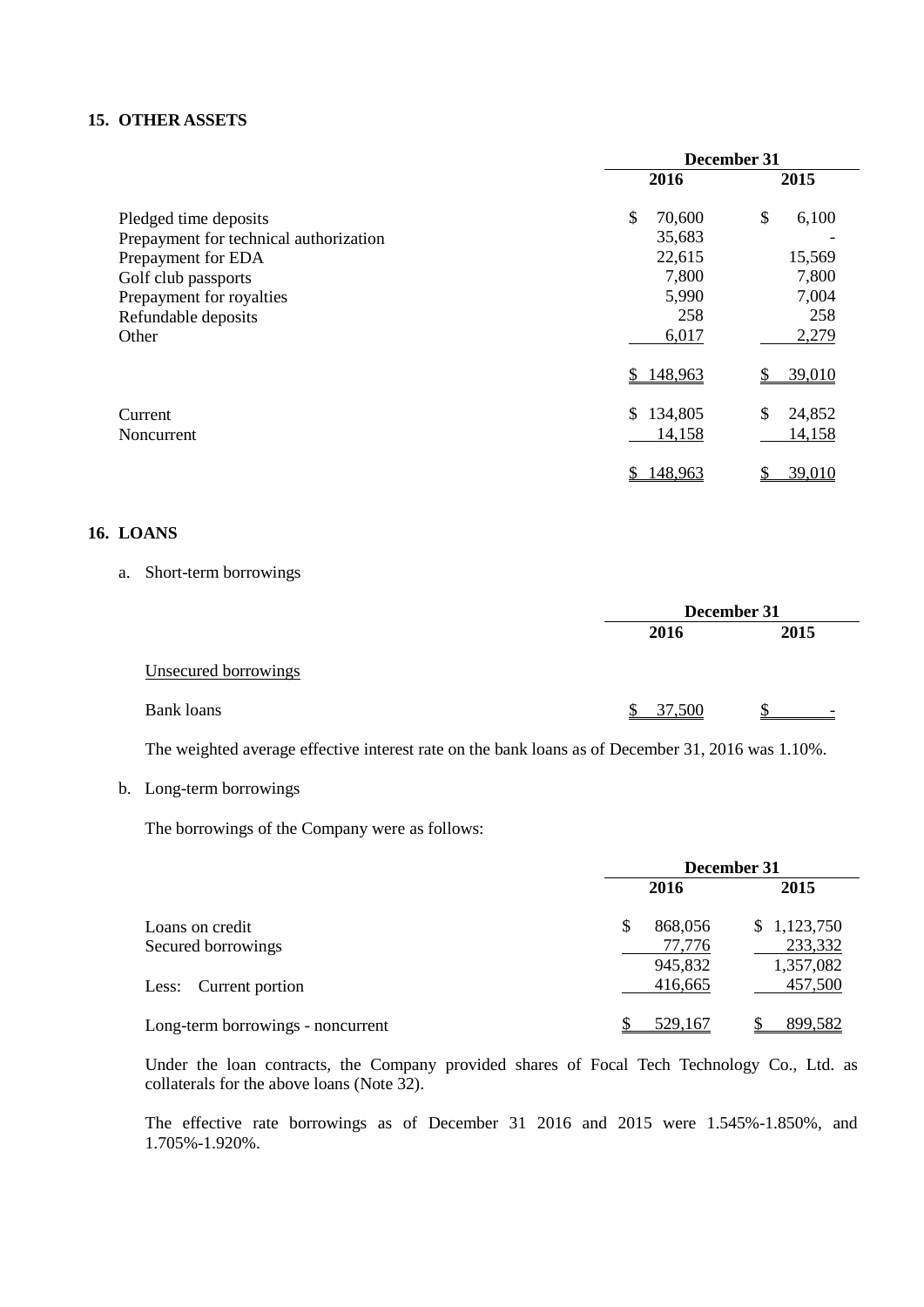The loan contracts require the Company to maintain certain financial ratios, such as debt ratio and current ratio as well as a restriction on net tangible assets in 2015 and 2016. However, the Company's not being able to meet the ratio requirement would not be deemed to be a violation of the contracts. As of December 31, 2016, the Company was in compliance with these financial ratio requirements.

## **17. ACCOUNTS AND NOTES PAYABLE**

|                     |         | December 31 |  |
|---------------------|---------|-------------|--|
|                     | 2016    | 2015        |  |
| Accounts payable    |         |             |  |
| Payable - operating | 144,804 | 120,424     |  |

The average credit period on purchases of certain goods was 30-60 days. The Company has financial risk management policies in place to ensure that all payables are paid within the pre-agreed credit terms.

# **18. PROVISIONS**

|                              | December 31 |       |
|------------------------------|-------------|-------|
|                              | 2016        | 2015  |
| Customer returns and rebates | 9.154       | 9.319 |

The provision for customer returns and rebates was based on historical experience, management's judgments and other known reasons estimated product returns and rebates may occur in the year. The provision was recognized as a reduction of operating income in the periods of the related goods sold.

# **19. OTHER LIABILITIES**

|                                                                 | December 31    |                |
|-----------------------------------------------------------------|----------------|----------------|
|                                                                 | 2016           | 2015           |
| Other payables                                                  |                |                |
| Salaries or bonuses                                             | 109,694<br>\$  | \$.<br>130,918 |
| Payable for royalties                                           | 54,280         | 36,841         |
| Credit balances on the carrying values of long-term investments | 11,236         | 140            |
| Payable on machinery and equipment                              | 10,433         | 17,412         |
| Labor/health insurance                                          | 7,983          | 8,672          |
| Compensation due to directors and supervisors                   | 3,105          | 15,222         |
| Others                                                          | 94,069         | 40,689         |
|                                                                 | \$290,800      | \$249,894      |
| Current                                                         | 290,800<br>\$. | 249,444<br>\$  |
| Noncurrent                                                      |                | 450            |
|                                                                 | 290,800        | 249,894        |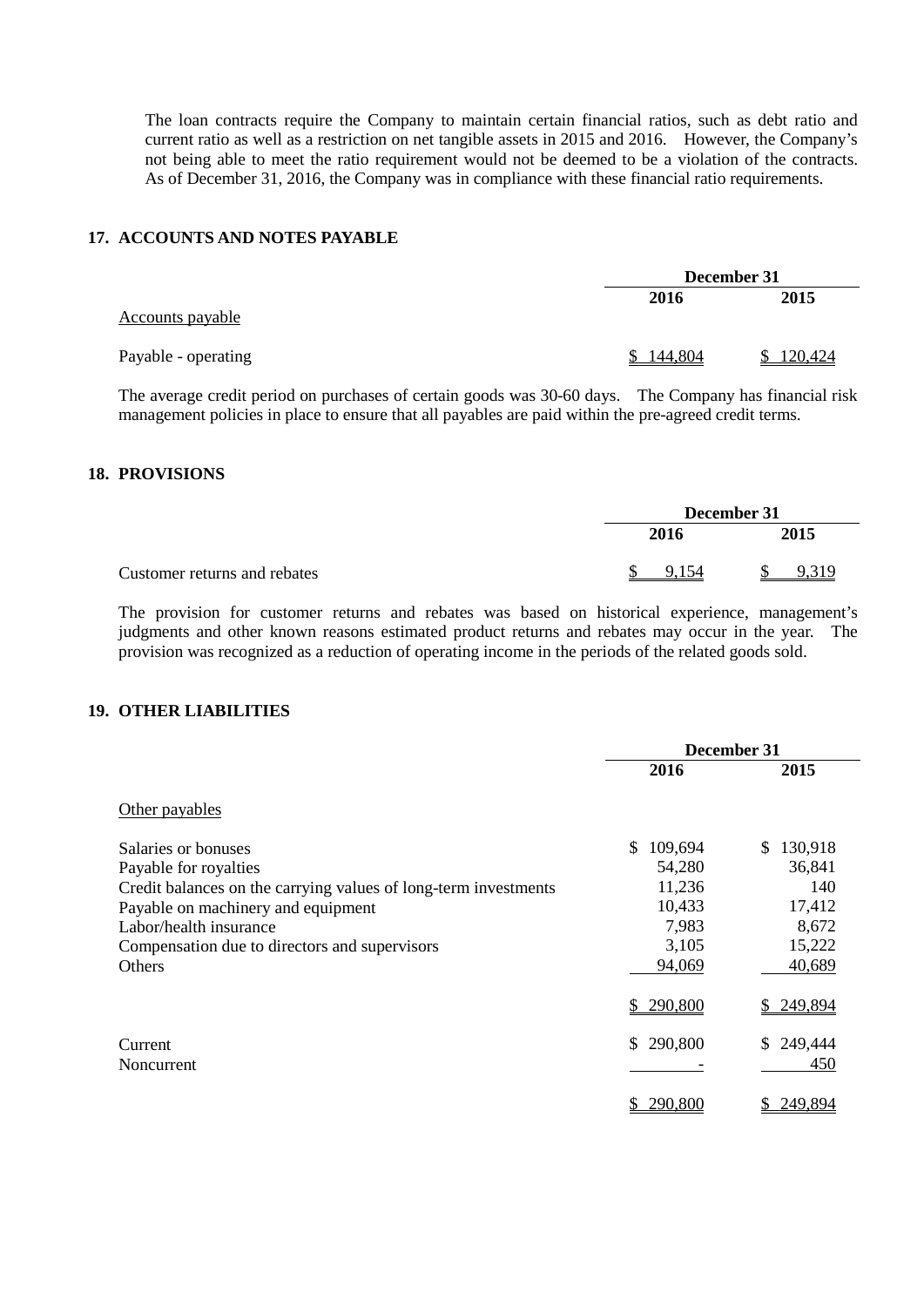#### **20. RETIREMENT BENEFIT PLANS**

#### Defined contribution plans

The Company adopted a pension plan under the Labor Pension Act (LPA), which is a state-managed defined contribution plan. Under the LPA, the Company makes monthly contributions to employees' individual pension accounts at 6% of monthly salaries and wages.

#### Defined benefit plans

Before the promulgation of the LPA, Sunplus, Generalplus, Sunext, Sunplus Innovation, Jumplux Technology, Sunplus mMedia and iCatch of the Group had a defined benefit pension plan under the Labor Standards Law. Under this plan, employees should receive either a series of pension payments with a defined annuity or a lump sum that is payable immediately on retirement and is equivalent to 2 base units for each of the first 15 years of service and 1 base unit for each year of service thereafter. The total retirement benefit is subject to a maximum of 45 units. The pension benefits are calculated on the basis of the length of service and average monthly salaries of the six month before retirement. In addition, the Group makes monthly contributions, equal to 2% of salaries, to a pension fund, which is administered by a fund monitoring committee. Pension contributions are deposited in the Bank of Taiwan in the committee's name and are managed by the Bureau of Labor Funds, Ministry of Labor ("the Bureau"); the Company has no right to influence the investment policy and strategy.

The amounts included in the balance sheets in respect of the Company's defined benefit plans were as follows:

|                                                                                 | December 31             |                        |
|---------------------------------------------------------------------------------|-------------------------|------------------------|
|                                                                                 | 2016                    | 2015                   |
| Present value of funded defined benefit obligation<br>Fair value of plan assets | \$159,999<br>(150, 994) | \$156,963<br>(149,789) |
| Net defined benefit liability                                                   | 9.005                   |                        |

Amounts recognized in profit or loss in respect of these defined benefit plans are as follows:

|                                             | <b>Present Value of</b><br><b>Funded Defined</b><br><b>Benefit</b><br>Obligation | <b>Fair Value of</b><br><b>Plan Assets</b> | <b>Net Liability</b><br><b>Arising from</b><br><b>Defined Benefit</b><br><b>Obligation</b> |
|---------------------------------------------|----------------------------------------------------------------------------------|--------------------------------------------|--------------------------------------------------------------------------------------------|
| Balance at January 1, 2015                  | 162,927<br>\$                                                                    | 143,061<br>\$                              | 19,866<br>S                                                                                |
| Service cost                                |                                                                                  |                                            |                                                                                            |
| Current service cost                        | 1,034                                                                            |                                            | 1,034                                                                                      |
| Disposal gain                               | (11,649)                                                                         |                                            | (11, 649)                                                                                  |
| Interest expense(income)                    | 3,259                                                                            | 2,895                                      | 364                                                                                        |
| Recognized in profit or loss                | (7, 356)                                                                         | 2,895                                      | (10,251)                                                                                   |
| Remeasurement                               |                                                                                  |                                            |                                                                                            |
| Return on plan assets                       |                                                                                  | 958                                        | (958)                                                                                      |
| Actuarial (gain) loss-experience adjustment | 1,392                                                                            |                                            | 1,392                                                                                      |
| Recognized in other comprehensive income    | 1,392                                                                            | 958                                        | 434                                                                                        |
| Contributions from employer                 |                                                                                  | 2,875                                      | (2, 875)                                                                                   |
| Balance at December 31, 2015                | <u>156,963</u>                                                                   | 149,789                                    | 7,174<br>(Continued)                                                                       |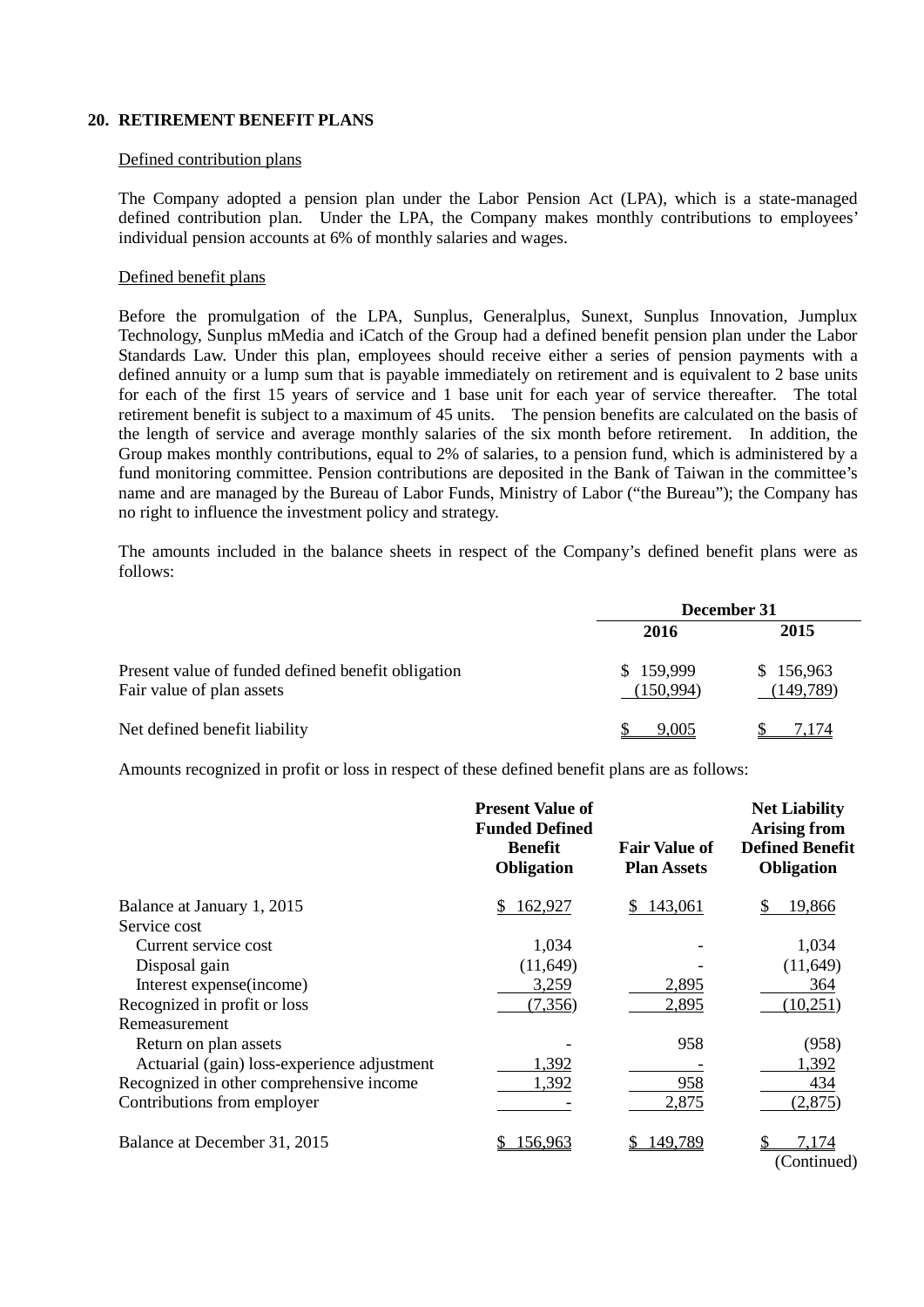|                                                | <b>Present Value of</b><br><b>Funded Defined</b><br><b>Benefit</b><br><b>Obligation</b> | <b>Fair Value of</b><br><b>Plan Assets</b> | <b>Net Liability</b><br><b>Arising from</b><br><b>Defined Benefit</b><br><b>Obligation</b> |
|------------------------------------------------|-----------------------------------------------------------------------------------------|--------------------------------------------|--------------------------------------------------------------------------------------------|
| Balance at January 1, 2016                     | 156,963<br>\$                                                                           | 149,789<br>S.                              | 7,174<br>\$                                                                                |
| Service cost                                   |                                                                                         |                                            |                                                                                            |
| Current service cost                           | 581                                                                                     |                                            | 581                                                                                        |
| Disposal gain                                  |                                                                                         |                                            |                                                                                            |
| Interest expense                               | 2,747                                                                                   | 2,647                                      | 100                                                                                        |
| Recognized in profit or loss                   | 3,328                                                                                   | 2,647                                      | 681                                                                                        |
| Remeasurement                                  |                                                                                         |                                            |                                                                                            |
| Return on plan assets                          |                                                                                         | (1,250)                                    | 1,250                                                                                      |
| Actuarial (gain) loss-changes in financial     |                                                                                         |                                            |                                                                                            |
| assumptions                                    | 3,478                                                                                   |                                            | 3,478                                                                                      |
| Adjustment on actuarial (gain) loss-experience |                                                                                         |                                            |                                                                                            |
| adjustment                                     | (842)                                                                                   |                                            | (842)                                                                                      |
| Recognized in other comprehensive income       | 2,636                                                                                   | (1,250)                                    | 3,886                                                                                      |
| Contributions from employer                    |                                                                                         | 2,736                                      | (2,736)                                                                                    |
| Disposals                                      | (2,928)                                                                                 | (2,928)                                    |                                                                                            |
| Balance at December 31, 2016                   | 159,999                                                                                 | 150,994                                    | 9,005<br>(Concluded)                                                                       |

An analysis by function of the amounts recognized in profit or loss in respect of the benefit plans is as follows:

|                                     | For the Year Ended December 31 |         |
|-------------------------------------|--------------------------------|---------|
|                                     | 2016                           | 2015    |
| Operating costs                     | 188<br>\$.                     | 417     |
| Selling and marketing expenses      | <sub>6</sub>                   | 11      |
| General and administrative expenses | 219                            | 463     |
| Research and development expenses   | 268                            | 11,138) |
|                                     | 681                            | 10.247  |

The above expense recognized in profit or loss was due to the Company's sale of the STB (set-top box) product center in March 2015, resulting in the layoff of this center's employees. The Company recognized a disposal gain of \$11,649 thousand and recognized \$1,606 thousand as defined benefit obligation remeasurement under other comprehensive income.

Through the defined benefit plans under the Labor Standards Law, the Group is exposed to the following risks:

- a. Investment risk: The plan assets are invested in domestic and foreign equity and debt securities, bank deposits, etc. The investment is conducted at the discretion of the Bureau or under the mandated management. However, in accordance with relevant regulations, the return generated by plan assets should not be below the interest rate for a 2-year time deposit with local banks.
- b. Interest risk: A decrease in the government bond interest rate will increase the present value of the defined benefit obligation; however, this will be partially offset by an increase in the return on the plan's debt investments.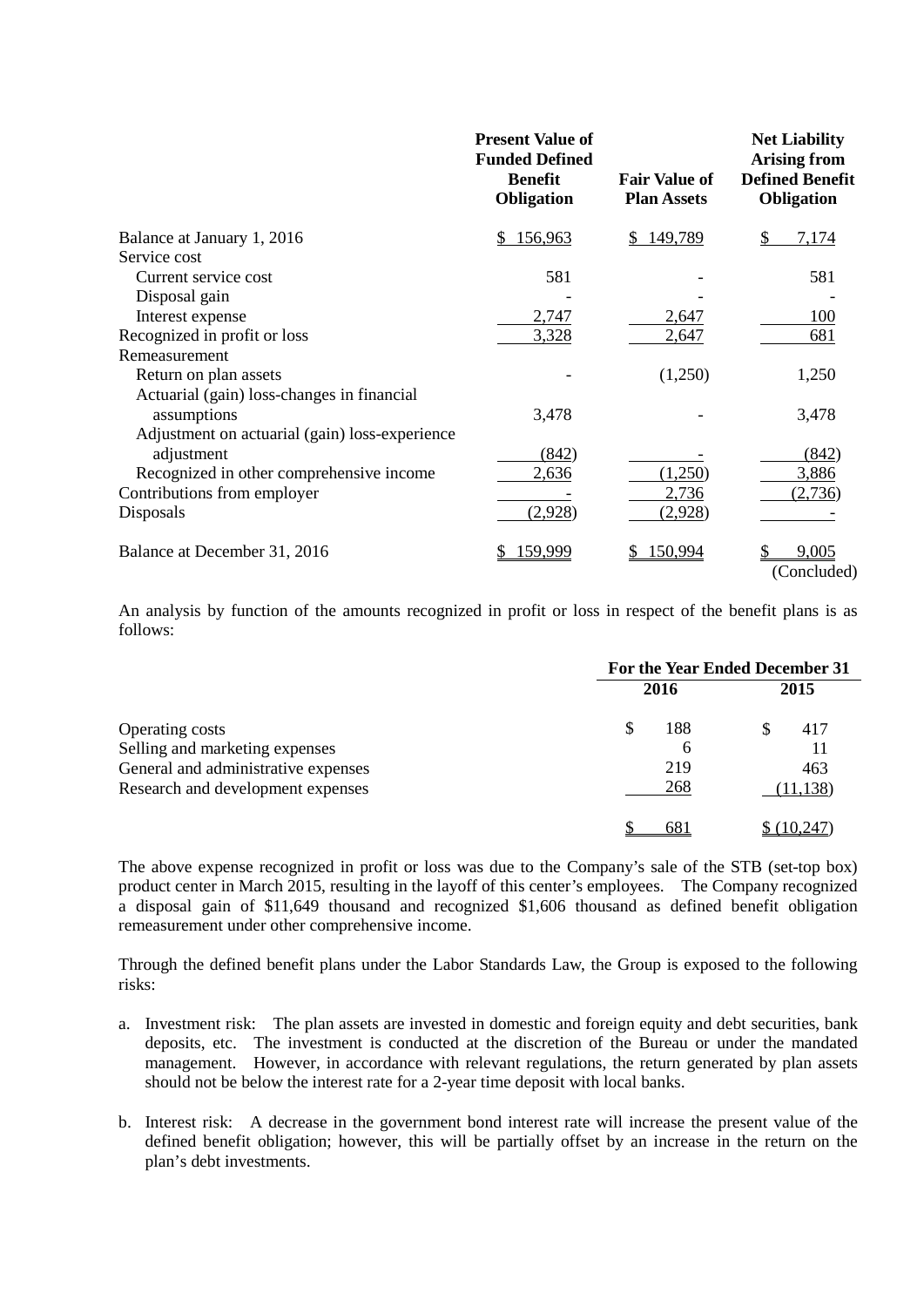c. Salary risk: The present value of the defined benefit obligation is calculated by reference to the future salaries of plan participants. As such, an increase in the salary of the plan participants will increase the present value of the defined benefit obligation.

The actuarial valuations of the present value of the defined benefit obligation were carried out by qualified actuaries. The significant assumptions used for the purposes of the actuarial valuations were as follows:

|                                     | December 31  |              |
|-------------------------------------|--------------|--------------|
|                                     | 2016         | 2015         |
| Discount rate(s)                    | 1.60%        | 1.75%        |
| Expected rate(s) of salary increase | 4.00%        | 4.00%        |
| Resignation rate                    | $0\% - 28\%$ | $0\% - 28\%$ |

If possible reasonable change in each of the significant actuarial assumptions will occur and all other assumptions will remain constant, the present value of the defined benefit obligation would increase (decrease) as follows:

|                                     | December 31 |            |
|-------------------------------------|-------------|------------|
|                                     | 2016        | 2015       |
| Discount rate(s)                    |             |            |
| $0.25\%$ increase                   | (5,744)     | (5.918)    |
| 0.25% decrease                      | 6,013       | 6,216      |
| Expected rate(s) of salary increase |             |            |
| 1% increase                         | 25,004      | \$25,899   |
| 1% decrease                         | (21, 284)   | \$(21,896) |

The sensitivity analysis presented above may not be representative of the actual change in the present value of the defined benefit obligation as it is unlikely that the change in assumptions would occur in isolation of one another as some of the assumptions may be correlated.

|                                                          | December 31 |          |
|----------------------------------------------------------|-------------|----------|
|                                                          | 2016        | 2015     |
| The expected contributions to the plan for the next year | 2,734       | 2,875    |
| The average duration of the defined benefit obligation   | 17 years    | 18 years |

### **21. EQUITY**

Share capital

Common shares:

|                                                       | December 31 |            |  |
|-------------------------------------------------------|-------------|------------|--|
|                                                       | 2016        | 2015       |  |
| Numbers of shares authorized (in thousands)           | ,200,000    | .200,000   |  |
| Shares authorized                                     | 12,000,000  | 12,000,000 |  |
| Number of shares issued and fully paid (in thousands) | 591.995     | 591.995    |  |
| Shares issued                                         | 5 919 949   | 5 919 949  |  |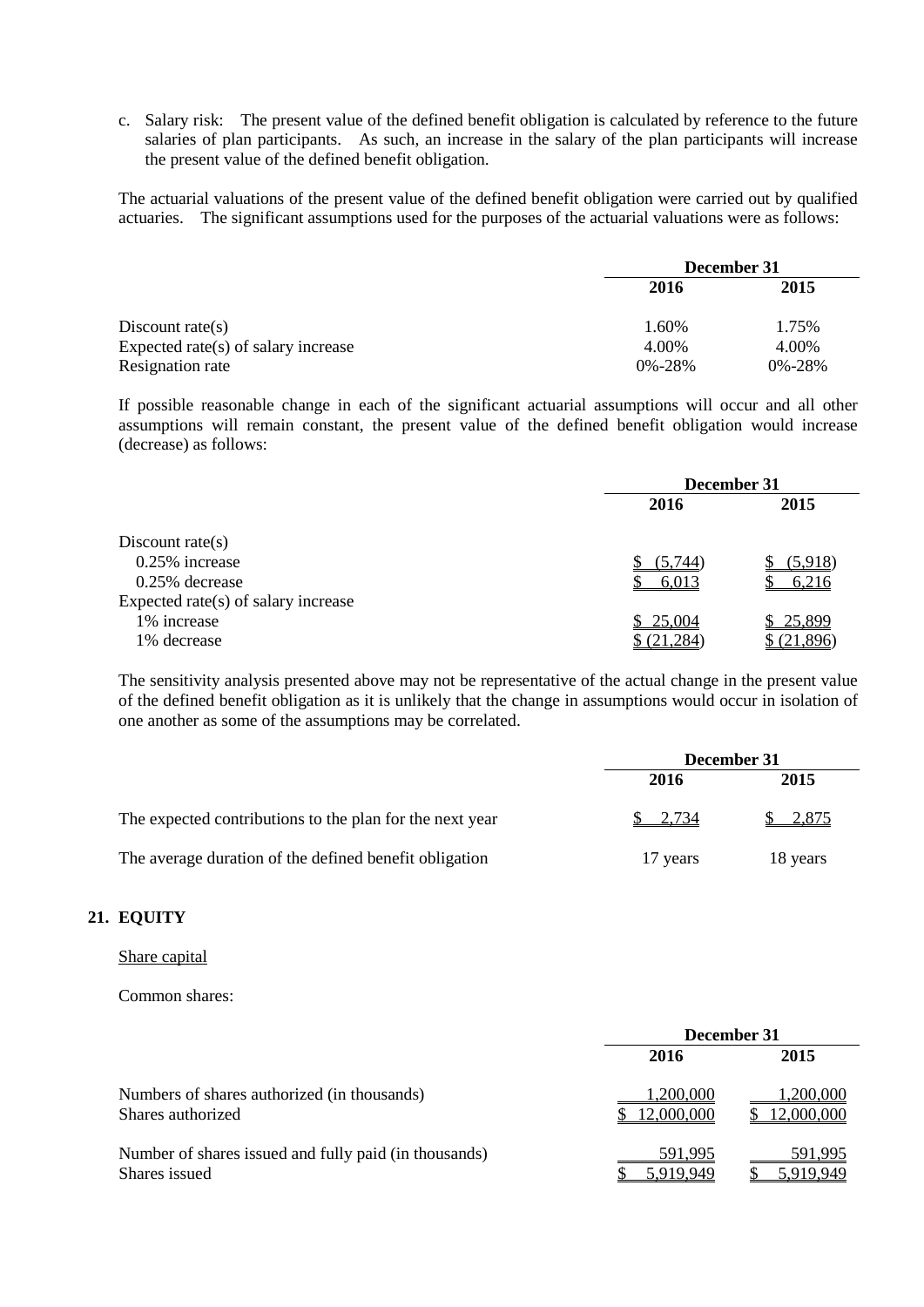Fully paid common shares, which have a par value of \$10.00, carry one vote per share and a right to dividends.

Of the Company's authorized shares, 80,000 thousand shares had been reserved for the issuance of convertible bonds and employee share options.

#### Capital surplus

A reconciliation of the carrying amount at the beginning and at the end of 2016 and 2015 for each component of capital surplus was as follows:

|                                                                                                                                | December 31 |           |
|--------------------------------------------------------------------------------------------------------------------------------|-------------|-----------|
|                                                                                                                                | 2016        | 2015      |
| May be used to offset a deficit, distributed as cash dividends, or<br>transferred to share capital (a)                         |             |           |
| From the issuance of common shares                                                                                             | \$703,376   | \$703,376 |
| From the acquisition of a subsidiary                                                                                           | 157,423     | 157,423   |
| The difference between consideration received or paid and the<br>carrying amount of the subsidiaries' net assets during actual |             |           |
| disposal or acquisition                                                                                                        | 10,625      |           |
| May be used to offset a deficit only                                                                                           |             |           |
| From treasury share transactions                                                                                               | 39,686      | 36,518    |
|                                                                                                                                | 911.110     | 897,317   |

a. Such capital surplus may be used to offset a deficit; in addition, when the Company has no deficit, such capital surplus may be distributed as cash dividends or transferred to share capital (limited to a certain percentage of the Company's capital surplus and once a year).

#### Retained earnings and dividend policy

In accordance with the amendments to the Company Act in May 2015, the recipients of dividends and bonuses are limited to shareholders and do not include employees. The shareholders held their regular meeting on June 13, 2016 and, in that meeting, had resolved amendments to the Company's Articles of Incorporation (the "Articles"), particularly the amendment to the policy on dividend distribution and the addition of the policy on distribution of employees' compensation.

Under the dividend policy as set forth in the amended Articles, Sunplus shall appropriate from annual net income less any accumulated deficit: (a) 10% as legal reserve; and (b) special reserve equivalent to the debit balance of any accounts shown in the shareholders' equity section of the balance sheet, other than deficit.

Under the approved shareholders' resolution, the current year's net income less all the foregoing appropriations and distributions, plus the prior years' unappropriated earnings may be distributed as additional dividends. Sunplus' policy is that cash dividends should be at least 10% of total dividends distributed. However, cash dividends will not be distributed if these dividends are less than NT\$0.5 per share.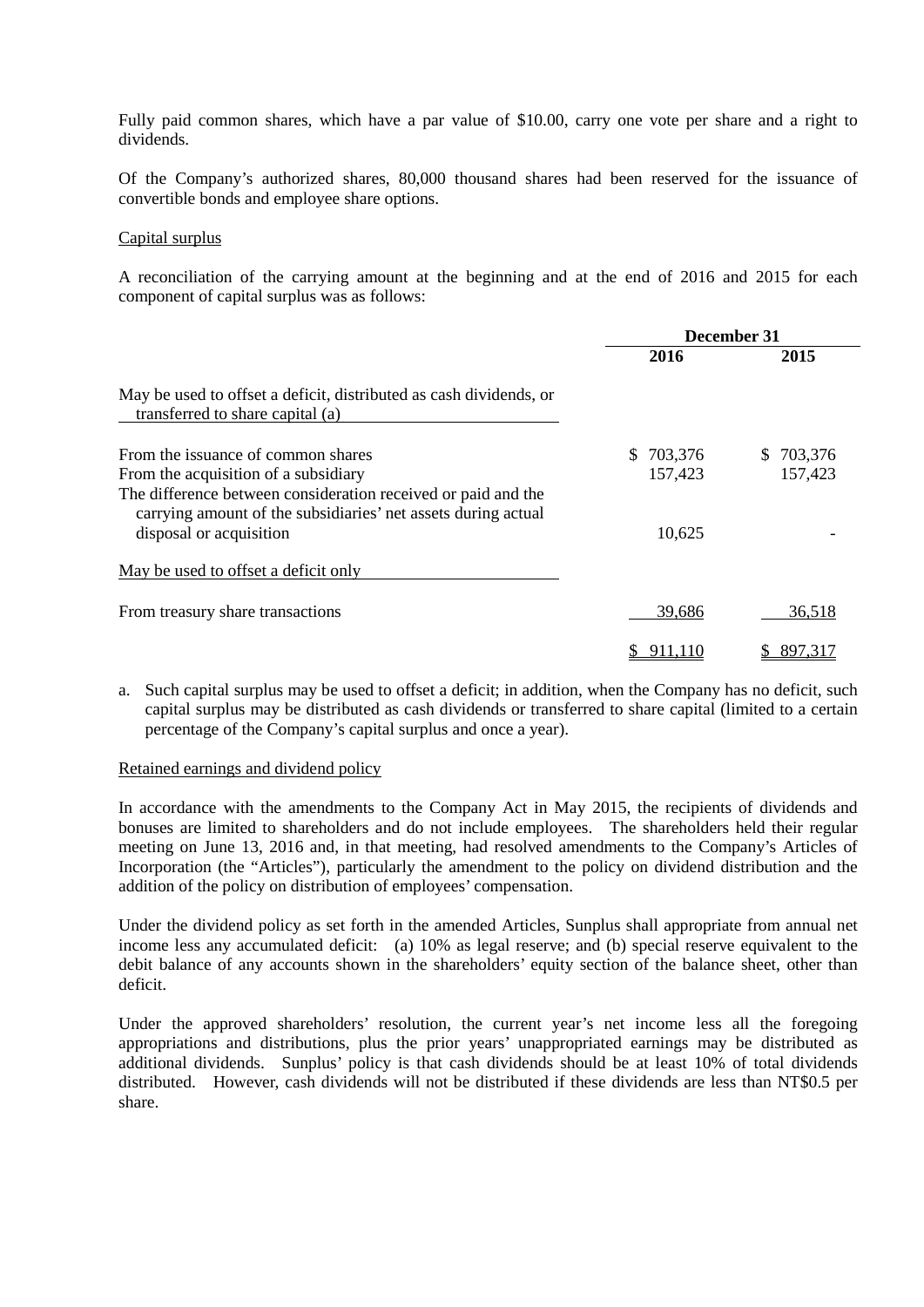Under the regulations promulgated, a special reserve equivalent to the debit balance of any account shown in the shareholders' equity section of the balance sheet (for example, unrealized loss on financial assets and cumulative translation adjustments) should be allocated from unappropriated retained earnings. For the policies on distribution of employees' compensation and remuneration to directors and supervisors before and after amendment, please refer to Note 23-5.

Appropriation of earnings to legal reserve shall be made until the legal reserve equals the Company's paid-in capital. Legal reserve may be used to offset deficit. If the Company has no deficit and the legal reserve has exceeded 25% of the Company's paid-in capital, the excess may be transferred to capital or distributed in cash.

The Company appropriates or reverses a special reserve in accordance with Rule No. 1010012865 and Rule No. 1010047490 issued by the FSC and the directive entitled "Questions and Answers on Special Reserves Appropriated Following the Adoption of IFRSs". Distributions can be made out of any subsequent reversals of debit to other equity items.

Except for non-ROC resident shareholders, all shareholders receiving the dividends are allowed a tax credit equal to their proportionate share of the income tax paid by the Company.

The appropriations from the 2015 and 2014 earnings were approved at the shareholders' meetings on June 13, 2016 and June 12, 2015, respectively. The appropriations, including dividends, were as follows:

|                                                   | <b>Appropriation of Earnings</b> |   | <b>Dividends Per Share (NT\$)</b> |              |                          |  |                      |
|---------------------------------------------------|----------------------------------|---|-----------------------------------|--------------|--------------------------|--|----------------------|
|                                                   | For Year 2015 For Year 2014      |   |                                   |              | <b>For Year 2015</b>     |  | <b>For Year 2014</b> |
| Unappropriated retain earnings to<br>cover losses |                                  | - | \$<br>12,806                      | <sup>S</sup> | $\overline{\phantom{a}}$ |  |                      |
| Legal reserve                                     | 58,935                           |   | 41,058                            |              |                          |  |                      |
| Special reserve<br>Cash dividend                  | 4,094<br>526,875                 |   | (4,806)<br>355,198                |              | 0.89                     |  | 0.6                  |

The appropriations of earnings, the bonus to employees, and the remuneration to directors and supervisors for 2015 are subject to the resolution of the shareholders' meeting to be held on March 15, 2017.

|                 | Appropriation<br>of Earnings | <b>Dividends Per</b><br><b>Share (NT\$)</b> |
|-----------------|------------------------------|---------------------------------------------|
| Legal reserve   | \$9,974                      | S<br>$\overline{\phantom{0}}$               |
| Special reserve | 1,068                        |                                             |
| Cash dividend   | 88,681                       | 0.1498                                      |

Other equity items

Foreign currency translation reserve:

|                                                                                            | <b>Years Ended December 31</b> |                       |
|--------------------------------------------------------------------------------------------|--------------------------------|-----------------------|
|                                                                                            | 2016                           | 2015                  |
| Balance at January 1<br>Exchange differences arising on translating the foreign operations | 97,509<br>S.<br>(159, 571)     | \$128,258<br>(30,749) |
| Balance at December 31                                                                     | (62,602)                       | 97.509                |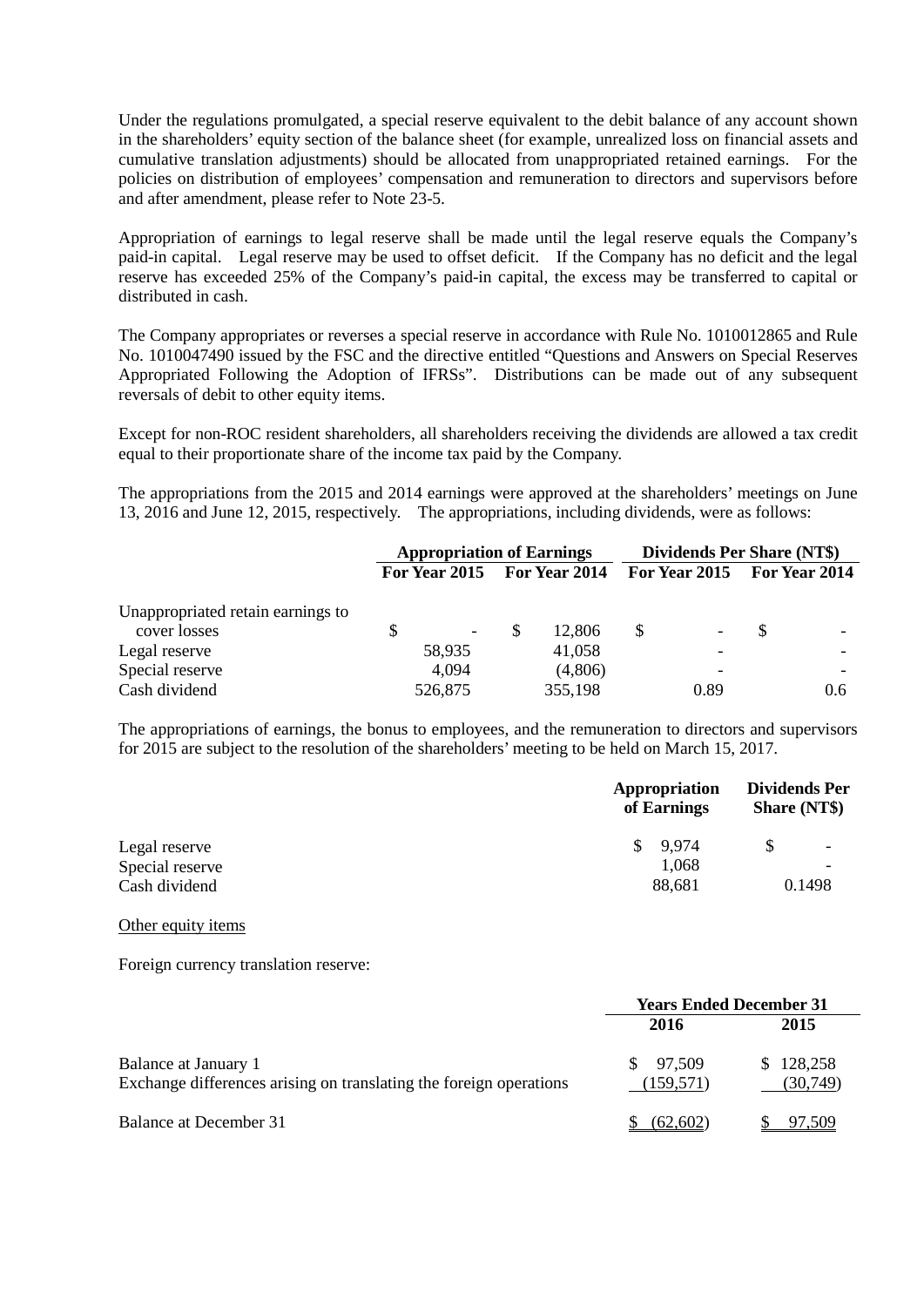Unrealized gain/loss from available-for-sale financial assets:

|                                                                        | <b>Years Ended December 31</b> |               |
|------------------------------------------------------------------------|--------------------------------|---------------|
|                                                                        | 2016                           | 2015          |
| Balance at January 1                                                   | \$233,983                      | S.<br>181,674 |
| Changes in fair value of available-for-sale financial assets           | 109,205                        | (721, 838)    |
| Cumulative gain/loss reclassified to profit or loss upon disposal of   |                                |               |
| available-for-sale financial assets                                    | (108, 423)                     | (33,590)      |
| Reclassification adjustments to profit or loss on impairment of        |                                |               |
| available-for-sale financial assets                                    | 71,740                         | 809,661       |
| The proportionate share of other comprehensive income/losses           |                                |               |
| reclassified to profit or loss upon partial disposal of associates     |                                | (41)          |
| Share of unrealized gain on revaluation of jointly controlled entities |                                |               |
| accounted for using the equity method                                  | (43)                           | (1,883)       |
| <b>Balance at December 31</b>                                          |                                | 233.98        |

The investment revaluation reserve represents the cumulative gains and losses arising on the revaluation of available-for-sale financial assets that have been recognized in other comprehensive income, net of amounts reclassified to profit or loss when those assets have been disposed of or are determined to be impaired.

#### No controlling interests

| <b>Purpose of Buyback</b>                          | <b>Shares</b><br><b>Transferred to</b><br><b>Employees (in</b><br><b>Thousands of</b><br>Shares) | <b>Shares Held by</b><br><b>Its Subsidiaries</b><br>(in Thousands)<br>of Shares) | <b>Total</b> (in<br><b>Thousands of</b><br>Shares) |
|----------------------------------------------------|--------------------------------------------------------------------------------------------------|----------------------------------------------------------------------------------|----------------------------------------------------|
| Number of shares as of January 1, 2015<br>Decrease |                                                                                                  | 3,560                                                                            | 3,560                                              |
| Number of shares as December 31, 2015              |                                                                                                  | 3,560                                                                            | 3,560                                              |
| Number of shares as of January 1, 2016<br>Decrease |                                                                                                  | 3,560                                                                            | 3,560                                              |
| Number of shares as December 31, 2016              |                                                                                                  | 3.560                                                                            | 3.560                                              |

The Company's shares held by its subsidiaries at the end of the reporting periods were as follows:

|                              | Number of<br><b>Shares Held (In</b><br><b>Thousand</b> ) | Carrying<br>Amount | <b>Market Price</b> |
|------------------------------|----------------------------------------------------------|--------------------|---------------------|
| December 31, 2016            |                                                          |                    |                     |
| Lin Shin Investment Co., Ltd | 3,560                                                    | 63,401             | <u>\$40,406</u>     |
| December 31, 2015            |                                                          |                    |                     |
| Lin Shin Investment Co., Ltd | 3,560                                                    | 63,401             | 41.474              |

Under the Securities and Exchange Act, Sunplus shall neither pledge treasury shares nor exercise shareholders' rights on these shares, such as rights to dividends and to vote.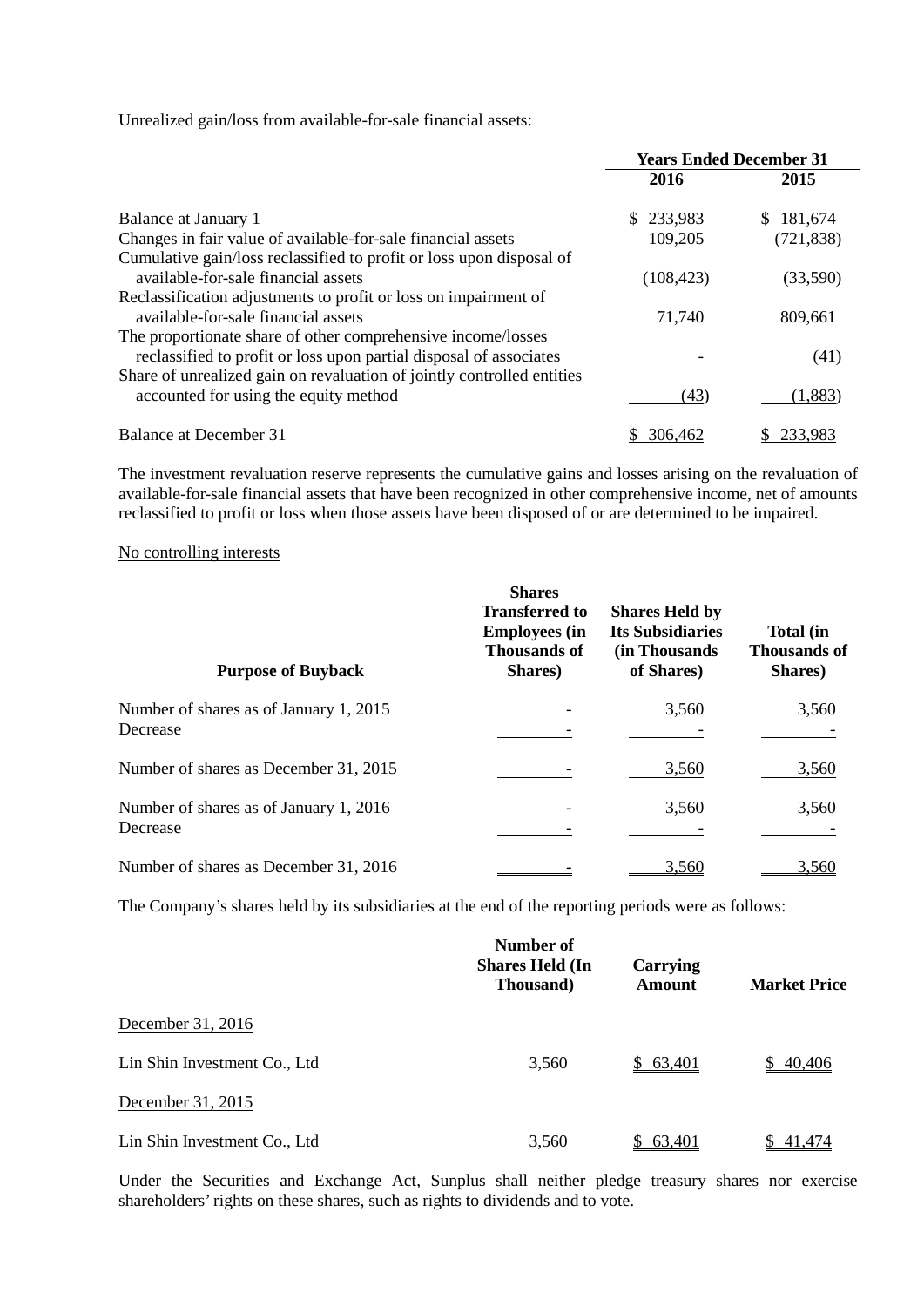#### Global depositary receipts

In March 2001, Sunplus issued 20,000 thousand units of global depositary receipts (GDRs), representing 40,000 thousand common shares that consisted of newly issued and originally outstanding shares. The GDRs are listed on the London Stock Exchange (code: SUPD) with an issuance price of US\$9.57 per unit. As of December 31, 2016, the outstanding 176 thousand units of GDRs represented 352 thousand common shares.

# **22. REVENUE**

|                          | <b>Years Ended December 31</b> |                        |  |
|--------------------------|--------------------------------|------------------------|--|
|                          | 2016                           | 2015                   |  |
| Revenue from IC<br>Other | \$1,793,520<br>110,704         | \$2,535,227<br>136,165 |  |
|                          | 1 904 224                      | 2,671,392              |  |

### **23. NET PROFIT**

Net profit included the following items:

a. Other income

|                 | <b>Years Ended December 31</b> |             |  |
|-----------------|--------------------------------|-------------|--|
|                 | 2016                           | 2015        |  |
| Dividend income | 14,715<br>\$                   | 18,255<br>S |  |
| Interest income | 5,983                          | 10,599      |  |
| Grand income    | 2,468                          | 8,667       |  |
| Others          | 26,920                         | 27,871      |  |
|                 | 50,086                         | 65,392      |  |

#### b. Other gains and losses

|                                                                  | <b>Years Ended December 31</b> |            |  |
|------------------------------------------------------------------|--------------------------------|------------|--|
|                                                                  | 2016                           | 2015       |  |
| Gain on disposal of available-for-sale financial assets          | 108,956                        | 33,590     |  |
| Service income of management support                             | 39,016                         | 41,964     |  |
| (Loss) gain on disposal of investment accounted for using equity |                                |            |  |
| method                                                           | (414)                          | 889,145    |  |
| Net foreign exchange (losses) gains                              | (5,140)                        | 17,287     |  |
| Impairment loss on financial assets carried at cost              | (22, 528)                      | (82, 782)  |  |
| Impairment loss on available-for-sale financial assets           | (71, 740)                      | (809, 661) |  |
|                                                                  | 48.15                          | 89.543     |  |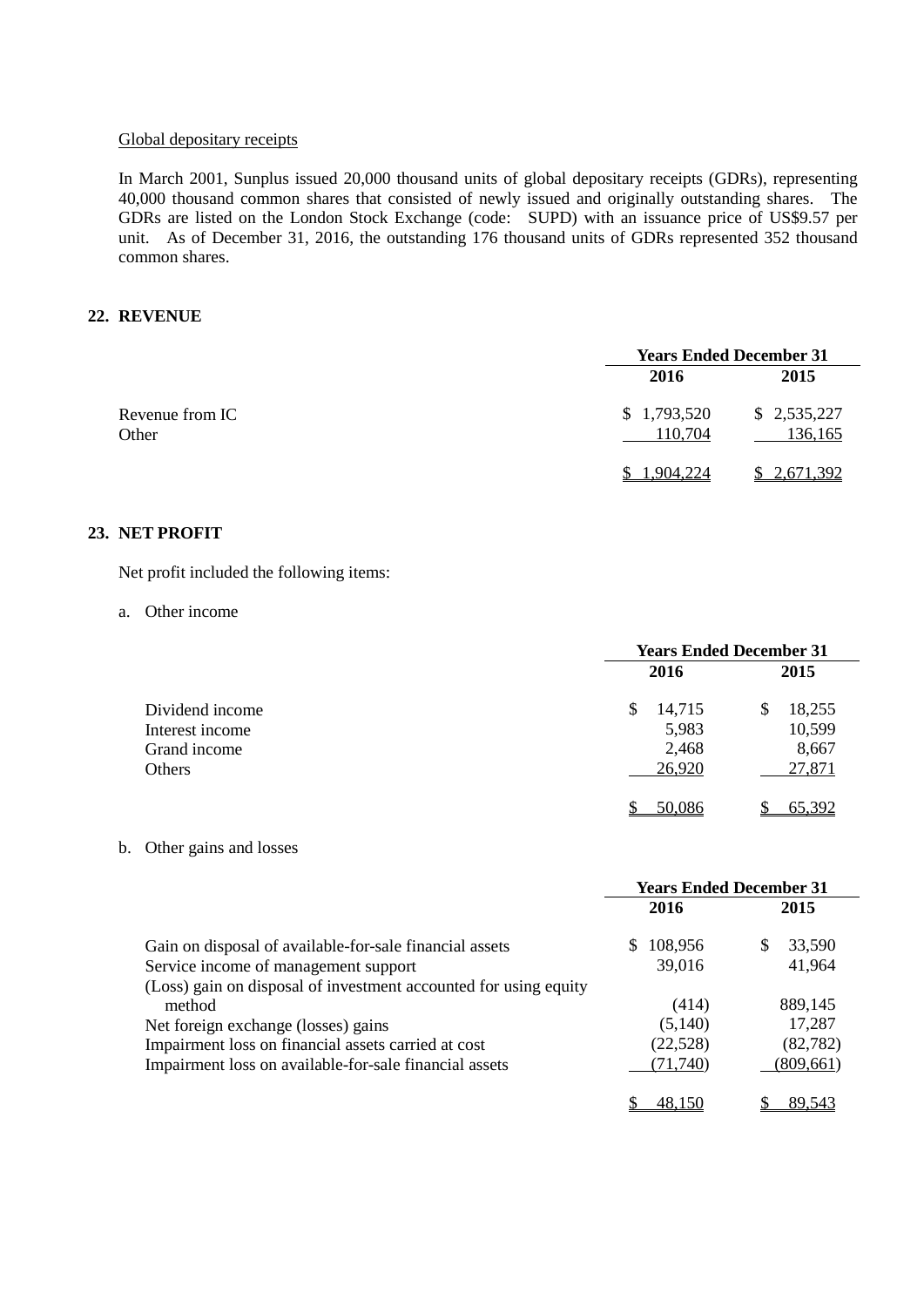c. Finance costs

|                                                 | <b>Years Ended December 31</b> |                 |  |
|-------------------------------------------------|--------------------------------|-----------------|--|
|                                                 | 2016                           | 2015            |  |
| Interest on bank loans<br>Other financial costs | \$19,782<br>810                | \$23,510<br>744 |  |
|                                                 | \$ 20.592                      | 24.254          |  |

d. Depreciation and amortization

|                                                                                                                                                | <b>Years Ended December 31</b>                    |                                        |  |  |  |
|------------------------------------------------------------------------------------------------------------------------------------------------|---------------------------------------------------|----------------------------------------|--|--|--|
|                                                                                                                                                | 2016                                              | 2015                                   |  |  |  |
| Property, plant and equipment<br>Intangible assets                                                                                             | \$<br>70,570<br>29,140                            | \$<br>81,752<br>31,731                 |  |  |  |
|                                                                                                                                                | 99,710                                            | 113,483                                |  |  |  |
| An analysis of depreciation by function<br>Operating costs<br>Operating expenses                                                               | \$<br>4,565<br>66,005<br>70,570                   | \$<br>6,279<br>75,473<br>81,752<br>S   |  |  |  |
| An analysis of amortization by function<br>Operating costs<br>Selling expenses<br>Administrative expenses<br>Research and development expenses | $\mathcal{S}$<br>736<br>6,242<br>22,160<br>29,140 | \$<br>851<br>5,214<br>25,665<br>31,731 |  |  |  |

e. Employee benefit expense

|                                                     | <b>Years Ended December 31</b> |               |  |  |
|-----------------------------------------------------|--------------------------------|---------------|--|--|
|                                                     | 2016                           | 2015          |  |  |
| Short-term benefits                                 | 502,698<br>S.                  | 583,387<br>S. |  |  |
| Post-employment benefits                            |                                |               |  |  |
| Defined contribution plans                          | 20,724                         | 21,057        |  |  |
| Defined benefit plans                               | 681                            | (10, 247)     |  |  |
| Other employee benefits                             | 3,145                          | 4,533         |  |  |
| Total employee benefit expense                      | \$527,248                      | 598,730<br>S. |  |  |
| An analysis of employee benefit expense by function |                                |               |  |  |
| Operating costs                                     | \$<br>83,406                   | S<br>104,268  |  |  |
| Operating expenses                                  | 443,842                        | 494,462       |  |  |
|                                                     | 527,248                        | 598,730       |  |  |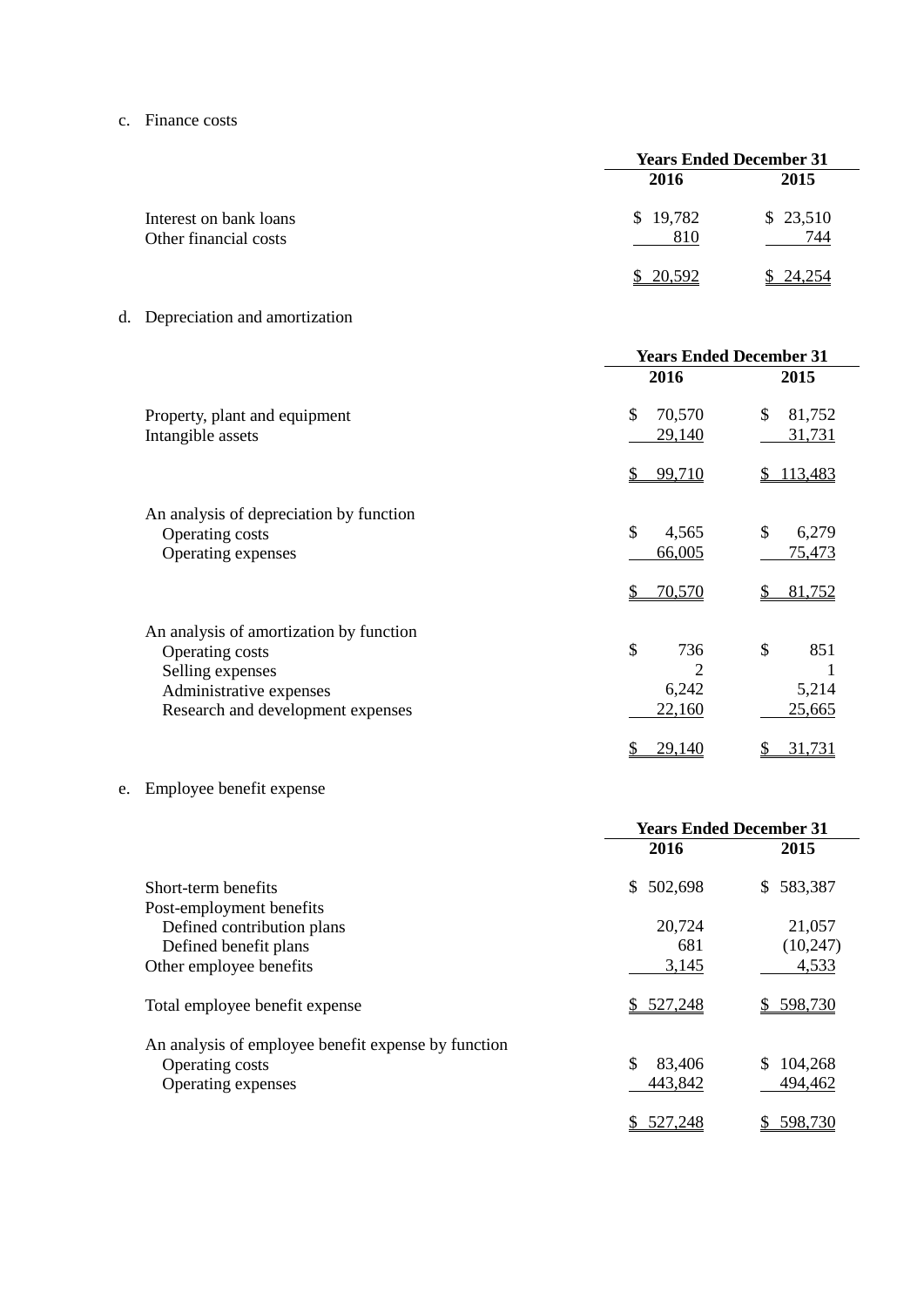1) Employees' compensation and remuneration of directors and supervisors for 2016 and 2015

Under the Company Act as amended in May 2015, the Company resolved amendments to its Articles of Incorporation to distribute employees' compensation and remuneration of directors at rates of no less than 1% and no higher than 1.5%, respectively, of net profit before income tax, employees' compensation, and remuneration of directors. The employees' compensation and remuneration of directors and supervisors for the years ended December 31, 2016 and 2015 which were approved by the Company's board of directors on March 15, 2017 and March 23, 2016, respectively, were as follows:

#### Accrual rate

|                           |         | For the Year Ended December 31 |  |  |
|---------------------------|---------|--------------------------------|--|--|
|                           | 2016    | 2015                           |  |  |
| Employees' compensation   | $1\%$   | $1\%$                          |  |  |
| Remuneration of directors | $1.5\%$ | $1.5\%$                        |  |  |

Amount

|                           | For the Year Ended December 31 |  |                          |  |       |      |       |
|---------------------------|--------------------------------|--|--------------------------|--|-------|------|-------|
|                           | 2016                           |  |                          |  |       | 2015 |       |
|                           | Cash                           |  | Share                    |  | Cash  |      | Share |
| Employees' compensation   | 1.242                          |  | $\overline{\phantom{a}}$ |  | 6.089 |      |       |
| Remuneration of directors | 1,863                          |  |                          |  | 9,133 |      |       |

If there is a change in the proposed amounts after the annual financial statements are authorized for issue, the differences are recorded as a change in the accounting estimate.

There was no difference between the actual amounts of employees' compensation and remuneration of directors paid and the amounts recognized in the financial statements for the year ended December 31, 2015.

Information on the employees' compensation and remuneration of directors resolved by the Company's board of directors in 2017 and 2016 is available at the Market Observation Post System website of the Taiwan Stock Exchange.

2) Bonus to employees and remuneration of directors and supervisors for 2014

The appropriations of bonuses to employees and remuneration of directors and supervisors for 2014 were approved in the shareholders' meetings on June 12, 2015 and were as follows:

|                                           | <b>For the Year Ended</b><br>December 31, 2014 |                                  |                          |
|-------------------------------------------|------------------------------------------------|----------------------------------|--------------------------|
|                                           | <b>Cash Dividends</b>                          | <b>Share</b><br><b>Dividends</b> |                          |
| Bonus to employees                        | 191                                            |                                  | $\overline{\phantom{0}}$ |
| Remuneration of directors and supervisors | 287                                            |                                  |                          |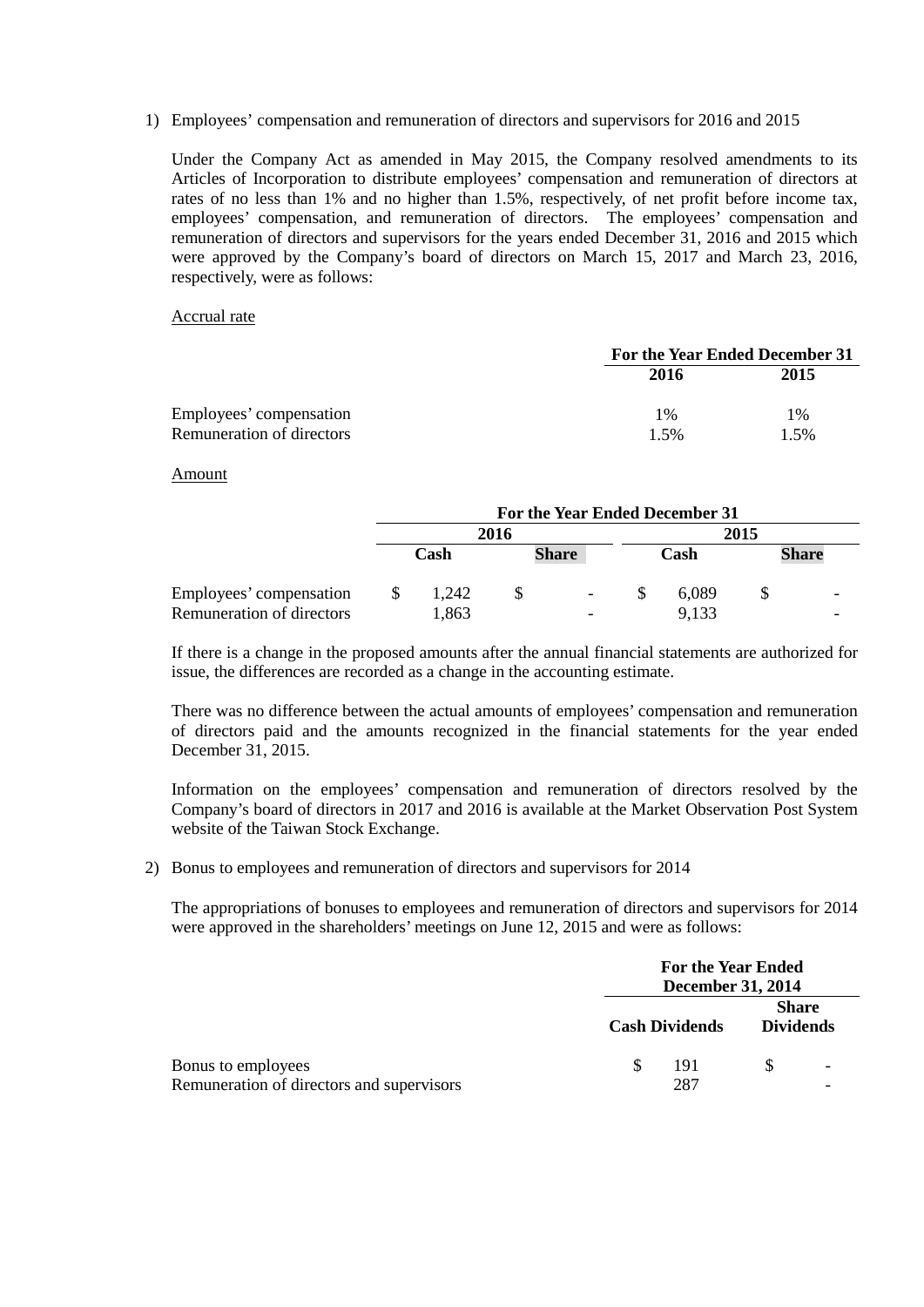The bonus to employees and the remuneration of directors and supervisors for the years ended December 31, 2014 were approved in the shareholders' meetings on June 12, 2015 and the amounts recognized in the financial statements for the years ended December 31, 2014 were as follows:

|                                                       |                                     | <b>For the Year Ended</b><br><b>December 31, 2014</b>         |     |
|-------------------------------------------------------|-------------------------------------|---------------------------------------------------------------|-----|
|                                                       | <b>Bonus</b> to<br><b>Employees</b> | <b>Remuneration</b><br>of Directors and<br><b>Supervisors</b> |     |
| Amounts approved in shareholders' meetings            | 191                                 |                                                               | 287 |
| Amounts recognized in respective financial statements | 110                                 |                                                               | 165 |

The differences were adjusted to profit and loss for the year ended December 31, 2015.

Information on the bonus to employees, directors and supervisors proposed by the Company's board of directors is available on the Market Observation Post System website of the Taiwan Stock Exchange.

f. Gain or loss on exchange rate changes

|                                             | <b>Years Ended December 31</b> |                    |  |  |
|---------------------------------------------|--------------------------------|--------------------|--|--|
|                                             | 2016                           | 2015               |  |  |
| Exchange rate gains<br>Exchange rate losses | 53,188<br>(58, 328)            | 93,366<br>(76,079) |  |  |
|                                             | (5.140)                        | .287               |  |  |

## **24. INCOME TAXES**

a. Income tax recognized in profit or loss

The major components of tax expense (income) were as follows:

|                                                 | <b>Years Ended December 31</b> |         |  |  |  |
|-------------------------------------------------|--------------------------------|---------|--|--|--|
|                                                 | 2016                           | 2015    |  |  |  |
| Current tax                                     |                                |         |  |  |  |
| Current period                                  | 889                            | \$3,732 |  |  |  |
| Deferred tax                                    |                                |         |  |  |  |
| Current period                                  |                                | 575     |  |  |  |
| Income tax expense recognized in profit or loss | 889                            | 4.307   |  |  |  |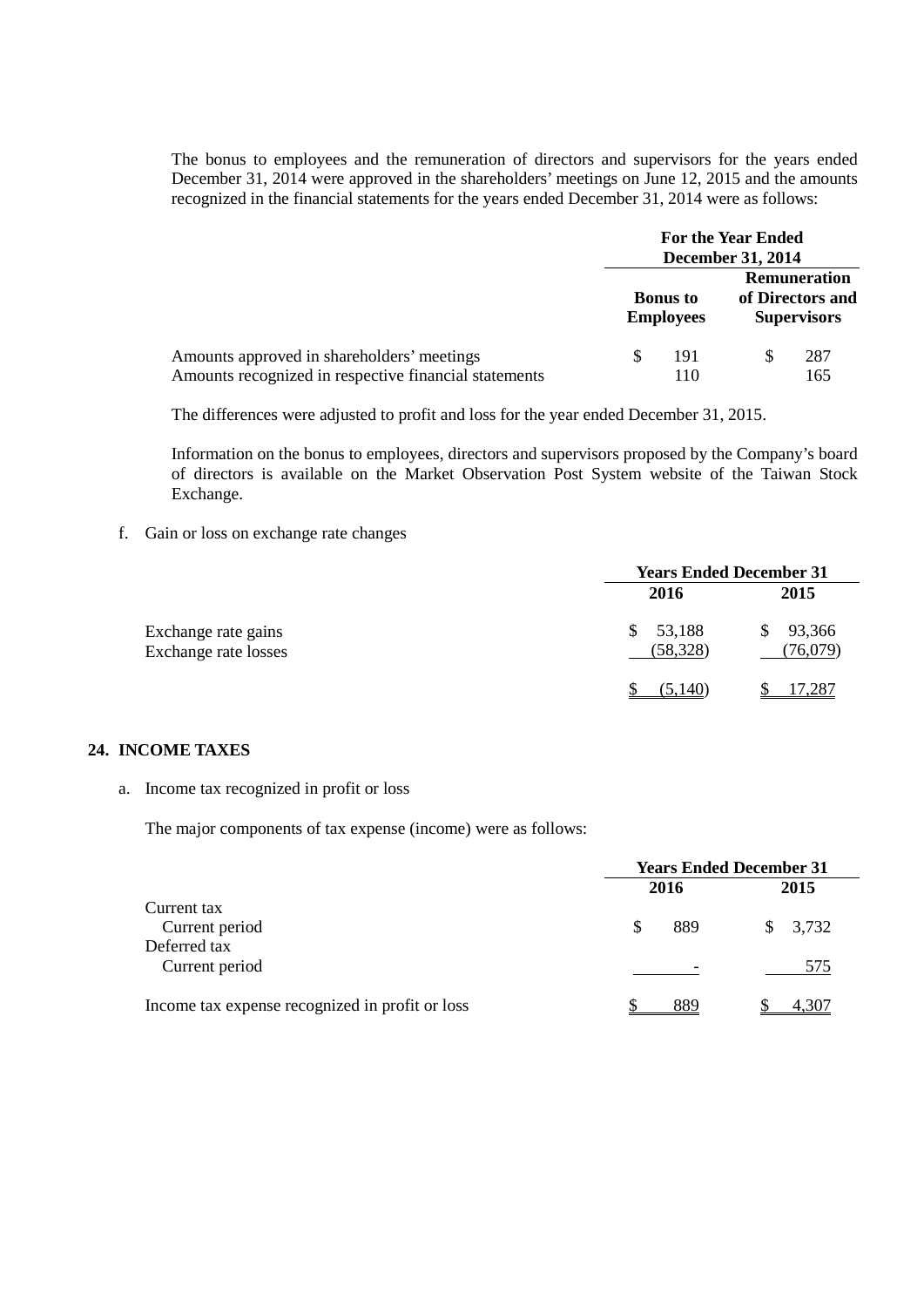A reconciliation of accounting profit and current income tax expenses is as follows:

|                                                           | <b>Years Ended December 31</b> |                |  |  |
|-----------------------------------------------------------|--------------------------------|----------------|--|--|
|                                                           | 2016                           | 2015           |  |  |
| Profit before tax                                         | 121,076                        | 621,500<br>SS. |  |  |
| Income tax expense at the 17% statutory rate              | \$<br>20,583                   | 105,655<br>S.  |  |  |
| Tax effect of adjusting items:                            |                                |                |  |  |
| Nondeductible expenses                                    | (42, 189)                      | (173,890)      |  |  |
| Temporary differences                                     | 9,042                          | 143,845        |  |  |
| Income tax on unappropriated earnings                     |                                | 1,339          |  |  |
| Tax-exempt income                                         | (67)                           |                |  |  |
| Current income tax expense                                | (12, 631)                      | 76,949         |  |  |
| Deferred income tax expense                               |                                |                |  |  |
| Temporary differences                                     |                                | 575            |  |  |
| Investment credits                                        |                                |                |  |  |
| Unrecognized (loss carryforwards) investment credit       | 12,631                         | (75,610)       |  |  |
| Foreign income tax expense                                | 889                            | 2,393          |  |  |
| Income tax benefit (expense) recognized in profit or loss | 889                            | 4,307          |  |  |

The applicable tax rate used above is the corporate tax rate of 17% payable by the Company.

As the status of 2017 appropriations of earnings is uncertain, the potential income tax consequences of 2016 10% additional income tax on unappropriated earnings are not reliably determinable.

b. Current tax assets and liabilities

|                                                    | December 31 |       |  |  |
|----------------------------------------------------|-------------|-------|--|--|
|                                                    | 2016        | 2015  |  |  |
| Current tax assets                                 |             |       |  |  |
| Tax refund receivable                              | 3,073       | 3,073 |  |  |
| Current tax liabilities<br>Income tax payable      |             | 297   |  |  |
| Deferred tax assets and liabilities<br>$c_{\cdot}$ |             |       |  |  |

The movements of deferred tax assets and deferred tax liabilities were as follows:

For the year ended December 31, 2016

| <b>Deferred Tax Assets</b>     |   | <b>Opening</b><br><b>Balance</b> |   | <b>Recognized in</b><br><b>Profit or Loss</b> |    | <b>Closing Balance</b> |  |
|--------------------------------|---|----------------------------------|---|-----------------------------------------------|----|------------------------|--|
| Temporary differences          |   |                                  |   |                                               |    |                        |  |
| Accrued absences compensation  | S | (1, 869)                         | S | 1,869                                         | \$ |                        |  |
| Depreciation expense           |   | 3,852                            |   | (959)                                         |    | 2,893                  |  |
| Unrealized loss on inventories |   | (49)                             |   | 49                                            |    |                        |  |
| Exchange (gains) losses        |   | 76                               |   | (89)                                          |    | (13)                   |  |
| <b>Others</b>                  |   | 475                              |   | (870)                                         |    | (395)                  |  |
|                                |   | 2,485                            |   |                                               |    | 2,485                  |  |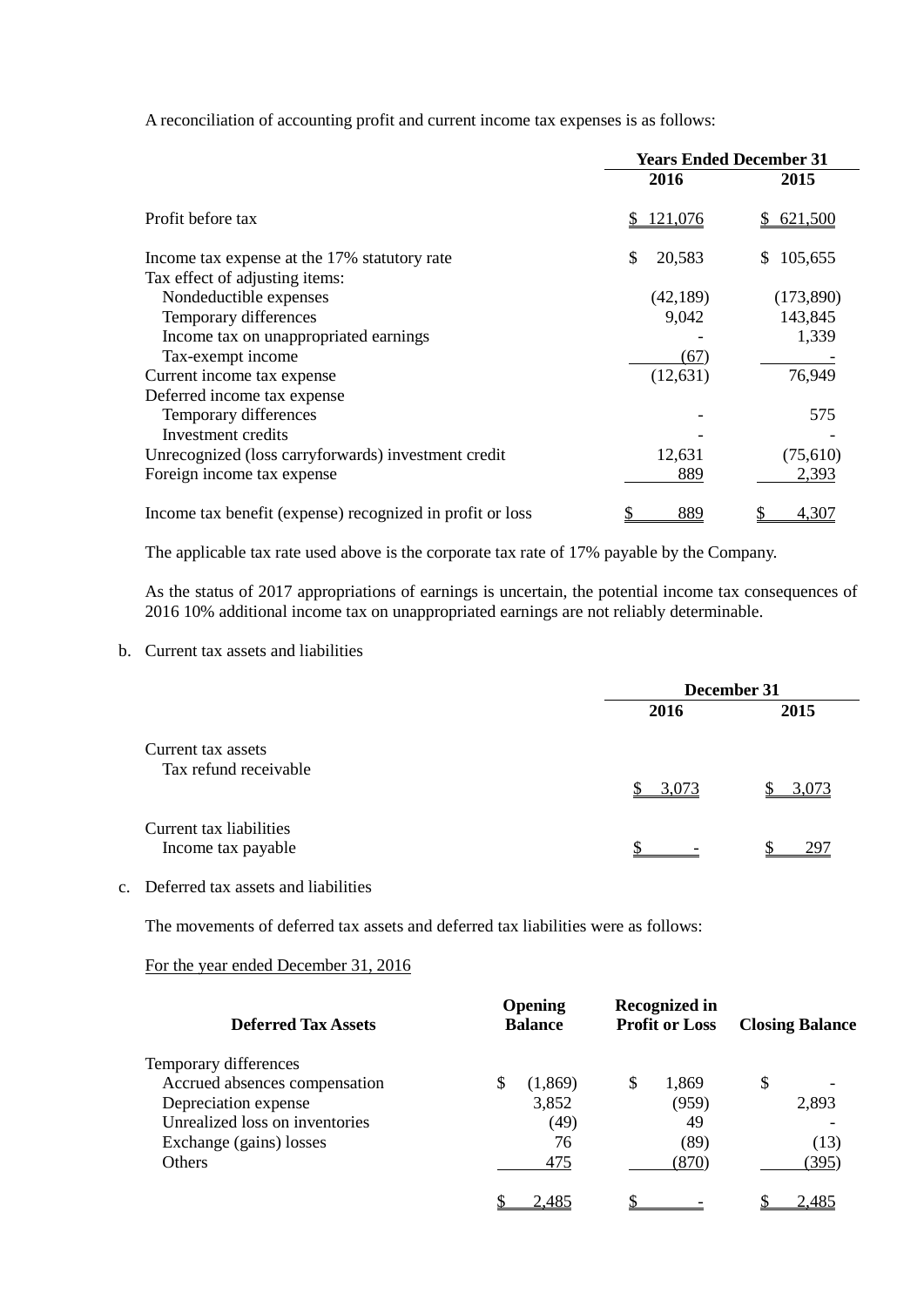# For the year ended December 31, 2015

| <b>Deferred Tax Assets</b>     | <b>Opening</b><br><b>Balance</b> |               | <b>Recognized in</b><br><b>Profit or Loss</b> |   | <b>Closing Balance</b> |  |
|--------------------------------|----------------------------------|---------------|-----------------------------------------------|---|------------------------|--|
| Temporary differences          |                                  |               |                                               |   |                        |  |
| Accrued absences compensation  | \$<br>(912)                      | <sup>\$</sup> | (957)                                         | S | (1, 869)               |  |
| Depreciation expense           | 5,014                            |               | (1,162)                                       |   | 3,852                  |  |
| Unrealized loss on inventories | 627                              |               | (676)                                         |   | (49)                   |  |
| Intangible assets              | (2,499)                          |               | 2,499                                         |   |                        |  |
| Deferred credits               | 187                              |               | (187)                                         |   |                        |  |
| Exchange (gains) losses        | (151)                            |               | 227                                           |   | 76                     |  |
| <b>Others</b>                  | 794                              |               | (319)                                         |   | 475                    |  |
|                                | 3.060                            |               | 575                                           |   | 2.48:                  |  |

d. Deductible temporary differences, unused loss carryforwards and unused investment credits for which no deferred tax assets have been recognized in the consolidated balance sheets

|                                      | December 31 |                      |    |                      |  |  |
|--------------------------------------|-------------|----------------------|----|----------------------|--|--|
|                                      | 2016        |                      |    | 2015                 |  |  |
| Loss Carryforwards<br>Expiry in 2019 | \$          | 368,314              | \$ |                      |  |  |
| Expiry in 2020                       |             | 437,687              |    | 202,943              |  |  |
| Expiry in 2021                       |             | 621,262              |    | 621,262              |  |  |
| Expiry in 2022                       |             | 518,243              |    | 518,243              |  |  |
| Expiry in 2023                       |             | 1,231,503            |    | 1,231,503            |  |  |
| Expiry in 2024                       |             | 84,824               |    | 81,883               |  |  |
| Expiry in 2025                       |             | 145,422              |    |                      |  |  |
| Expiry in 2026                       |             | 74,298               |    |                      |  |  |
| Deductible temporary differences     |             | 3,481,553<br>344,402 |    | 2,655,834<br>363,485 |  |  |

# e. Unused loss carryforwards and tax exemptions

Loss carryforwards as of December 31, 2016:

| <b>Unused Amount</b> | <b>Expiry Year</b> |
|----------------------|--------------------|
| \$<br>368,314        | 2019               |
| 437,687              | 2020               |
| 621,262              | 2021               |
| 518,243              | 2022               |
| 1,231,503            | 2023               |
| 84,824               | 2024               |
| 145,422              | 2025               |
| 74,298               | 2026               |
| 3,481,553            |                    |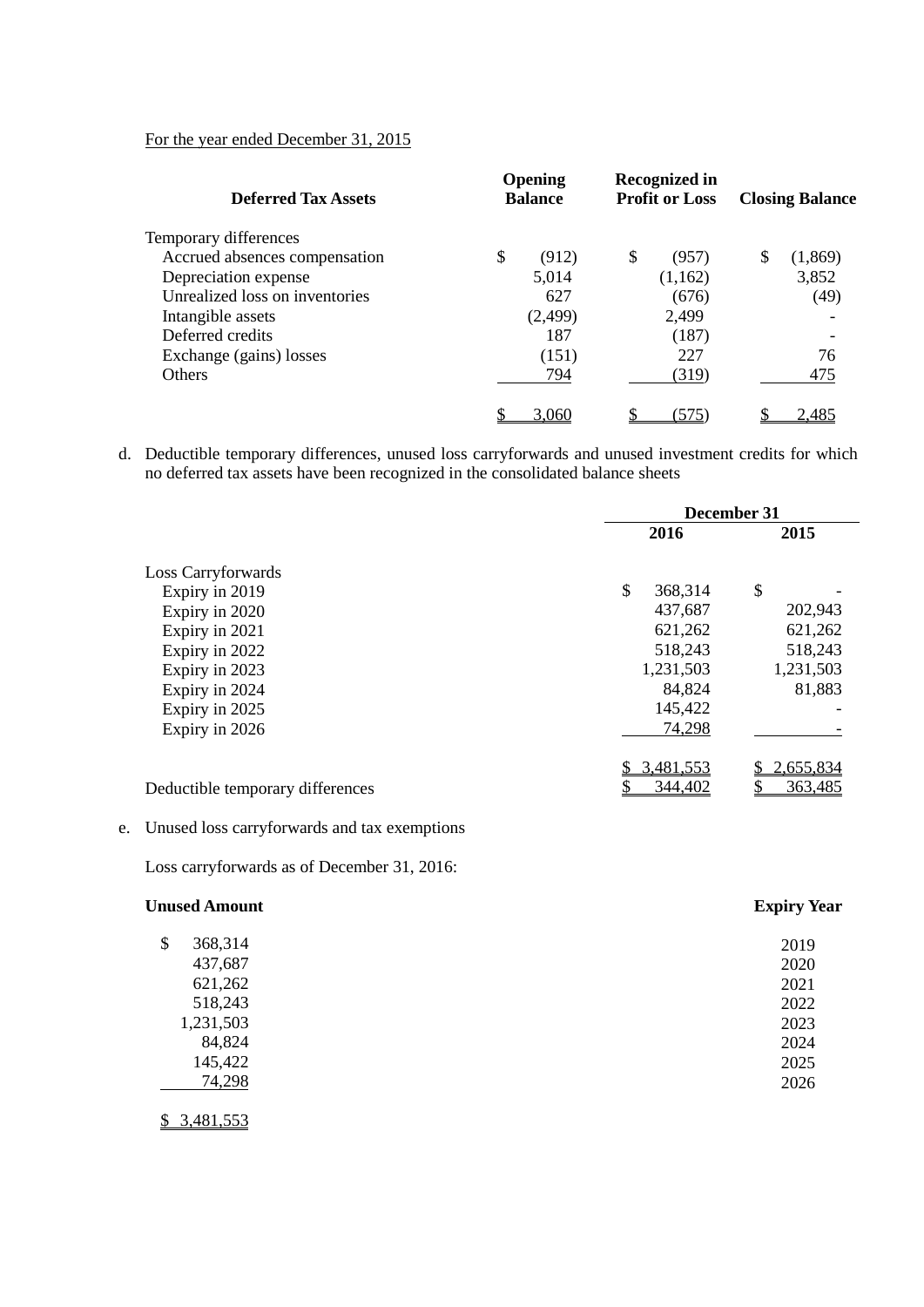|  |  | The income from the following projects is exempt from income tax for five years. The related |  |  |  |  |  |  |
|--|--|----------------------------------------------------------------------------------------------|--|--|--|--|--|--|
|  |  | tax-exemption periods are as follows:                                                        |  |  |  |  |  |  |

|    | Project                                                 |                                                                              | <b>Tax Exemption Period</b> |                                |  |  |  |  |
|----|---------------------------------------------------------|------------------------------------------------------------------------------|-----------------------------|--------------------------------|--|--|--|--|
|    | Sunplus<br>Thirteenth expansion<br>Fourteenth expansion | January 1, 2013 to December 31, 2017<br>January 1, 2015 to December 31, 2019 |                             |                                |  |  |  |  |
|    | Fifteenth expansion                                     | January 1, 2015 to December 31, 2019                                         |                             |                                |  |  |  |  |
| f. | Integrated income tax                                   |                                                                              | December 31                 |                                |  |  |  |  |
|    |                                                         |                                                                              | 2016                        | 2015                           |  |  |  |  |
|    | Imputation credit accounts                              |                                                                              | \$243,091                   | \$313,104                      |  |  |  |  |
|    |                                                         |                                                                              |                             | For the Year Ended December 31 |  |  |  |  |
|    |                                                         |                                                                              | $2016$ (Expected)           | 2015                           |  |  |  |  |
|    | Creditable ratio for distribution of earnings           |                                                                              | 21.91%                      | 20.91%                         |  |  |  |  |

#### g. Income tax assessments

The income tax returns of the Company before 2012 had been assessed by the tax authorities.

# **25. EARNINGS PER SHARE**

|                                  |            | <b>Years Ended December 31</b> |
|----------------------------------|------------|--------------------------------|
|                                  | 2016       | 2015                           |
| Basic gain per share             |            |                                |
| From continuing operations       | \$<br>0.20 | \$<br>1.05                     |
| From discontinued operations     |            | (0.05)                         |
| Total basic earnings per share   | 0.20       | 1.00                           |
| Diluted earnings per share       |            |                                |
| From continuing operations       | \$<br>0.20 | \$<br>1.05                     |
| From discontinued operations     |            | (0.05)                         |
| Total diluted earnings per share | 0.20       | 1.00                           |

**Unit: NT\$ Per Share**

The earnings and weighted average number of common shares outstanding in the computation of earnings per share were as follows:

#### Net Profit for the Period

|                                                                    | <b>Years Ended December 31</b> |             |  |  |
|--------------------------------------------------------------------|--------------------------------|-------------|--|--|
|                                                                    | 2016                           | 2015        |  |  |
| Profit for the year attributable to owners of the Group            | \$120,187                      | \$589,348   |  |  |
| Earnings used in the computation of basic EPS                      | 120,187                        | 589,348     |  |  |
| Less: Loss for the period from discontinued operations used in the |                                |             |  |  |
| computation of basic EPS from discontinued operation               |                                | (27, 845)   |  |  |
|                                                                    |                                | (Continued) |  |  |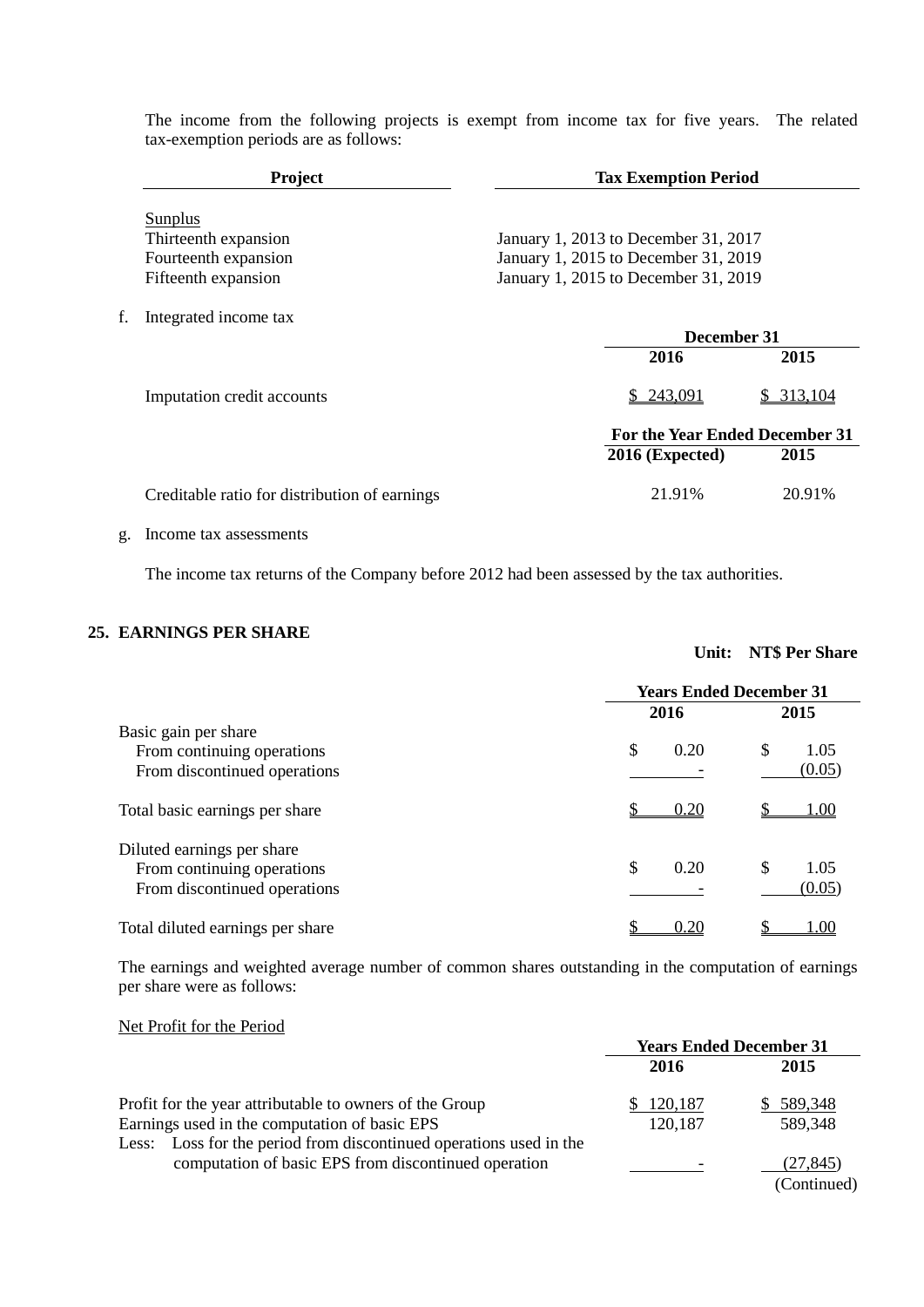|                                                                               | <b>Years Ended December 31</b> |                        |  |  |
|-------------------------------------------------------------------------------|--------------------------------|------------------------|--|--|
|                                                                               | 2016                           | 2015                   |  |  |
| Earnings used in the computation of basic EPS from continuing<br>operations   | \$120,187                      | \$617,193              |  |  |
| Effect of potentially dilutive ordinary shares<br>Bonus to employee           |                                |                        |  |  |
| Earnings used in the computation of diluted EPS from continuing<br>operations | \$120,187                      | 617,193<br>(Concluded) |  |  |

Weighted average number of common shares outstanding (in thousand shares):

|                                                      | <b>Years Ended December 31</b> |           |  |  |
|------------------------------------------------------|--------------------------------|-----------|--|--|
|                                                      | 2016                           | 2015      |  |  |
| Weighted average number of common shares used in the |                                |           |  |  |
| computation of basic earnings per shares             | \$588,435                      | \$588,435 |  |  |
| Effect of dilutive potential common shares:          |                                |           |  |  |
| Employee bonus                                       | 215                            | 528       |  |  |
| Weighted average number of common shares used in the |                                |           |  |  |
| computation of diluted earnings per share            | 588.650                        | 588,963   |  |  |

The Group can settle bonus or remuneration to employees in cash or shares. If the Group decides to use shares in settling the entire amount of the bonus or remuneration the resulting potential shares will be included in the weighted average number of shares outstanding to be used in computation of diluted earnings per share, if the effect is dilutive. This dilutive effect of the potential shares will be included in the computation of diluted earnings per share until the number of shares to be distributed to employees is determined in the following year.

# **26. GOVERNMENT GRANTS**

In June 2014, the Company signed a contract with the Institute for Information Industry for the Company to develop an IC (integrated circuit) sensor for electrocardiograms with low power consumption and noise and an SDK (software development kit) system for electrocardiograms as well as hardware development. The program started from November 7, 2013 and was ended on May 6, 2015. As of December 31, 2015, the government grants received had amounted to \$6,199 thousand, which was classified under non-operating income and gains.

The Company and H.P.B Optoelectronics Co., Ltd. and National Yunlin University science and Technology Department of Electronic Engineering Cosigned the contract of [The program of HD and 3D mobile panoramic assist system with real time correction] with Hsinchu Science Park Administration, MOST, on July, 2015. The government grants will distribute to those organizations based on the process of the program. The program started from July 1, 2015 to June 30, 2016. As of December 31, 2016 and 2015, the government grants received was amounted to \$2,468 thousand and was classified to non-operating income and gains.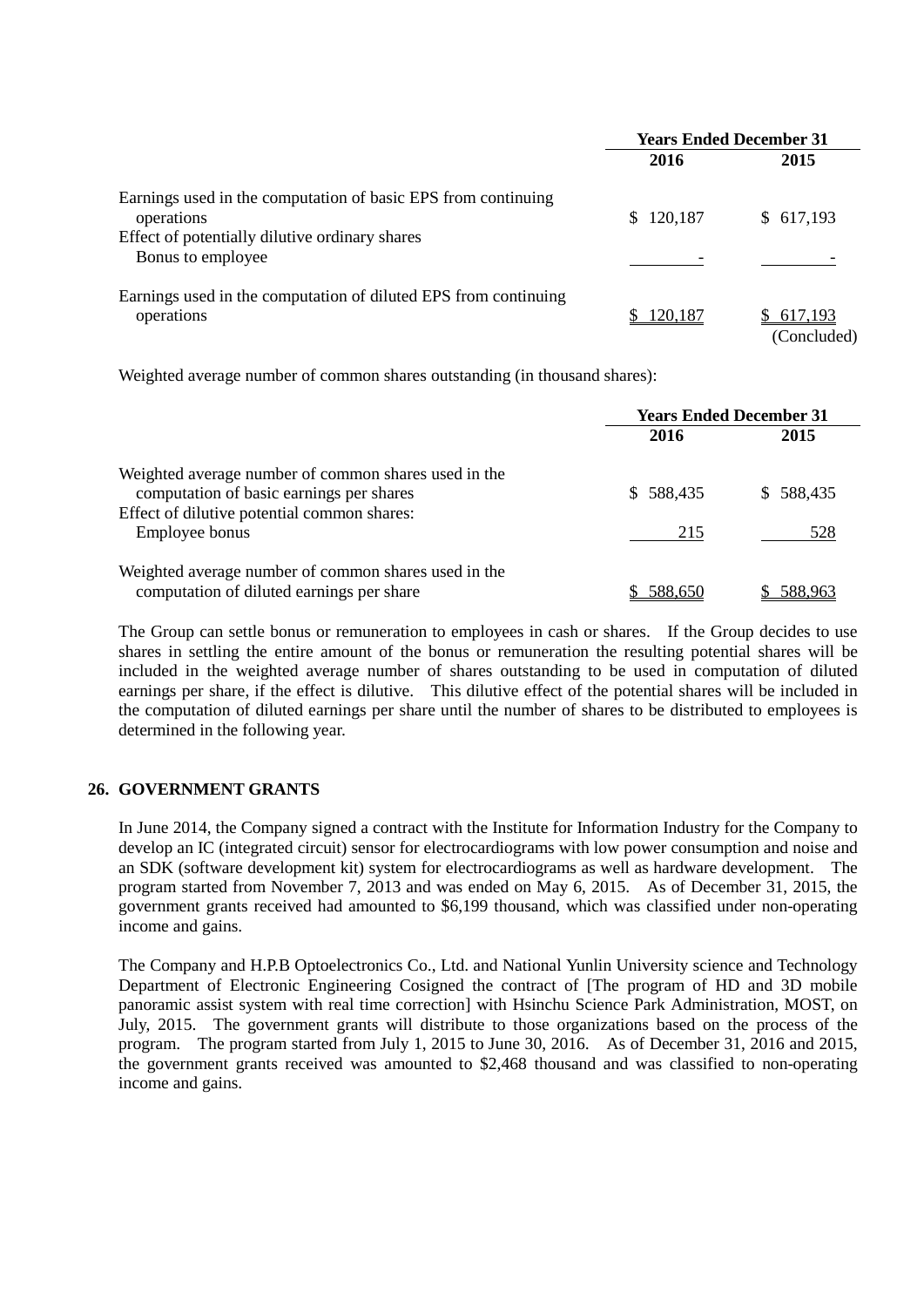#### **27. DISPOSAL OF SUBSIDIARIES**

As stated in Note 11, the Group lost its control over Sunplus Core Technology Co., Ltd. and disposed of another subsidiary. Related information is as follows:

|    |                                                                                                                           | <b>STB Product</b><br><b>Center</b> |  |  |  |
|----|---------------------------------------------------------------------------------------------------------------------------|-------------------------------------|--|--|--|
|    | a. Consideration received from the disposal                                                                               | \$ 330,000                          |  |  |  |
| b. | Analysis of assets and liabilities on the date control was lost<br>Current assets<br>Prepaid royalty<br>Noncurrent assets | \$<br>20,000                        |  |  |  |
|    | Property, plant and equipment<br>Intangible asset                                                                         | 2,830<br>20,004                     |  |  |  |
|    | Net assets disposed of                                                                                                    | 42.834                              |  |  |  |

Gain on disposal of subsidiary \$287,166 thousand included loss on discontinuing segment (Note 11).

### **28. OPERATING LEASE ARRANGEMENTS**

#### The Company as lessee

Operating leases relate to leases of land with lease terms between 20 years. All operating lease contracts over 5 years contain clauses for 5-yearly market rental reviews. The Company does not have a bargain purchase option to acquire the leased land at the expiry of the lease periods.

The Company leases lands from Science-Based Industrial Park Administration (SBIPA) under renewable agreements expiring in December 2020, December 2021 and December 2034. The SBIPA has the right to adjust the annual lease amount. The amount was \$7,781 thousand for the period ended. The Company had pledged \$6,100 thousand time deposits (classified as other non-current assets) as collateral for the land lease agreements.

Future annual minimum rentals under the leases are as follows:

|                                        | December 31          |                       |  |  |  |  |
|----------------------------------------|----------------------|-----------------------|--|--|--|--|
| Up to 1 year<br>Over 1 year to 5 years | 2016                 | 2015                  |  |  |  |  |
|                                        | 7,781<br>S<br>29,091 | 7,815<br>\$<br>31,262 |  |  |  |  |
| Over 5 years                           | 40,660               | 45,692                |  |  |  |  |
|                                        | 77,532               | 84,769                |  |  |  |  |

#### **29. CAPITAL MANAGEMENT**

The Company manages its capital to ensure that entities in the Company will be able to continue as going concerns while maximizing the return to stakeholders through the optimization of the debt and equity balance.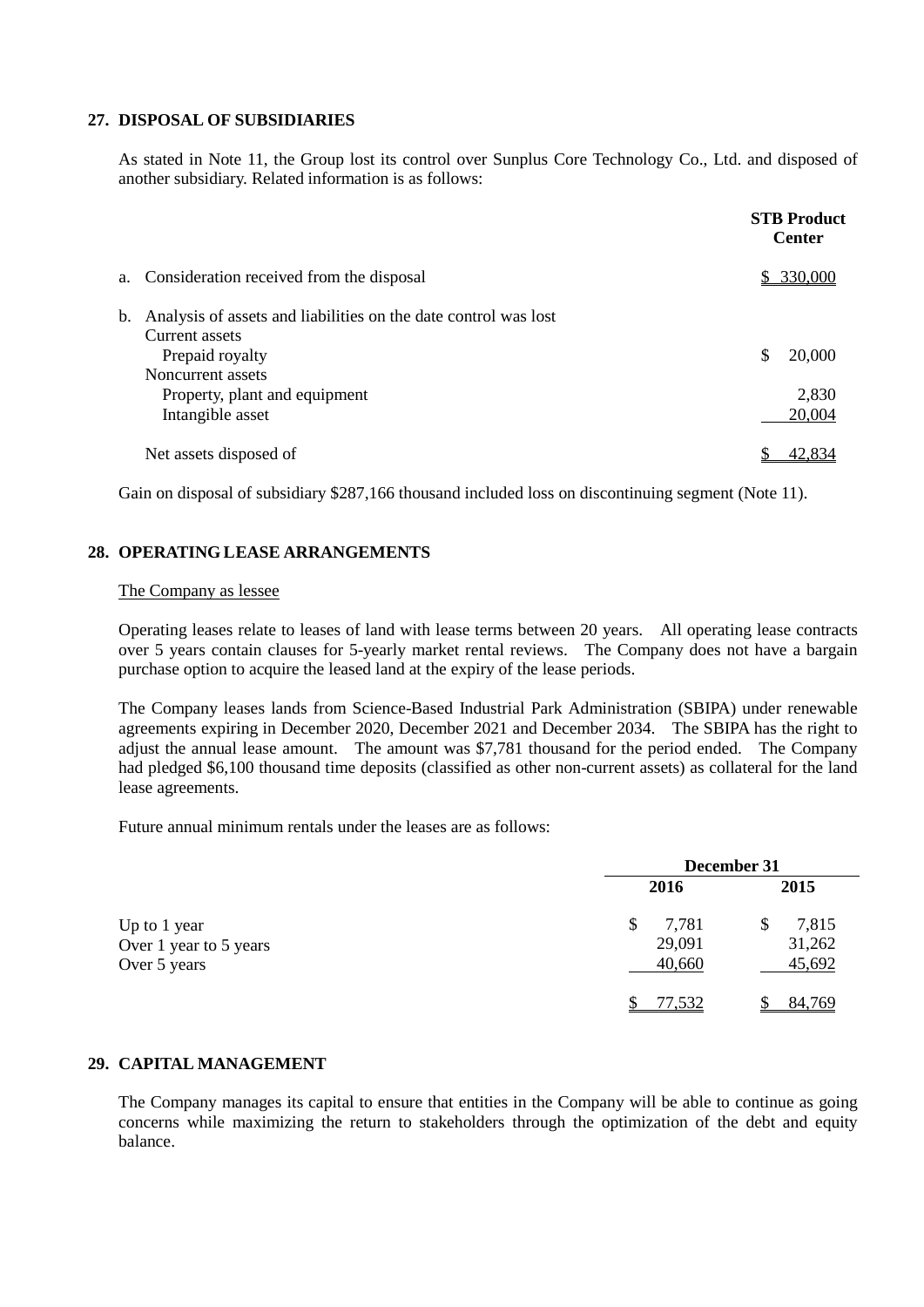The capital structure of the Company consists of [net debt (borrowings offset by cash and cash equivalents) and equity of the Company (comprising issued capital, reserves, retained earnings and other equity) attributable to owners of the Company.

The Company is not subject to any externally imposed capital requirements.

#### **30. FINANCIAL INSTRUMENTS**

a. Fair value of financial instruments not carried at fair value

Except as detailed in the following table, the management considers that the carrying amounts of financial assets and financial liabilities recognized in the consolidated financial statements approximate their fair values.

December 31, 2016

|                                  |                    | <b>Fair Value</b> |                |         |            |         |                          |              |              |
|----------------------------------|--------------------|-------------------|----------------|---------|------------|---------|--------------------------|--------------|--------------|
|                                  | Carrying<br>Amount | <b>Level 1</b>    |                | Level 2 |            | Level 3 |                          |              | <b>Total</b> |
| Financial assets                 |                    |                   |                |         |            |         |                          |              |              |
| Financial assets carried at cost | \$300,623          | $\mathcal{S}$     | $\blacksquare$ | \$      | $\sim 100$ | -S      | $\overline{\phantom{a}}$ | <sup>S</sup> |              |

December 31, 2015

|                                  |                    | <b>Fair Value</b> |                                           |                          |         |                          |              |                          |  |
|----------------------------------|--------------------|-------------------|-------------------------------------------|--------------------------|---------|--------------------------|--------------|--------------------------|--|
|                                  | Carrying<br>Amount | <b>Level 1</b>    | Level 2                                   |                          | Level 3 |                          | <b>Total</b> |                          |  |
| Financial assets                 |                    |                   |                                           |                          |         |                          |              |                          |  |
| Financial assets carried at cost | \$219,574          | \$                | <sup>\$</sup><br>$\overline{\phantom{a}}$ | $\overline{\phantom{a}}$ |         | $\overline{\phantom{a}}$ |              | $\overline{\phantom{0}}$ |  |

- b. Fair value financial instruments that are measured at fair value on recurring basis.
	- 1) Fair value hierarchy

December 31, 2016

|                                          | <b>Level 1</b>           | <b>Level 2</b> |   | Level 3 |                          |   | <b>Total</b>       |
|------------------------------------------|--------------------------|----------------|---|---------|--------------------------|---|--------------------|
| Available-for-sale financial<br>assets   |                          |                |   |         |                          |   |                    |
| Mutual funds<br>Securities listed in ROC | \$<br>531,277<br>773,289 | \$.            | - | S       | $\overline{\phantom{a}}$ | S | 531,277<br>773,289 |
|                                          | 1.304.566                |                |   |         |                          |   | 1.304.566          |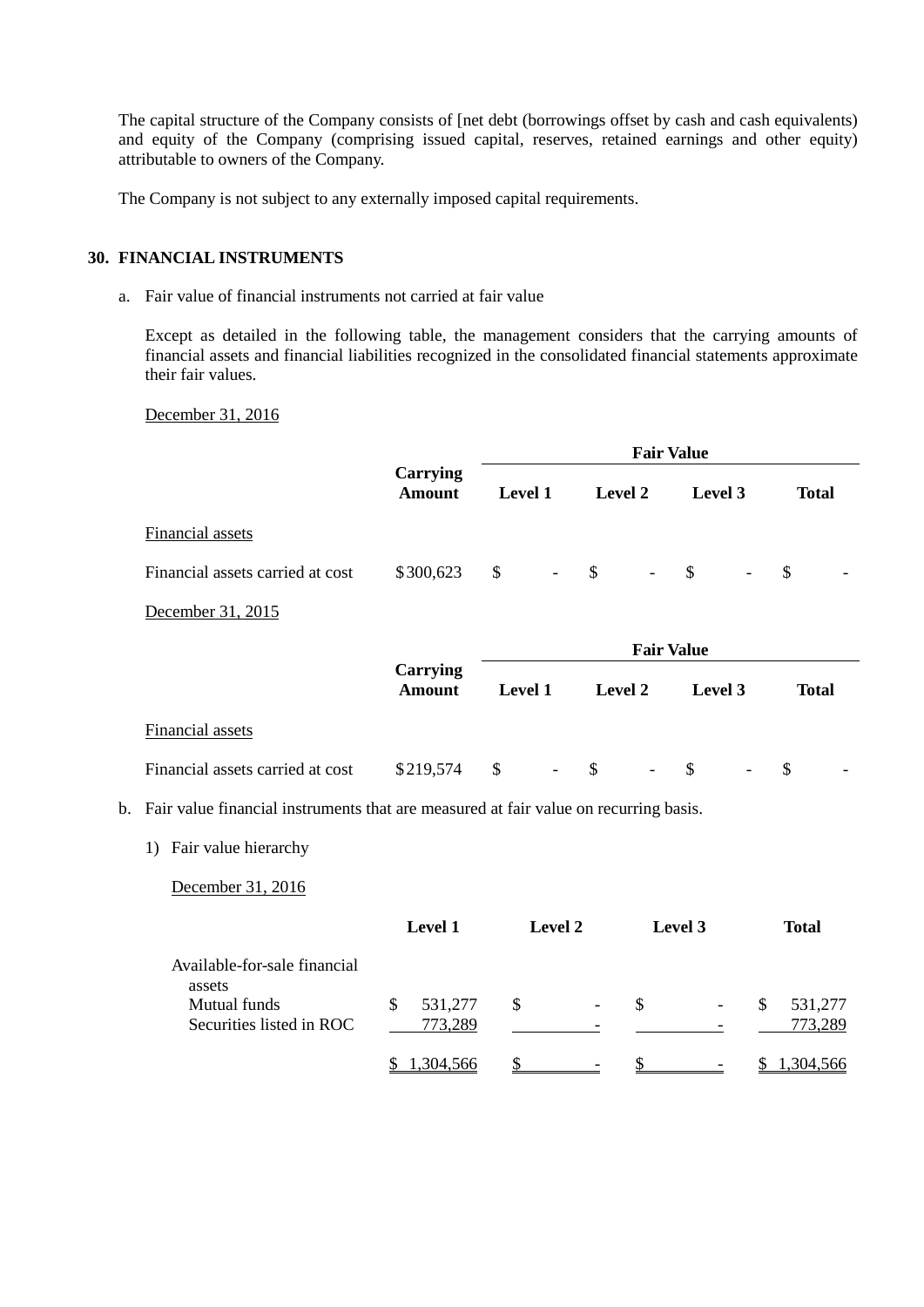## December 31, 2015

|                                        | <b>Level 1</b> | Level 2                       | Level 3                       | <b>Total</b> |  |
|----------------------------------------|----------------|-------------------------------|-------------------------------|--------------|--|
| Available-for-sale financial<br>assets |                |                               |                               |              |  |
| Mutual funds                           | 436,970<br>S   | S<br>$\overline{\phantom{a}}$ | S<br>$\overline{\phantom{a}}$ | 436,970<br>S |  |
| Securities listed in ROC               | 1,295,103      |                               |                               | 1,295,103    |  |
|                                        | 1,732,073      | $\overline{\phantom{0}}$      |                               | 1,732,073    |  |

There were no transfers between Levels 1 and 2 in the current and prior periods.

2) Valuation techniques and assumptions for the purpose of measuring fair value

The fair value of financial instruments which has standard clause and will been transacted in active market is according to market value including public convertible bond, equity investment and mutual funds.

c. Categories of financial instruments

|                                                                       | December 31,             |                          |  |  |
|-----------------------------------------------------------------------|--------------------------|--------------------------|--|--|
|                                                                       | 2016                     | 2015                     |  |  |
| Financial assets                                                      |                          |                          |  |  |
| Loans and receivables (i)<br>Available-for-sale financial assets (ii) | \$2,344,343<br>1,605,189 | \$2,366,198<br>1,951,647 |  |  |
| <b>Financial liabilities</b>                                          |                          |                          |  |  |
| Measured at amortized cost (iii)                                      | 1,190,817                | 1,568,345                |  |  |

- (i) The balances included loans and receivables measured at amortized cost, which comprise cash and cash equivalents, refundable deposit and trade and other receivables.
- (ii) The balance included the carrying amount of available for sale financial assets measured at cost.
- (iii)The balances included financial liabilities measured at amortized cost, which comprised short-term and long-term loans, guarantee deposits, trade payables, and long-term liabilities -current portion.
- d. Financial risk management objectives and policies

The Company's major financial instruments included equity and debt investments, trade receivable, trade payables, bonds payable, borrowings and convertible notes. The Company's corporate treasury function provides services to the business, coordinates access to domestic and international financial markets, monitors and manages the financial risks relating to the operations of the Company through internal risk reports which analyze exposures by degree and magnitude of risks. These risks include market risk (including currency risk, interest rate risk and other price risk), credit risk and liquidity risk.

The Corporate Treasury function reported quarterly to the Company's risk management committee.

1) Market risk

The Company's activities exposed it primarily to the financial risks of changes in foreign currency exchange rates (see (a) below) and interest rates (see (b) below). The Company entered into a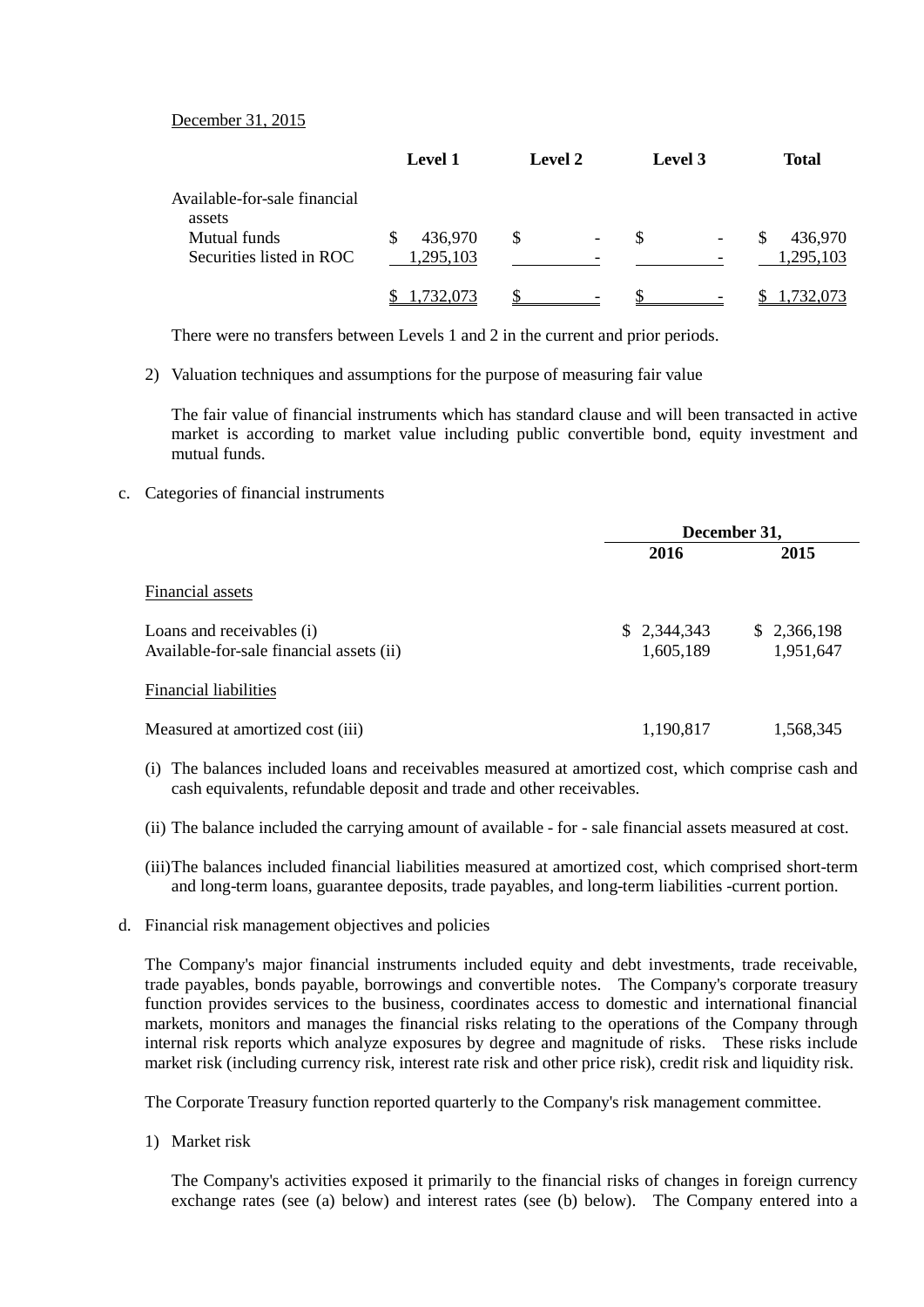variety of derivative financial instruments to manage its exposure to foreign currency risk and interest rate risk, including:

a) Foreign currency risk

A part of the Company's cash flows is in foreign currency, and the use by management of derivative financial instruments is for hedging adverse changes in exchange rates, not for profit.

For exchange risk management, each foreign-currency item of net assets and liabilities is reviewed regularly. In addition, before obtaining foreign loans, the Company considers the cost of the hedging instrument and the hedging period.

The carrying amounts of the Company's foreign currency-denominated monetary assets and monetary liabilities at the end of the reporting period, please refers to Note 33.

Sensitivity analysis

The Company was mainly exposed to the USD and RMB.

The following table details the Company's sensitivity to a US\$1.00 and RMB\$1.00 increase and decrease in New Taiwan dollars (the functional currency) against the relevant foreign currencies. US\$1.00 and RMB\$1.00 is the sensitivity rate used when reporting foreign currency risk internally to key management personnel and represents management's assessment of the reasonably possible change in foreign exchange rates. The sensitivity analysis included only outstanding foreign currency denominated monetary items and foreign currency forward contracts designated as cash flow hedges, and adjusts their translation at the end of the reporting period. A positive number below indicates an increase in post-tax profit and other equity associated with New Taiwan dollars strengthen 1 dollar against the relevant currency.

|                | <b>USD</b> Impact              |            |  |  |
|----------------|--------------------------------|------------|--|--|
|                | <b>Years Ended December 31</b> |            |  |  |
|                | 2016                           | 2015       |  |  |
| Profit or loss | \$(12,404)                     | \$(17,301) |  |  |
|                | <b>RMB</b> Impact              |            |  |  |
|                | <b>Years Ended December 31</b> |            |  |  |
|                | 2016                           | 2015       |  |  |
| Profit or loss | \$(1,149)                      | \$(11,458) |  |  |

b) Interest rate risk

The Company was exposed to interest rate risk because entities in the Company borrowed funds at both fixed and floating interest rates. The risk is managed by the Company by maintaining an appropriate mix of fixed and floating rate borrowings, and using interest rate swap contracts and forward interest rate contracts. Hedging activities are evaluated regularly to align with interest rate views and defined risk appetite, ensuring the most cost-effective hedging strategies are applied.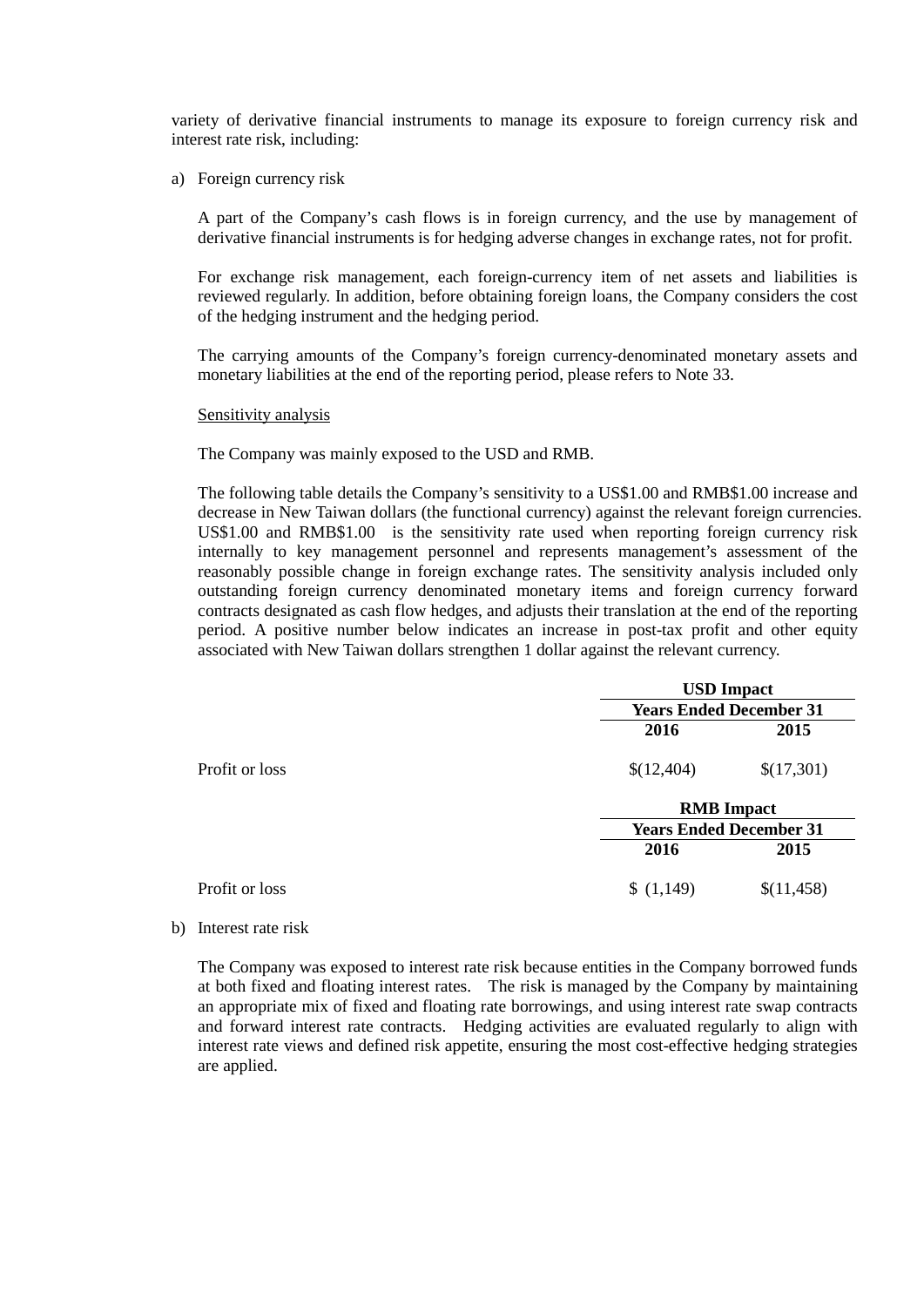The carrying amounts of the Company's financial assets and financial liabilities with exposure to interest rates at the end of the reporting period were as follows.

| December 31 |             |  |  |
|-------------|-------------|--|--|
| 2016        |             |  |  |
|             |             |  |  |
|             | \$1,075,550 |  |  |
|             |             |  |  |
|             |             |  |  |
| 804,673     | 739,304     |  |  |
| 945,832     | 1,357,082   |  |  |
|             | \$1,223,100 |  |  |

#### Sensitivity analysis

The sensitivity analyses below were determined based on the Company's exposure to interest rates for both derivatives and non-derivative instruments at the end of the reporting period. For floating rate liabilities, the analysis was prepared assuming the amount of the liability outstanding at the end of the reporting period was outstanding for the whole year. Basis points of 0.125% increase or decrease was used when reporting interest rate risk internally to key management personnel and represents management's assessment of the reasonably possible change in interest rates.

Had interest rates increased/decreased by 0.125% basis point and all other variables held constant, the Company's post-tax profit for the years ended December 31, 2016 and 2015 would decrease/increase by \$176 thousand and \$772 thousand.

#### c) Other price risk

The Company was exposed to equity price risk through its investments in listed equity securities. Equity investments are held for strategic rather than trading purposes. The Company does not actively trade these investments.

The sensitivity analyses below were determined based on the exposure to equity price risks at the end of the reporting period.

Had equity prices been 1% higher/lower, post-tax profit for the years ended December 31, 2016 and 2015 would have increased/decreased by \$13,046 thousand and \$17,320 thousand.

#### 2) Credit risk

Credit risk refers to the risk that counterparty will default on its contractual obligations resulting in financial loss to the Company. As at the end of the reporting period, the Company's maximum exposure to credit risk which will cause a financial loss to the Company due to failure to discharge an obligation by the counterparties and financial guarantees provided by the Company is arising from the carrying amount of the respective recognized financial assets as stated in the balance sheets.

In order to minimize credit risk, the management of the Company has delegated a team responsible for determination of credit limits, credit approvals and other monitoring procedures to ensure that follow-up action is taken to recover overdue debts. In addition, the Company reviews the recoverable amount of each individual trade debt at the end of the reporting period to ensure that adequate impairment losses are made for irrecoverable amounts. In this regard, the directors of the Company consider that the Company's credit risk was significantly reduced.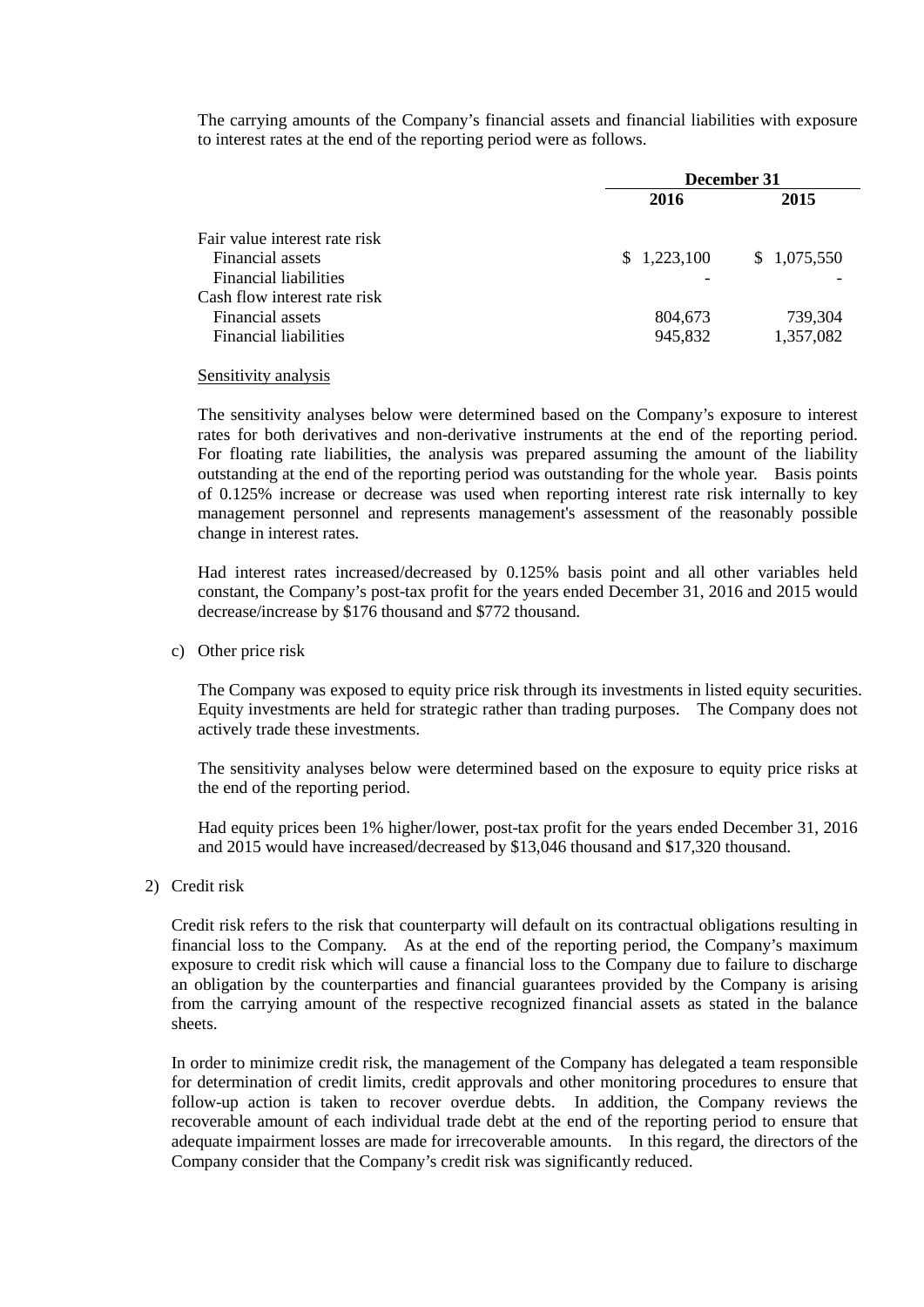The credit risk on liquid funds and derivatives was limited because the counterparties are banks with high credit ratings assigned by international credit-rating agencies.

Trade receivables consisted of a large number of customers, spread across diverse industries and geographical areas. Ongoing credit evaluation is performed on the financial condition of trade receivables and, where appropriate, credit guarantee insurance cover is purchased.

The Company's concentration of credit risk of 87% and 89% in total trade receivables as of December 31, 2016 and 2015, respectively, was related to the five largest customers within the property construction business segment.

3) Liquidity risk

The Company manages liquidity risk by monitoring and maintaining a level of cash and cash equivalents deemed adequate to finance the Company's operations and mitigate the effects of fluctuations in cash flows. In addition, management monitors the utilization of bank borrowings and ensures compliance with loan covenants.

The Company relies on bank borrowings as a significant source of liquidity. As of December 31, 2016 and 2015, the Company had available unutilized overdraft and financing facilities refer to the following instruction.

a) Liquidity and interest risk rate tables

The following table details the Company's remaining contractual maturity for its non-derivative financial liabilities with agreed repayment periods. The tables had been drawn up based on the undiscounted cash flows of financial liabilities from the earliest date on which the Company can be required to pay. The tables included both interest and principal cash flows.

#### December 31, 2016

|                                                                                                 | Weighted<br>Average<br><b>Effective</b><br><b>Interest Rate</b><br>(%) | <b>On Demand or</b><br>Less than<br>1 Month | 1-3 Months               | More than 3<br>Months to 1<br>Year | Over 1 Year to<br>5 Years | 5+ Years     |
|-------------------------------------------------------------------------------------------------|------------------------------------------------------------------------|---------------------------------------------|--------------------------|------------------------------------|---------------------------|--------------|
| Non-derivative Financial<br>liabilities                                                         |                                                                        |                                             |                          |                                    |                           |              |
| Noninterest bearing<br>Variable interest rate<br>liabilities<br>Fixed interest rate liabilities | $1.545 - 1.850$<br>0.8                                                 | \$<br>$\sim$<br>788<br>21                   | \$<br>285,584<br>162,498 | \$<br>254,167                      | \$<br>529,167             | \$<br>63,145 |
|                                                                                                 |                                                                        | 809                                         | 448.802                  | 254,167                            | 529.167                   | 63.145       |
| December 31, 2015                                                                               |                                                                        |                                             |                          |                                    |                           |              |
|                                                                                                 | Weighted                                                               |                                             |                          |                                    |                           |              |

|                                                              | Average<br><b>Effective</b><br><b>Interest Rate</b><br>$($ %) | <b>On Demand or</b><br><b>Less than</b><br>1 Month | 1-3 Months    | More than 3<br>Months to 1<br>Year | Over 1 Year to<br>5 Years      | 5+ Years                           |
|--------------------------------------------------------------|---------------------------------------------------------------|----------------------------------------------------|---------------|------------------------------------|--------------------------------|------------------------------------|
| Non-derivative Financial<br>liabilities                      |                                                               |                                                    |               |                                    |                                |                                    |
| Noninterest bearing<br>Variable interest rate<br>liabilities | 1.705-1.920                                                   | \$<br>٠<br>1.056                                   | \$<br>208,750 | \$                                 | \$<br>$\overline{\phantom{a}}$ | \$                                 |
| Fixed interest rate liabilities                              | 0.8                                                           |                                                    | 96,528        | 360,972                            | 899,582                        | $\overline{\phantom{a}}$<br>90,878 |
|                                                              |                                                               | 1.056                                              | 305,278       | 360,972                            | 899,582                        | 90,878                             |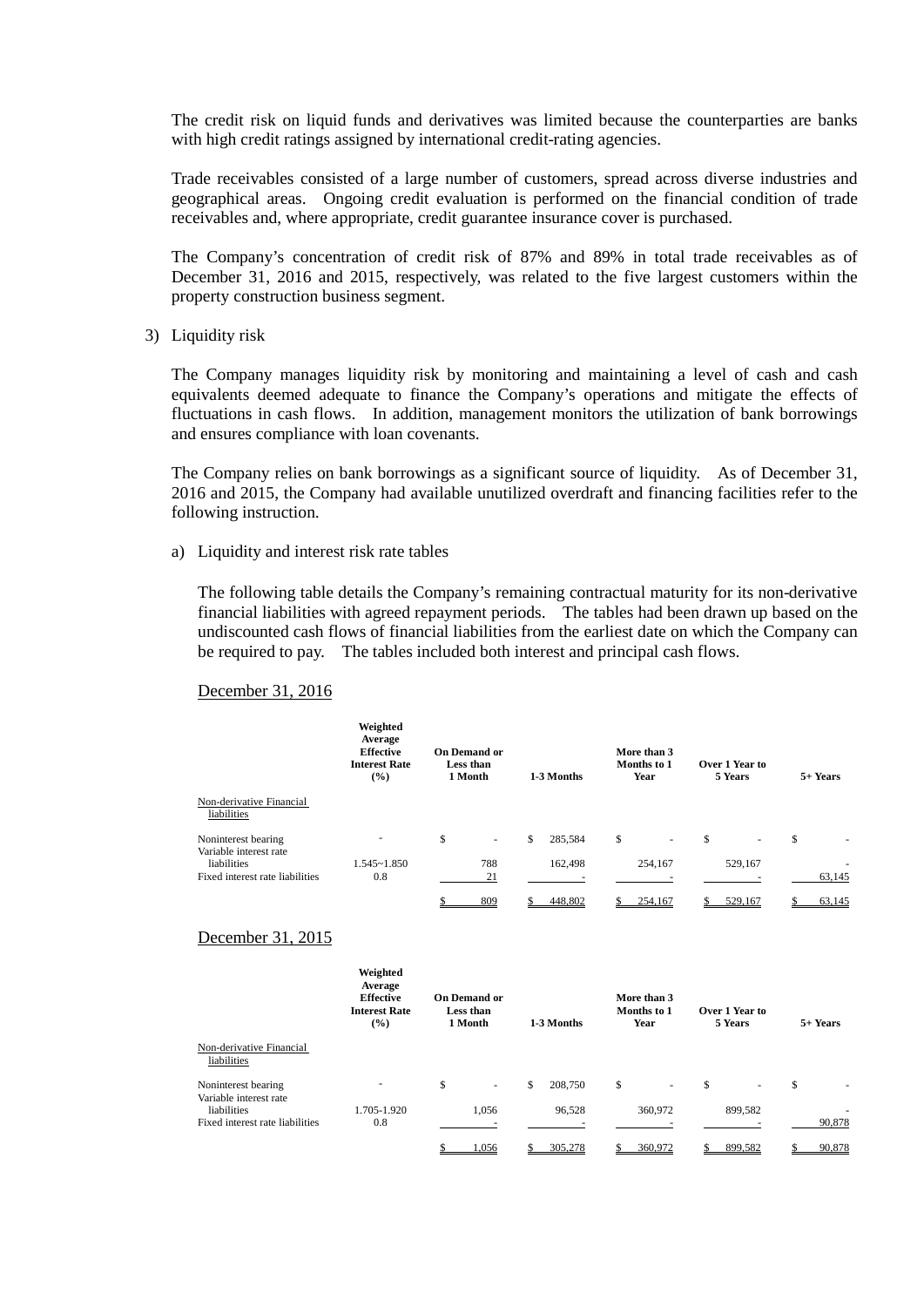## b) Financing facilities

|                                   | December 31  |             |  |  |
|-----------------------------------|--------------|-------------|--|--|
|                                   | 2016         | 2015        |  |  |
| Unsecured bank overdraft facility |              |             |  |  |
| Amount used                       | 945,832<br>S | \$1,619,682 |  |  |
| Amount unused                     | 2,446,440    | 2,322,150   |  |  |
|                                   | 3,392,272    | 3.914.832   |  |  |

# **31. TRANSACTIONS WITH RELATED PARTIES**

a. Sales of goods

|                      |                                       | For the Year Ended December 31 |               |      |                  |  |  |  |
|----------------------|---------------------------------------|--------------------------------|---------------|------|------------------|--|--|--|
| <b>Account Items</b> | <b>Related Parties Types</b>          |                                | 2016          | 2015 |                  |  |  |  |
| Sales of goods       | <b>Subsidiaries</b><br>Joint ventures |                                | 24,220<br>219 |      | 24,721<br>45,696 |  |  |  |
|                      |                                       |                                | 24.439        |      | 70.417           |  |  |  |

Sales price to related parties is based on cost and market price. The sales terms to related parties were similar to those with external customers.

b. Receivables from related parties (excluding loans to related parties)

|                     |                                       | December 31 |                      |  |  |  |  |
|---------------------|---------------------------------------|-------------|----------------------|--|--|--|--|
| <b>Account Item</b> | <b>Related Party</b>                  | 2016        | 2015                 |  |  |  |  |
| Trade receivables   | <b>Subsidiaries</b><br>Joint ventures | \$<br>2,315 | \$<br>6,615<br>750   |  |  |  |  |
|                     |                                       | 2,315       | 7,365                |  |  |  |  |
| Other receivable    | Subsidiaries<br>Joint ventures        | 6,883<br>\$ | 3,489<br>\$<br>1,262 |  |  |  |  |
|                     |                                       | 6,883       | 4,751                |  |  |  |  |

There were no guarantees on outstanding receivables from related parties.

c. Payable to related parties (excluding loans from related parties)

|                           |                      | December 31              |      |  |  |
|---------------------------|----------------------|--------------------------|------|--|--|
| <b>Account Item</b>       | <b>Related Party</b> | 2016                     | 2015 |  |  |
| Other current liabilities | <b>Subsidiaries</b>  | $\overline{\phantom{0}}$ |      |  |  |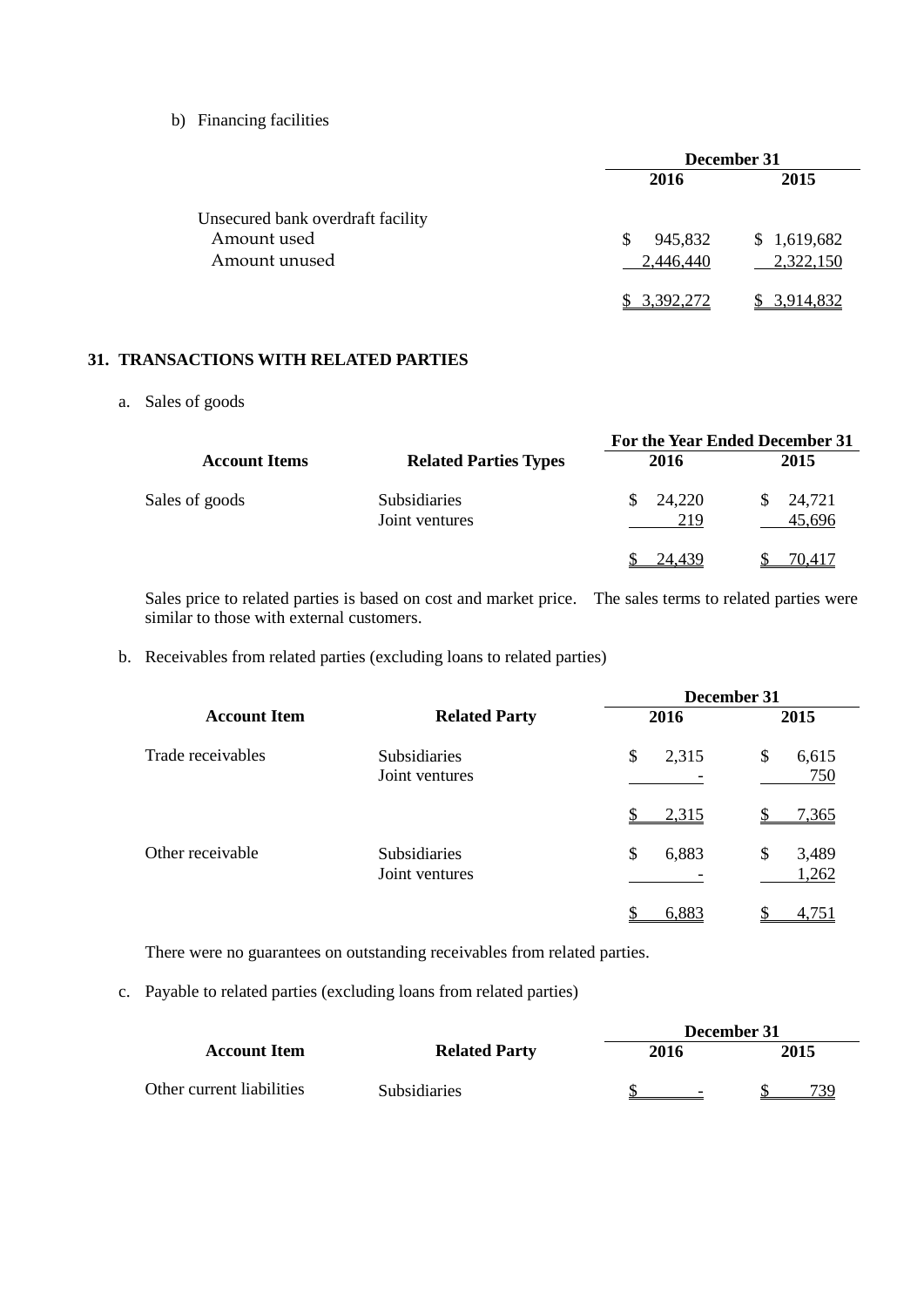d. Property, plant and equipment disposed of

|                      |      | <b>Proceeds of the Disposal of</b><br><b>Assets</b> | <b>Gain on Disposal of Assets</b>        |      |  |  |  |
|----------------------|------|-----------------------------------------------------|------------------------------------------|------|--|--|--|
| <b>Related Party</b> |      | <b>For the Year Ended</b><br>December 31            | <b>For the Year Ended</b><br>December 31 |      |  |  |  |
|                      | 2016 | 2015                                                | 2016                                     | 2015 |  |  |  |
| <b>Subsidiaries</b>  |      |                                                     |                                          |      |  |  |  |

e. Other transactions with related parties

|                                     |                                       |                   | For the Year Ended December 31 |  |  |
|-------------------------------------|---------------------------------------|-------------------|--------------------------------|--|--|
| <b>Account Item</b>                 | <b>Related Parties Types</b>          | 2016              | 2015                           |  |  |
| Operating expenses                  | <b>Subsidiaries</b><br>Joint ventures | 1,332<br>\$       | 2,917<br>\$<br>13,931          |  |  |
|                                     |                                       | 1,332             | \$16,848                       |  |  |
| Nonoperating income<br>and expenses | <b>Subsidiaries</b><br>Joint ventures | \$39,774<br>1,808 | \$33,633<br>16,275             |  |  |
|                                     |                                       | 41.582            | 49,908                         |  |  |

Support services price between the Company and the related parties were negotiated and were thus not comparable with those in the market.

Administrative support services price between the Company and the related parties were negotiated and were thus not comparable with those in the market.

The pricing and the payment terms of the lease contract between the Company and the related parties were similar to those with external customers.

f. Compensation of key management personnel

|                                                          | For the Year Ended December 31 |                 |  |  |  |  |
|----------------------------------------------------------|--------------------------------|-----------------|--|--|--|--|
|                                                          | 2016                           | 2015            |  |  |  |  |
| Short-term employee benefits<br>Post-employment benefits | \$20,989<br>269                | \$18,263<br>399 |  |  |  |  |
|                                                          | \$21,258                       | \$18,662        |  |  |  |  |

Compensation of directors and other supervisors decided by individual performance and market trend from Remuneration Committee.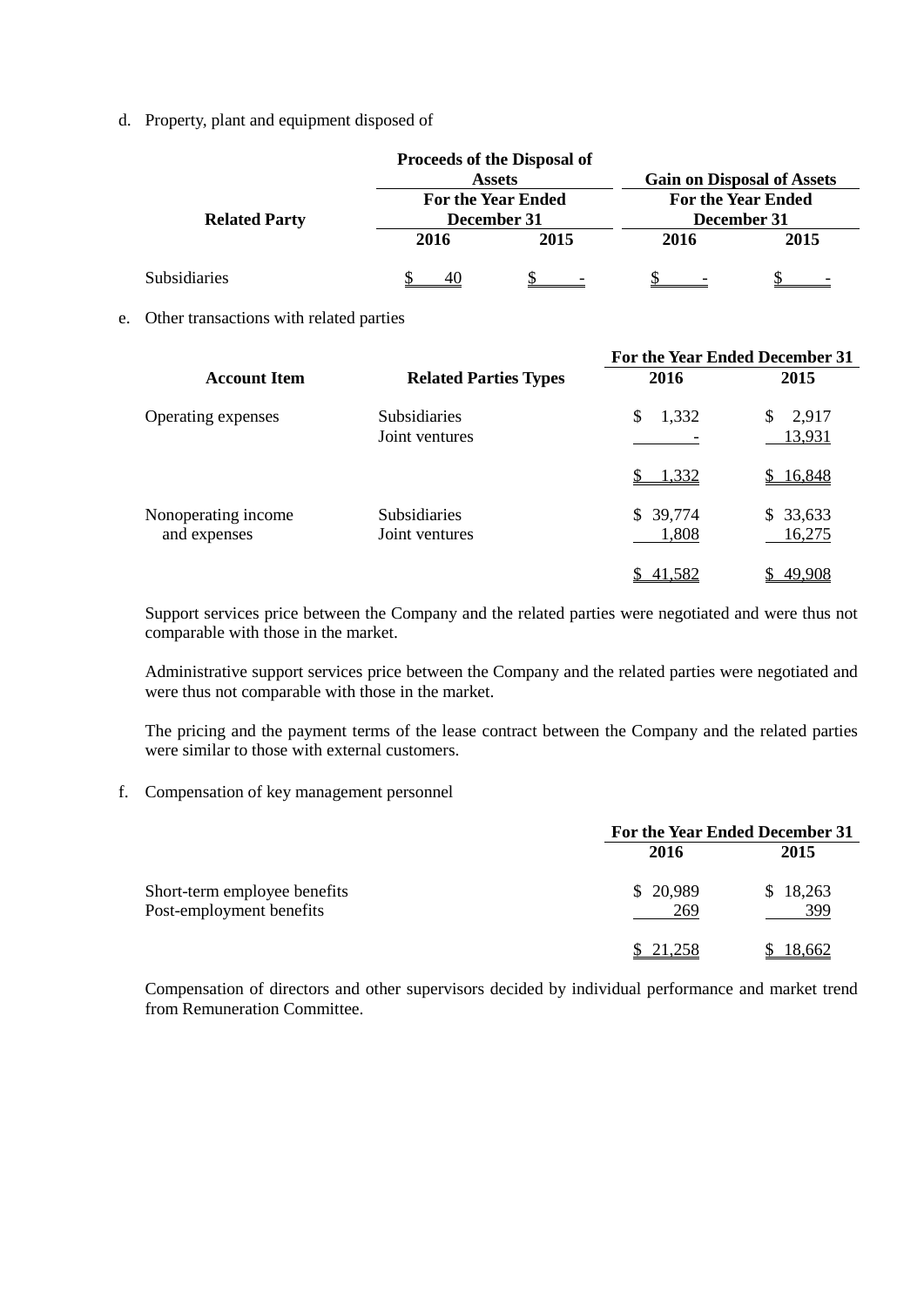# **32. PLEDGED OR MORTGAGED ASSETS**

Certain assets pledged or mortgaged as collaterals for long-term bank loans, commercial paper payable, accounts payable, import duties, operating lease and administrative remedies for certificate of no overdue taxes were as follows:

|                                                                                         | December 31 |           |  |  |
|-----------------------------------------------------------------------------------------|-------------|-----------|--|--|
|                                                                                         | 2016        | 2015      |  |  |
| Buildings, net                                                                          | \$653,940   | \$673,342 |  |  |
| Pledged time deposits (classified to other assets, including current<br>and noncurrent) | 70,600      | 6,100     |  |  |
|                                                                                         | 724.540     | 679,442   |  |  |

## **33. EXCHANGE RATE OF FINANCIAL ASSETS AND LIABILITIES DENOMINATED IN FOREIGN CURRENCIES**

The significant financial assets and liabilities denominated in foreign currencies were as follows:

# December 31, 2016

|                                                                     | Foreign<br><b>Currencies</b> |        | <b>Exchange Rate</b> | Carrying<br><b>Amount</b> |  |
|---------------------------------------------------------------------|------------------------------|--------|----------------------|---------------------------|--|
| <b>Financial assets</b>                                             |                              |        |                      |                           |  |
| Monetary items                                                      |                              |        |                      |                           |  |
| <b>USD</b>                                                          | \$                           | 16,183 | 32.250               | 521,902<br>\$             |  |
| <b>HKD</b>                                                          |                              | 13,699 | 4.158                | 56,960                    |  |
| <b>CNY</b>                                                          |                              | 1,158  | 4.167                | 5,346                     |  |
| <b>JPY</b>                                                          |                              | 74     | 0.267                | 20                        |  |
| <b>GBP</b>                                                          |                              | 3      | 39.610               | 119                       |  |
| Nonmonetary items subsidiaries accounted for<br>using equity method |                              |        |                      |                           |  |
| <b>USD</b>                                                          |                              | 8,938  | 32.250               | 288,251                   |  |
| <b>HKD</b>                                                          |                              | 11     | 4.617                | 46                        |  |
| <b>Financial liabilities</b>                                        |                              |        |                      |                           |  |
| Monetary items                                                      |                              |        |                      |                           |  |
| <b>USD</b>                                                          |                              | 3,779  | 32.250               | 121,873                   |  |
| <b>CNY</b>                                                          |                              | 9      | 4.617                | 42                        |  |
| <b>EUR</b>                                                          |                              | 22     | 33.900               | 746                       |  |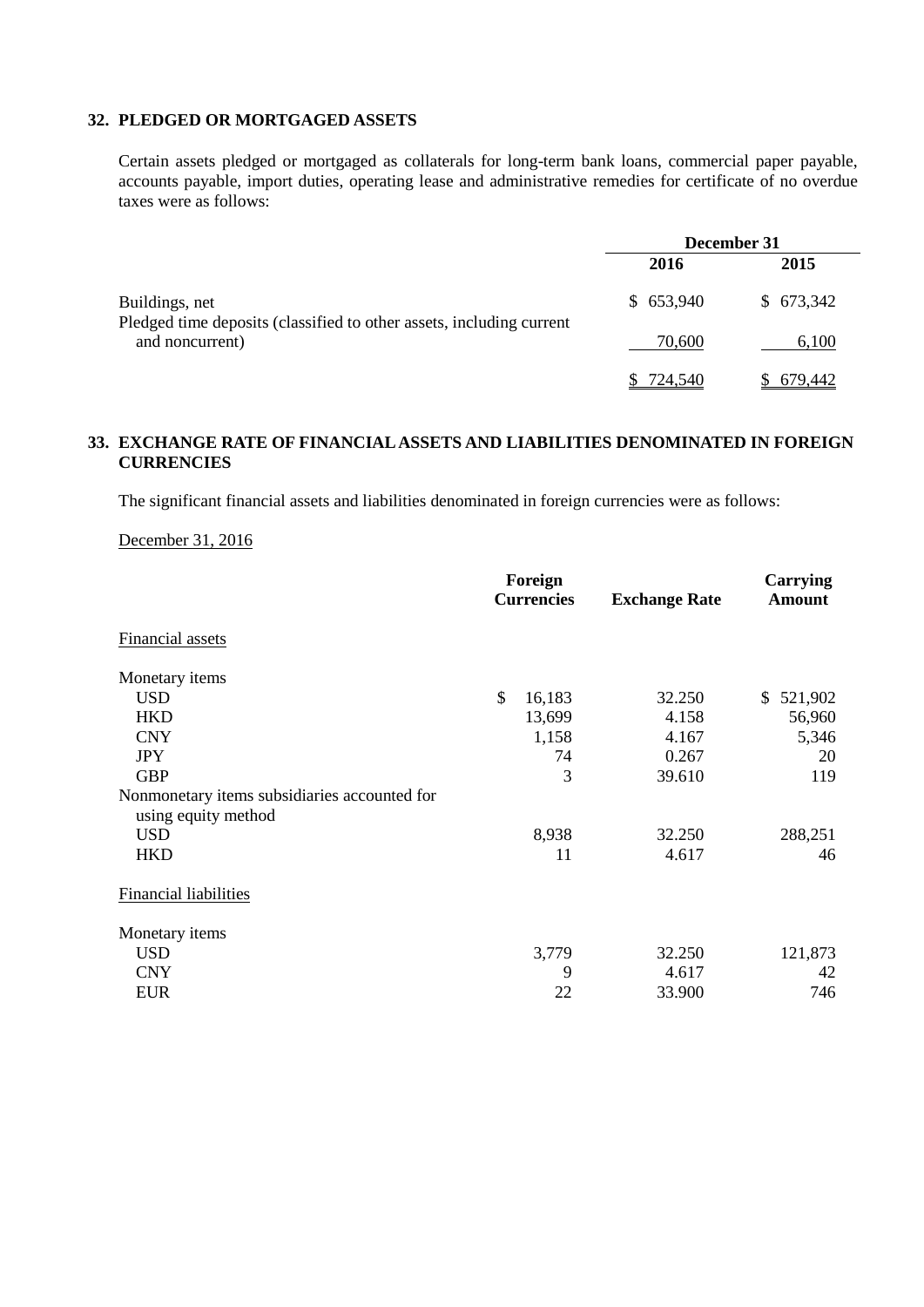#### December 31, 2015

|                                                                     | Foreign<br><b>Currencies</b> | <b>Exchange Rate</b> | <b>Carrying</b><br><b>Amount</b> |  |
|---------------------------------------------------------------------|------------------------------|----------------------|----------------------------------|--|
| <b>Financial assets</b>                                             |                              |                      |                                  |  |
| Monetary items                                                      |                              |                      |                                  |  |
| <b>USD</b>                                                          | \$<br>22,163                 | 32.825               | 727,500<br>$\mathbb{S}^-$        |  |
| <b>CNY</b>                                                          | 11,467                       | 4.995                | 57,278                           |  |
| <b>JPY</b>                                                          | 177                          | 0.273                | 48                               |  |
| <b>HKD</b>                                                          | 11                           | 4.235                | 47                               |  |
| <b>GBP</b>                                                          | 3                            | 48.670               | 146                              |  |
| <b>EUR</b>                                                          | $\mathbf{1}$                 | 35.880               | 36                               |  |
| Nonmonetary items subsidiaries accounted for<br>using equity method |                              |                      |                                  |  |
| <b>USD</b>                                                          | 8,886                        | 32.825               | 291,683                          |  |
| <b>Financial liabilities</b>                                        |                              |                      |                                  |  |
| Monetary items                                                      |                              |                      |                                  |  |
| <b>USD</b>                                                          | 4,862                        | 32.825               | 159,595                          |  |
| <b>CNY</b>                                                          | 9                            | 4.995                | 45                               |  |
| Nonmonetary items subsidiaries accounted for<br>using equity method |                              |                      |                                  |  |
| <b>HKD</b>                                                          | 33                           | 4.235                | 140                              |  |

The significant unrealized foreign exchange gains (losses) were as follows:

|                              | 2016                                      |                                                      | 2015                                      |                                                      |  |  |  |  |
|------------------------------|-------------------------------------------|------------------------------------------------------|-------------------------------------------|------------------------------------------------------|--|--|--|--|
| Foreign<br><b>Currencies</b> | <b>Exchange Rate</b>                      | <b>Net Foreign</b><br><b>Exchange Gain</b><br>(Loss) | <b>Exchange Rate</b>                      | <b>Net Foreign</b><br><b>Exchange Gain</b><br>(Loss) |  |  |  |  |
| RMB<br><b>USD</b>            | (RMB:NTD)<br>4.617<br>(USD:NTD)<br>32.250 | \$<br>(22)<br>(456)                                  | (RMB:NTD)<br>4.995<br>(USD:NTD)<br>32.825 | (2,429)<br>(16, 651)                                 |  |  |  |  |
|                              |                                           | (478)                                                |                                           | (19,080)                                             |  |  |  |  |

### **34. ADDITIONAL DISCLOSURES**

- a. Following are the additional disclosures required for the Company and its investees by the Securities and Futures Bureau:
	- 1) Financings provided: Table 1 (attached)
	- 2) Endorsement/guarantee provided: Table 2 (attached)
	- 3) Marketable securities held: Table 3 (attached)
	- 4) Marketable securities acquired and disposed of at costs or prices of at least \$100 million or 20% of the paid-in capital. Table 4 (attached)
	- 5) Information on investee: Table 5 (attached)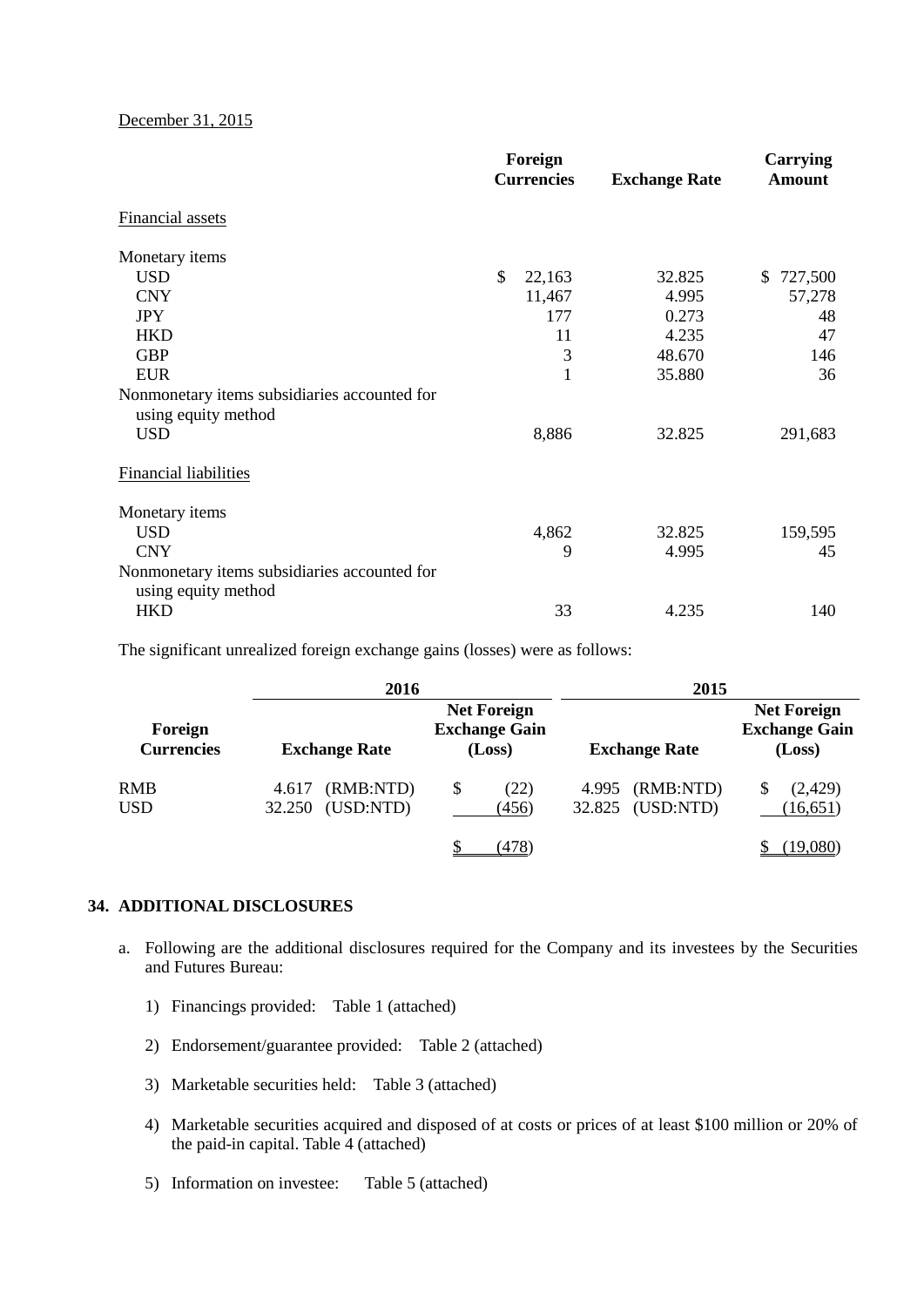- b. Information on investments in mainland China
	- 1) Information on any investee company in mainland China, showing the name, principal business activities, paid-in capital, method of investment, inward and outward remittance of funds, ownership percentage, net income of investees, investment income or loss, carrying amount of the investment at the end of the period, repatriations of investment income, and limit on the amount of investment in the mainland China area. (Table 6)

Except for Table 1 to Table 6, there's no further information about other significant transactions.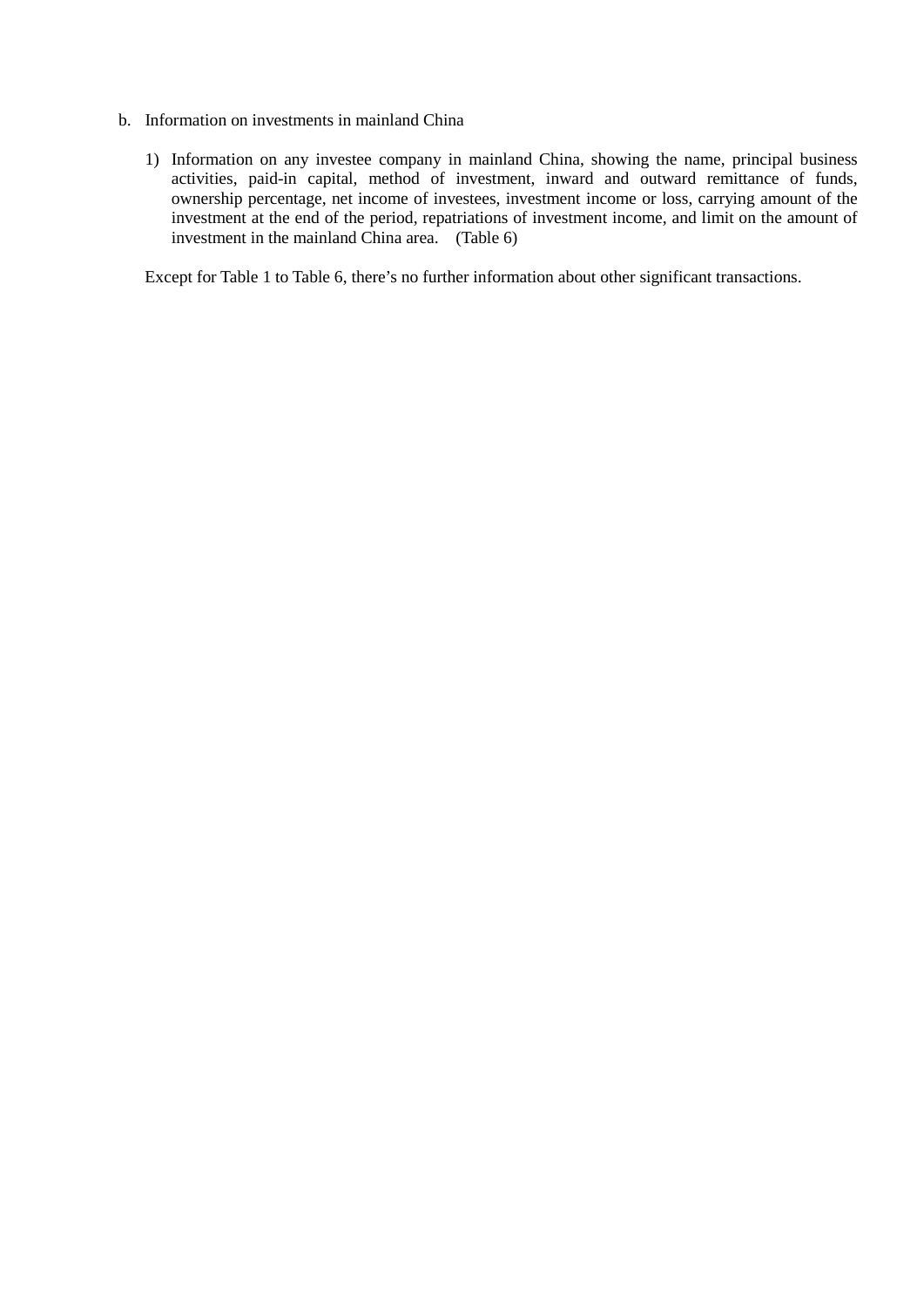# **SUNPLUS TECHNOLOGY COMPANY LIMITED**

#### **FINANCINGS PROVIDED FOR THE YEAR ENDED DECEMBER 31, 2016 (In Thousands of New Taiwan Dollars, Unless Stated Otherwise)**

|     |                                            |                                              | Financial                           | <b>Related</b> | <b>Highest</b>                          | Ending                 | <b>Actual</b>              |                      | <b>Nature of</b> | <b>Business</b>               | <b>Reasons for</b>             | <b>Allowance for</b> |             | <b>Collateral</b> | <b>Financing</b>                         | Aggregate                 |
|-----|--------------------------------------------|----------------------------------------------|-------------------------------------|----------------|-----------------------------------------|------------------------|----------------------------|----------------------|------------------|-------------------------------|--------------------------------|----------------------|-------------|-------------------|------------------------------------------|---------------------------|
| No. | Lender                                     | <b>Borrower</b>                              | <b>Statement</b><br>Account         | <b>Parties</b> | <b>Balance for the</b><br><b>Period</b> | <b>Balance</b>         | <b>Borrowing</b><br>Amount | <b>Interest Rate</b> | Financing        | Transaction<br><b>Amounts</b> | Short-term<br><b>Financing</b> | <b>Bad Debt</b>      | <b>Item</b> | <b>Value</b>      | <b>Limit for Each</b><br><b>Borrower</b> | Financing<br>Limit        |
|     | Ventureplus Cayman Inc. Sunplus Prof-tek   | Technology                                   | Other receivables                   | Yes            | <sup>\$</sup><br>45,403                 | <sup>S</sup><br>$\sim$ | $\sim$                     | 2.37%                | Note 1           | -\$                           | Note 2                         | $\mathbb{S}$         |             | - \$              | \$145,616<br>(Note $11$ )                | \$291,232<br>(Note $11$ ) |
|     | Ventureplus Cayman Inc. Sun Media          | (Shenzhen)<br>Technology Co.,<br>Ltd.        | Other receivables                   | Yes            | 113,558                                 | 113,558                | 74,624                     | 2.27%-2.28%          | Note 1           |                               | Note 3                         |                      |             |                   | 145,616<br>(Note $11$ )                  | 291,232<br>(Note $11$ )   |
|     | Ventureplus Cayman Inc. Ytrip Technology   | Co., Ltd.                                    | Other receivables                   | Yes            | 37,475                                  |                        | $\sim$                     | 2.20%-2.60%          | Note 1           |                               | Note 4                         |                      |             |                   | 72,808<br>(Note $12$ )                   | 145,616<br>(Note $12$ )   |
|     | Sunplus Technology<br>(Shanghai) Co., Ltd. | 1 culture<br>Communication<br>Co., Ltd       | Receivables from<br>related parties | Yes            | 1,150                                   |                        | $\sim$                     | 1.80%                | Note 1           |                               | Note 5                         |                      |             |                   | 25,409<br>(Note 13)                      | 50,817<br>(Note $13$ )    |
|     | Sunplus Technology<br>(Shanghai) Co., Ltd  | Ytrip Technology<br>Co., Ltd.                | Receivables from<br>related parties | Yes            | 3,497                                   |                        | $\sim$                     | 1.80%                | Note 1           |                               | Note 6                         |                      |             |                   | 25,409<br>(Note $13$ )                   | 50,817<br>(Note $13$ )    |
|     | Sunplus Technology<br>(Shanghai) Co., Ltd. | Sunplus APP<br>Technology                    | Receivables from<br>related parties | Yes            | 25,266                                  | 14,985                 | 14,985                     | 1.80%                | Note 1           |                               | Note 7                         |                      |             | $\sim$            | 25,409<br>(Note $13$ )                   | 50,817<br>(Note $13$ )    |
|     | Sunplus Technology<br>(Shanghai) Co., Ltd. | Sunplus<br>Technology<br>(Beijing)           | Receivables from<br>related parties | Yes            | 14,985                                  | 14,985                 | 14,985                     | 1.80%                | Note 1           |                               | Note 8                         |                      |             | $\sim$            | 304,904<br>(Note $14$ )                  | 304,904<br>(Note $14$ )   |
|     | Sunplus Technology<br>(Shanghai) Co., Ltd. | Sunplus Prof-tek<br>Technology<br>(Shenzhen) | Receivables from<br>related parties | Yes            | 14,985                                  | 14,985                 | 14,985                     | 1.80%                | Note 1           |                               | Note 9                         |                      |             |                   | 304,904<br>(Note $14$ )                  | 304,904<br>(Note $14$ )   |
|     | Sunplus Technology<br>(Shanghai) Co., Ltd. | Sun Media<br>Technology Co.,<br>Ltd.         | Receivables from<br>related parties | Yes            | 154,845                                 | 104,895                | 104,895                    | 1.60%                | Note 1           |                               | Note 10                        |                      |             |                   | 304,904<br>(Note $14$ )                  | 304,904<br>(Note $14$ )   |

Note 1: Short-term financing.

Note 2: Ventureplus Cayman Inc. provided funds for Sunplus Prof-tek Technology (Shenzhen) to its need of operation.

Note 3: Ventureplus Cayman Inc. provided funds for Sun Media Technology Co., Ltd. to its need of operation.

- Note 4: Ventureplus Cayman Inc. provided funds for Ytrip Technology Co., Ltd. to its need of operation.
- Note 5: Sunplus Technology (Shanghai) Co., Ltd. provided funds for the operating needs of 1culture Communication Co, .Ltd.
- Note 6: Sunplus Technology (Shanghai) Co., Ltd. provided funds for the operating needs of Ytrip Technology Co., Ltd.
- Note 7: Sunplus Technology (Shanghai) Co., Ltd. provided funds for the operating needs of Sunplus APP Technology.
- Note 8: Sunplus Technology (Shanghai) Co., Ltd. provided funds for the operating needs of Sunplus Technology (Beijing).
- Note 9: Sunplus Technology (Shanghai) Co., Ltd. provided funds for the operating needs of Sunplus Prof-tek Technology (Shenzhen).
- Note 10: Sunplus Technology (Shanghai) Co., Ltd. provided funds for the operating needs of Sun Media Technology Co., Ltd.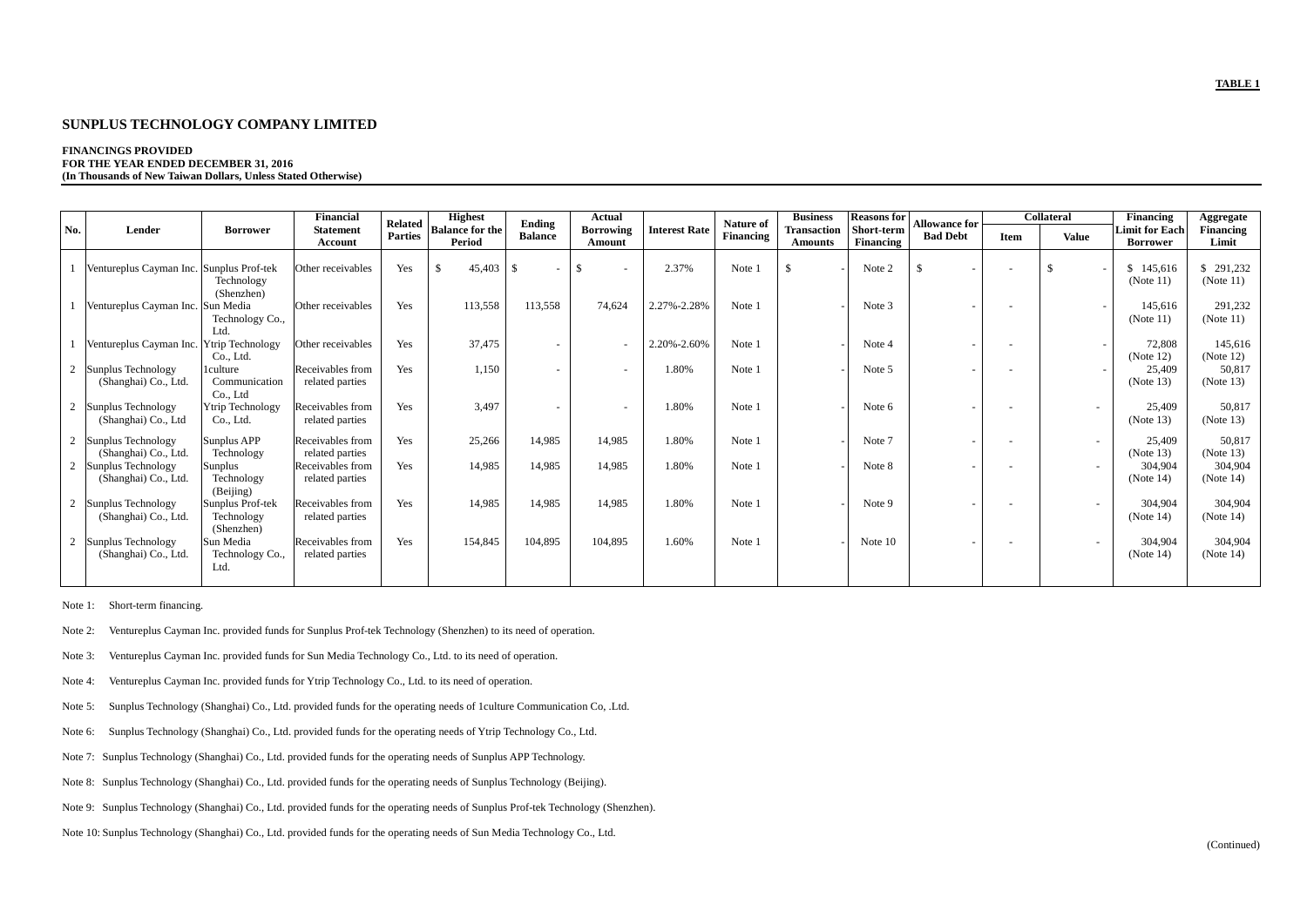- Note 11: The foreign company has voting shares that are directly and indirectly wholly owned by the Group's parent company. The total amounts of all guarantees issued should not exceed 20% of Ventureplus Cayman Inc. net eq statements, and the individual amounts of the guarantee should not exceed 10% of Ventureplus Cayman Inc. net equity based on the latest financial statements; in addition, the guarantee period should not exceed two years.
- Note 12: The amount should not exceed 10% of Ventureplus Cayman Inc. net equity based on the latest financial statements, and the individual amounts of the guarantee should not exceed 5% of Ventureplus Cayman Inc. net equi
- Note 13: The aggregate amount should not exceed 10% of the net equity of Sunplus Technology (Shanghai) Co., Ltd. ("Sunplus Shanghai"), and the individual amounts of the guarantee should not exceed 5% of Sunplus Shanghai's lender's latest financial statements.
- Note 14: The foreign company has voting shares that are directly and indirectly wholly owned by the Company's parent company. The total amounts of all guarantees issued and the individual amounts of the guarantee should no (Shanghai) Co., Ltd.'s net equity as of the latest financial statements; in addition, the guarantee period should not exceed two years.

(Concluded)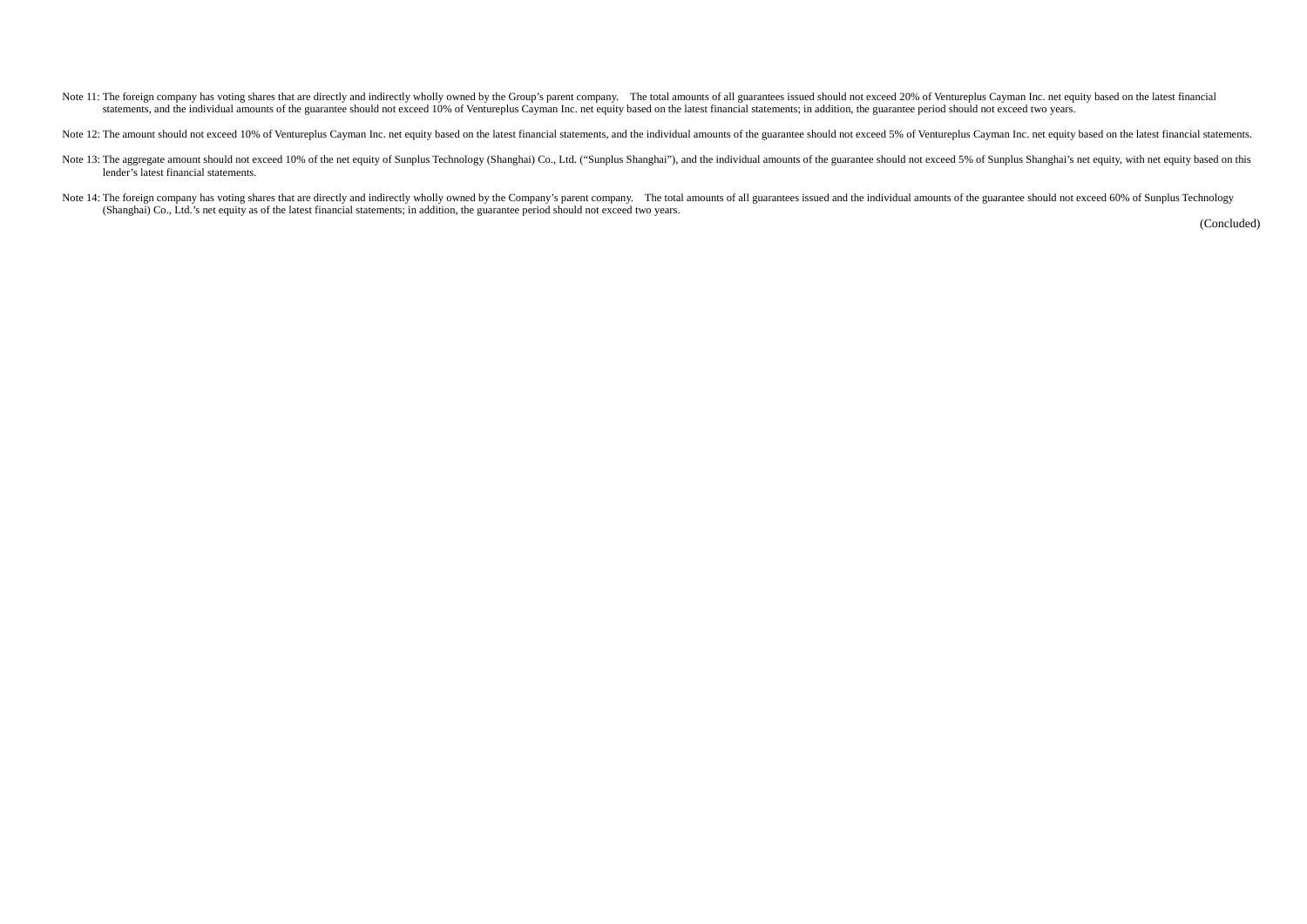# **TABLE 2**

# **SUNPLUS TECHNOLOGY COMPANY LIMITED**

## **ENDORSEMENT/GUARANTEE PROVIDED FOR THE YEAR ENDED DECEMBER 31, 2016 (In Thousands of New Taiwan Dollars, Unless Stated Otherwise)**

|         |                                      | <b>Endorsee/Guarantee</b>                    |                                         |                                                                                                                                |                                 |                         |                                             |                                                                             | <b>Percentage of</b>                                                                                   |                                                                                                  |                    |                                                      | <b>Guarantee</b>                                                                |
|---------|--------------------------------------|----------------------------------------------|-----------------------------------------|--------------------------------------------------------------------------------------------------------------------------------|---------------------------------|-------------------------|---------------------------------------------|-----------------------------------------------------------------------------|--------------------------------------------------------------------------------------------------------|--------------------------------------------------------------------------------------------------|--------------------|------------------------------------------------------|---------------------------------------------------------------------------------|
| No.     | Endorser/<br><b>Guarantor</b>        | <b>Name</b>                                  | <b>Nature of</b><br><b>Relationship</b> | <b>Limits</b> on<br>Endorsement/<br><b>Guarantee Given Balance for the Ending Balance</b><br>on Behalf of<br><b>Each Party</b> | <b>Maximum</b><br><b>Period</b> |                         | <b>Actual</b><br><b>Borrowing</b><br>Amount | <b>Value of</b><br><b>Collateral</b><br>Property,<br>Plant, or<br>Equipment | <b>Accumulated</b><br><b>Amount of</b><br>Collateral to<br>the Latest<br>Financial<br><b>Statement</b> | <b>Maximum</b><br>Collateral/Gua<br>Net Equity of rantee Amounts the Company<br><b>Allowable</b> | <b>Provided by</b> | Guarantee<br><b>Provided by</b><br>the<br>Subsidiary | <b>Provided</b><br>to a<br><b>Subsidiary</b><br>Located in<br>Mainland<br>China |
|         | <b>Company Limited</b><br>"Sunplus") | Sunplus Technology   Ventureplus Cayman Inc. | 3 (Note 4)                              | \$902,425<br>(Note 5)                                                                                                          | $\mathcal{S}$<br>288,490        | 161,400<br>$\mathbb{S}$ | $\mathbb{S}$<br>81,575                      | $\mathcal{S}$                                                               | 1.69                                                                                                   | \$1,804,851<br>(Note 6)                                                                          | Yes                | N <sub>o</sub>                                       | No                                                                              |
| (Note1) |                                      | Sun Media Technology Co., Ltd.               | $3$ (Note 4)                            | 902,425<br>(Note 5)                                                                                                            | 943,470                         | 912,580                 | 752,930                                     |                                                                             | 9.55                                                                                                   | 1,804,851<br>(Note 6)                                                                            | Yes                | N <sub>o</sub>                                       | Yes                                                                             |
|         |                                      | Jumplux Technology Co., Ltd.                 | $3$ (Note 4)                            | 902,425<br>(Note 5)                                                                                                            | 35,000                          | 35,000                  | 35,000                                      |                                                                             | 0.37                                                                                                   | 1,804,851<br>(Note 6)                                                                            | Yes                | N <sub>o</sub>                                       | N <sub>o</sub>                                                                  |
|         |                                      | Ytrip Technology Co., Ltd.                   | $3$ (Note 4)                            | 902,425<br>(Note 5)                                                                                                            | 191,310                         | 128,940                 | 128,940                                     | 64,400                                                                      | 1.35                                                                                                   | 1,804,851<br>(Note 6)                                                                            | Yes                | N <sub>o</sub>                                       | Yes                                                                             |
|         |                                      | Sunext Technology Co., Ltd.                  | $2$ (Note 3)                            | 902,425<br>(Note 5)                                                                                                            | 30,000                          | 10,000                  | 10,000                                      |                                                                             | 0.10                                                                                                   | 1,804,851<br>(Note 6)                                                                            | Yes                | N <sub>o</sub>                                       | N <sub>o</sub>                                                                  |
| (Note2) | <b>Russell Holdings</b><br>Ltd.      | Sun Media Technology Co., Ltd.               | $3$ (Note 4)                            | 172,812<br>(Note 7)                                                                                                            | 159,300                         | 159,300                 | $\sim$                                      |                                                                             | 55.31                                                                                                  | 172,812<br>(Note 7)                                                                              | N <sub>o</sub>     | N <sub>o</sub>                                       | Yes                                                                             |

Note 1: Issuer.

Note 2: Investee.

Note 3: Directly holds more than 50% of the common shares of a subsidiary.

Note 4: Common shares held by the Sunplus and its subsidiaries jointly own more than 50% of the investee company.

Note 5: For each transaction entity, the amount should not exceed 10% of the endorsement/guarantee provider's net equity as shown in the provider's latest financial statements.

Note 6: The amount should not exceed 20% of the endorsement/guarantee provider's net equity based on the latest financial statements.

Note 7: The amount should not exceed 60% of the endorsement/guarantee provider's net equity based on the latest financial statements.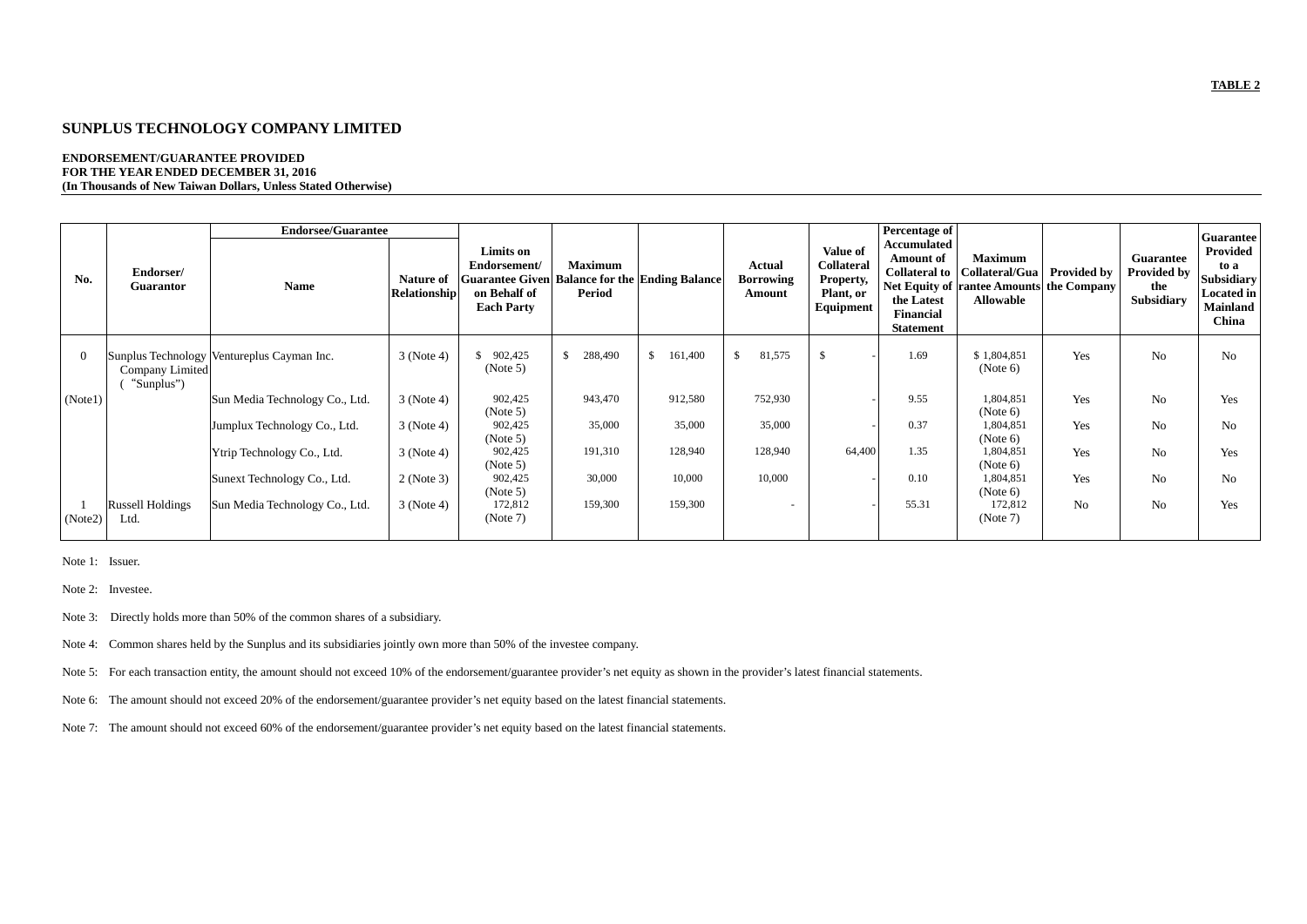# **TABLE 3**

# **SUNPLUS TECHNOLOGY COMPANY LIMITED**

# **MARKETABLE SECURITIES HELD DECEMBER 31, 2016**

**(In Thousands of New Taiwan Dollars, Unless Stated Otherwise)**

|                                   |                                             | <b>Relationship with the Holding</b> |                                     |                                       | <b>September 30, 2016</b> |                                           |                                                  |              |
|-----------------------------------|---------------------------------------------|--------------------------------------|-------------------------------------|---------------------------------------|---------------------------|-------------------------------------------|--------------------------------------------------|--------------|
| <b>Holding Company Name</b>       | <b>Type and Name of Marketable Security</b> | <b>Company</b>                       | <b>Financial Statement Account</b>  | <b>Shares or Units</b><br>(Thousands) | <b>Carrying Value</b>     | <b>Percentage of</b><br>Ownership $(\% )$ | <b>Market Value or</b><br><b>Net Asset Value</b> | <b>Note</b>  |
| <b>Sunplus Technology Company</b> | Fund                                        |                                      |                                     |                                       |                           |                                           |                                                  |              |
| Limited (the "Company")           | Nomura Global High Dividend Act             |                                      | Available-for-sale financial assets | 616                                   | $\mathbb{S}$<br>9,963     | $\blacksquare$                            | 9,963 Note 3<br>$\mathcal{S}$                    |              |
|                                   | <b>FSITC Money Market</b>                   |                                      | Available-for-sale financial assets | 290                                   | 51,256                    | $\blacksquare$                            | 51,256 Note 3                                    |              |
|                                   | Yuanta Wan Tai Money Fund                   |                                      | Available-for-sale financial assets | 2,010                                 | 30,178                    |                                           | 30,178                                           | Note 3       |
|                                   | Mega Diamond Money Market                   |                                      | Available-for-sale financial assets | 13,197                                | 163,881                   | $\blacksquare$                            | 163,881                                          | Note 3       |
|                                   | Prudential Financial Money Market Fund      |                                      | Available-for-sale financial assets | 1,925                                 | 30,153                    |                                           | 30,153                                           | Note 3       |
|                                   | <b>UPAMC James Bond Money Market</b>        |                                      | Available-for-sale financial assets | 1,851                                 | 30,651                    |                                           | 30,651                                           | Note 3       |
|                                   | <b>KGI Economic Moat Fund</b>               |                                      | Available-for-sale financial assets | 500                                   | 5,640                     |                                           | 5,640                                            | Note 3       |
|                                   | Yuanta Emerging Indonesia Opp Bd            |                                      | Available-for-sale financial assets | 500                                   | 5,525                     |                                           | 5,525                                            | Note 3       |
|                                   | Jih Sun Money Market                        | $\overline{\phantom{a}}$             | Available-for-sale financial assets | 3,420                                 | 50,166                    | $\overline{\phantom{a}}$                  | 50,166                                           | Note 3       |
|                                   | Mega RMB Money Market                       |                                      | Available-for-sale financial assets | 466                                   | 23,419                    | $\overline{\phantom{a}}$                  | 23,419                                           | Note 3       |
|                                   | Taishin China-US Money Market               |                                      | Available-for-sale financial assets | 3,000                                 | 30,228                    | $\overline{\phantom{0}}$                  | 30,228                                           | Note 3       |
|                                   | Yuanta RMB Money Market CNY                 |                                      | Available-for-sale financial assets | 470                                   | 23,407                    |                                           | 23,407                                           | Note 3       |
|                                   | Yuanta Global USD Corporate Bond TWD        |                                      | Available-for-sale financial assets |                                       |                           |                                           |                                                  |              |
|                                   |                                             |                                      |                                     | 2,000                                 | 19,582                    | $\overline{a}$                            | 19,582 Note 3                                    |              |
|                                   | Yuanta USD Money Market USD                 |                                      | Available-for-sale financial assets | 100                                   | 32,368                    |                                           | 32,368                                           | Note 3       |
|                                   | Prudential Financial RMB Money Mkt          |                                      | Available-for-sale financial assets |                                       |                           |                                           |                                                  |              |
|                                   | TWD                                         |                                      |                                     | 2,593                                 | 24,860                    |                                           | 24,860 Note 3                                    |              |
|                                   | <b>Stock</b>                                |                                      |                                     |                                       |                           |                                           |                                                  |              |
|                                   | FocalTech Inc.                              |                                      | Available-for-sale financial assets | 8,839                                 | 311,117                   | 3                                         | 311,117 Note 2                                   |              |
|                                   | United Microelectronics Corp.               |                                      | Available-for-sale financial assets | 1,968                                 | 22,431                    |                                           | 22,431                                           | Note 2       |
|                                   | <b>Tatung Company</b>                       |                                      | Available-for-sale financial assets | 46,094                                | 439,741                   | 2                                         | 439,741 Note 2                                   |              |
|                                   | Fund                                        |                                      |                                     |                                       |                           |                                           |                                                  |              |
|                                   | Technology Partners Venture Capital Corp.   |                                      | Financial assets carried at cost    | 213                                   | 2,133                     |                                           | 2,133 Note 1                                     |              |
|                                   | Network Capital Global Fund                 |                                      | Financial assets carried at cost    | 380                                   | 3,800                     | 11                                        | 3,800                                            | Note 1       |
|                                   | Availin Inc.                                |                                      | Financial assets carried at cost    | 9,039                                 | 189,690                   | 17                                        | 189,690                                          | Note 1       |
|                                   | <b>Triknight Capital Corporation</b>        |                                      | Financial assets carried at cost    | 10,500                                | 105,000                   | 5                                         | 105,000                                          | Note 1       |
|                                   | <b>Broadcom Corporation</b>                 |                                      | Financial assets carried at cost    |                                       |                           |                                           | $\sim$                                           | Note 1       |
| Lin Shih Investment Co., Ltd.     | Asolid Technology Co., Ltd.                 |                                      | Available-for-sale financial assets | 31                                    | 1,759                     |                                           |                                                  | 1,759 Note 2 |
|                                   | Ruentex Material Co., Ltd                   |                                      | Available-for-sale financial assets | 20                                    | 346                       |                                           |                                                  | 346 Note 2   |
|                                   | Compeq Manufacturing Co., Ltd.              |                                      | Available-for-sale financial assets | 1,000                                 | 15,550                    |                                           | 15,550 Note 2                                    |              |
|                                   | Wafer works Corporation                     |                                      | Available-for-sale financial assets | 1,536                                 | 22,119                    |                                           | $22,119$ Note 2                                  |              |
|                                   | AP Memory Technology Co., Ltd.              |                                      | Available-for-sale financial assets | 40                                    | 2,888                     |                                           |                                                  | 2,888 Note 2 |
|                                   | Yuanta Great China TMT TWD Acc              |                                      | Available-for-sale financial assets | 3,133                                 | 29,133                    |                                           | 29,133 Note 3                                    |              |
|                                   | Yuanta New ASEAN Balanced TWD               |                                      | Available-for-sale financial assets | 2,000                                 | 18,980                    |                                           | 18,980 Note 3                                    |              |
|                                   |                                             |                                      |                                     |                                       |                           |                                           |                                                  |              |

(Continued)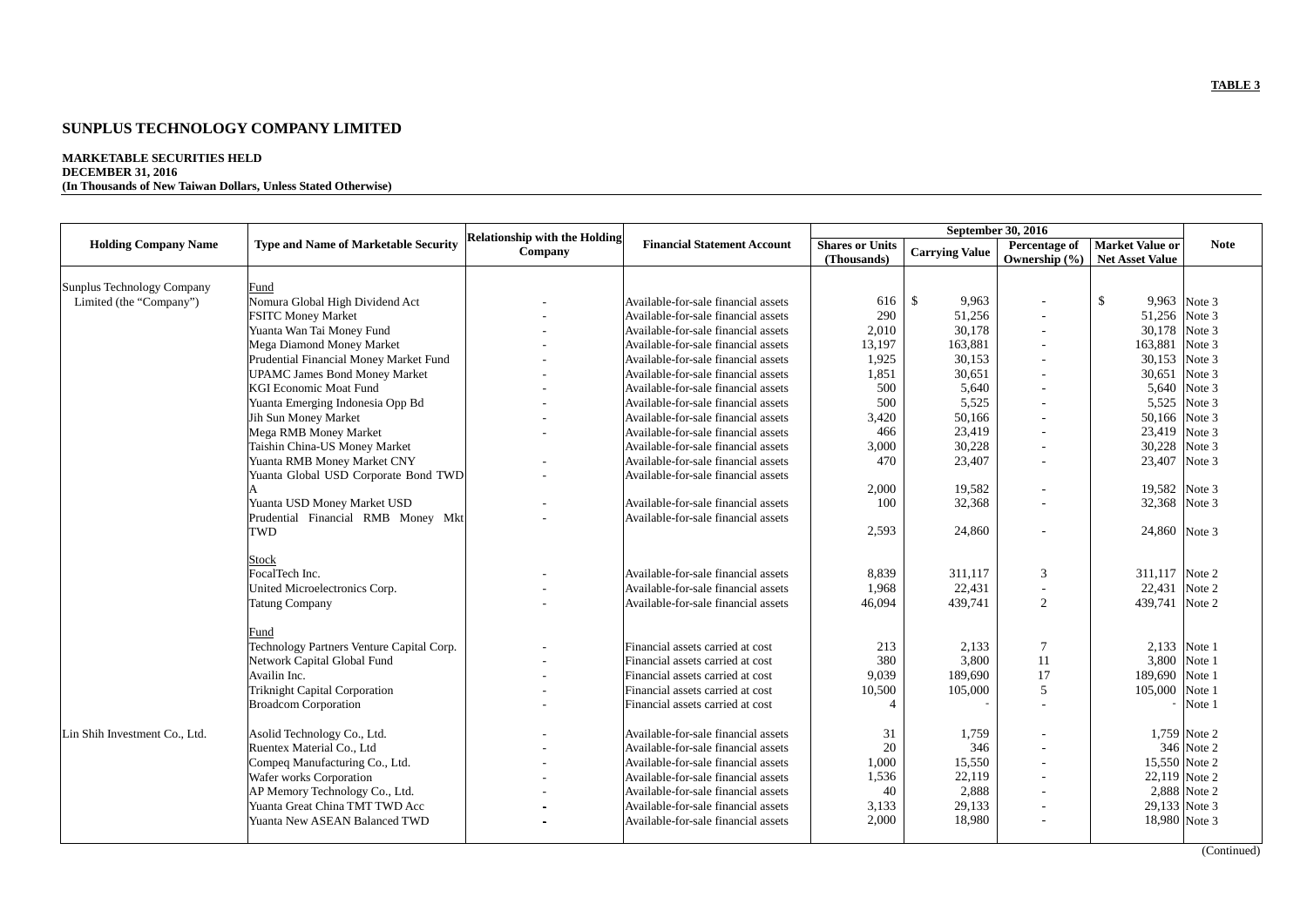|                                   |                                                                   |                                                 |                                                                      | <b>September 30, 2016</b>             |                           |                                           |                                                  |                      |
|-----------------------------------|-------------------------------------------------------------------|-------------------------------------------------|----------------------------------------------------------------------|---------------------------------------|---------------------------|-------------------------------------------|--------------------------------------------------|----------------------|
| <b>Holding Company Name</b>       | <b>Type and Name of Marketable Security</b>                       | <b>Relationship with the Holding</b><br>Company | <b>Financial Statement Account</b>                                   | <b>Shares or Units</b><br>(Thousands) | <b>Carrying Value</b>     | <b>Percentage of</b><br>Ownership $(\% )$ | <b>Market Value or</b><br><b>Net Asset Value</b> | <b>Note</b>          |
| Lin Shih Investment Co., Ltd.     | <b>Fubon SSE</b>                                                  |                                                 | Available-for-sale financial assets                                  | 340                                   | $\mathbb{S}$<br>9,180     |                                           | $\mathcal{S}$                                    | 9,180 Note 3         |
|                                   | <b>Fubon SZSE</b>                                                 |                                                 | Available-for-sale financial assets                                  | 920                                   | 8,602                     |                                           |                                                  | 8,602 Note 3         |
|                                   | <b>CTBC</b> Global Silver Age Income                              |                                                 | Available-for-sale financial assets                                  | 1,000                                 | 10,100                    | $\blacksquare$                            | 10,100 Note 3                                    |                      |
|                                   | <b>CTBC Hwa-win Money Market Fund</b>                             |                                                 | Available-for-sale financial assets                                  | 4,581                                 | 50,002                    | $\sim$                                    | 50,002 Note 3                                    |                      |
|                                   | Yuanta China Balance Fund                                         |                                                 | Available-for-sale financial assets                                  | 213                                   | 2,827                     |                                           |                                                  | 2,827 Note 3         |
|                                   | KGI High Sharpe Glabal Bal TWD ACC                                |                                                 | Available-for-sale financial assets                                  | 15                                    | 151                       |                                           |                                                  | 151 Note 3           |
|                                   | Ability Enterprise Co., Ltd.                                      |                                                 | Available-for-sale financial assets                                  | 5,434                                 | 91,287                    | $\overline{2}$                            | 91,287 Note 2                                    |                      |
|                                   | Sunplus Technology Co., Ltd.                                      | Parent Company                                  | Available-for-sale financial assets                                  | 3,560                                 | 40,406                    |                                           |                                                  | 40,406 Notes 2 and 4 |
|                                   | Minton Optic Industry Co., Ltd.                                   |                                                 | Financial assets carried at cost                                     | 4,272                                 |                           |                                           |                                                  | Note 1               |
|                                   | Miracle Technology Co., Ltd.                                      |                                                 | Financial assets carried at cost                                     | 1,036                                 | 11,152                    | 10                                        | 11,152 Note 1                                    |                      |
|                                   | Genius Vision Digital Co., Ltd.                                   |                                                 | Financial assets carried at cost                                     | 600                                   | 3,676                     | $\overline{4}$                            | 3,676 Note 1                                     |                      |
|                                   | Lingri Technology Co., Ltd.                                       |                                                 | Financial assets carried at cost                                     | 304                                   | 3,040                     | 19                                        | 3,040 Note 1                                     |                      |
|                                   | Sanjet Technology Corp.                                           |                                                 | Financial assets carried at cost                                     | 8                                     |                           |                                           |                                                  | Note 1               |
|                                   | Chain Sea Information Integration Co., Ltd.                       |                                                 | Financial assets carried at cost                                     | 69                                    | 1,121                     |                                           | 1,121                                            | Note 1               |
|                                   | Ortery Technologies, Inc.                                         |                                                 | Financial assets carried at cost                                     | 103                                   |                           |                                           |                                                  | Note 1               |
|                                   | Everlight Electronics Co., Ltd.-CB                                |                                                 | Financial assets at fair value through<br>profit or loss - current   | 80                                    | 7,916                     |                                           |                                                  | 7,916 Note 2         |
|                                   | AWEA MECHANTRONIC CO., LTD.-CB                                    |                                                 | Financial assets at fair value through<br>profit or loss - current   | 21                                    | 2,100                     |                                           |                                                  | $2,100$ Note 2       |
|                                   | King Yuan Electronics Co., Ltd.-OCB                               |                                                 | Financial assets at fair value through<br>profit or loss - current   | 1,000                                 | 32,379                    |                                           | 32,379 Note 2                                    |                      |
| <b>Russell Holdings Limited</b>   | <b>Stock</b>                                                      |                                                 |                                                                      |                                       |                           |                                           |                                                  |                      |
|                                   | Asia Tech Taiwan Venture, L.P.                                    |                                                 | Financial assets carried at cost                                     |                                       |                           |                                           |                                                  | Note 1               |
|                                   | OZ Optics Limited.                                                |                                                 | Financial assets carried at cost                                     | 1,000                                 |                           |                                           |                                                  | $-$ Note 1           |
|                                   | Asia B2B on Line Inc.                                             |                                                 | Financial assets carried at cost                                     | 1,000                                 |                           |                                           |                                                  | $-$ Note 1           |
|                                   | Ortega Info System, Inc.                                          |                                                 | Financial assets carried at cost                                     | 2,557                                 |                           |                                           |                                                  | $-$ Note 1           |
|                                   | Ether Precision Inc.                                              |                                                 | Financial assets carried at cost                                     | 1,250                                 |                           |                                           |                                                  | Note 1               |
|                                   | Innobrige Venture Fund ILP                                        |                                                 | Financial assets carried at cost                                     |                                       | 36,991<br>(US\$<br>1,147) |                                           | 36,991 Note 1<br>(US\$<br>1,147                  |                      |
|                                   | Innobrige International Inc.                                      |                                                 | Financial assets carried at cost                                     | 4,000                                 |                           | 15                                        |                                                  | $-$ Note 1           |
|                                   | Synerchip Inc.                                                    |                                                 | Financial assets carried at cost                                     | 6,452                                 |                           | 12                                        |                                                  | $-$ Note 1           |
|                                   | King Yuan Electronics Co., Ltd.-OCB                               |                                                 | Financial assets at fair value through                               | 20                                    | 64,178                    |                                           | 64,178 Note 1                                    |                      |
|                                   |                                                                   |                                                 | profit or loss - current                                             |                                       | 1,990)<br>(US\$           |                                           | 1,990<br>(US\$                                   |                      |
| Sunplus Venture Capital Co., Ltd. | <b>Stock</b>                                                      |                                                 |                                                                      |                                       |                           |                                           |                                                  |                      |
|                                   | Yuanta De-Bao Money Market Fund                                   |                                                 | Available-for-sale financial assets                                  | 8,398                                 | 100,003                   |                                           | 100,003 Note 2                                   |                      |
|                                   | King Yuan Electronics Co., Ltd.                                   |                                                 | Available-for-sale financial assets                                  | 1,793                                 | 45,177                    |                                           | 45,177 Note 2                                    |                      |
|                                   | eWave System, Inc.                                                |                                                 | Financial assets carried at cost                                     | 1,833                                 |                           | 22                                        |                                                  | Note 1               |
|                                   | <b>Information Technology Total Services</b>                      |                                                 | Financial assets carried at cost                                     | 51                                    |                           |                                           |                                                  | $-$ Note 1           |
|                                   | Book4u Company Limited                                            |                                                 | Financial assets carried at cost                                     |                                       |                           |                                           |                                                  | $-$ Note 1           |
|                                   | VenGlobal International Fund                                      |                                                 | Financial assets carried at cost                                     |                                       |                           | 3                                         |                                                  | $-$ Note 1           |
|                                   | Simple Act Inc.                                                   |                                                 | Financial assets carried at cost                                     | 1,900                                 |                           | 10                                        |                                                  | Note 1               |
|                                   | Feature Integration Technology Inc.<br><b>Cyberon Corporation</b> |                                                 | Financial assets carried at cost<br>Financial assets carried at cost | 1,386<br>1,521                        | 16,215<br>13,691          | 18                                        | 16,215 Note 1<br>13,691 Note 1                   |                      |
|                                   |                                                                   |                                                 |                                                                      |                                       |                           |                                           |                                                  |                      |

(Continued)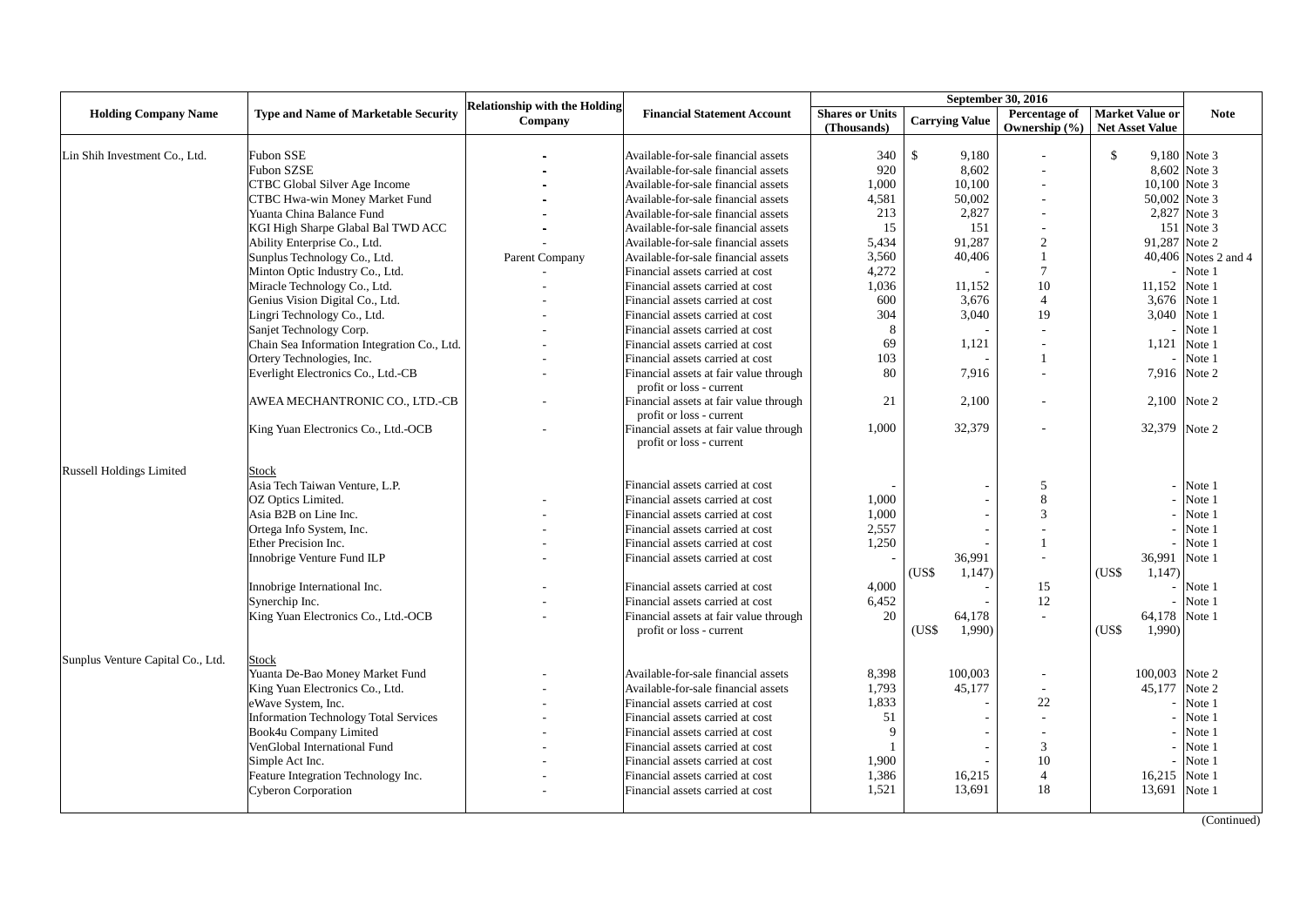| <b>Holding Company Name</b>                             | <b>Type and Name of Marketable Security</b>              | <b>Relationship with the Holding</b><br>Company | <b>Financial Statement Account</b>  | <b>Shares or Units</b><br>(Thousands) | <b>Carrying Value</b>  | <b>Percentage of</b><br>Ownership $(\% )$ | <b>Market Value or</b><br><b>Net Asset Value</b> | <b>Note</b> |
|---------------------------------------------------------|----------------------------------------------------------|-------------------------------------------------|-------------------------------------|---------------------------------------|------------------------|-------------------------------------------|--------------------------------------------------|-------------|
|                                                         |                                                          |                                                 |                                     |                                       |                        |                                           |                                                  |             |
| Sunplus Venture Capital Co., Ltd.                       | Miracle Technology Co., Ltd.                             |                                                 | Financial assets carried at cost    | 1,042                                 | $\mathbb{S}$<br>11,220 | 10                                        | 11,220 Note 1<br>$\mathcal{S}$                   |             |
|                                                         | Minton Optic Industry Co., Ltd.                          |                                                 | Financial assets carried at cost    | 5,000                                 |                        | 8                                         |                                                  | Note 1      |
|                                                         | Sanjet Technology Corp.                                  |                                                 | Financial assets carried at cost    | 49                                    |                        |                                           |                                                  | Note 1      |
|                                                         | Genius Vision Digital                                    |                                                 | Financial assets carried at cost    | 750                                   | 15,000                 | 5                                         | 15,000                                           | Note 1      |
|                                                         | Touch Screen Glass Technology Co., Ltd.                  |                                                 | Financial assets carried at cost    | 4,500                                 | 45,000                 | 18                                        | 45,000 Note 1                                    |             |
|                                                         | Ortery Technologies, Inc.                                |                                                 | Financial assets carried at cost    | 68                                    |                        |                                           |                                                  | Note 1      |
|                                                         | Taiwan Environmental Scientific Co., Ltd.                |                                                 | Financial assets carried at cost    | 981                                   | 27,900                 |                                           | 27,900                                           | Note 1      |
|                                                         | Dawning Leading Technology Inc.                          |                                                 | Financial assets carried at cost    | 3,101                                 | 42,000                 |                                           | 42,000                                           | Note 1      |
|                                                         | Qun-Xin Venture Capital                                  |                                                 | Financial assets carried at cost    | 3,000                                 | 30,000                 | 6                                         | 30,000                                           | Note 1      |
|                                                         | Grand Fortune Venture Capital Co., Ltd.                  |                                                 | Financial assets carried at cost    | 5,000                                 | 50,000                 | $\overline{7}$                            | 50,000                                           | Note 1      |
|                                                         | TIEF fund I LP                                           |                                                 | Financial assets carried at cost    |                                       | 46,958                 |                                           | 46,958                                           | Note 1      |
| Sunplus Technology (Shanghai) Co., Gf Money Market Fund |                                                          |                                                 | Available-for-sale financial assets | 12,050                                | 56,303                 |                                           | 56,303 Note 3                                    |             |
| Ltd.                                                    |                                                          |                                                 |                                     |                                       | (RMB\$ 12,195)         |                                           | (RMB\$ 12,195)                                   |             |
|                                                         | Gf Every Day The Red Haired Type Money                   |                                                 | Available-for-sale financial assets | 3,565                                 | 16,446                 | $\overline{\phantom{a}}$                  | 16,446 Note 3                                    |             |
|                                                         | Market Fund                                              |                                                 |                                     |                                       | (RMB\$<br>3,562)       |                                           | 3,562)<br>(RMB\$                                 |             |
|                                                         | <b>GF Money Market Fund B</b>                            |                                                 | Available-for-sale financial assets | 9,950                                 | 46,516                 | $\overline{\phantom{a}}$                  | 46,516 Note 3                                    |             |
|                                                         |                                                          |                                                 |                                     |                                       | (RMB\$ 10,075)         |                                           | (RMB\$ 10,075)                                   |             |
|                                                         | Chongquing Chong You Information<br>Technology Co., Ltd. |                                                 | Financial assets carried at cost    |                                       |                        | 3                                         |                                                  | Note 1      |
| Wei-Young Investment Inc.                               | <b>Elitegroup Computer Systems</b>                       |                                                 | Available-for-sale financial assets | 238                                   | 3,713                  |                                           | 3,713 Note 2                                     |             |
| Generalplus Technology Inc.                             | Jih Sun Money Market                                     |                                                 | Available-for-sale financial assets | 3,011                                 | 44,172                 | $\overline{\phantom{a}}$                  | 44,172 Note 3                                    |             |
|                                                         | <b>UPAMC James Bond Money Market</b>                     |                                                 | Available-for-sale financial assets | 1,513                                 | 25,055                 | $\blacksquare$                            | 25,055 Note 3                                    |             |
|                                                         | <b>Prudential Financial Return</b>                       |                                                 | Available-for-sale financial assets | 6,458                                 | 99,605                 |                                           | 99,605                                           | Note 3      |
|                                                         | Franklin Templeton Sinoam Money Market                   |                                                 | Available-for-sale financial assets | 2,955                                 | 30,243                 |                                           | 30,243                                           | Note 3      |
|                                                         | Yuanta De-Li Money Market Fund                           |                                                 | Available-for-sale financial assets | 1,243                                 | 20,082                 |                                           | 20,082                                           | Note 3      |
|                                                         |                                                          |                                                 |                                     |                                       |                        |                                           |                                                  |             |
| iCatch Technology Inc.                                  | Franklin Templeton Sinoam Money Market                   |                                                 | Available-for-sale financial assets | 986                                   | 10,088                 |                                           | 10,088 Note 3                                    |             |
| Sunplus Innovation Technology Inc.                      | Fund                                                     |                                                 |                                     |                                       |                        |                                           |                                                  |             |
|                                                         | Fuh Hwa You Li Money Market                              |                                                 | Available-for-sale financial assets | 2,253                                 | 30,103                 |                                           | 30,103 Note 3                                    |             |
|                                                         | Mega Diamond Money Market                                |                                                 | Available-for-sale financial assets | 810                                   | 10,059                 | $\overline{\phantom{a}}$                  | 10,059 Note 3                                    |             |
|                                                         | Fubon Chi-Hsiang Money Market                            |                                                 | Available-for-sale financial assets | 1,930                                 | 30,005                 |                                           | 30,005                                           | Note 3      |
|                                                         | Yuanta USD Money Market TWD                              |                                                 | Available-for-sale financial assets | 11,091                                | 109,108                | $\overline{\phantom{a}}$                  | 109,108                                          | Note 3      |
|                                                         | Yuanta RMB Money Market TWD                              |                                                 | Available-for-sale financial assets | 916                                   | 9,424                  | $\blacksquare$                            | 9,424                                            | Note 3      |
|                                                         | Yuanta USD Money Market USD                              |                                                 | Available-for-sale financial assets | 100                                   | 32,365                 |                                           | 32,365                                           | Note 3      |
|                                                         |                                                          |                                                 |                                     |                                       |                        |                                           |                                                  |             |
|                                                         | <b>Stock</b>                                             |                                                 |                                     |                                       |                        |                                           |                                                  |             |
|                                                         | Advanced NuMicro System, Inc.                            |                                                 | Financial assets carried at cost    | 2,000                                 | 4,121                  | 9                                         | 4,122 Note 1                                     |             |
|                                                         | <b>Advanced Silicon SA</b>                               |                                                 | Financial assets carried at cost    | 1,000                                 | 15,392                 | 10                                        | 15,391                                           | Note 1      |
|                                                         | Point Grab Ltd.                                          |                                                 | Financial assets carried at cost    | 182                                   | 15,150                 | 2                                         | 15,150 Note 1                                    |             |
|                                                         |                                                          |                                                 |                                     |                                       |                        |                                           |                                                  | (Continued) |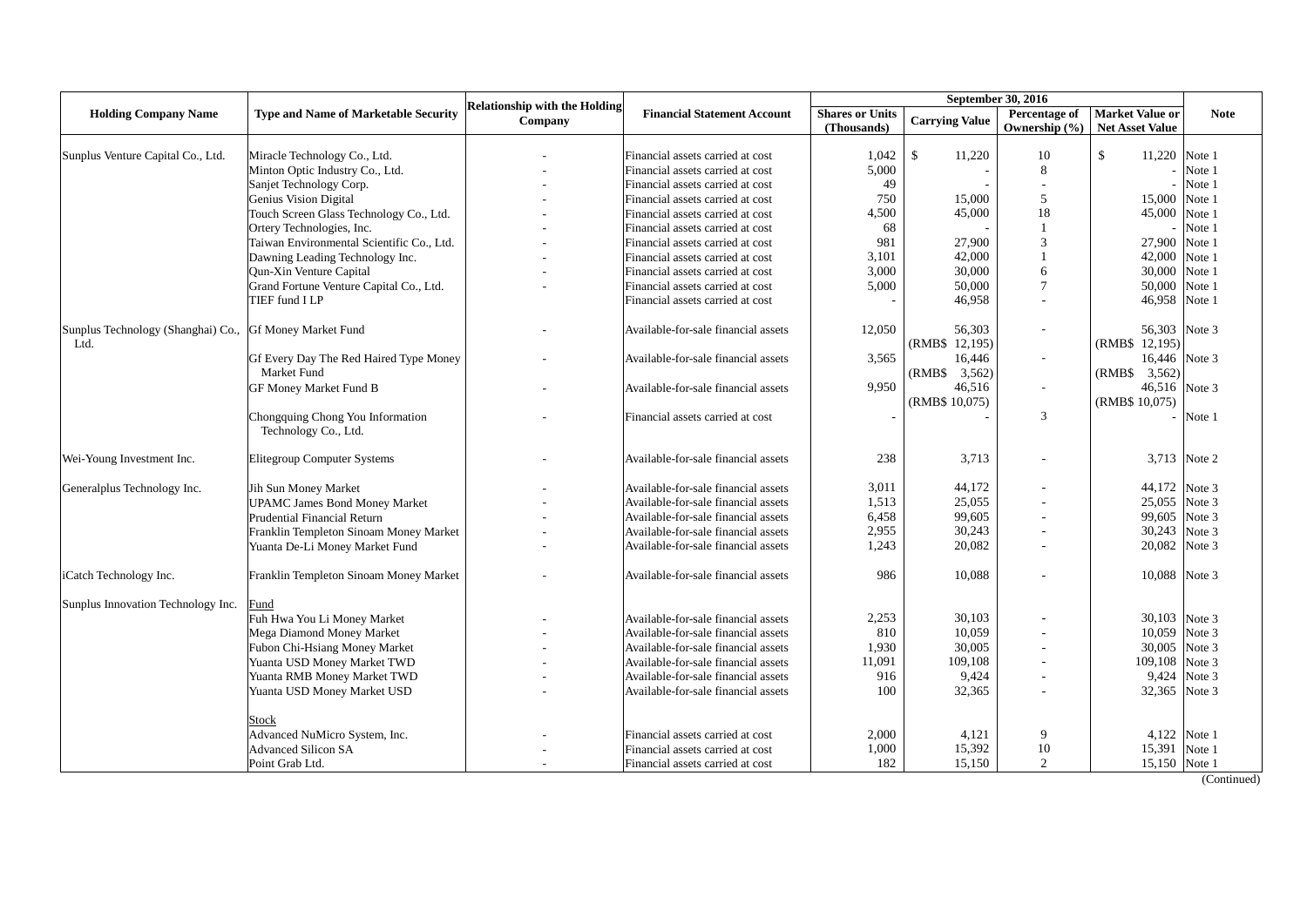- Note 1: The market value was based on carrying value as of December 31, 2016.
- Note 2: The Market value was based on the closing price as of December 31, 2016.
- Note 3: The market value was based on the net asset value of fund as of December 31, 2016.
- Note 4: As of December 31, 2016, the above marketable securities, except the holdings of Lin Shih Investment Co., Ltd. of the shares of Sunplus Technology Company Limited with a market value \$38,413 thousand had not been p mortgaged.
- Note 5: The exchange rate was based on the exchange rate as of December 31, 2016.

(Concluded)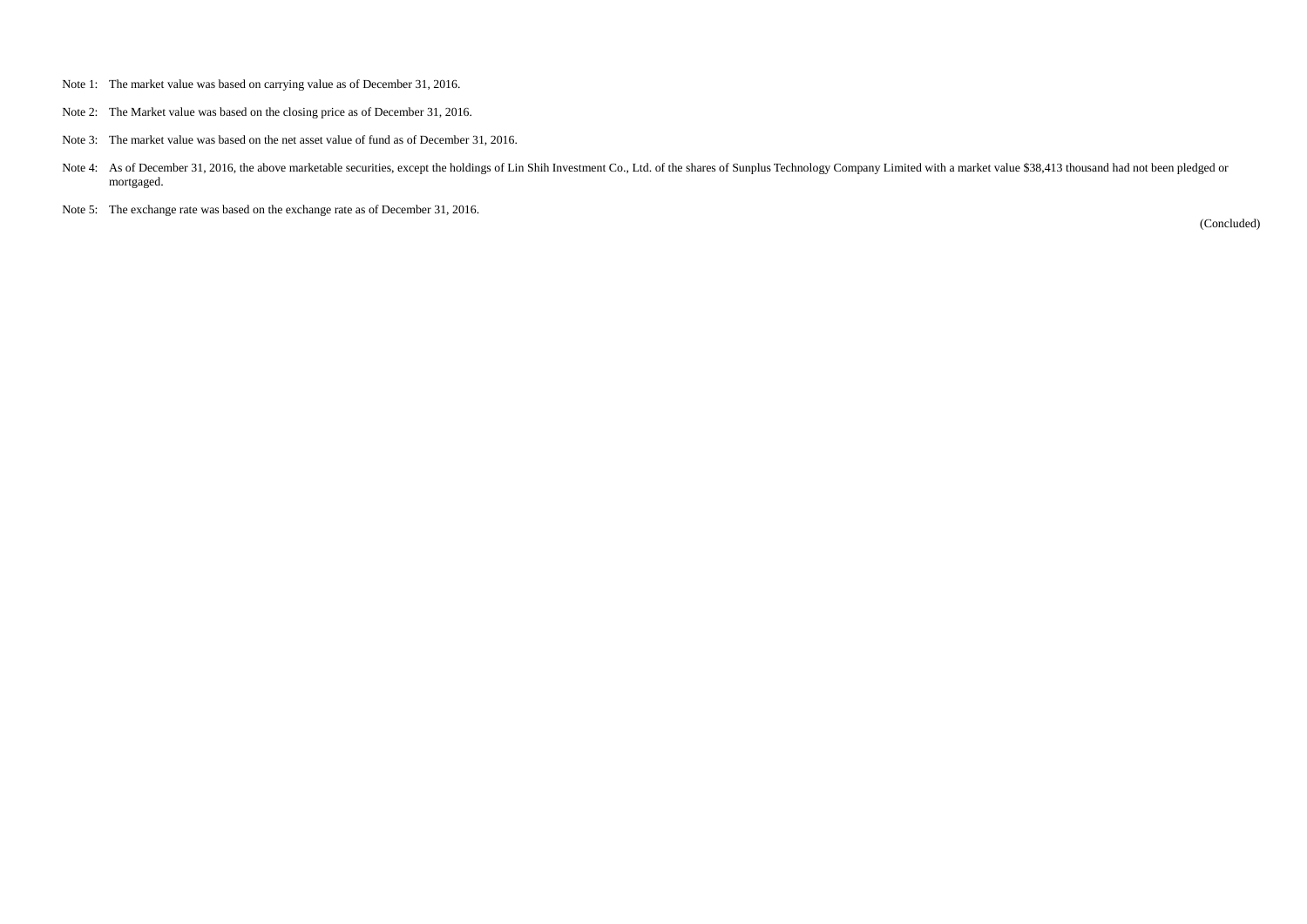# **TABLE 4**

# **SUNPLUS TECHNOLOGY COMPANY LIMITED**

# **MARKETABLE SECURITIES ACQUIRED AND DISPOSED OF AT COSTS OR PRICES OF AT LEAST \$100 MILLION OR 20% OF THE PAID-IN CAPITAL YEAR ENDED DECEMBER 31, 2016**

**(In Thousands of New Taiwan Dollars, Unless Stated Otherwise)**

|                            | <b>Financial Statement</b>                              |                                        | <b>Acquisition</b><br><b>Beginning Balance</b>       |                     |                   |                                      | <b>Disposal</b>           | <b>Ending Balance</b> |                          |                            |                            |                   |
|----------------------------|---------------------------------------------------------|----------------------------------------|------------------------------------------------------|---------------------|-------------------|--------------------------------------|---------------------------|-----------------------|--------------------------|----------------------------|----------------------------|-------------------|
| <b>Company Name</b>        | <b>Type and Issuer of</b><br><b>Marketable Security</b> | <b>Account</b>                         | <b>Nature of</b><br> Counterparty Relationship  ____ | Unit<br>(Thousands) | Amount            | Unit<br><b>Amount</b><br>(Thousands) | Unit<br>$(T$ housands $)$ | Amount                | Carrying<br><b>Value</b> | Gain (Loss)<br>on Disposal | Unit<br><b>Thousands</b> ) | Amount            |
| Sunplus<br>Company Limited | Technology FocalTech Inc.                               | Available-for-sale<br>financial assets |                                                      | 29,271              | 999,590<br>(Note) |                                      | 20,432                    | 657,218               | 550,524                  | 106,694                    | 8,839                      | 311,117<br>(Note) |

Note: The amount was include changes in fair value of available-for-sale financial assets and impairment loss on available-for-sale financial assets.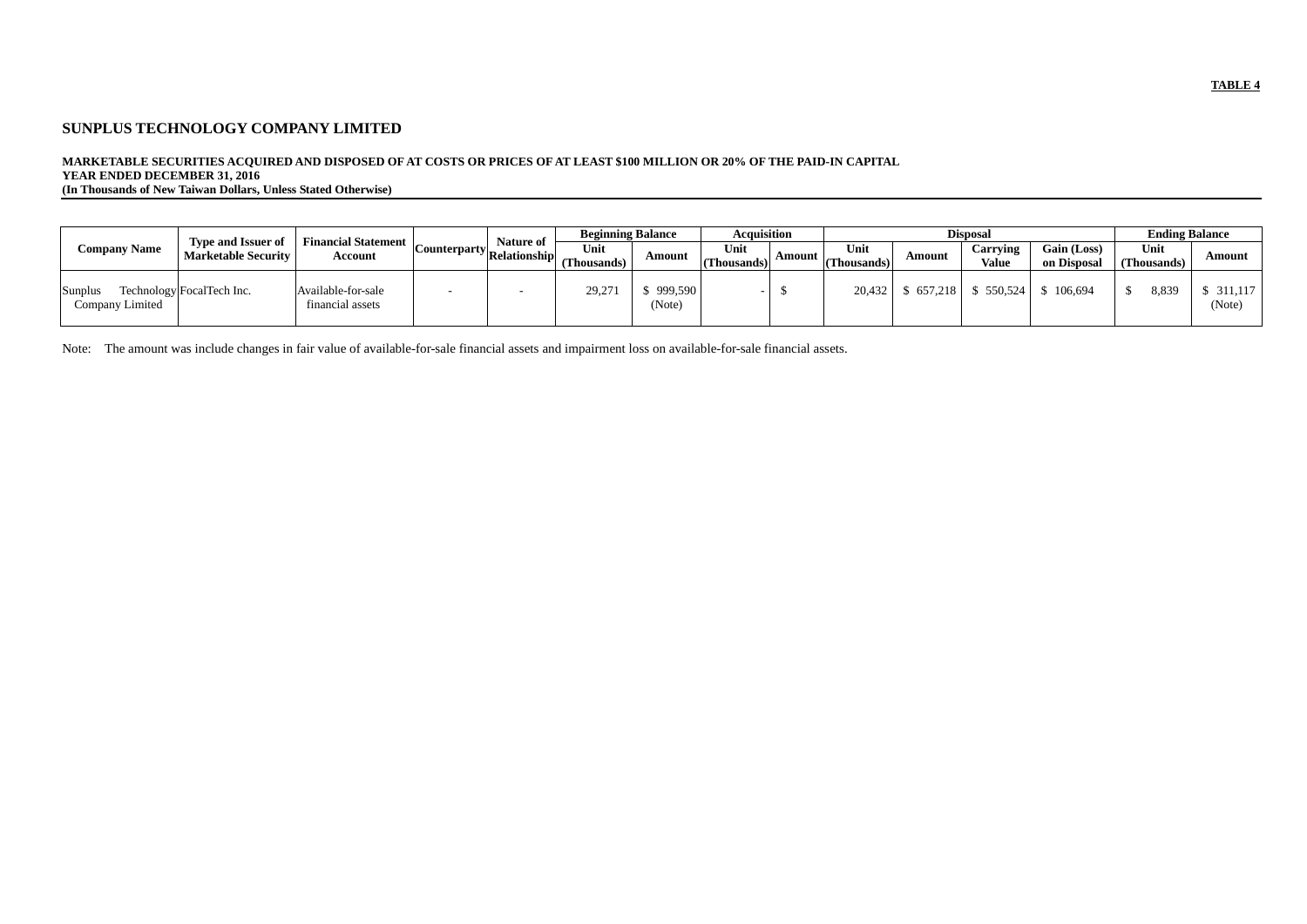## **SUNPLUS TECHNOLOGY COMPANY LIMITED**

#### **NAMES, LOCATIONS, AND RELATED INFORMATION OF INVESTEES ON WHICH THE COMPANY EXERCISES SIGNIFICANT INFLUENCE DECEMBER 31, 2016 (In Thousands of New Taiwan Dollars, Unless Stated Otherwise)**

|                                        |                                        |                                      |                                     | <b>Investment Amount</b>                  |                                                         |                              | <b>Balance as of September 30, 2016</b> |                       | <b>Net Income</b>                |                                  |                                  |
|----------------------------------------|----------------------------------------|--------------------------------------|-------------------------------------|-------------------------------------------|---------------------------------------------------------|------------------------------|-----------------------------------------|-----------------------|----------------------------------|----------------------------------|----------------------------------|
| <b>Investor</b>                        | <b>Investee</b>                        | Location                             | <b>Main Businesses and Products</b> | December 31.<br>2016                      | December 31,<br>2015                                    | <b>Shares</b><br>(Thousands) | Percentage of<br>Ownership              | <b>Carrying Value</b> | (Loss) of the<br><b>Investee</b> | <b>Investment</b><br>Gain (Loss) | <b>Note</b>                      |
| Sunplus Technology Company Limited     | Ventureplus Group Inc.                 | Belize                               | Investment                          | 2,571,321<br>S.                           | 2,571,321<br>S.                                         |                              | 100                                     | $\frac{1,456,206}{$   | $(148,167)$ \$<br>-S             | $(148, 167)$ Subsidiary          |                                  |
|                                        |                                        |                                      |                                     | (US\$<br>74,305<br>RMB\$ 37,900)          | (USS)<br>74.305<br>RMB\$ 37,900)                        |                              |                                         |                       |                                  |                                  |                                  |
|                                        | Award Glory Ltd.                       | Belize                               | Investment                          | 24,897<br>772)<br>(US\$                   |                                                         |                              | 100                                     | (11,236)              | (3,225)                          |                                  | $(3,225)$ Subsidiary             |
|                                        | <b>GLOBAL VIEW CO., LTD.</b>           | Hsinchu, Taiwan                      | Design and sale of ICs              | 315,658                                   | 315,658                                                 | 8,229                        | 13                                      | 323,912               | 153,633                          | 20,068                           | Investee                         |
|                                        | Lin Shih Investment Co., Ltd.          | Hsinchu, Taiwan                      | Investment                          | 699,988                                   | 699,988                                                 | 70,000                       | 100                                     | 794,315               | 158,724                          | 126,706                          | Subsidiary                       |
|                                        | Generalplus Technology Inc.            | Hsinchu, Taiwan                      | Design of ICs                       | 281,001                                   | 281,001                                                 | 37,324                       | 34                                      | 731,737               | 413,473                          | 141,823                          | Subsidiary                       |
|                                        | Sunplus Venture Capital Co., Ltd.      | Hsinchu, Taiwan                      | Investment                          | 999,982                                   | 999,982                                                 | 100,000                      | 100                                     | 846,259               | 14,708                           | 22,173                           | Subsidiary                       |
|                                        | Sunplus Innovation Technology Inc.     | Hsinchu, Taiwan                      | Design of ICs                       | 414,663                                   | 414,663                                                 | 31,450                       | 61                                      | 524,574               | 27,404                           | 16,921                           | Subsidiary                       |
|                                        | <b>Russell Holdings Limited</b>        | Cayman Islands, British West Indies. | Investment                          | 476,010<br>14,760) (US\$<br>(USS)         | 476,010<br>14,760)                                      | 14,760                       | 100                                     | 288,020               | 1,749                            |                                  | 1,749 Subsidiary                 |
|                                        | iCatch Technology, Inc.                | Hsinchu, Taiwan                      | Design of ICs                       | 207,345                                   | 207,345                                                 | 20,735                       | 38                                      | 197,578               | (83,602)                         |                                  | (31,489) Subsidiary              |
|                                        | Sunext Technology Co., Ltd.            | Hsinchu, Taiwan                      | Design and sale of ICs              | 924,730                                   | 924,730                                                 | 38,836                       | 61                                      | 116,471               | 14,627                           | 8.945                            | Subsidiary                       |
|                                        | Sunplus mMedia Inc.                    | Hsinchu, Taiwan                      | Design of ICs                       | 357,565                                   | 357,565                                                 | 17,441                       | 87                                      | 45,130                | (30, 455)                        |                                  | $(26,557)$ Subsidiary            |
|                                        | Sunplus Management Consulting Inc.     | Hsinchu, Taiwan                      | Management                          | 5,000                                     | 5,000                                                   | 500                          | 100                                     | 4,011                 | (50)                             |                                  | (50) Subsidiary                  |
|                                        | Sunplus Technology (H.K.) Co., Ltd.    | Kowloon Bay, Hong Kong               | International trade                 | 46,050                                    | 46,050                                                  | 11,075                       | 100                                     | 45                    | 168                              | 168                              | Subsidiary                       |
|                                        |                                        |                                      |                                     | $11,075$ (HK\$)<br>(HK\$                  | 11,075                                                  |                              |                                         |                       |                                  |                                  |                                  |
|                                        | Magic Sky Limited                      | Samoa                                | Investment                          | 218,010<br>(US\$<br>$6,760$ (US\$)        | 211,560<br>6,560                                        | 6,000                        | 100                                     | 221                   | (6, 478)                         |                                  | $(6,478)$ Subsidiary<br>(Note 1) |
|                                        | <b>S2-TEK INC.</b>                     | Hsinchu, Taiwan                      | Design of ICs                       |                                           | 362,285                                                 |                              | $\overline{2}$                          |                       | 30,925                           | 702                              | Investee                         |
|                                        | Sunplus mMobile Inc.                   | Hsinchu, Taiwan                      | Design of ICs                       | 2,596,792                                 | 2,596,792                                               | 16,240                       | 100                                     | 30,440                | (1,139)                          |                                  | $(1,139)$ Subsidiary             |
|                                        | Wei-Young Investment Inc.              | Hsinchu, Taiwan                      | Investment                          | 30,157                                    | 30,157                                                  | 1,400                        | 100                                     | 16,517                | 2,862                            | 448                              | Subsidiary                       |
| Lin Shih Investment Co., Ltd.          | Generalplus Technology Inc.            | Hsinchu, Taiwan                      | Design of ICs                       | 86,256                                    | 86,256                                                  | 14,892                       | 14                                      | 293,490               | 413,473                          |                                  | 56,587 Subsidiary                |
|                                        | Sunext Technology Co., Ltd.            | Hsinchu, Taiwan                      | Design and sale of ICs              | 369,316                                   | 369,316                                                 | 3,360                        | 5                                       | 10,116                | 14,627                           | 774                              | Subsidiary                       |
|                                        | Sunplus Innovation Technology Inc.     | Hsinchu, Taiwan                      | Design of ICs                       | 15,701                                    | 15,701                                                  | 1,075                        | 2                                       | 15,713                | 27,404                           | 578                              | Subsidiary                       |
|                                        | iCatch Technology, Inc.                | Hsinchu, Taiwan                      | Design of ICs                       | 9,645                                     | 9,645                                                   | 965                          | 2                                       | 9,304                 | (83,602)                         |                                  | $(1,465)$ Subsidiary             |
|                                        | Sunplus mMedia Inc.<br>S2-TEK INC.     | Hsinchu, Taiwan<br>Hsinchu, Taiwan   | Design of ICs<br>Design of ICs      | 19,408                                    | 19,408<br>132,788                                       | 650                          | $\overline{3}$                          | 6,196                 | (30, 455)<br>30,925              | (990)<br>7,415                   | Subsidiary<br>Investee           |
| Sunplus Venture Capital Co., Ltd.      | Generalplus Technology Inc.            | Hsinchu, Taiwan                      | Design of ICs                       | 49,099                                    | 56,050                                                  | 3.983                        | $\overline{4}$                          | 91,481                | 413,473                          | 15,847                           | Subsidiary                       |
|                                        | Jumplux Technology Co., Ltd.           | Hsinchu, Taiwan                      | Design and sales of IC              | 100,000                                   |                                                         | 10,000                       | 71                                      | 46,797                | (44, 252)                        | (20,986)                         | Subsidiary                       |
|                                        | Sunplus Innovation Technology Inc.     | Hsinchu, Taiwan                      | Design of ICs                       | 57,388                                    | 57,388                                                  | 2,904                        | -6                                      | 49,436                | 27,404                           | 1,562                            | Subsidiary                       |
|                                        | iCatch Technology, Inc.                | Hsinchu, Taiwan                      | Design of ICs                       | 33,439                                    | 33,439                                                  | 3,332                        | -6                                      | 32,151                | (83,602)                         | (4,921)                          | Subsidiary                       |
|                                        | Sunext Technology Co., Ltd.            | Hsinchu, Taiwan                      | Design and sale of ICs              | 385,709                                   | 385,709                                                 | 4,431                        | $\mathcal{I}$                           | 13,282                | 14,627                           | 1,020                            | Subsidiary                       |
|                                        | Sunplus mMedia Inc.                    | Hsinchu, Taiwan                      | Design of ICs                       | 44,878                                    | 44,878                                                  | 1,909                        | 10                                      | 2,945                 | (30, 455)                        | (2,907)                          | Subsidiary                       |
|                                        | Han Young Technology Co., Ltd.         | Taipei, Taiwan                       | Design of ICs                       | 4,200                                     | 4,200                                                   | 420                          | 70                                      | 1,781                 |                                  |                                  | Subsidiary                       |
|                                        | S2-TEK INC.                            | Hsinchu, Taiwan                      | Design of ICs                       |                                           | 133,846                                                 |                              | $\sim$                                  |                       | 30,925                           | 7,732                            | Investee                         |
| <b>Russell Holdings Limited</b>        | Sunext Technology Co., Ltd.            | Hsinchu, Taiwan                      | Design and sale of ICs              | 68,338<br>$2,119$ (US\$)<br>(USS)         | 68,338<br>2,119                                         | 442                          |                                         | 1,325<br>(US\$<br>41) | 12,515                           | (USS)<br>(3)                     | 102 Subsidiary                   |
| Wei-Young Investment Inc.              | Generalplus Technology Inc.            | Hsinchu, Taiwan                      | Design of ICs                       |                                           | 1.800                                                   | $\sim$                       | $\sim$                                  |                       | 413,473                          |                                  | 130 Subsidiary                   |
|                                        | Sunext Technology Co., Ltd.            | Hsinchu, Taiwan                      | Design and sale of ICs              | 350                                       | 350                                                     | 18                           |                                         | 53                    | 14,627                           |                                  | 4 Subsidiary                     |
| Ventureplus Group Inc.                 | Ventureplus Mauritius Inc.             | Mauritius                            | Investment                          | 2,571,321<br>74,305<br>(USD)              | 2,571,321<br>(US\$ 74,305)<br>RMB 37,900) RMB\$ 37,900) |                              | 100                                     | 1,456,186             | (148, 166)                       |                                  | $(148, 166)$ Subsidiary          |
| Ventureplus Mauritius Inc.             | Ventureplus Cayman Inc.                | Cayman Islands, British West Indies  | Investment                          | 2,571,321<br>74,305<br>(USD)              | 2,571,321<br>(US\$ 74,305)<br>RMB 37,900) RMB\$ 37,900) |                              | 100                                     | 1,456,162             | (148, 166)                       |                                  | $(148, 166)$ Subsidiary          |
| Generalplus Technology Inc.            | Generalplus International (Samoa) Inc. | Samoa                                | Investment                          | 615,653<br>$19,090$ (US\$)<br>$(US\$      | 615,653<br>19,090)                                      | 19,090                       | 100                                     | 472,689               | 9,289                            |                                  | 9,289 Subsidiary                 |
| Generalplus International (Samoa) Inc. | Generalplus (Mauritius) Inc.           | Mauritius                            | Investment                          | \$<br>615,653<br>$19,090$ (US\$)<br>(US\$ | 615,653<br>IS.<br>19,090)                               | 19,090                       | 100                                     | 472,687               | 9,289                            |                                  | 9,289 Subsidiary                 |
|                                        |                                        |                                      |                                     |                                           |                                                         |                              |                                         |                       |                                  |                                  |                                  |

(Continued)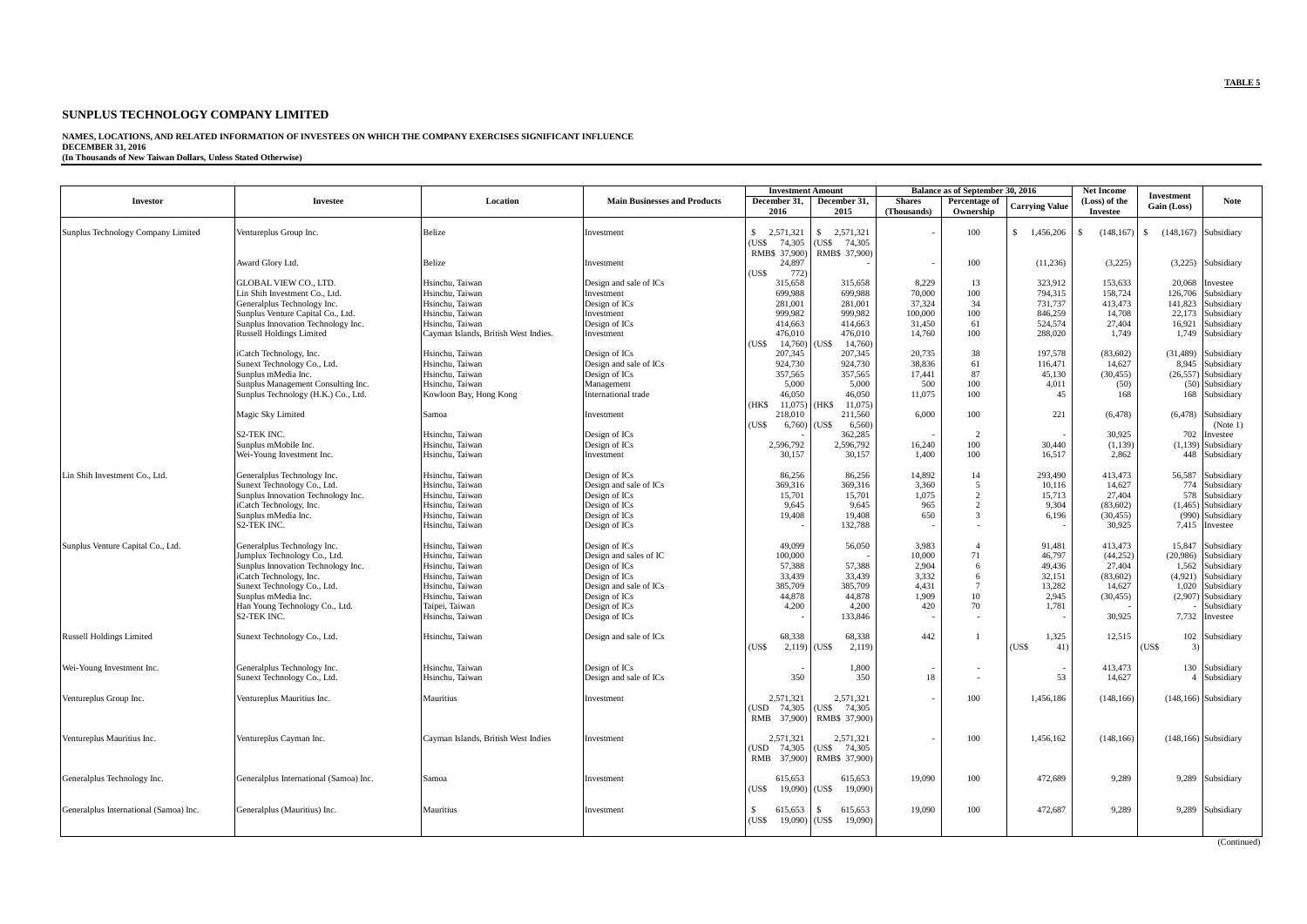|                              |                                             |                 |                                     | <b>Investment Amount</b> |                              |                              | <b>Balance as of September 30, 2016</b> |                       | <b>Net Income</b>                | Investment  |                            |
|------------------------------|---------------------------------------------|-----------------|-------------------------------------|--------------------------|------------------------------|------------------------------|-----------------------------------------|-----------------------|----------------------------------|-------------|----------------------------|
| <b>Investor</b>              | Investee                                    | Location        | <b>Main Businesses and Products</b> | December 31,<br>2016     | December 31,<br>2015         | <b>Shares</b><br>(Thousands) | <b>Percentage of</b> 1<br>Ownership     | <b>Carrying Value</b> | (Loss) of the<br><b>Investee</b> | Gain (Loss) | <b>Note</b>                |
| Generalplus (Mauritius) Inc. | Genralplus Technology (Hong Kong) Co., Ltd. | Hong Kong       | <b>Sales</b>                        | 12,578<br>(USS)<br>390)  | 12,578<br>ూ<br>390)<br>(USS) |                              | 100                                     | 4,949                 | 1,246                            |             | 1,246 Subsidiary           |
| Sunplus mMobile Inc.         | Sunplus mMobile SAS                         | France          | Design of ICs                       | 16,170<br>(EUR           | 16,170<br>477)<br>477) (EUR  |                              | 100                                     |                       | 267                              |             | 267 Subsidiary<br>(Note 1) |
| Sunplus mMedia Inc.          | Jumplux Technology Co., Ltd.                | Hsinchu, Taiwan | Design and sales of IC              | 32,000                   | 32,000                       | 3,200                        | $\sim$                                  | 14,975                | (44,252)                         |             | $(18,612)$ Subsidiary      |
| Award Glory Ltd.             | Sunny Fancy Ltd.                            | Seychelles      | Investment                          | 24,897<br>772)<br>(USS)  |                              |                              | 100                                     | (11,236)              | (3,225)                          |             | $(3,225)$ Subsidiary       |
| Sunny Fancy Ltd.             | Giant Kingdom Ltd.                          | Seychelles      | Investment                          | 24,897<br>772)<br>(USS)  |                              |                              | 100                                     | (11,236)              | (3,225)                          |             | $(3,225)$ Subsidiary       |
|                              | Giant Rock Inc.                             | Anguilla        | Investment                          | (Note 3)                 | (Note 3)                     | (Note 3)                     | (Note 3)                                | (Note 3)              | (Note 3)                         | (Note 3)    | Subsidiary                 |

Note 1: Current capital registration has not been completed.

Note 2: The initial exchange rate was based on the exchange rate as of December 31, 2016.

Note 3: As of December 31, 2016, the establishment registration was completed, but capital was not invested yet.

## (Concluded)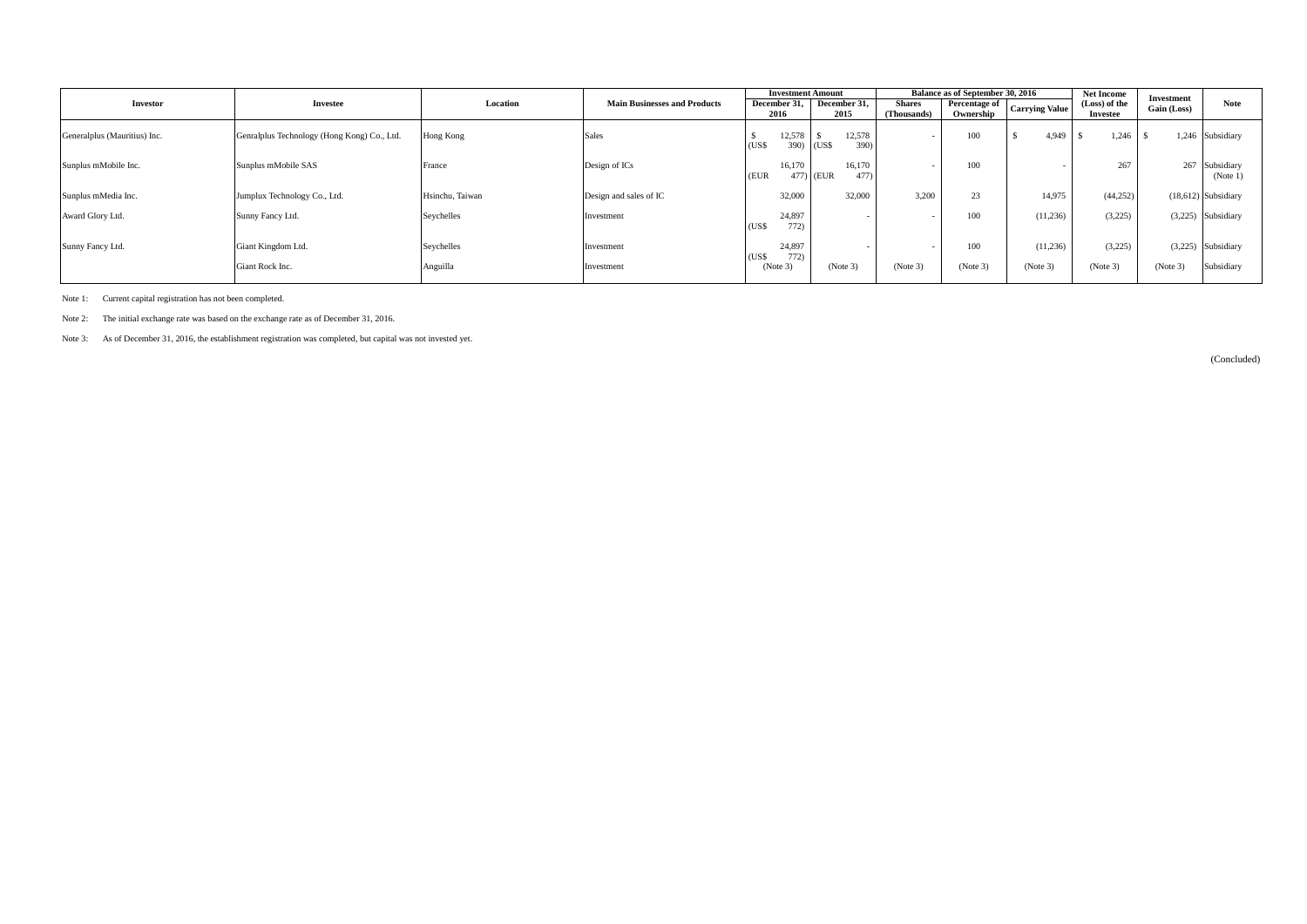## **TABLE 6**

## **SUNPLUS TECHNOLOGY COMPANY LIMITED INFORMATION ON INVESTMENTS IN MAINLAND CHINA FOR THE YEAR ENDED DECEMBER 31, 2016 (In Thousands of New Taiwan Dollars, Unless Stated Otherwise)**

|                                                 |                                                                                                           |                                                  |                        |       | Accumulated                                                                    |       | <b>Investment Flows</b> |        |        | <b>Accumulated</b>                                                                  |                                                           |                                                |                                    |                                                        | Accumulated                                                                     |
|-------------------------------------------------|-----------------------------------------------------------------------------------------------------------|--------------------------------------------------|------------------------|-------|--------------------------------------------------------------------------------|-------|-------------------------|--------|--------|-------------------------------------------------------------------------------------|-----------------------------------------------------------|------------------------------------------------|------------------------------------|--------------------------------------------------------|---------------------------------------------------------------------------------|
| <b>Investee Company Name</b>                    | <b>Main Businesses and Products</b>                                                                       | <b>Total Amount of</b><br><b>Paid-in Capital</b> | <b>Investment Type</b> |       | Outflow of<br><b>Investment from</b><br>Taiwan as of<br><b>January 1, 2016</b> |       | <b>Outflow</b>          | Inflow |        | <b>Outflow of</b><br><b>Investment from</b><br>Taiwan as of<br>December 31.<br>2016 | % Ownership of<br><b>Direct or Indirect</b><br>Investment | <b>Net Income</b><br>(Loss) of the<br>investee | <b>Investment Loss</b><br>(Note 2) | <b>Carrying Value</b><br>as of<br>December 31,<br>2016 | <b>Inward</b><br><b>Remittance of</b><br>Earnings as of<br>December 31,<br>2016 |
|                                                 |                                                                                                           | 554,700                                          | Note 1                 |       |                                                                                |       |                         |        |        |                                                                                     | 100%                                                      | 34,97                                          | 34,971                             | 508,173                                                |                                                                                 |
| Sunplus Technology<br>(Shanghai) Co., Ltd.      | Development of computer software, system<br>integration services and building rental                      | (USS)<br>17,200)                                 |                        | (USS) | 569,374<br>17,655                                                              |       |                         |        | (US\$  | 569,374<br>17,655                                                                   |                                                           |                                                |                                    |                                                        |                                                                                 |
| Sunplus Prof-tek (Shenzhen)                     | Development of computer software, system                                                                  | 1,040,063                                        | Note 1                 |       | 1,040,063                                                                      |       |                         |        |        | .040,063                                                                            | 100%                                                      | (10, 169)                                      | (10, 169)                          | 813,289                                                |                                                                                 |
| Co., Ltd.                                       | integration services and building rental                                                                  | 32,250)<br>(US\$                                 |                        | (USS) | 32,250)                                                                        |       |                         |        | (US\$  | 32,250                                                                              |                                                           |                                                |                                    |                                                        |                                                                                 |
| Sun Media Technology Co.,                       | Development of computer software and system                                                               | 645,000                                          | Note 1                 |       | 645,000                                                                        |       |                         |        |        | 645,000                                                                             | 100%                                                      | (89, 453)                                      | (89, 453)                          | 145,236                                                |                                                                                 |
| Ltd.                                            | integration services                                                                                      | (US\$<br>20,000)                                 |                        | (US\$ | 20,000                                                                         |       |                         |        | (US\$  | 20,000)                                                                             |                                                           |                                                |                                    |                                                        |                                                                                 |
| Sunplus App Technology Co.,                     | Ianufacturing and sale of computer software; system                                                       | 69,255                                           | Note 1                 |       | 65,069                                                                         |       |                         |        |        | 65,069                                                                              | 93%                                                       | (27, 361)                                      | (27,361)                           | (1,758)                                                |                                                                                 |
| Ltd.                                            | integration services and information management                                                           | (RMB\$<br>15,000)                                |                        | (USS) | 586                                                                            |       |                         |        | (USS)  | 586                                                                                 |                                                           |                                                |                                    |                                                        |                                                                                 |
|                                                 | and education                                                                                             | 158,132                                          | Note 1                 | RMB\$ | 10,000                                                                         |       |                         |        | RMB\$  | 10,000<br>145,480                                                                   | 83%                                                       | (37,583)                                       | (37, 583)                          | (66,005)                                               |                                                                                 |
| Ytrip Technology Co., Ltd.                      | Computer system integration services and supplying<br>general advertising and other information services. | (RMB\$<br>34,250                                 |                        | (USS) | 120,938<br>3,750                                                               | (US\$ | 24,542<br>761)          |        | (US\$  | 4,511)                                                                              |                                                           |                                                |                                    |                                                        |                                                                                 |
| 1 culture Communication Co., Development system |                                                                                                           | 15,005                                           | Note 1                 |       | 15,005                                                                         |       |                         |        |        | 15,005                                                                              | 100%                                                      | 144                                            | 144                                | 60                                                     |                                                                                 |
| Ltd                                             |                                                                                                           | 3,250<br>(RMB\$                                  |                        | (US\$ | 3,250                                                                          |       |                         |        | (USS)  | 3,250                                                                               |                                                           | 37)<br>(RMB\$                                  | (RMB\$                             | $37)$ (RMB\$<br>13)                                    |                                                                                 |
|                                                 | Sunplus Technology (Beijing) Development of computer software, system                                     | 124,659                                          | Note 1                 |       | 124,659                                                                        |       |                         |        |        | 124,659                                                                             | 100%                                                      | (28,049)                                       | (28,049)                           | 49,846                                                 |                                                                                 |
|                                                 | integration services and building rental                                                                  | (RMB\$ 27,000)                                   |                        |       | (RMB\$ 27,000)                                                                 |       |                         |        | (RMB\$ | 27,000)                                                                             |                                                           |                                                |                                    |                                                        |                                                                                 |
|                                                 |                                                                                                           |                                                  |                        |       |                                                                                |       |                         |        |        |                                                                                     |                                                           |                                                |                                    |                                                        |                                                                                 |

| Accumulated Investment in Mainland China as of<br><b>December 31, 2016</b> | <b>Investment Amounts Authorized by Investment Commission, MOEA</b> | <b>Limit on Investment</b> |  |  |  |
|----------------------------------------------------------------------------|---------------------------------------------------------------------|----------------------------|--|--|--|
| 2,589,645<br>(US\$<br>75,002<br>37,000<br>RMB\$                            | 2,676,249<br>75,540<br>(USS)<br>52,000<br>RMB\$                     | \$5,414,552                |  |  |  |

(Continued)